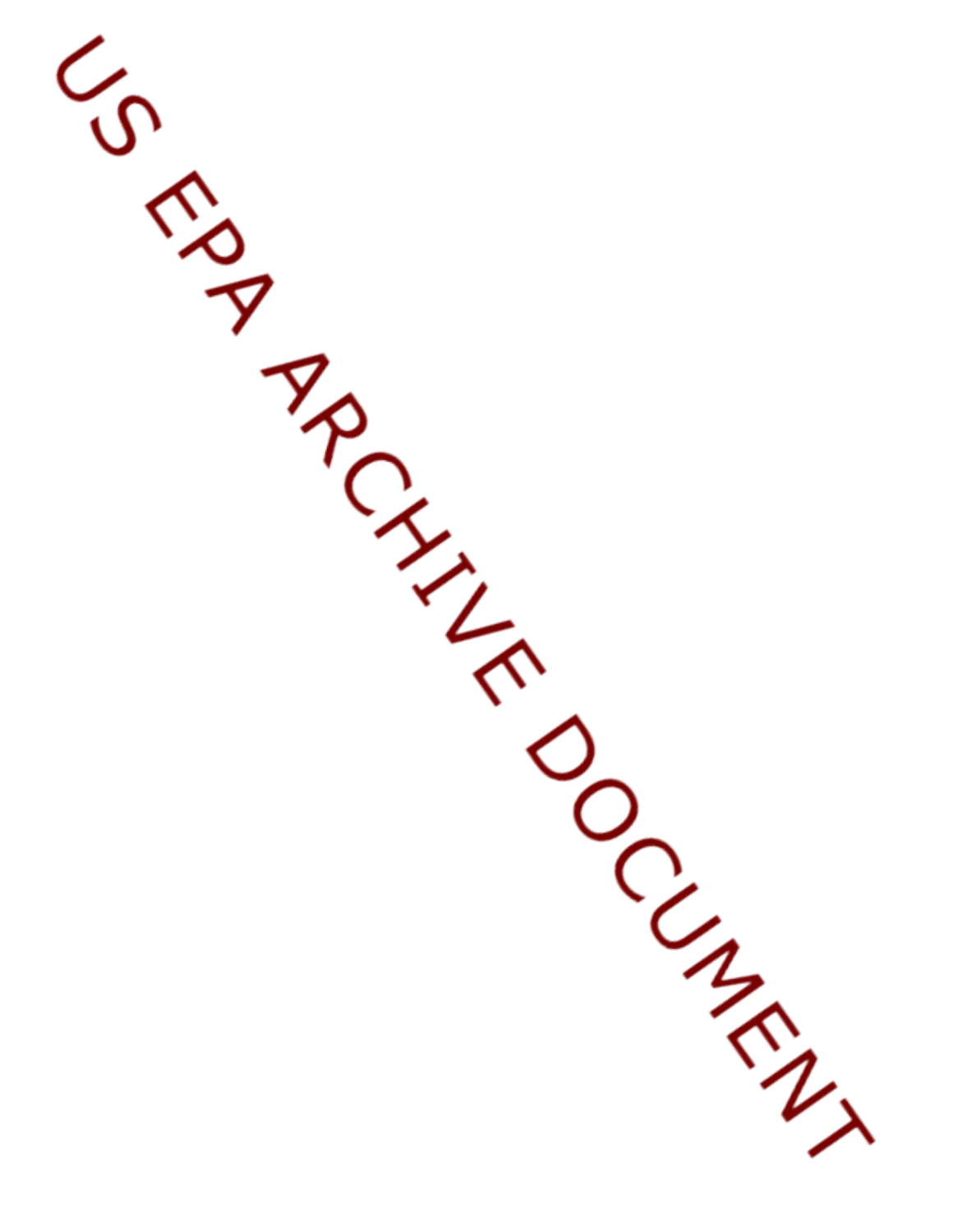United States Office of Research and EPA/600/R-97/147 Environmental Protection Development March 1998 Agency **Mashington, D.C. 20460** 



Field Portable X-ray Fluorescence Analyzer

Scitec MAP Spectrum Analyzer





055CMB98

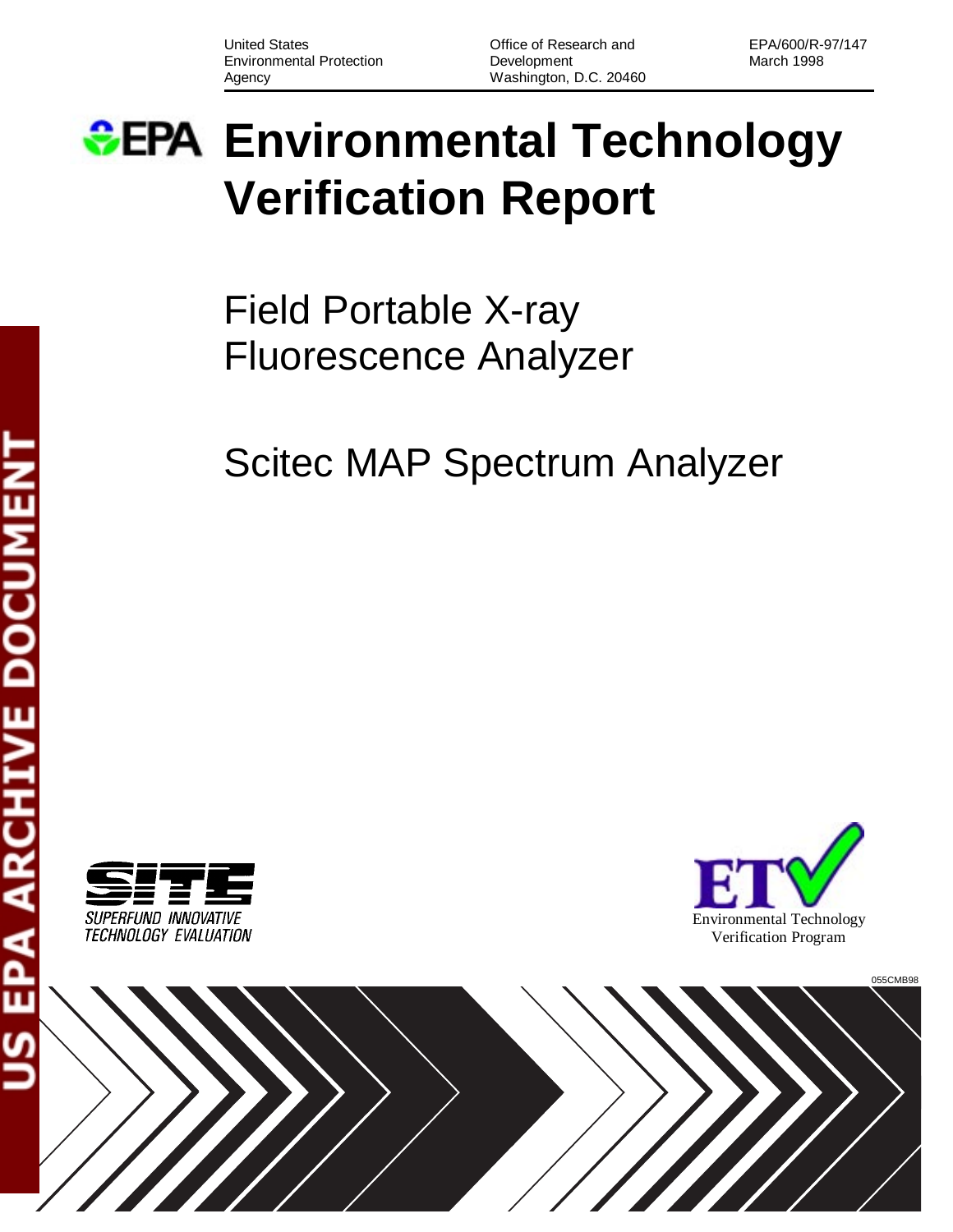# Environmental Technology Verification Report

Field Portable X-ray Fluorescence Analyzer

Scitec MAP Spectrum Analyzer

U.S. Environmental Protection Agency Office of Research and Development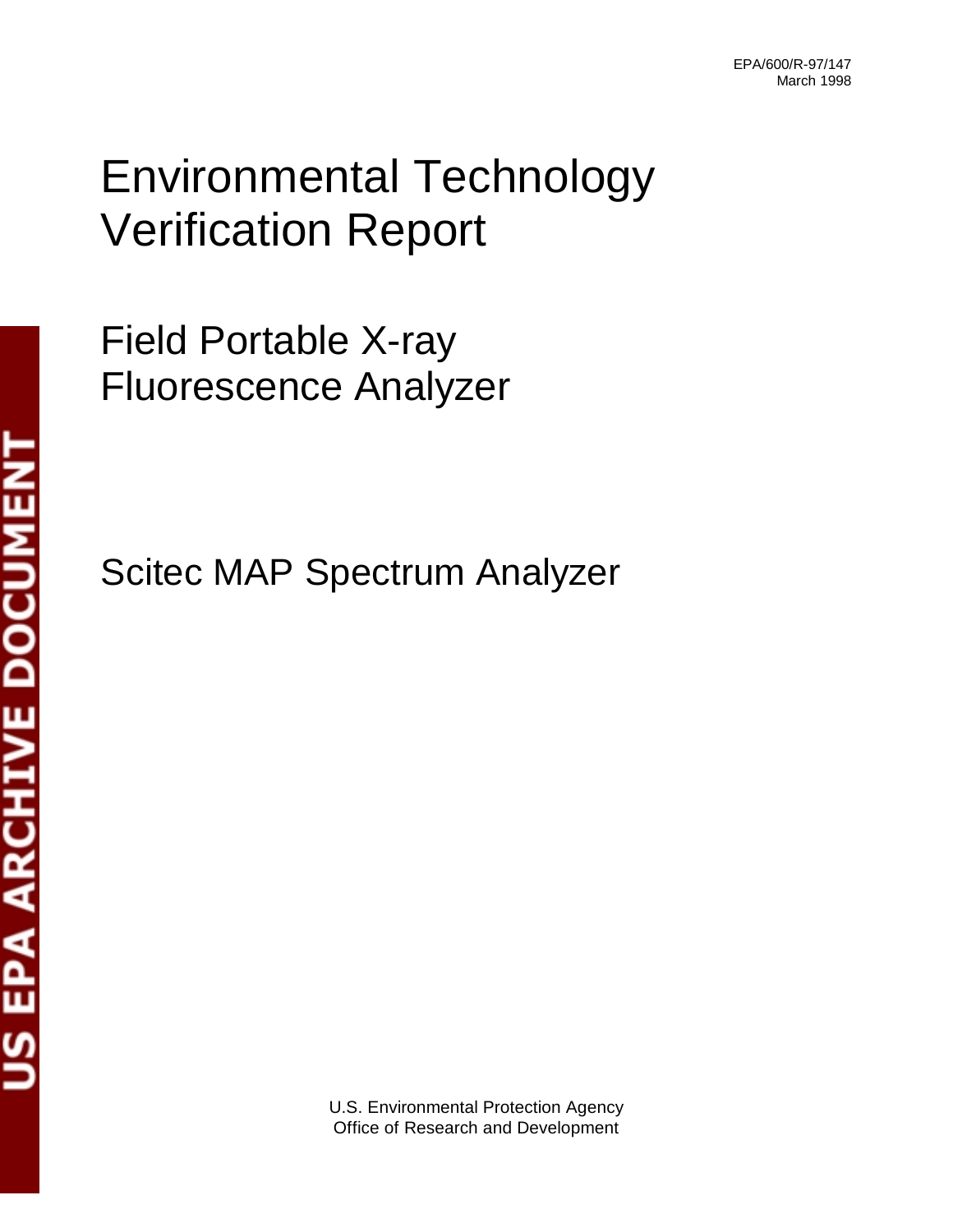# **Notice**

The information in this document has been funded wholly or in part by the U.S. Environmental Protection Agency (EPA) under Contract No. 68-CO-0047 to PRC Environmental Management, Inc. This work supports the Superfund Innovative Technology Evaluation Program administered by the National Risk Management Research Laboratory, Cincinnati, Ohio. This demonstration was conducted under the Monitoring and Measurement Technologies Program which is managed by the National Exposure Research Laboratory–Environmental Sciences Division, Las Vegas, Nevada. It has been subjected to the Agency's peer and administrative review, and has been approved for publication as an EPA document. Mention of corporation names, trade names, or commercial products does not constitute endorsement or recommendation for use of specific products.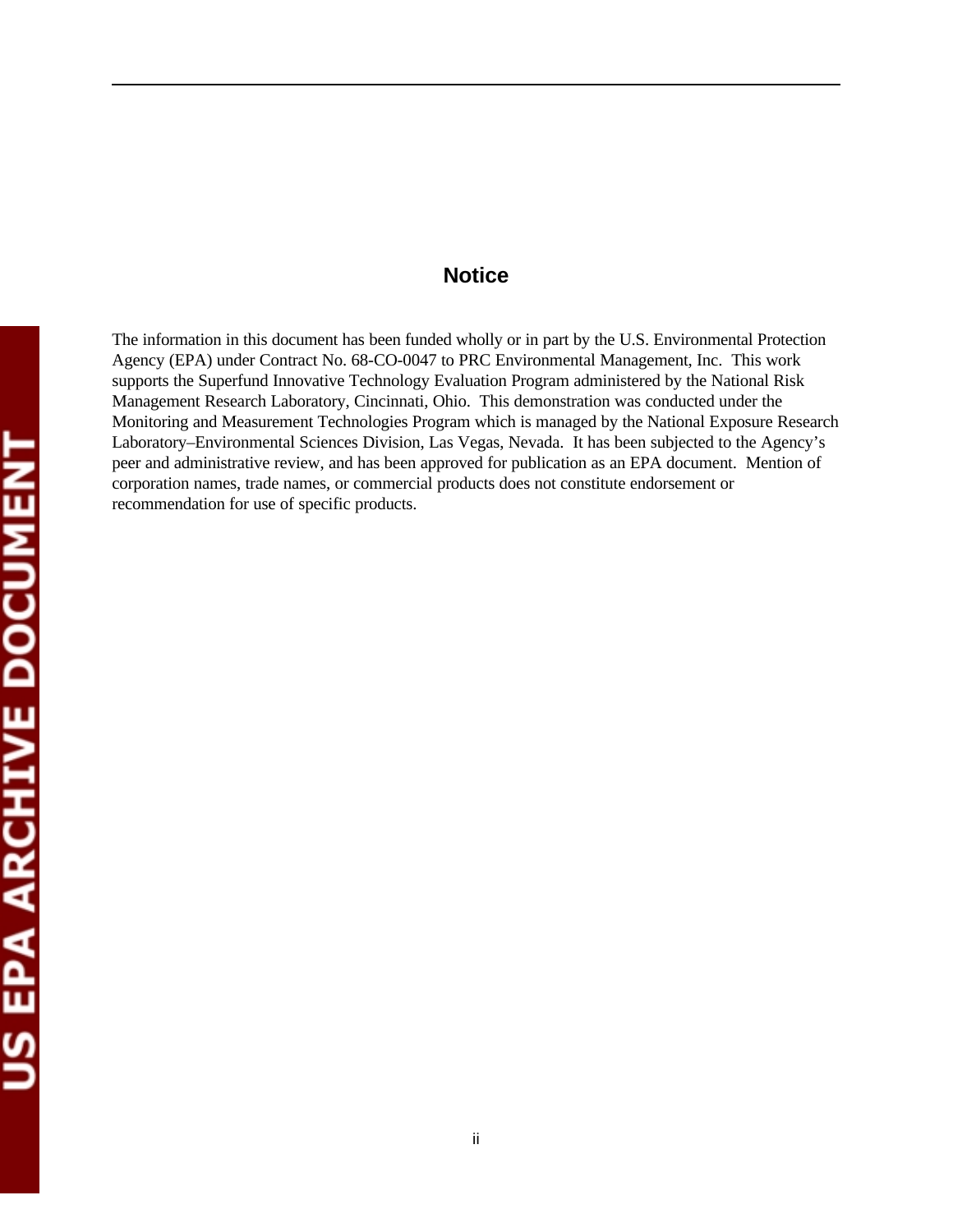**UNITED STATES ENVIRONMENTAL PROTECTION AGENCY**  Office of Research and Development Washington, D.C. 20460



### **ENVIRONMENTAL TECHNOLOGY VERIFICATION PROGRAM VERIFICATION STATEMENT**

|                             | TECHNOLOGY TYPE: FIELD PORTABLE X-RAY FLUORESCENCE ANALYZER            |
|-----------------------------|------------------------------------------------------------------------|
| APPLICATION:                | <b>MEASUREMENT OF METALS IN SOIL</b>                                   |
|                             | TECHNOLOGY NAME: MAP SPECTRUM ANALYZER                                 |
| COMPANY:<br><b>ADDRESS:</b> | <b>SCITEC CORPORATION</b><br>415 N. QUAY<br><b>KENNEWICK, WA 99336</b> |
| PHONE:                      | (800) 466-5323                                                         |

The U.S. Environmental Protection Agency (EPA) has created a program to facilitate the deployment of innovative technologies through performance verification and information dissemination. The goal of the Environmental Technology Verification (ETV) Program is to further environmental protection by substantially accelerating the acceptance and use of improved and more cost-effective technologies. The ETV Program is intended to assist and inform those involved in the design, distribution, permitting, and purchase of environmental technologies. This document summarizes the results of a demonstration of the Scitec MAP Spectrum Analyzer.

# **PROGRAM OPERATION**

<sup>2</sup>4L PROTE

The EPA, in partnership with recognized testing organizations, objectively and systematically evaluates the performance of innovative technologies. Together, with the full participation of the technology developer, they develop plans, conduct tests, collect and analyze data, and report findings. The evaluations are conducted according to a rigorous demonstration plan and established protocols for quality assurance. The EPA's National Exposure Research Laboratory, which conducts demonstrations of field characterization and monitoring technologies, selected PRC Environmental Management, Inc., as the testing organization for the performance verification of field portable X-ray fluorescence (FPXRF) analyzers.

### **DEMONSTRATION DESCRIPTION**

In April 1995, the performance of seven FPXRF analyzers was determined under field conditions. Each analyzer was independently evaluated by comparing field analysis results to those obtained using approved reference methods. Standard reference materials (SRM) and performance evaluation (PE) samples also were used to independently assess the accuracy and comparability of each instrument.

The demonstration was designed to detect and measure a series of inorganic analytes in soil. The primary target analytes were arsenic, barium, chromium, copper, lead, and zinc; nickel, iron, cadmium, and antimony were secondary analytes. The demonstration sites were located in Iowa (the RV Hopkins site) and Washington (the ASARCO site). These sites were chosen because they exhibit a wide range of concentrations for most of the target metals and are located in different climatological regions of the United States; combined, they exhibit three distinct soil types: sand, clay, and loam. The conditions at these sites are representative of those environments under which the technology would be expected to operate. Details of the demonstration, including a data summary and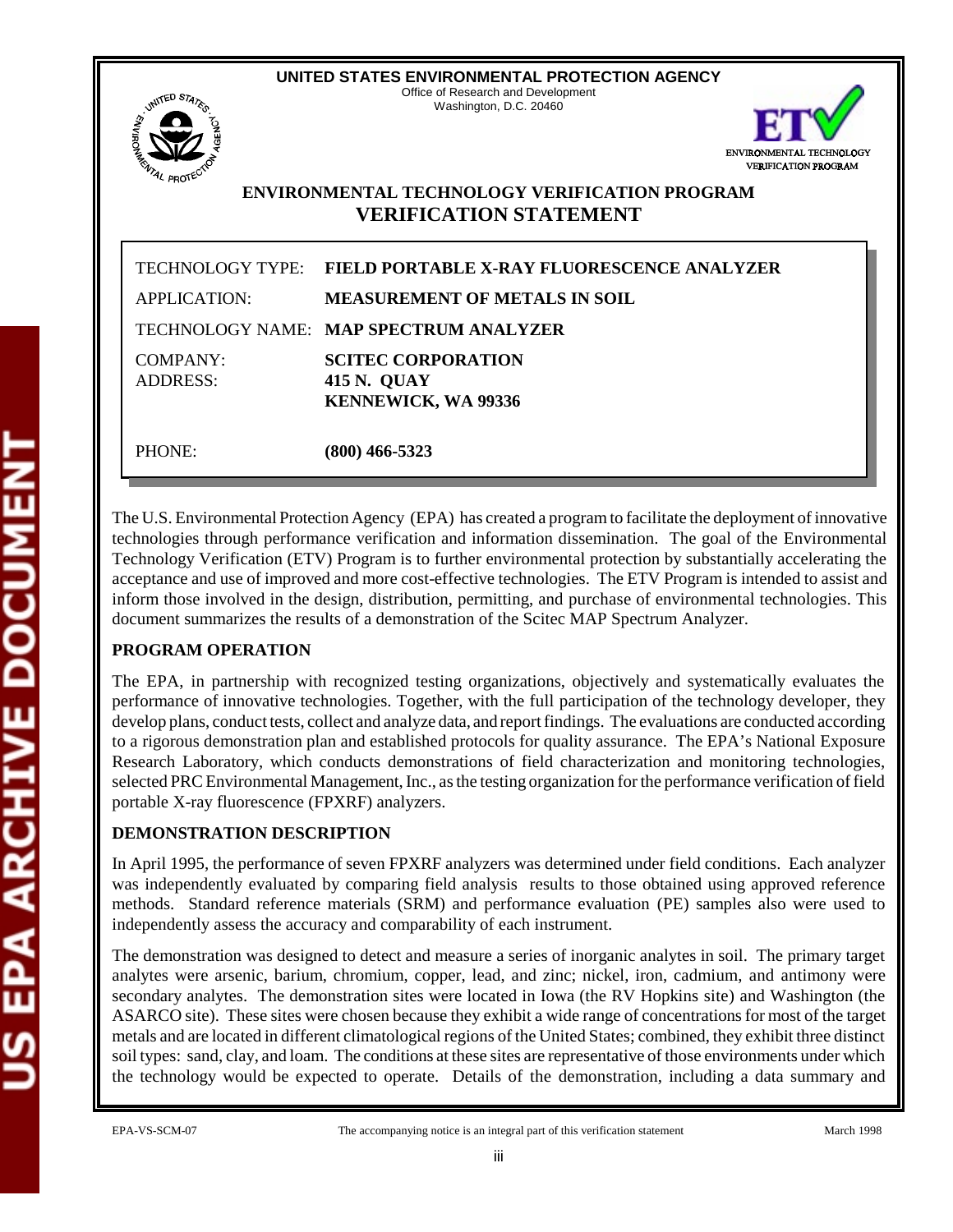discussion of results, may be found in the report entitled "Environmental Technology Verification Report, Field Portable X-ray Fluorescence Analyzer, Scitec MAP Spectrum Analyzer." The EPA document number for this report is EPA/600/R-97/147.

The EPA SW-846 Method 6200 was tested and validated using the data derived from this demonstration. This method may be used to support the general application of FPXRF for environmental analysis.

### **TECHNOLOGY DESCRIPTION**

These analyzers operate on the principle of energy dispersive X-ray fluorescence spectroscopy where the characteristic energy components of the excited X-ray spectrum are analyzed directly as an energy proportional response in an X-ray detector. Energy dispersion affords a highly efficient, full-spectrum measurement which enables the use of low intensity excitation sources (such as radioisotopes) and compact battery-powered, fieldportable electronics. The FPXRF instruments are designed to provide rapid analysis of metals in soil. This information allows investigation and remediation decisions to be made on-site and reduces the number of samples that need to be submitted for laboratory analysis. In the operation of these instruments, the user must be aware that FPXRF analyzers do not respond well to chromium and that detection limits may be 5 to 10 times greater than conventional laboratory methods. As with all field collection programs, a portion of the samples should be sent to a laboratory for confirmatory analyses.

The MAP Spectrum Analyzer was originally designed to detect lead on painted surfaces using a cobalt-57 excitation source. It is now marketed for detecting lead and other metals in soil, especially when equipped with a cadmium-109 source. Two other sources, americum-241 and cobalt-57, are also available. The MAP Spectrum Analyzer was empirically calibrated by the developer prior to the demonstration using site-specific calibration standards. The instrument designed to be portable, is composed of two parts, the scanner which weighs 3.5 pounds and an 11 pound control console. In this demonstration, the MAP Spectrum Analyzer was configured to report four of the primary target analytes: arsenic, copper, lead, and zinc. It was operated only in the *in situ* mode. At the time of the demonstration, the cost of the MAP Spectrum Analyzer with the cadmium-109 source was \$32,000, or it could be leased for \$4,675 per month.

# **VERIFICATION OF PERFORMANCE**

The performance characteristics of the MAP Spectrum Analyzer include the following:

- **Detection limits:** Precision-based detection limits were determined by collecting 10 replicate measurements on site-specific soil samples with metals concentrations 2 to 5 times the expected MDLs. Results ranged from 25 milligrams per kilogram (mg/kg) for zinc to 525 mg/kg for copper. Corresponding values were 225 mg/kg for arsenic and 165 mg/kg for lead.
- **Throughput:** Average throughput was 9 12 samples per hour using a live count time of 240 seconds. This rate only represents the analysis time since different personnel were used to prepare the samples.
- **Drift:** Based on a periodic analysis of a calibration check sample, drift was the greatest for copper and least for zinc. The drift values for the mean recovery of copper varied from -25 to +35 percent; arsenic was  $\pm 15$ percent; lead was  $-15$  to  $+25$  percent; and zinc was  $\pm 5$  percent.
- **Completeness:** The MAP Spectrum Analyzer produced results for 628 of the 630 *in situ* samples for a completeness of 99.7 percent, above the demonstration objective of 95 percent.
- **• Blank results:** Three of the four reported analytes were not detected above the field-based method detection limits in the blanks. Anomalous readings were reported for copper but were considered to be an artifact of the blank measurement process.
- **Precision:** The goal of the demonstration was to achieve relative standard deviations (RSD) of less than 20 percent at analyte concentrations of 5 to 10 times the method detection limits. The RSD values for arsenic, lead, and zinc were less than 9 percent RSD. Copper had an RSD of less than 15 percent.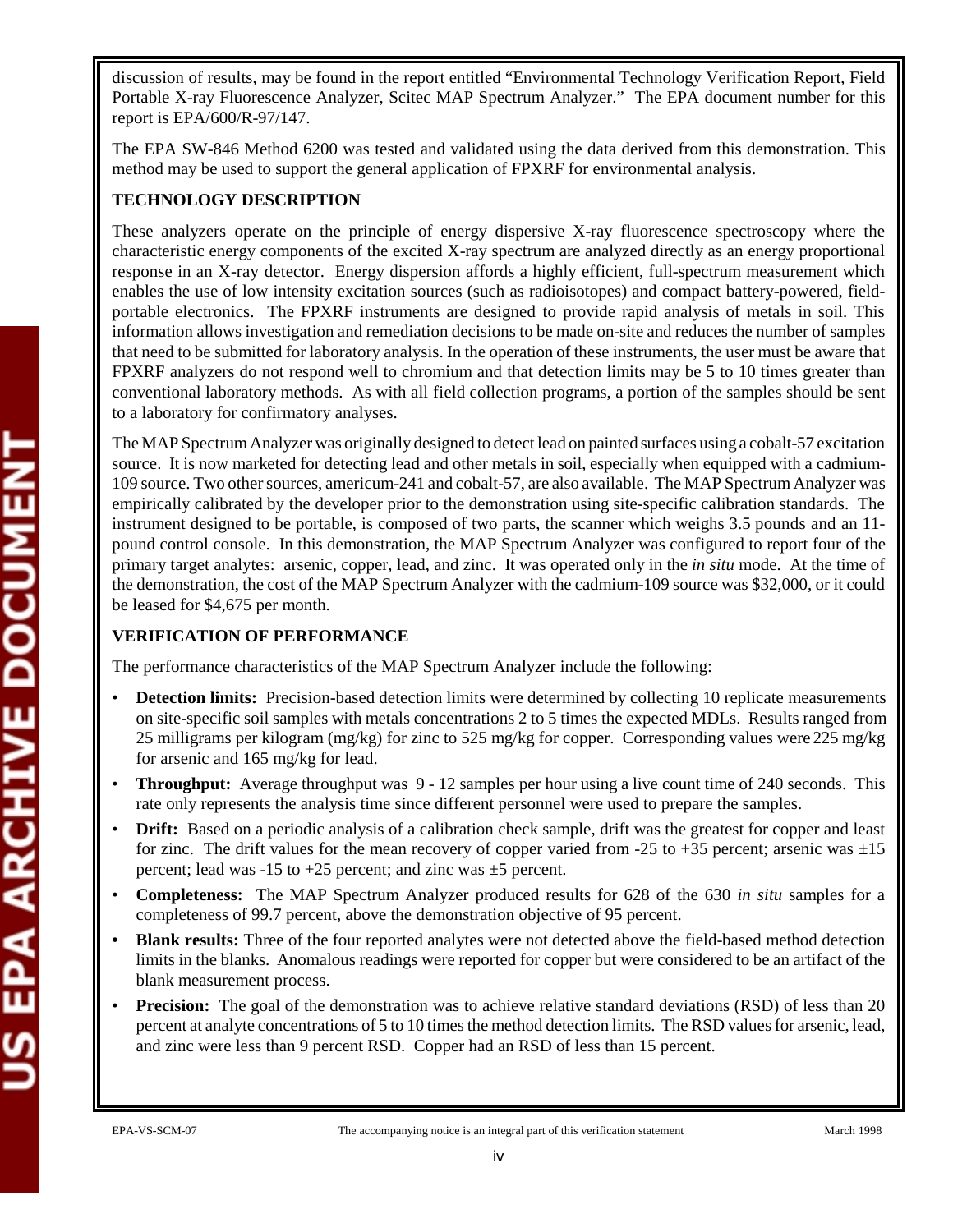- **Accuracy:** Accuracy was assessed by using site-specific soil PE samples and soil SRMs. The data showed that 5 of 17 results (29.4 percent) of the analytes in these samples had recoveries within a quantitative acceptance range of 80 - 120 percent. This analyzer showed the greatest accuracy for lead with 50 percent of the samples within the 80 - 120 percent recovery range. The instrument underestimated arsenic and copper in the site-specific PE samples, especially at low concentrations. Recovery values for zinc were inconsistent but overall were underestimated.
- **Comparability:** This demonstration showed that the MAP Spectrum Analyzer produced data that exhibited a  $log_{10}$ -log<sub>10</sub> linear correlation to the reference data. The coefficient of determination ( $r^2$ ) which is a measure of the degree of correlation between the reference and field data was 0.85 for lead, 0.80 for copper, 0.76 for arsenic, and 0.67 for zinc.
- **Data quality levels:** Using the demonstration derived precision RSD results and the coefficient of determination as the primary qualifiers, the MAP Spectrum Analyzer produced definitive level data for lead; data of quantitative screening level for copper and arsenic; and data of qualitative screening level for zinc.

The results of the demonstration show that the Scitec MAP Spectrum Analyzer can provide useful, cost-effective data for environmental problem-solving and decision-making. Undoubtedly, it will be employed in a variety of applications, ranging from serving as a complement to data generated in a fixed analytical laboratory to generating data that will stand alone in the decision-making process. As with any technology selection, the user must determine what is appropriate for the application and the project data quality objectives.

Gary J. Foley, Ph.D. **Director** National Exposure Research Laboratory Office of Research and Development

**NOTICE:** EPA verifications are based on an evaluation of technology performance under specific, predetermined criteria and the appropriate quality assurance procedures. EPA makes no expressed or implied warranties as to the performance of the technology and does not certify that a technology will always, under circumstances other than those tested, operate at the levels verified. The end user is solely responsible for complying with any and all applicable Federal, State, and Local requirements.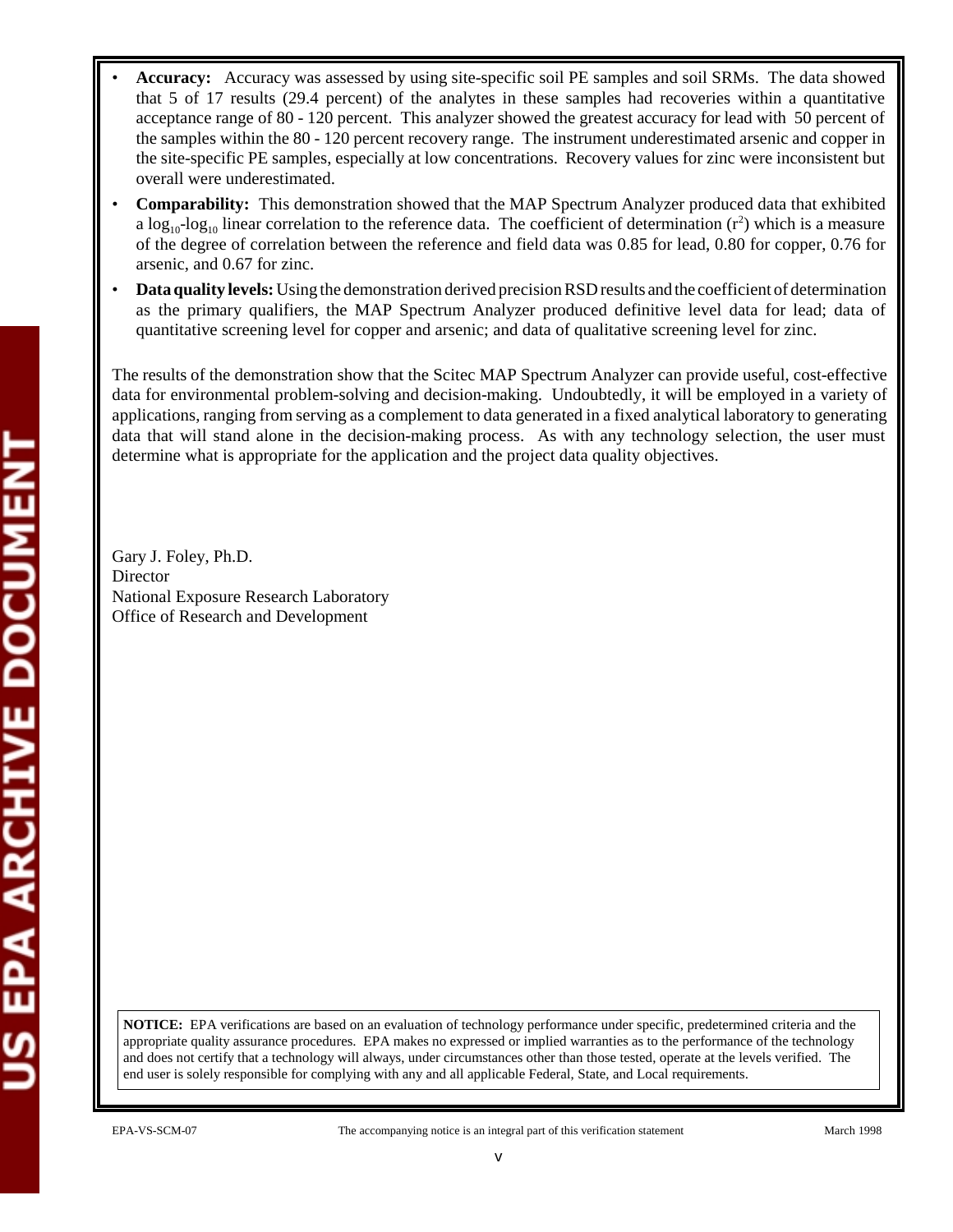# **Foreword**

The U.S. Environmental Protection Agency (EPA) is charged by Congress with protecting the Nation's land, air, and water resources. Under a mandate of national environmental laws, the Agency strives to formulate and implement actions leading to a compatible balance between human activities and the ability of natural systems to support and nurture life. To meet this mandate, the EPA's Office of Research and Development (ORD) provides data and science support that can be used to solve environmental problems and to build the scientific knowledge base needed to manage our ecological resources wisely, to understand how pollutants affect our health, and to prevent or reduce environmental risks.

The National Exposure Research Laboratory (NERL) is the Agency's center for the investigation of technical and management approaches for identifying and quantifying risks to human health and the environment. Goals of the Laboratory's research program are to develop and evaluate technologies for the characterization and monitoring of air, soil, and water; support regulatory and policy decisions; and provide the science support needed to ensure effective implementation of environmental regulations and strategies.

The EPA's Superfund Innovative Technology Evaluation (SITE) Program evaluates technologies for the characterization and remediation of contaminated Superfund and Resource Conservation and Recovery Act (RCRA) corrective action sites. The SITE Program was created to provide reliable cost and performance data to speed the acceptance of innovative characterization and monitoring technologies.

Effective measurement and monitoring technologies are needed to assess the degree of contamination at a site, to provide data which can be used to determine the risk to public health or the environment, to supply the necessary cost and performance data to select the most appropriate technology, and to monitor the success or failure of a remediation process. One component of the SITE Program, the Monitoring and Measurement Technologies Program, demonstrates and evaluates innovative technologies to meet these needs.

Candidate technologies can originate from within the federal government or from the private sector. Through the SITE Program, developers are given the opportunity to conduct a rigorous demonstration of their technology's performance under realistic field conditions. By completing the evaluation and distributing the results, the Agency establishes a baseline for acceptance and use of these technologies. The Monitoring and Measurement Technologies Program is managed by ORD's Environmental Sciences Division in Las Vegas, Nevada.

> Gary J. Foley, Ph.D. Director National Exposure Research Laboratory Office of Research and Development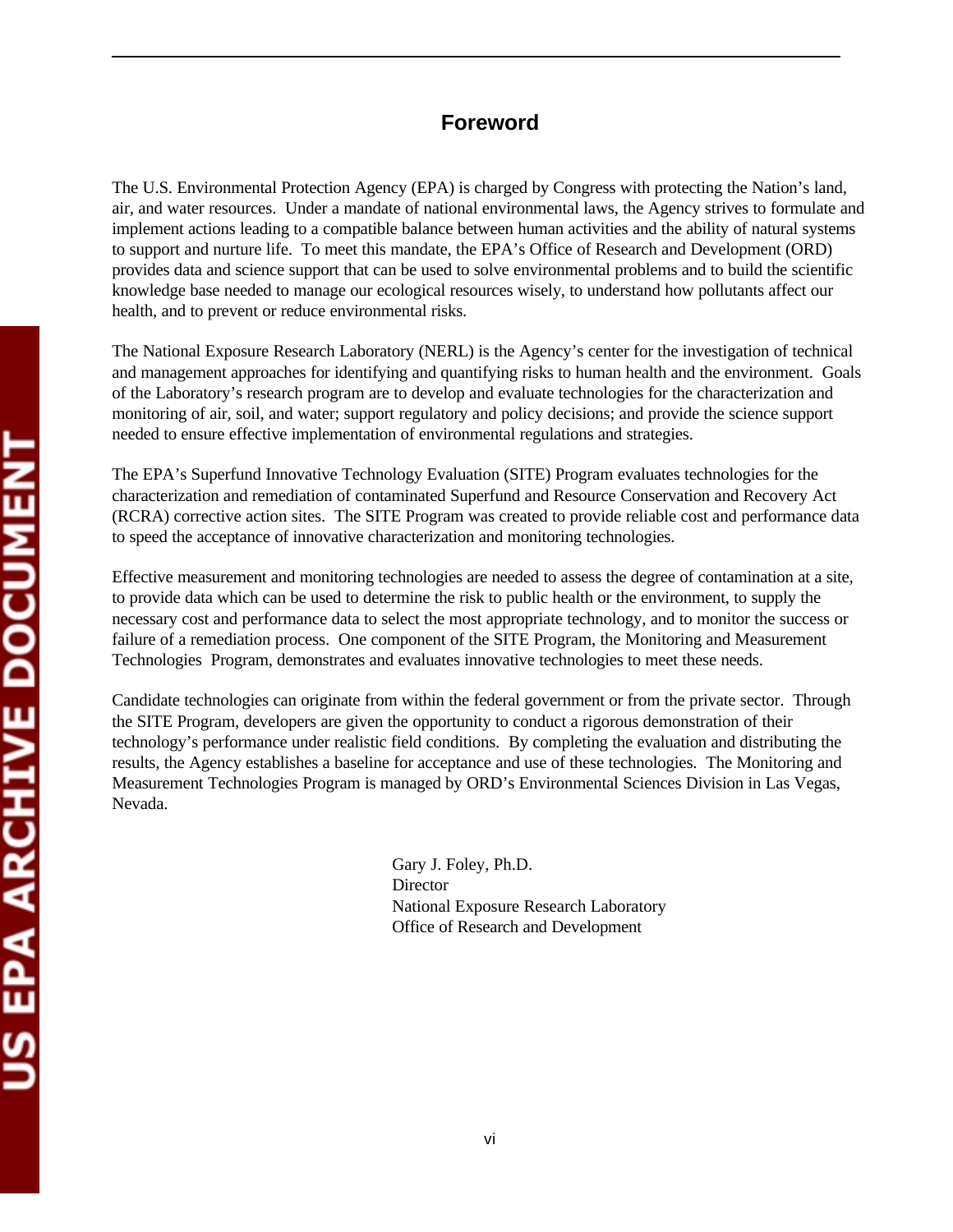# **Abstract**

In April 1995, the U.S. Environmental Protection Agency (EPA) conducted a demonstration of field portable X-ray fluorescence (FPXRF) analyzers. The primary objectives of this demonstration were (1) to determine how well FPXRF analyzers perform in comparison to standard reference methods, (2) to identify the effects of sample matrix variations on the performance of FPXRF, (3) to determine the logistical and economic resources needed to operate FPXRF analyzers, and (4) to test and validate an SW-846 draft method for FPXRF analysis. The demonstration design was subjected to extensive review and comment by the EPA's National Exposure Research Laboratory, EPA Regional and Headquarters Superfund technical staff, the EPA's Office of Solid Waste–Methods Section, and the technology developers.

Two sites were used for this demonstration: the RV Hopkins site and the ASARCO Tacoma Smelter site (ASARCO). RV Hopkins is an active steel drum recycling facility and a former battery recycling operation. It is located in Davenport, Iowa. The ASARCO site is a former copper and lead smelter and is located in Tacoma, Washington. The test samples analyzed during this demonstration were evenly distributed between three distinct soil textures: sand, loam, and clay. The reference methods used to evaluate the comparability of data were EPA SW-846 Methods 3050A and 6010A, "Acid Digestion of Sediments, Sludges, and Soils" and "Inductively Coupled Plasma-Atomic Emission Spectroscopy," respectively.

The FPXRF analyzers tested in this demonstration were designed to provide rapid, real-time analysis of metals concentrations in soil samples. This information allows investigation and remediation decisions to be made onsite more efficiently and can reduce the number of samples that need to be submitted for confirmatory analysis. Of the seven commercially available analyzers evaluated, one is manufactured by Niton Corporation (the XL Spectrum Analyzer); two are manufactured by TN Spectrace (the TN 9000 and TN Pb Analyzer); two are manufactured by Metorex Inc. (the X-MET 920-P Analyzer and the X-MET 920-MP Analyzer); one is manufactured by HNU Systems, Inc. (the SEFA-P Analyzer); and one is manufactured by Scitec Corporation (the MAP Spectrum Analyzer). The X-MET 940, a prototype FPXRF analyzer developed by Metorex, was given special consideration and replaced the X-MET 920-P for a portion of the demonstration. This environmental technology verification report (ETVR) presents information regarding the performance of the Scitec MAP Spectrum Analyzer. Separate ETVRs have been published for the other analyzers demonstrated.

Quantitative data were provided by the MAP Spectrum Analyzer on a real-time basis. This FPXRF analyzer was configured to report arsenic, copper, lead, and zinc. The analyzer used a count time of 240 live-seconds, which resulted in a throughput of 9 to 12 samples per hour. The analyzer used one radioactive source, cadmium-109 coupled to a solid-state silicon detector. The MAP Spectrum Analyzer provided definitive level data (equivalent to reference data) for lead; quantitative screening level data (not equivalent to reference data, but correctable by collecting confirmatory samples) for copper and arsenic; and qualitative screening level data (identifies presence or absence only) for zinc. The analyzer exhibited precision at 5 to 10 times the method detection limits of less than 15 percent relative standard deviation (RSD) for all four of the reported analytes. The analyzer generally exhibited a precision similar to the reference method.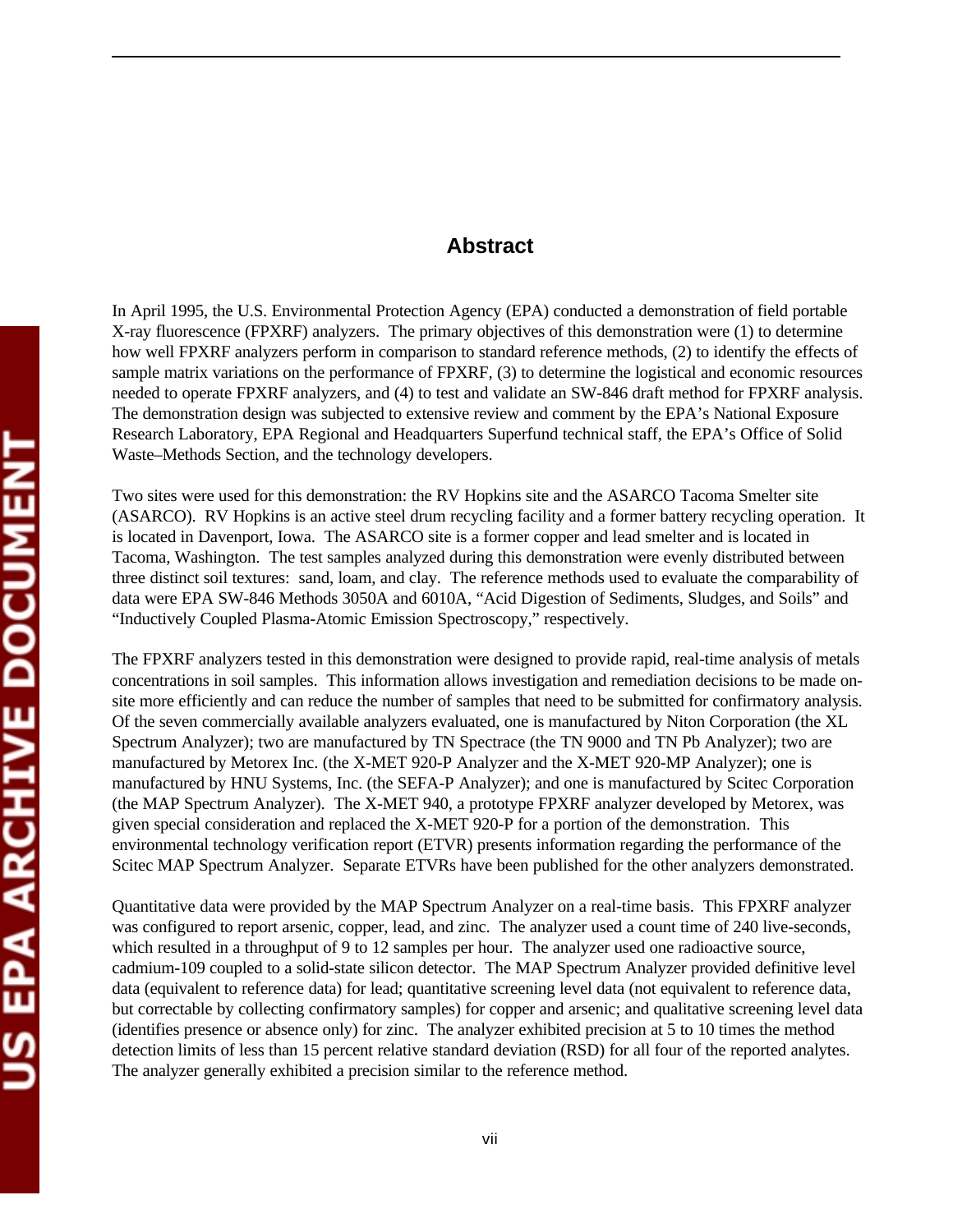The analyzer's quantitative results were based on an empirical calibration using site-specific calibration samples. Field-based method detection limits (MDL) for this analyzer were slightly lower than the precisionbased MDLs for arsenic, copper, and lead, but much higher for zinc. Data correction had limited effect on the analyzer's average relative bias and accuracy. Except for copper, the precision-based and field-based MDLs were below the developer's projected MDL of 250 mg/kg. The site variable did not affect data comparability. The soil variable showed a slight trend of poorer comparability in loam soils. This study showed that the MAP Spectrum Analyzer produced data that exhibited  $log_{10}$ -log<sub>10</sub> linear correlation for all four of the reported analytes.

This demonstration found that the MAP Spectrum Analyzer was simple to operate in the field. This FPXRF analyzer is used only in the *in situ* mode which means it analyzed samples in minimally disturbed soil. The operator required no specialized training or experience to operate the analyzer. Ownership and operation of this instrument may require specific licensing by state nuclear regulatory agencies. There are special radiation safety training requirements and costs associated with this type of licensing.

The MAP Spectrum Analyzer can provide rapid, real-time analysis of the metals content of soil samples at hazardous waste sites. The analyzer can quickly distinguish contaminated areas from noncontaminated areas, allowing investigation and remediation decisions to be made more efficiently on-site which may reduce the number of samples that need to be submitted for confirmatory analysis.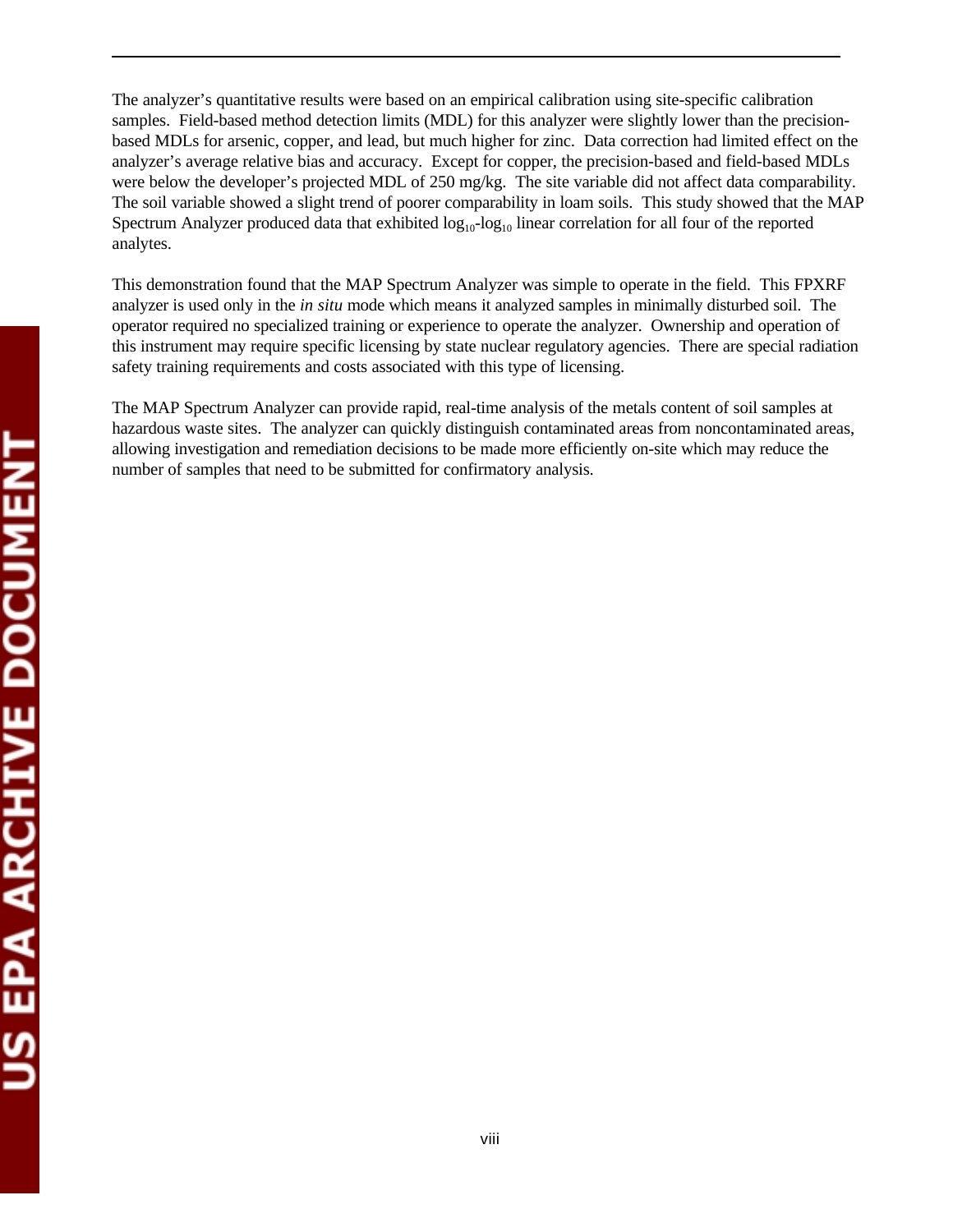# **Table of Contents**

| J      |  |
|--------|--|
| I<br>I |  |
| I      |  |
| l      |  |
|        |  |
| Ī      |  |
|        |  |
|        |  |
|        |  |
|        |  |
| Г      |  |
|        |  |
|        |  |
|        |  |

#### **Section Page 2018**

| 22<br>Reference Laboratory Sample Receipt, Handling, and Storage Procedures<br>24<br>28<br>28<br>28<br>29 |
|-----------------------------------------------------------------------------------------------------------|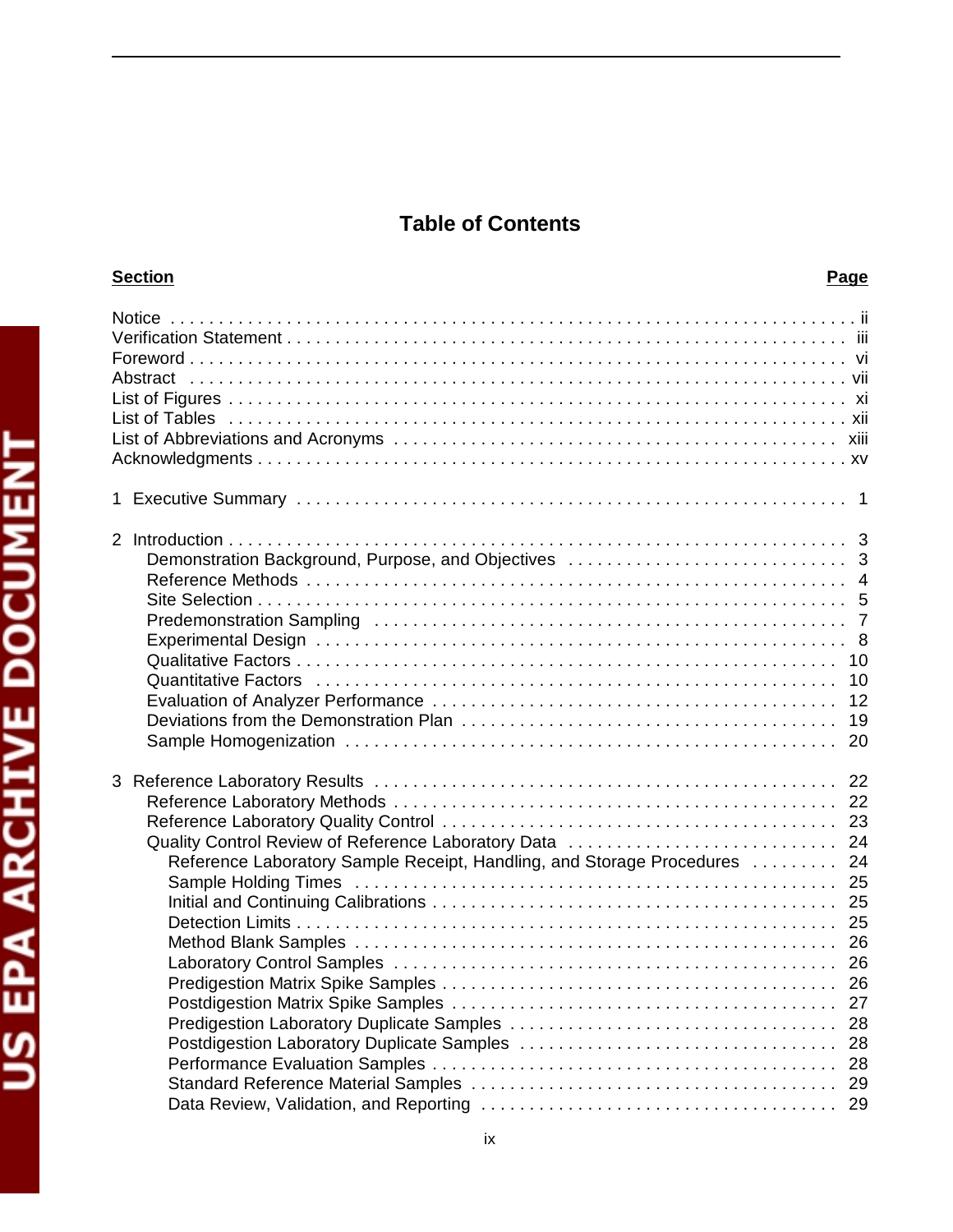# **Section**

# Page

|  | 31<br>33<br>33<br>36<br>37                                                                                           |
|--|----------------------------------------------------------------------------------------------------------------------|
|  | 40<br>40<br>41<br>42<br>42<br>44<br>45<br>45<br>45<br>47<br>47<br>49<br>49<br>50<br>50<br>50<br>51<br>51<br>51<br>53 |
|  |                                                                                                                      |
|  |                                                                                                                      |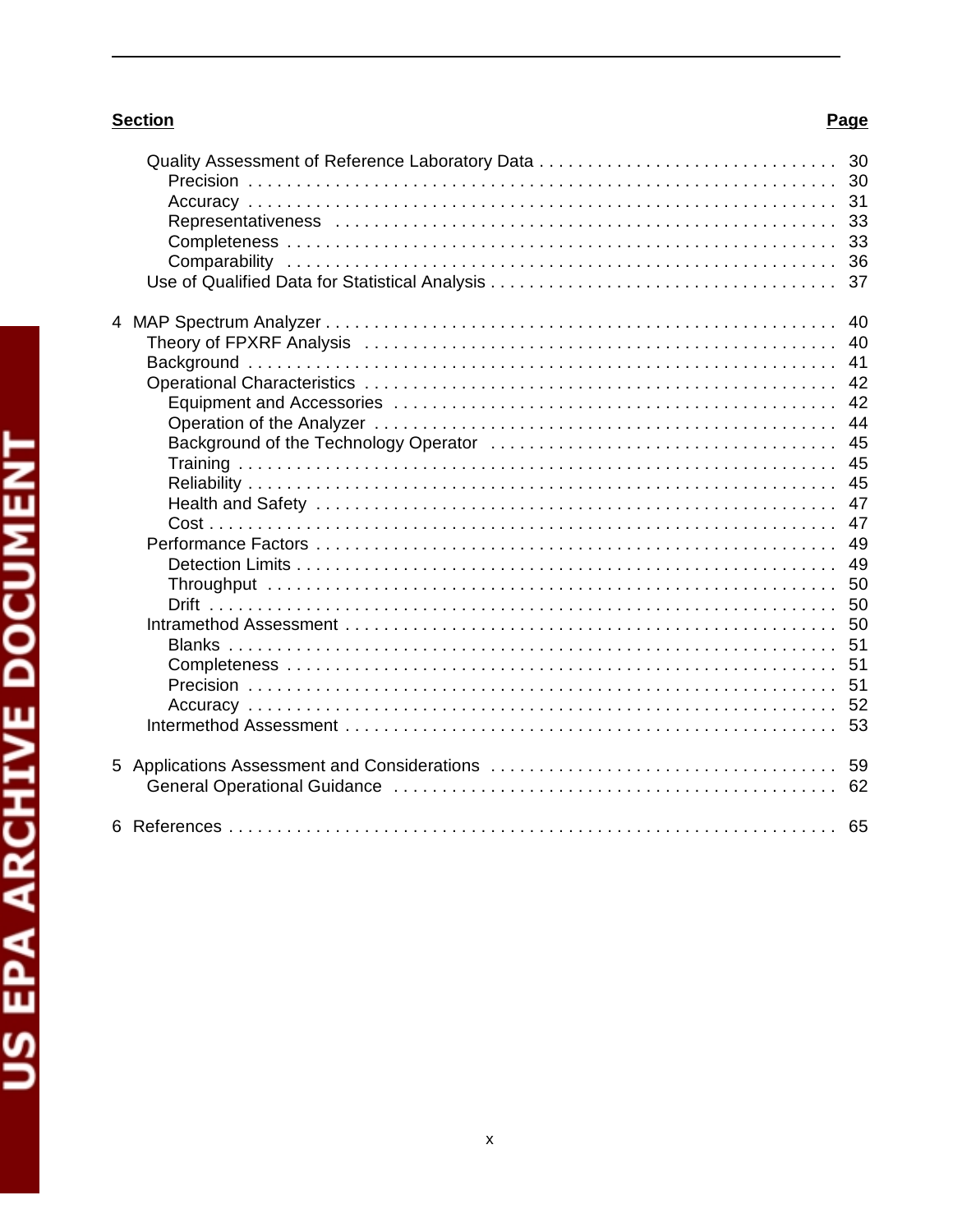# **List of Figures**

# **Figure Page 2018**

| 4-2 Critical Zone for the Determination of a Field-based Method Detection Limit for Zinc 49 |  |
|---------------------------------------------------------------------------------------------|--|
|                                                                                             |  |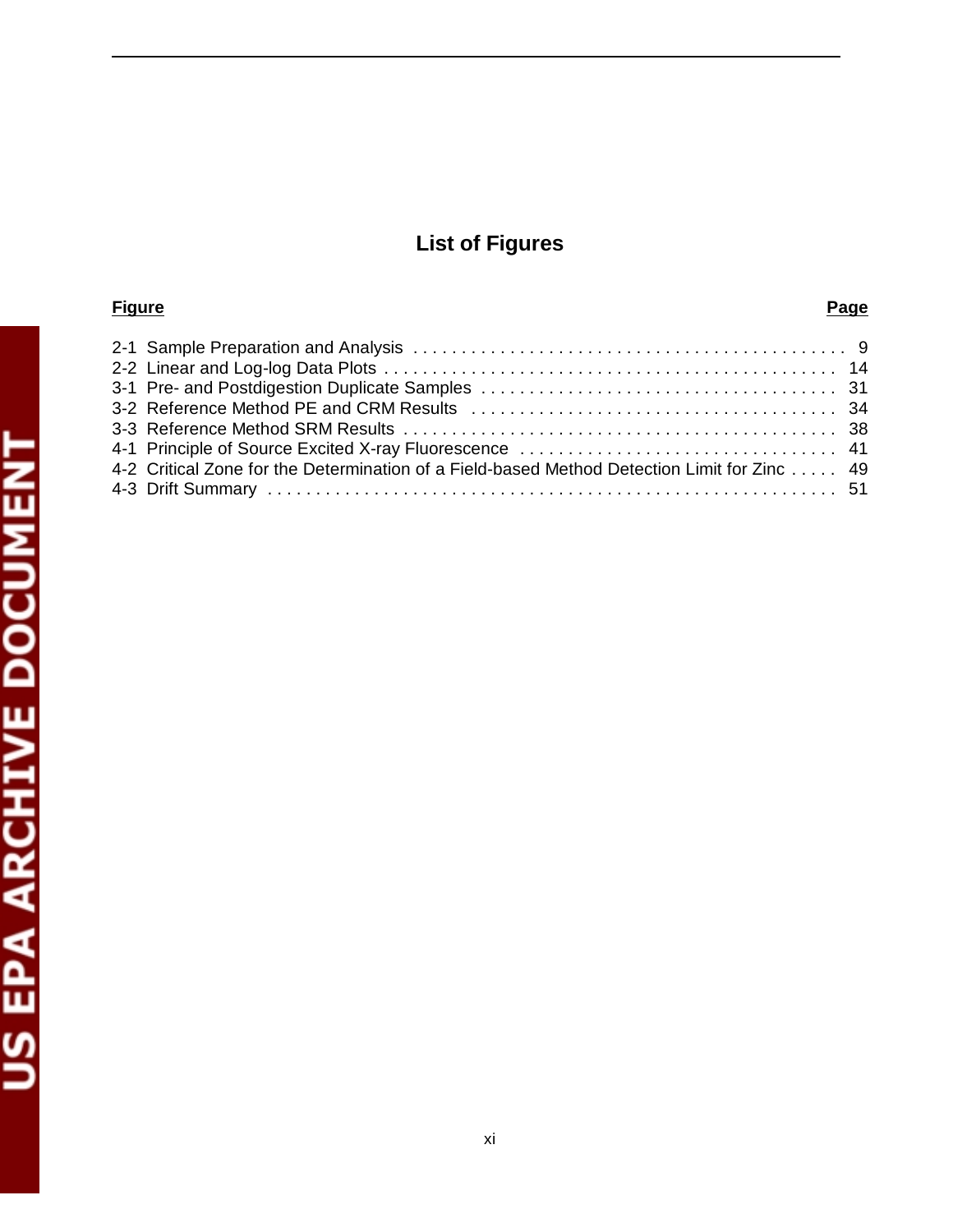# **List of Tables**

**Table Page** 

| 3-3 Reference Laboratory Accuracy Data for Target Analytes  32                           |    |
|------------------------------------------------------------------------------------------|----|
|                                                                                          |    |
|                                                                                          |    |
|                                                                                          |    |
|                                                                                          |    |
|                                                                                          |    |
|                                                                                          |    |
| 4-5 Accuracy Summary of Site-Specific PE and SRM Results  54                             |    |
|                                                                                          |    |
| 4-7 Regression Parameters for the Sample Preparation Variable Sorted by Soil Texture  57 |    |
| 4-8 Regression Parameters for the Sample Preparation Variable Sorted by Site Name        | 58 |
|                                                                                          |    |
|                                                                                          |    |
| 5-2 Effects of Data Correction on FPXRF Comparability to Reference Data for All          |    |
|                                                                                          |    |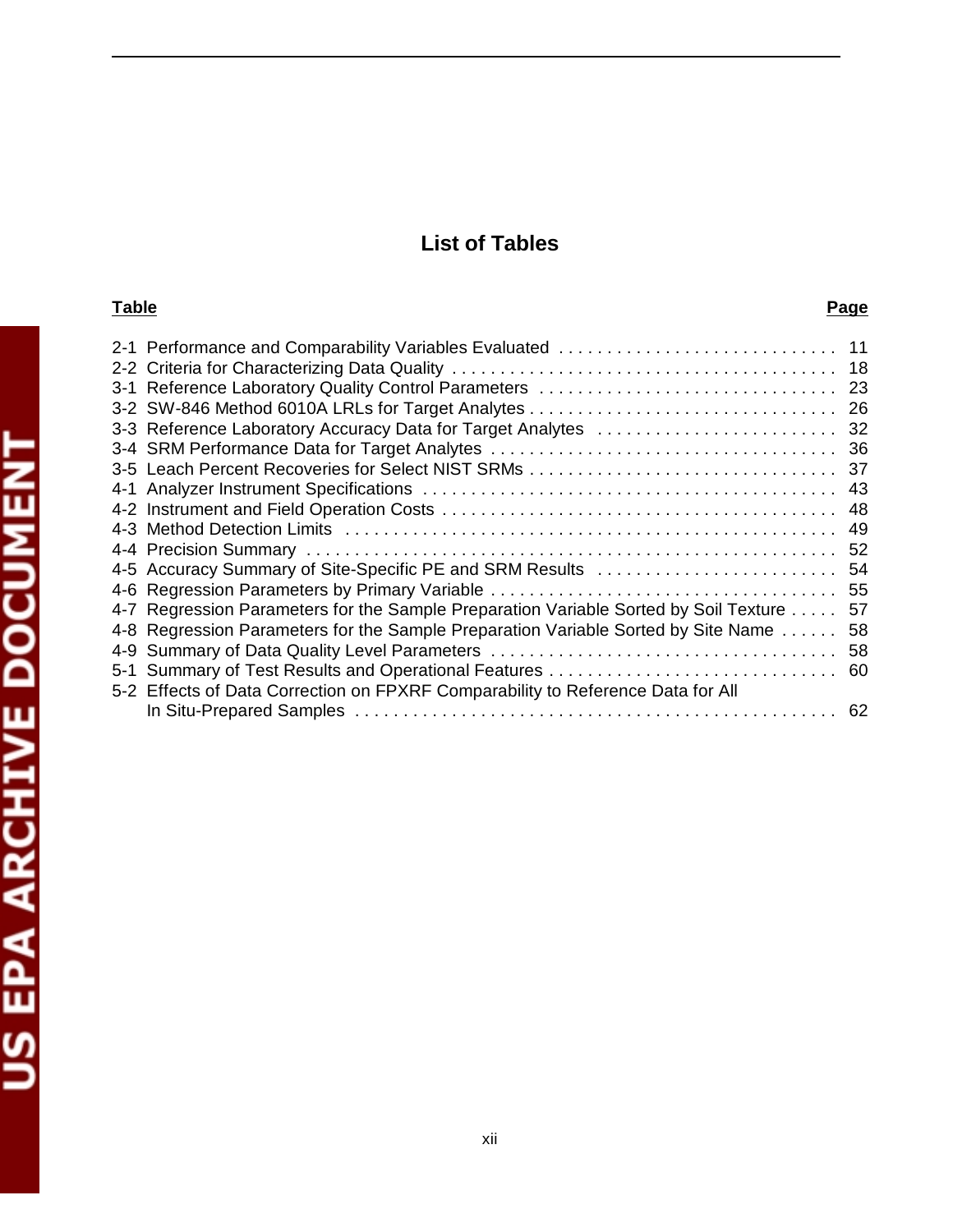# **List of Abbreviations and Acronyms**

| α                 | alpha                                                                 |
|-------------------|-----------------------------------------------------------------------|
| β                 | beta                                                                  |
| Am $^{241}$       | americium-241                                                         |
| <b>CCB</b>        | continuing calibration blank                                          |
| CCV               | continuing calibration verification                                   |
| Cd <sup>109</sup> | cadmium-109                                                           |
| СI                | confidence interval                                                   |
| <b>CLP</b>        | <b>Contract Laboratory Program</b>                                    |
| cm                | centimeter                                                            |
| $\text{cm}^2$     | centimeter squared                                                    |
| $\text{cm}^3$     | cubic centimeter                                                      |
| Co <sup>57</sup>  | cobalt-57                                                             |
| <b>CRM</b>        | certified reference material                                          |
| DC                | direct current                                                        |
| <b>EPA</b>        | <b>Environmental Protection Agency</b>                                |
| <b>ERA</b>        | <b>Environmental Resource Associates</b>                              |
| <b>ETVR</b>       | environmental technology verification report                          |
| eV                | electron volt                                                         |
| <b>FPXRF</b>      | field portable X-ray fluorescence                                     |
| <b>ICAL</b>       | initial calibration                                                   |
| <b>ICB</b>        | initial calibration blank                                             |
| <b>ICP-AES</b>    | inductively coupled plasma-atomic emission spectroscopy               |
| <b>ICS</b>        | interference check standard                                           |
| <b>ICV</b>        | initial calibration verification                                      |
| <b>IDL</b>        | instrument detection limit                                            |
| <b>IDW</b>        | investigation-derived waste                                           |
| keV               | kiloelectron volt                                                     |
| <b>LCD</b>        | liquid crystal display                                                |
| LCS               | laboratory control samples                                            |
| $log_{10}$        | base 10 logarithm                                                     |
| LRL               | lower reporting limit                                                 |
| <b>MCA</b>        | multichannel analyzer                                                 |
| mCi               | millicurie                                                            |
| <b>MDL</b>        | method detection limit                                                |
| mg/kg             | milligram per kilogram                                                |
| mL                | milliliter                                                            |
| mm                | millimeter                                                            |
| <b>MMTP</b>       | Monitoring and Measurement Technologies Program                       |
| mrem/hr           | millirems per hour                                                    |
| <b>MRI</b>        | Midwest Research Institute                                            |
| <b>NERL-ESD</b>   | National Exposure Research Laboratory-Environmental Sciences Division |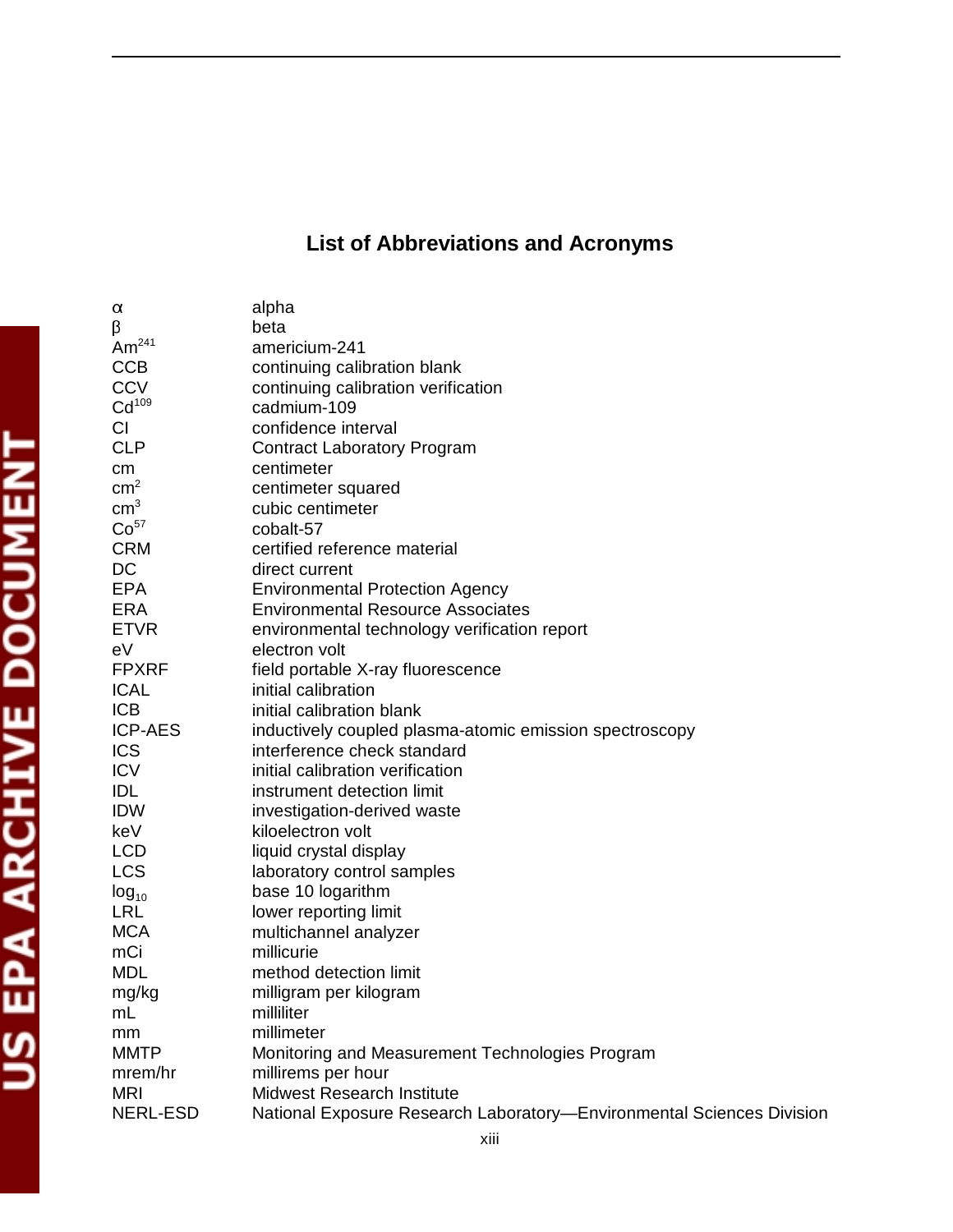| <b>NIST</b><br><b>OSW</b> | National Institute of Standards and Technology<br>Office of Solid Waste  |
|---------------------------|--------------------------------------------------------------------------|
| <b>PAL</b>                | performance acceptance limit                                             |
| <b>PARCC</b>              | precision, accuracy, representativeness, completeness, and comparability |
| PC                        | personal computer                                                        |
| <b>PE</b>                 | performance evaluation                                                   |
| PI                        | prediction interval                                                      |
| ppm                       | part per million                                                         |
| <b>PRC</b>                | PRC Environmental Management, Inc.                                       |
| QA                        | quality assurance                                                        |
| QAPP                      | quality assurance project plan                                           |
| QC                        | quality control                                                          |
| r                         | correlation coefficient                                                  |
| $r^2$                     | coefficient of determination                                             |
| <b>RCRA</b>               | <b>Resource Conservation and Recovery Act</b>                            |
| <b>RPD</b>                | relative percent difference                                              |
| <b>RSD</b>                | relative standard deviation                                              |
| <b>RTC</b>                | <b>Resource Technology Corporation</b>                                   |
| SD                        | standard deviation                                                       |
| <b>SITE</b>               | Superfund Innovative Technology Evaluation                               |
| <b>SOP</b>                | standard operating procedure                                             |
| <b>SRM</b>                | standard reference material                                              |
| <b>SSCS</b>               | site-specific calibration sample                                         |
| ТC                        | toxicity characteristic                                                  |
| <b>USGS</b>               | <b>United States Geological Survey</b>                                   |
| <b>XRF</b>                | X-ray fluorescence                                                       |
|                           |                                                                          |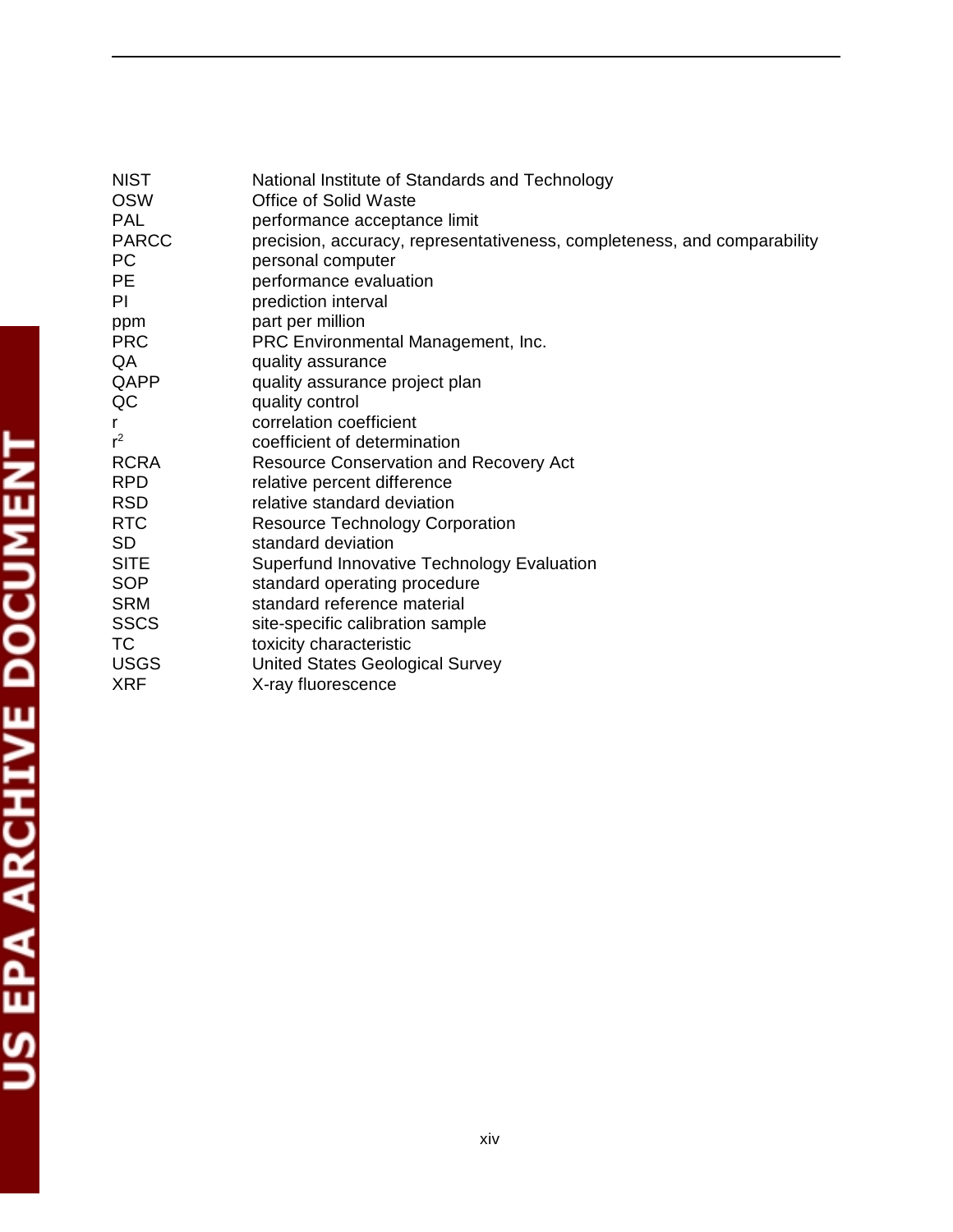# **Acknowledgments**

The U.S. Environmental Protection Agency (EPA) wishes to acknowledge the support of all those who helped plan and conduct this demonstration, interpret data, and prepare this report. In particular, for demonstration site access and relevant background information, Tom Aldridge (ASARCO) and Harold Abdo (RV Hopkins); for turnkey implementation of this demonstration, Eric Hess, Patrick Splichal, and Harry Ellis (PRC Environmental Management, Inc.); for editorial and publication support, Suzanne Ladish, Anne Witebsky, Karen Bollinger, and Ed Hubert (PRC Environmental Management, Inc.); for technical and peer review, Paula Hirtz, David Farnam, and Alan Byrnes (PRC Environmental Management, Inc.); for analyzer operation, Frank Bryant (PRC Environmental Management, Inc.); for sample preparation, Scott Schulte, Keith Brown, and Curt Enos (PRC Environmental Management, Inc.); for EPA project management, Stephen Billets, National Exposure Research Laboratory–Environmental Sciences Division; and for peer review, Sam Goforth (independent consultant), John Wallace (Wallace Technologies), and Shirley Wasson (National Risk Management Research Laboratory). In addition, we gratefully acknowledge the participation of Oliver Fordham, EPA Office of Solid Waste; Piper Peterson, EPA Region 10; Brian Mitchell, EPA Region 7; and Kevin Dorow, Scitec Corporation.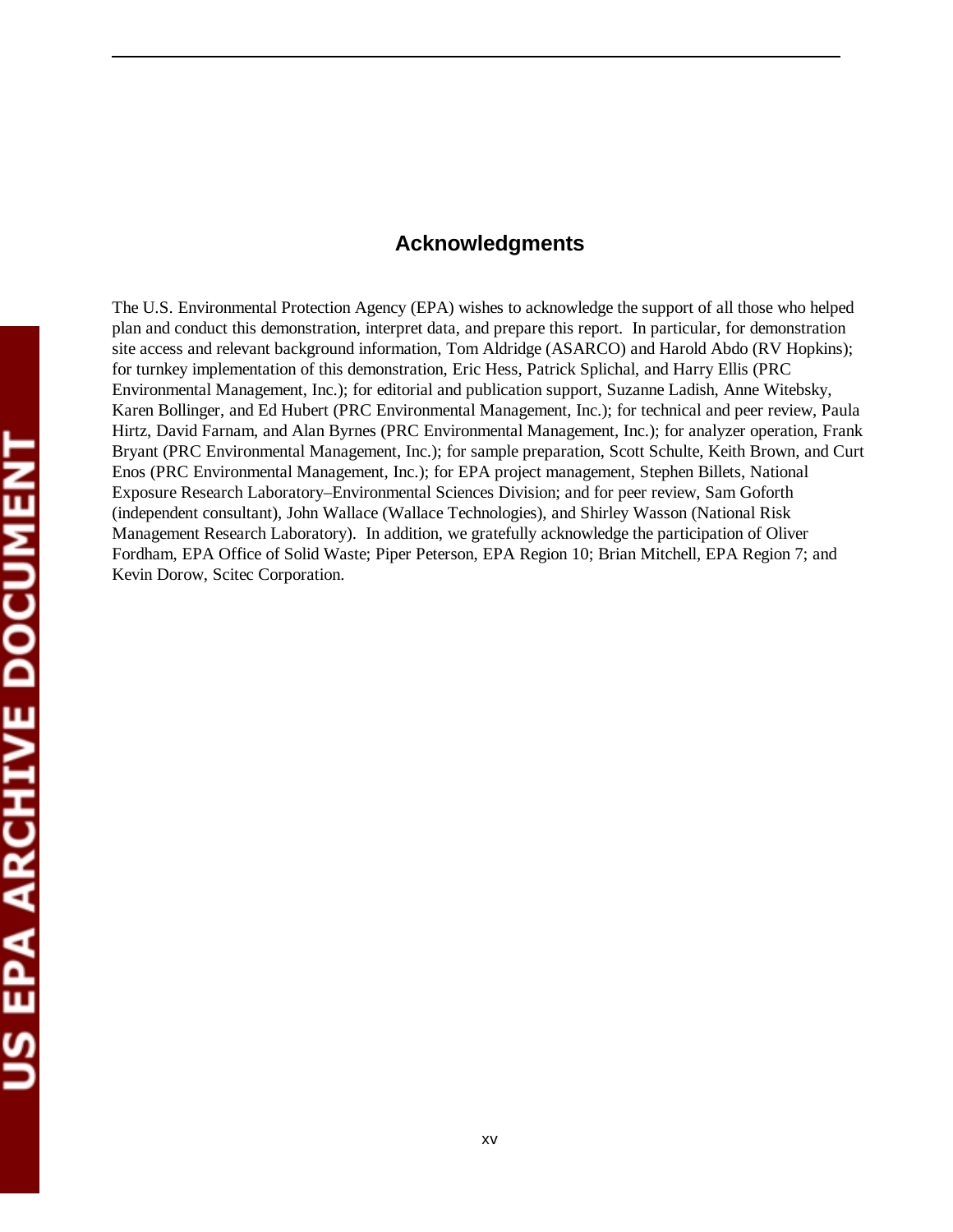# **Section 1 Executive Summary**

In April 1995, the U.S. Environmental Protection Agency (EPA) sponsored a demonstration of field portable X-ray fluorescence (FPXRF) analyzers. The primary objectives of this demonstration were to evaluate these analyzers for: (1) their analytical performance relative to standard analytical methods, (2) the influence of sample matrix variations (texture, moisture, heterogeneity, and chemical composition) on performance, (3) the logistical and economic resources needed to operate these technologies in the field, and (4) to test and validate an SW-846 draft method for FPXRF analysis. Secondary objectives for this demonstration were to evaluate FPXRF analyzers for their reliability, ruggedness, cost, range of usefulness, and ease of operation.

This demonstration was intended to provide users with a reference measure of performance and to act as a guide for the application of this technology. In this demonstration, the reference methods for evaluating the comparability of data were SW-846 Methods 3050A and 6010A, "Acid Digestion of Sediments, Sludges, and Soils" and "Inductively Coupled Plasma-Atomic Emission Spectroscopy (ICP-AES)," respectively.

The EPA requested that PRC Environmental Management, Inc. (PRC) plan, implement, and report on a demonstration of FPXRF analyzers. This demonstration was conducted under the EPA's Superfund Innovative Technology Evaluation (SITE) Program and managed by the National Exposure Research Laboratory-Environmental Sciences Division (NERL-ESD) under the Monitoring and Measurement Technologies Program (MMTP), Las Vegas, Nevada.

The FPXRF analyzers tested in this demonstration were designed to provide rapid, real-time analysis of metals concentrations in soil samples. This information will allow investigation and remediation decisions to be made on-site more efficiently, and it should reduce the number of samples that need to be submitted for confirmatory analysis. Of the seven commercially available analyzers evaluated, one is manufactured by Niton Corporation (the Niton XL Spectrum Analyzer); two are manufactured by Metorex Inc. (the X-MET 920-P Analyzer and the X-MET 920-MP Analyzer); two are manufactured by TN Spectrace (the TN 9000 and the TN Pb Analyzer); one is manufactured by HNU Systems, Inc. (the SEFA-P Analyzer); and one is manufactured by Scitec Corporation (the MAP Spectrum Analyzer). The X-MET 940, a prototype FPXRF analyzer developed by Metorex, was given special consideration and replaced the X-MET 920-P for a portion of the demonstration. This environmental technology verification report (ETVR) presents information regarding the Scitec MAP Spectrum Analyzer. Separate ETVRs will be published for the other analyzers that were demonstrated.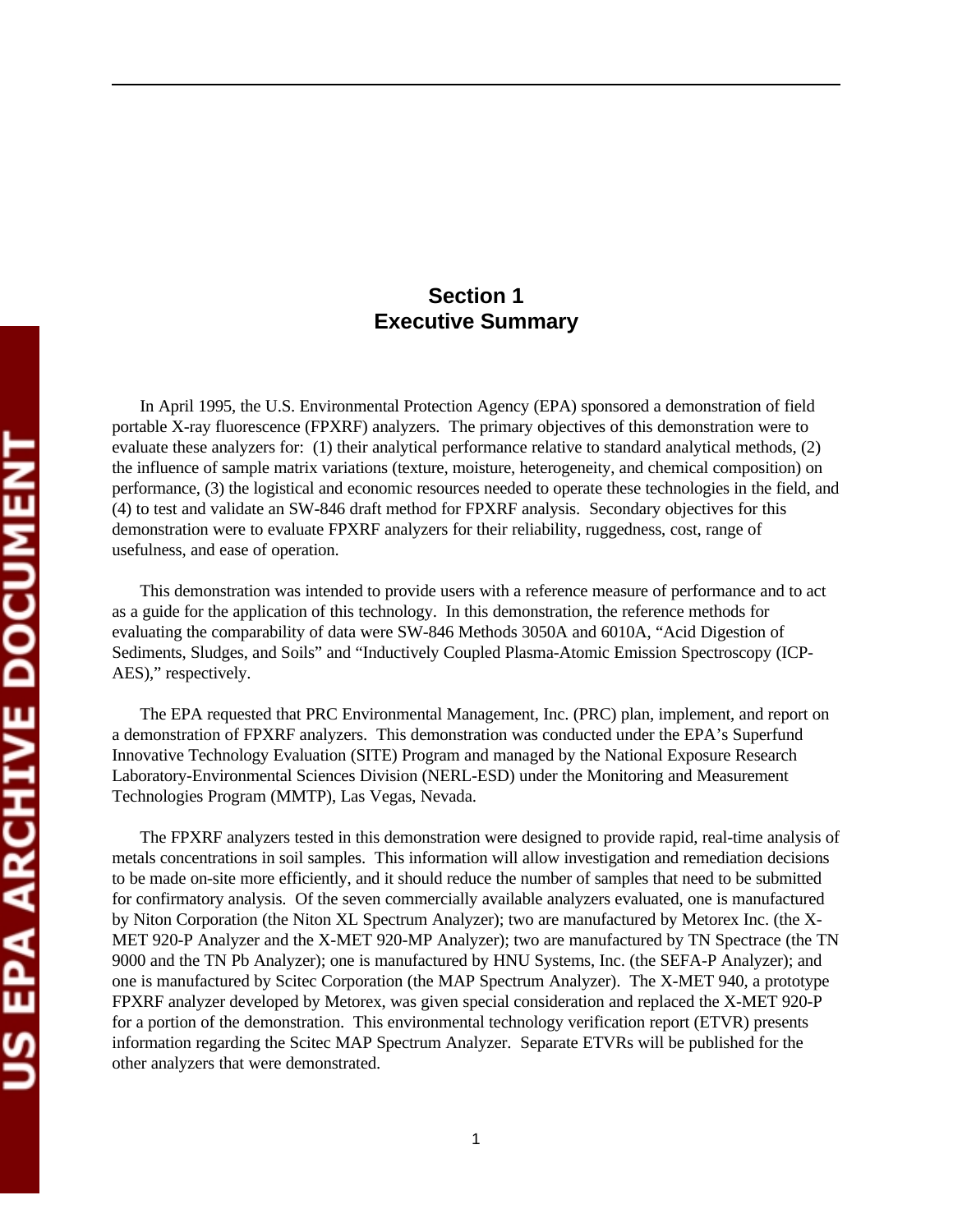The target analytes for this demonstration were selected from the Resource Conservation and Recovery Act's (RCRA) Toxicity Characteristic (TC) list, analytes known to have a high aquatic toxicity and likely to produce interferences for the FPXRF analyzers. The primary analytes for these comparisons were arsenic, barium, chromium, copper, lead, and zinc; nickel, iron, cadmium, and antimony were secondary analytes. Because of design considerations, not all of these analytes were determined by each instrument. For this demonstration, the MAP Spectrum Analyzer was configured to report lead, copper, arsenic, and zinc.

To demonstrate these analyzers, hazardous waste sites in Iowa (the RV Hopkins site) and in Washington (the ASARCO site) were selected. The sites were chosen because they exhibit a wide range of concentrations for most of the target analytes, are located in different climatological regions of the United States, and combined they exhibit three distinct soil textures: sand, loam, and clay.

This demonstration found that the MAP Spectrum Analyzer was simple to operate in the field. It was designed to be used in the *in situ* mode; that is to analyze samples in minimally disturbed soil. The developer provided a training course for the technology operator which was similar to that provided to a purchaser of the equipment. The training encompassed enough FPXRF theory and hands-on use to allow the operator to manipulate the data collection software, calibrate the analyzer, and adjust instrument parameters such as count times and target analytes. In addition, the developer provided radiation safety training, required for the use of this analyzer. A license was obtained from the State of Kansas, which has reciprocal licensing agreements with States of Iowa and Washington. The Scitec technical staff provided accessible and timely field support. The analyzer itself was portable and was operated continuously more than a 10 to 12-hour work day with appropriate battery changes. The rainy weather conditions encountered during the demonstration caused no operational downtime for the analyzer.

The analyzer used one radioactive source, cadmium-109, coupled to a solid-state silicon detector. The count times used in this demonstration (240 live-seconds) resulted in a sample throughput of 9 - 12 samples per hour. The MAP Spectrum Analyzer produced data meeting definitive level criteria (equivalent to reference data) for lead; data meeting quantitative screening level criteria (not equivalent to reference data, but correctable with confirmatory sample analysis) for copper and arsenic; and data meeting qualitative screening level criteria (identifies the presence or absence of contamination) for zinc.

The analyzer generally exhibited precision similar to that of the reference methods. Field-based method detection limits (MDL) for this analyzer were lower than the precision-based values for arsenic, copper, and lead, but much higher for zinc. Most of the precision-based and field-based MDLs were below the developer's projected MDL of 250 mg/kg. The site variable did not appear to affect data comparability. The soil variable showed a slight trend of poorer comparability in loam soils. Data correction had limited effect on the analyzer's average relative bias and accuracy.

Based on the performance of the analyzer, this demonstration found the MAP Spectrum Analyzer to be an effective tool for characterizing the concentration of target metals in soil samples. As with all FPXRF analyzers, unless a user has regulatory approval, confirmatory (reference) sampling and data correction is recommended when using this technology for site characterization or remediation monitoring.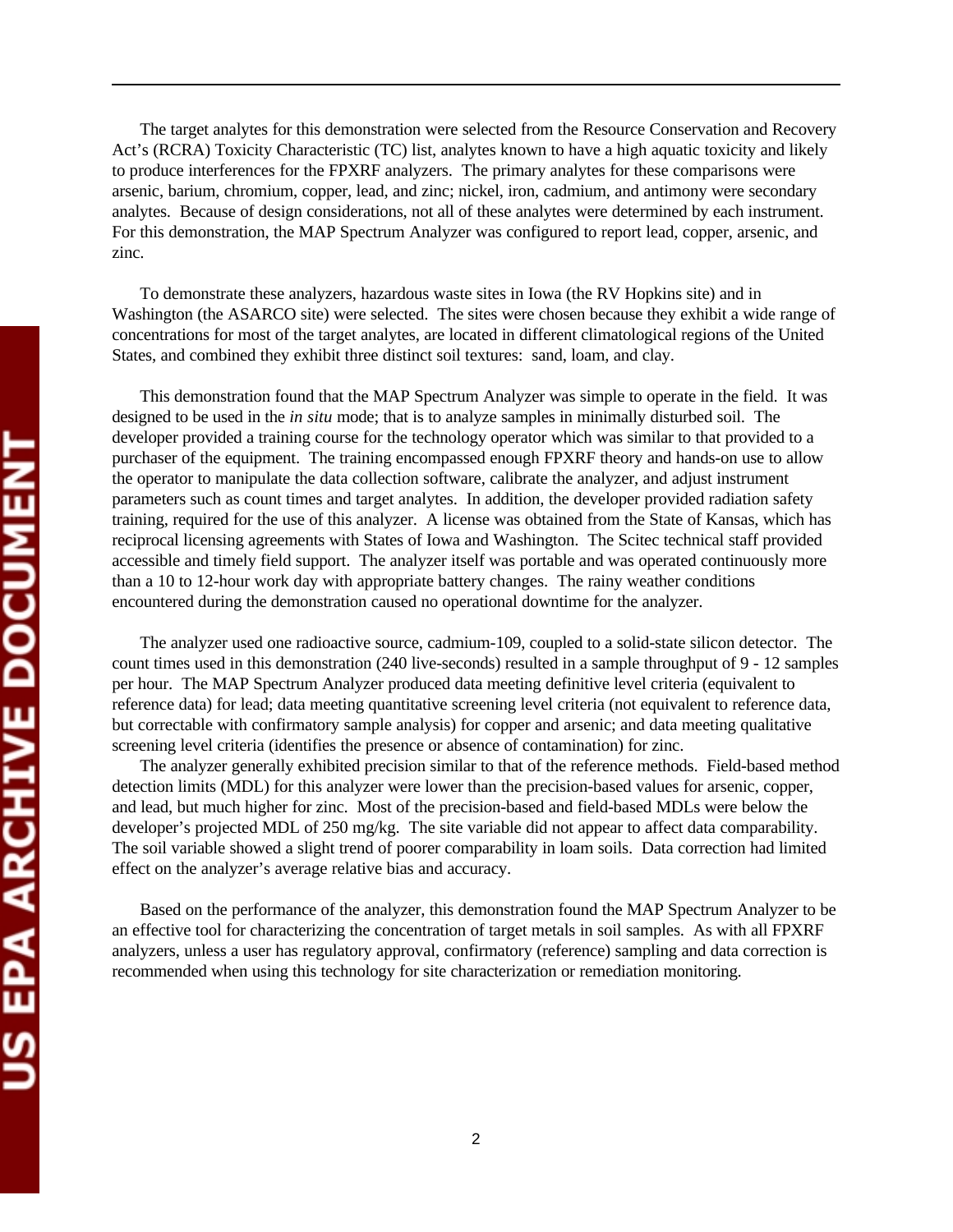# **Section 2 Introduction**

This environmental technology verification report (ETVR) presents information from the demonstration of the MAP Spectrum Analyzer. This analyzer was developed by Scitec Corporation to perform elemental analyses (metals quantitation) in the field, most commonly lead in soil and paint. This analyzer uses a solid-state silicon detector and a cadmium-109  $(Cd<sup>109</sup>)$  source to detect metals in the test sample. The analyzer is designed to operate in the *in situ* mode; this is commonly referred to as "point-and-shoot." In this mode of operation, the point of measurement on the soil surface is cleared of loose debris and organic matter, the analyzer's probe is then placed directly on the soil surface, and a measurement is taken.

This section provides general information about the demonstration including the purpose, objectives, and design. Section 3 presents and discusses the quality of data produced by the reference methods against which the analyzer was evaluated. Section 4 discusses the MAP Spectrum Analyzer's capabilities, reliability, throughput, accuracy, precision, comparability to reference methods, and other evaluation factors. Section 5 discusses the potential applications of the analyzer, presents a method for data correction, and suggests a framework for a standard operating procedure (SOP). Section 6 lists the references cited in this ETVR.

### **Demonstration Background, Purpose, and Objectives**

The demonstration was conducted under the Monitoring and Measurement Technologies Program (MMTP), a component of the SITE Program. MMTP is managed by NERL-ESD, Las Vegas, Nevada. The goal of the MMTP is to identify and demonstrate new, innovative, and commercially available technologies that can sample, identify, quantify, or monitor changes in contaminants at hazardous waste sites. This includes those technologies that can be used to determine the physical characteristics of a site more economically, efficiently, and safely than conventional technologies. The SITE Program is administered by the National Risk Management Research Laboratory, Cincinnati, Ohio.

The purpose of this demonstration was to provide the information needed to fairly and thoroughly evaluate the performance of FPXRF analyzers to identify and quantify concentrations of metals in soils. The primary objectives were to evaluate FPXRF analyzers in the following areas: (1) their accuracy and precision relative to conventional analytical methods; (2) the influence of sample matrix variations (texture, moisture, heterogeneity, and chemical composition) on their performances; (3) the logistical and economic resources necessary to operate these analyzers; and (4) to test and validate an SW-846 draft method for FPXRF analysis.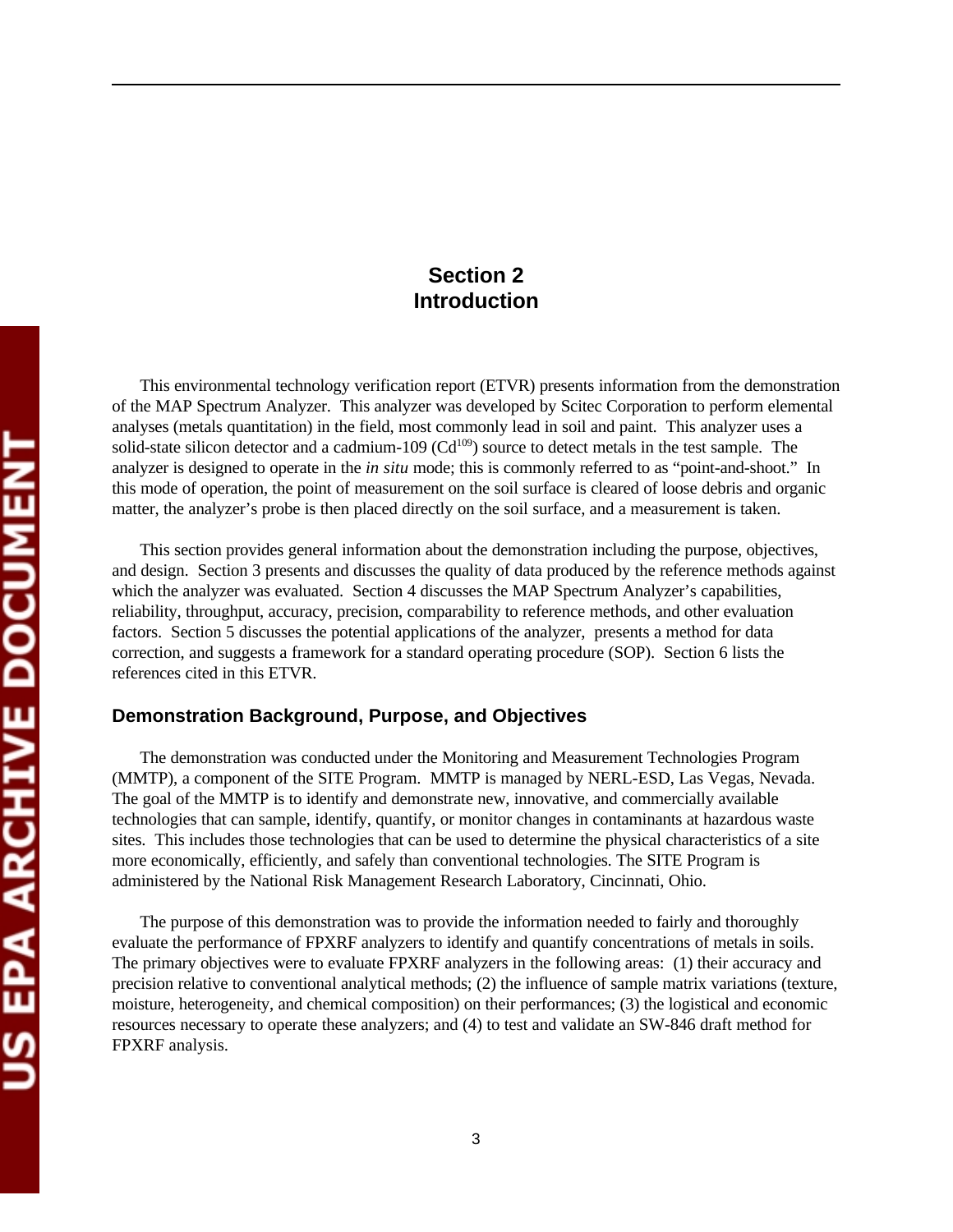Secondary objectives for this demonstration were to evaluate FPXRF analyzers for their reliability, ruggedness, cost, range of usefulness, and ease of operation. The performance of each analyzer was not compared against another. Instead, the performance of each analyzer was independently and individually compared to the performance of standard analytical methods commonly used in regulatory enforcement or compliance activities. In addition, each analyzer's performance was assessed relative to measurement of standard reference materials (SRM), performance evaluation (PE) samples, and other quality control (QC) samples.

A special request was made by Mr. Oliver Fordham, the demonstration's technical advisor, EPA Office of Solid Waste (OSW), for Midwest Research Institute (MRI) to analyze some of the soil samples to validate the performance of draft Method 3052 "Microwave Assisted Acid Digestion of Ash and Other Siliceous Wastes." Thirty percent of the soil samples were extracted using draft Method 3052 and then analyzed by Method 6010A. The data generated from the draft Method 3052 and Method 6010A analysis were not used for comparative purposes to the FPXRF data in this demonstration.

#### **Reference Methods**

To assess the performance of each analyzer, FPXRF data were compared to reference data. The reference methods used for this assessment were EPA SW-846 Methods 3050A/6010A, which are considered the standards for metals analysis in soil for environmental applications. For purposes of these discussions, the term "reference" was substituted for "confirmatory" since the data were used as a baseline for comparison. MRI was awarded the subcontract to analyze soil samples using the reference methods in accordance with Federal Acquisition Regulations. The award was made based on MRI's costs, ability to meet the demonstration's quality assurance project plan (QAPP) requirements, and as the only commercial laboratory identified that could perform all the sample analyses in the required timeframe.

Method 3050A is the standard acid extraction procedure used for determining metals concentrations in soil samples. It is not a total digestion method, and it potentially does not extract all the metals in a soil sample. Method 6010A is the standard method used to analyze Method 3050A extracts (Section 3).

High quality, well documented reference laboratory results were essential for meeting the objectives of the demonstration. For an accurate assessment, the reference methods had to provide a known level of data quality. For all measurement and monitoring activities conducted by the EPA, the Agency requires that data quality parameters be established based on the end use of the data. Data quality parameters include five indicators often referred to as the PARCC parameters: precision, accuracy, representativeness, completeness, and comparability. In addition, method detection limits (MDL) are often used to assess data quality.

Reference methods were evaluated using the PARCC parameters to establish the quality of data generated and to ensure that the comparison of FPXRF analyzers to reference data was acceptable. The following narrative provides definitions of each of the PARCC parameters.

Precision refers to the degree of mutual agreement between replicate measurements and provides an estimate of random error. Precision is often expressed in terms of relative standard deviation (RSD) between replicate samples. The term relative percent difference (RPD) is used to provide this estimate of random error between duplicate samples.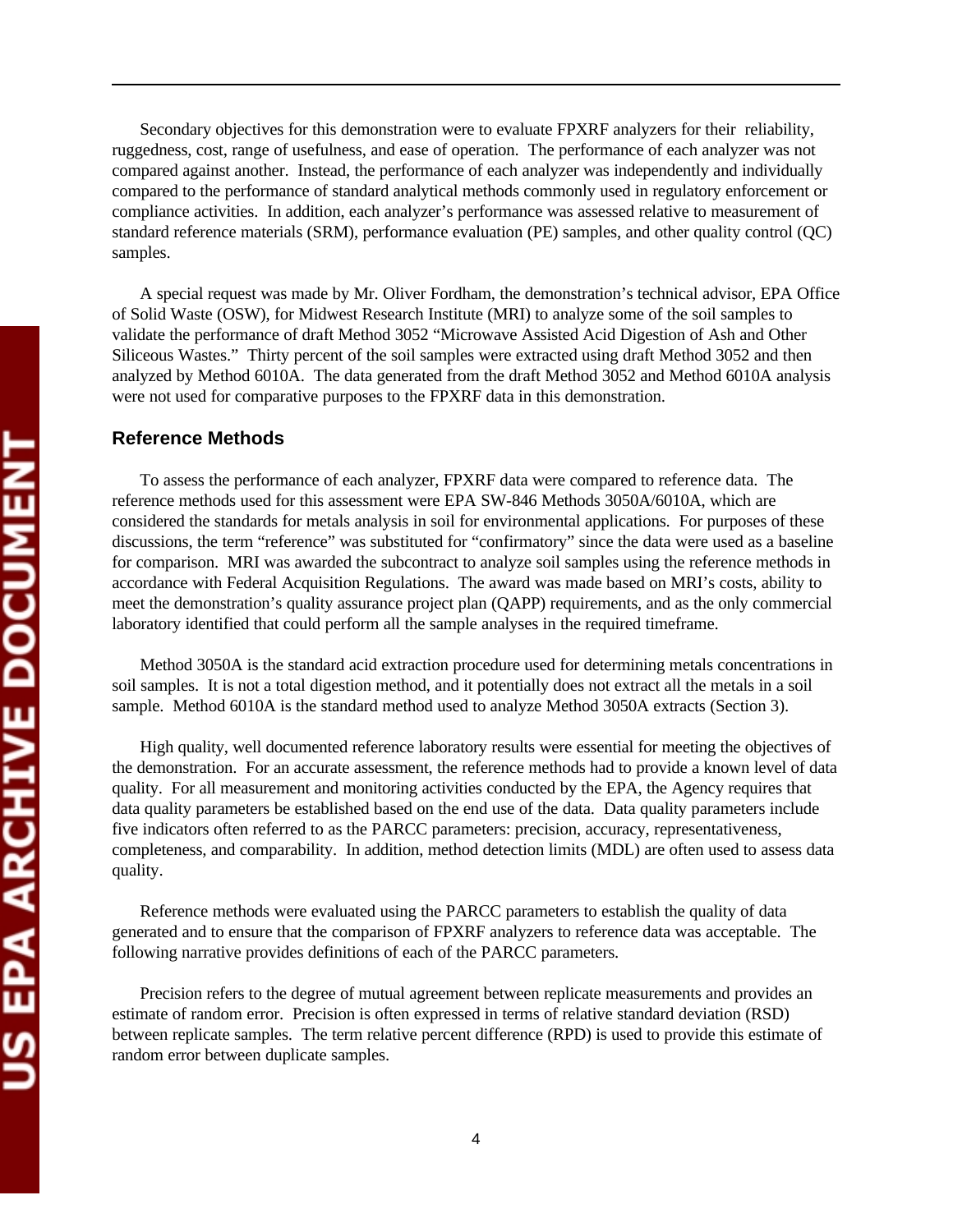Accuracy refers to the difference between a sample result and the reference or true value. Bias, a measure of the departure from perfect accuracy, can be calculated from the reference or true value. Accuracy and bias for the reference laboratory were assessed by evaluating calibration standard linearity, method blank results and the percent recoveries of matrix spike samples, laboratory control samples (LCS), standard reference materials (SRMs), and PE samples.

Representativeness refers to the degree to which data accurately and precisely measures the conditions and characteristics of the parameter of interest. Representativeness for the reference laboratory was ensured by executing consistent sample collection procedures including sample locations, sampling procedures, storage, packaging, shipping, equipment decontamination, and proper laboratory sample handling procedures. Representativeness was ensured by using the appropriate reference method to provide results that produced the most accurate and precise measurement it was capable of achieving. The combination of the existing method requirements supplemented by the demonstration QAPP provided the guidance to assure optimum performance of the method. Representativeness was assessed by evaluating calibration standards, method blank samples, duplicate samples, and PE samples.

Completeness refers to the amount of data collected from a measurement process compared to the amount that was expected to be obtained. For the reference data, completeness referred to the proportion of valid, acceptable data generated.

Comparability refers to the confidence with which one data set can be compared to another. Data generated from the reference methods should provide comparable data to any other laboratory performing analysis of the same samples with the same analytical methods. Comparability for the reference methods was achieved through the use of standard operating procedures (SOPs), EPA-published guidance, and the demonstration QAPP. QC samples that were used to evaluate comparability include: calibration standards, method blank samples, matrix spike samples, replicate samples, LCSs, SRMs, and PE samples.

### **Site Selection**

PRC conducted a search for suitable demonstration sites between September and November 1994. The following criteria were used to select appropriate sites:

- The site owner had to agree to allow access for the demonstration.
- The site had to have soil contaminated with some or all of the target heavy metals. (Slag, ash, and other deposits of mineralized metals would not be assessed during the demonstration.)
- The site had to be accessible to two-wheel drive vehicles.
- The site had to exhibit one or more of the following soil textures: sand, clay, or loam.
- The site had to exhibit surface soil contamination.
- The sites had to be situated in different climatological environments.

PRC contacted NERL-ESD, regional EPA offices, state environmental agencies, metals fabrication, and smelting contacts to create an initial list of potential demonstration sites. PRC received considerable assistance from the EPA RCRA and Superfund Branches in Regions 4, 6, 7, 8, 9, and 10. PRC also contacted the Montana Department of Health and Environment, the Nevada Bureau of Mines and Geology, the Oklahoma Department of Environmental Quality, the Arizona Department of Environmental Quality, the Missouri Department of Natural Resources, the Arizona Bureau of Geology, and the New Mexico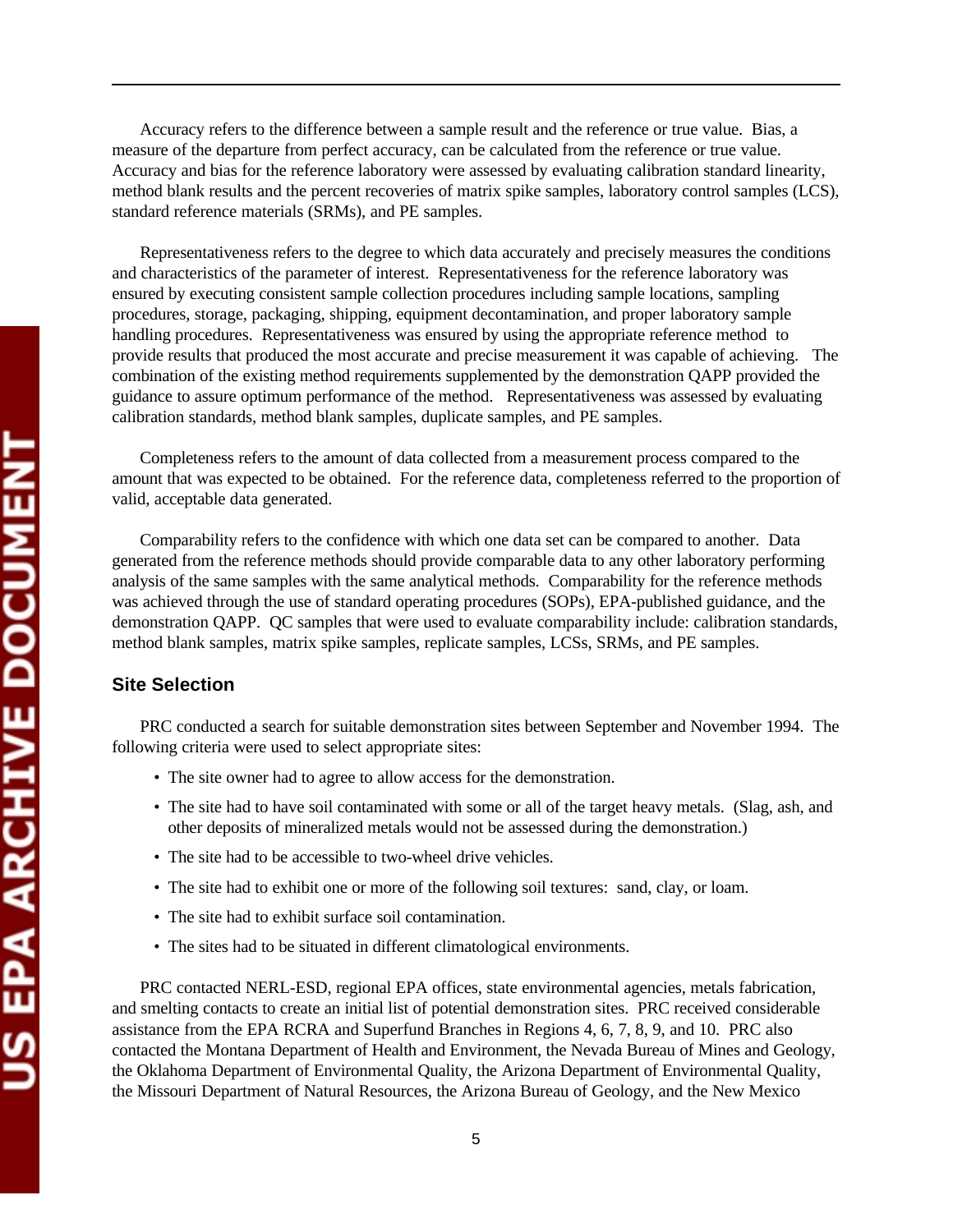Bureau of Mines and Mineral Resources. PRC surveyed its offices in Kansas City, Kansas; Atlanta, Georgia; Denver, Colorado; Dallas, Texas; Albuquerque, New Mexico; Helena, Montana; Chicago, Illinois; Seattle, Washington; and San Francisco, California, for information regarding potential sites. These PRC offices have existing RCRA, Superfund, or Navy environmental contracts that allow access to regional, state, and federal site information. PRC also used the Record of Decision Scan database (Morgan and others 1993) to search for appropriate sites.

PRC screened 46 potential sites based on the site-selection criteria with the assistance of the various contacts listed above. Based on this screening effort, PRC and EPA determined that the RV Hopkins and ASARCO sites met most of the site-selection criteria, and therefore, would be the acceptable for the demonstration.

The ASARCO site consists of 67 acres of land adjacent to Commencement Bay. The site is marked by steep slopes leading into the bay, a slag fill that was used to extend the original shoreline, a cooling water pond, and various buildings associated with the smelting process. Partial facility demolition was conducted in 1987. Most of the buildings were demolished between 1993 and 1994. The only buildings remaining are the Fine Ore Building, the Administrative Building, and a Maintenance Garage.

Past soil sampling results targeted four general areas of the site: the plant administration area, the former cooling pond, the 1987 demolition area, and certain off-site residential areas adjacent to the smelter stack. Previous sampling has shown surficial soils to be more contaminated than subsurface soils. Arsenic, copper, and lead are the predominant contaminants in the local soils. The highest arsenic concentrations were found in the soils around the former arsenic kitchen, along with cadmium and mercury. The soils around the former cooling pond contained the highest copper concentrations and high levels of silver, selenium, barium, and chromium. Lead concentrations are highest northeast of the arsenic plant.

Much of the smelter site is covered with artificial fill material of varying thickness and composition. Two general types of fill are found on the site: a granular fill and a massive slag fill. The composition of the granular fill material ranges from sand to silt with demolition debris and slag debris mixed throughout. The massive slag fill is a solid, fractured media restricted to the plant site. The surface soil in the plant administration area has a layer of slag particles on top, ranging from 1 to 3 inches thick. Surficial material in the parking lot area and southwest of the stack is mostly of glacial origin and is composed of various mixtures of sand, gravel, and cobbles. The soils around the former cooling pond are fine-grained lacustrine silts and clays. Alluvium upgradient of the former cooling pond has been almost entirely covered with granular fill material. Generally, soils in the arsenic kitchen and stack hill areas are sand mixed with gravel or sandy clay mixed with cobbles.

The RV Hopkins site is located in the west end of Davenport, Iowa. The facility occupies approximately 6.7 acres in a heavy industrial/commercial zoned area. Industrial activities in the area of the RV Hopkins property included the manufacture of railroad locomotive engines during the mid-1800's. The RV Hopkins property was a rock quarry during the late 1800's. Aerial surveys beginning in 1929 show that the rock quarry occupied the majority of the site initially, gradually decreasing until it was completely filled by 1982. It was reported that the site was used to dispose of demolition debris, automotive, and scrap metal. The site also has been used by a company that recycled lead acid batteries.

RV Hopkins began operating as a drum reconditioner in 1951 across the street from its current location. In 1964, the site owner reportedly covered the former quarry area of the site with foundry sand. No foundry sand was analyzed as part of this demonstration. RV Hopkins receives between 400 and 600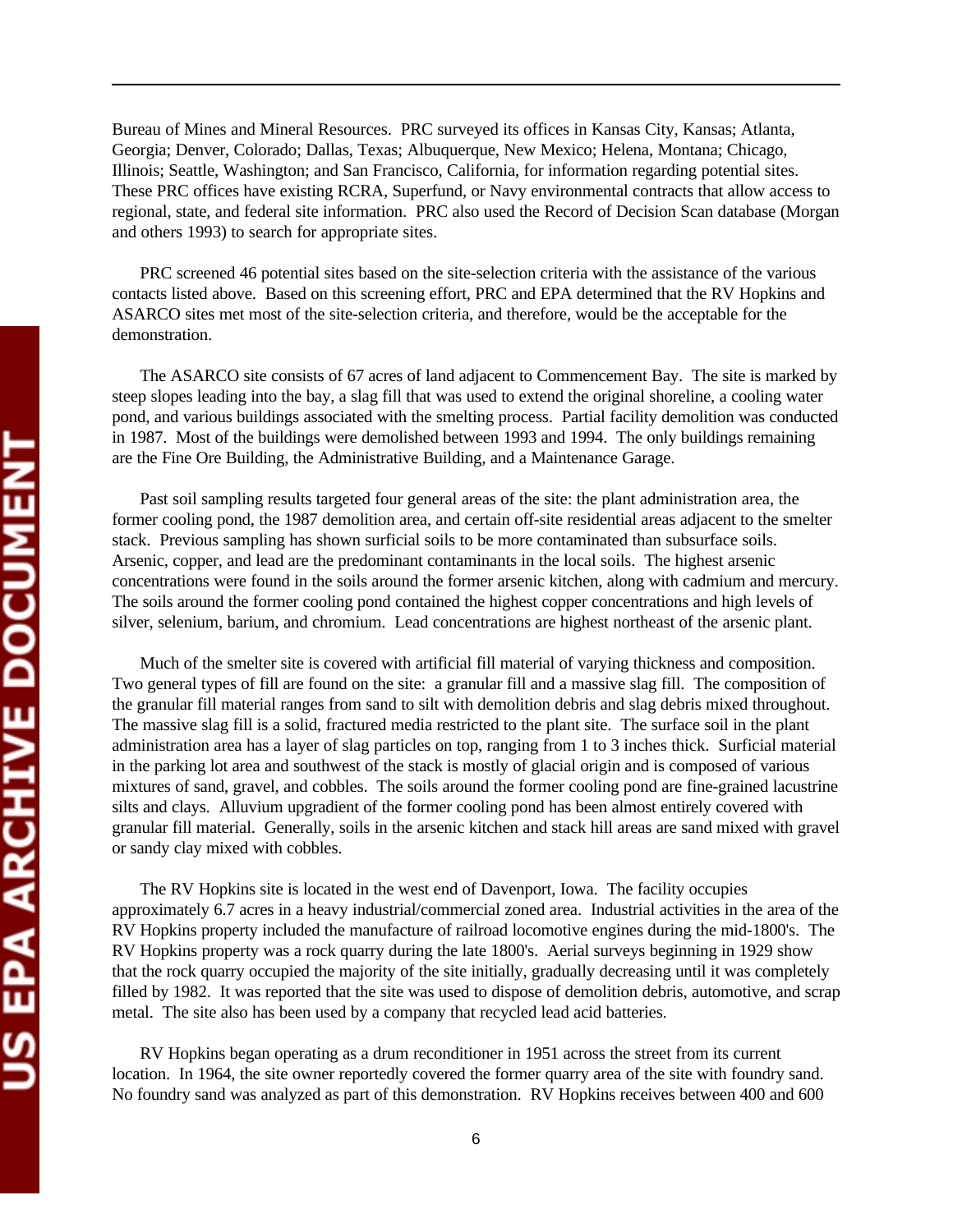drums per day for reconditioning, accepting only drums that meet the definition of "empty" according to 40 Code of Federal Regulations 261.7. Most of the drums received at the facility come from the paint, oil, and chemical industries. The surrounding area is reported to be underlain by Devonian-aged Wapsipinicon Limestone, and gray-green shale, lime mud, and sand stringers dating back to the Pennsylvanian age.

The RV Hopkins property is composed of five buildings: the office and warehouse, a warehouse used to store drums of hazardous waste and a waste pile, a manufacturing building, a drum reclamation furnace, and a cutting shed. The office and the warehouse are located on the southwest corner of the site. Areas investigated on this site include the furnace area, the old and new baghouses, the former drum storage area on the north end of the facility, the former landfill, and a drainage ditch. Major contaminants include barium, lead, chromium, and zinc, as well as lesser concentrations of other metals, such as copper and nickel, pesticides, and volatile organic compounds.

Based on historical data, the most concentrated contaminants in the furnace area are chromium, lead, and zinc. The highest concentrations of these elements are at the furnace entrance, as opposed to the furnace exit. The concentrations of lead are higher in the old baghouse than in the new, while the new baghouse exhibits a higher concentration of chromium, as well as high iron, lead, and barium concentrations. The former landfill has concentrations of barium, chromium, lead, nickel, and zinc greater than 1,000 mg/kg. Lead is the most prevalent contaminant in the former drum storage area with lesser concentrations of barium, chromium, and zinc.

### **Predemonstration Sampling**

Predemonstration sampling was conducted at both sites between December 5 and 14, 1994. These sampling events had the following objectives:

- To provide data on, or verify, the extent of surface contamination at each site and to locate optimum sampling areas for the demonstration.
- To allow the developers to analyze samples from the demonstration sites in advance of the demonstration, and if necessary, refine and recalibrate their technologies and revise their operating instructions.
- To evaluate samples for the presence of any unanticipated matrix effects or interferences that might occur during the demonstration.
- To check the quality assurance (QA) and QC procedures of the reference laboratory.

One hundred soil samples were analyzed on each site by the FPXRF analyzers during the predemonstration sampling activities. The samples represented a wide range in the concentration of metals and soil textures. Thirty-nine samples were submitted for reference method analysis using EPA SW-846 Methods 3050A/6010A. Twenty-nine of these samples were split and sent to the developers. Nine field duplicates were collected and submitted for reference method analysis to assess proposed sample homogenization procedures. One purchased PE sample also was submitted to the reference laboratory to provide an initial check of its accuracy.

Additionally, three samples representing low, medium, and high concentrations were collected at each site. These samples were dried, ground, and then analyzed by six independent laboratories before the demonstration began to create site-specific PE samples. These samples were analyzed with laboratory-grade X-ray fluorescence (XRF) analyzers.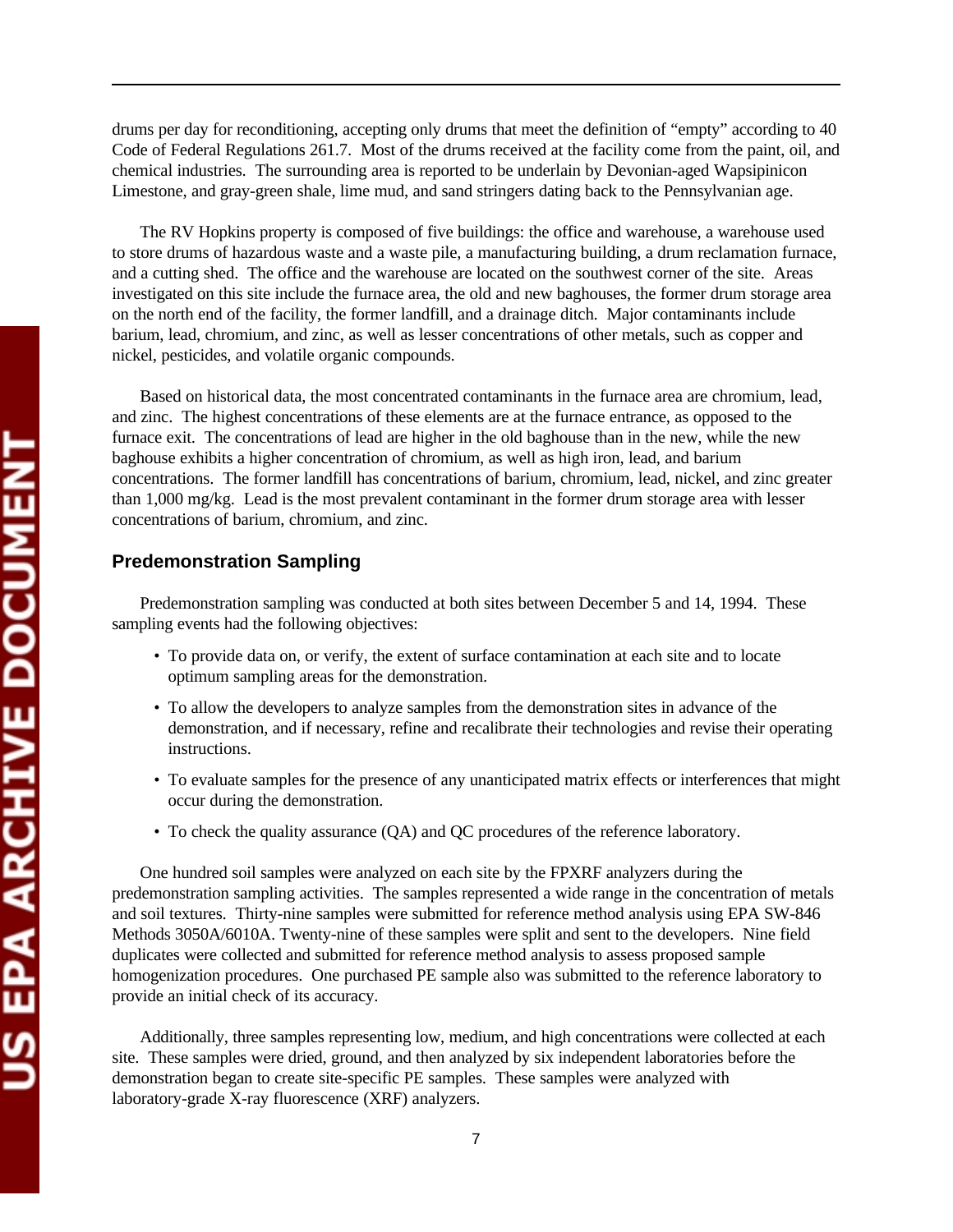### **Experimental Design**

The experimental design for this demonstration was developed to meet the primary and secondary objectives stated above, and was approved by all participants prior to the start of the demonstration. The design is detailed in the demonstration plan (PRC 1995) and is summarized below.

Approximately 100 soil sample measurements were collected from each of three target soil textures: clay, loam, and sand. This variety of soil textures allowed the examination of the effect of soil texture on data comparability. Splits of these samples were analyzed by all of the FPXRFs and by the reference methods.

The MAP Spectrum Analyzer is designed to operate in the *in situ* mode. The sampling and analysis procedure was designed to test the common application of FPXRF analyzers. The sampling procedure used is illustrated in Figure 2-1. Since the MAP Spectrum Analyzer operates in the *in situ* mode only, the discussion of the experimental design will be limited to *in situ* sample preparation and analysis.

For *in situ* analysis, an area 4 inches by 4 inches square was cleared of all vegetation, debris, and gravel larger than 2 millimeters (mm) in diameter. The analyzer took one *in situ* measurement in each sample area. These data represented FPXRF *in situ* measurements for unprepared soils (*in situ*unprepared). Replicate measurements were taken at 4 percent of these locations to assess analyzer precision. Figure 2-1 depicts the sample analysis chain for *in situ* analyses. The MAP Spectrum Analyzer only reported *in situ*-unprepared and *in situ*-prepared samples.

After the *in situ*-unprepared analysis was complete at a given location, the soil within the 4-inch by 4 inch square was removed to a depth of 1 inch and homogenized in a plastic bag. This produced a soil sample of approximately 375 grams or 250 cubic centimeters  $(cm<sup>3</sup>)$ . Sample homogenization was monitored by adding 1 to 2 grams of sodium fluorescein salt (which fluoresces when exposed to ultraviolet light) to the sample homogenization bag. During the predemonstration, it was determined that sodium fluorescein did not affect the FPXRF or reference method analysis. Sample homogenization took place by kneading the sample and sodium fluorescein salt in a plastic bag for 2 minutes. After this period, the sample preparation technician examined the sample under ultraviolet light to assess the distribution of sodium fluorescein throughout the sample. If the sodium fluorescein salt was not evenly distributed, the homogenization and checking process were repeated until the sodium fluorescein was evenly distributed throughout the sample. This monitoring process assumed that thorough distribution of sodium fluorescein was indicative of good sample homogenization. The effectiveness of this homogenization procedure is discussed later in this section.

The homogenized sample was then spread out inside a 1-inch-deep petri dish. The FPXRF analyzer then took one measurement of this homogenized material. This represented the homogenized sample analysis for the *in situ* analyzers (*in situ*-prepared). This process represents the common practice of sample homogenization in a plastic bag and subsequent sample measurement through the bag. Replicate measurements were also collected from 4 percent of these samples to assess analyzer precision. These replicate measurements were made on the same soil samples that were used for the unprepared precision determination.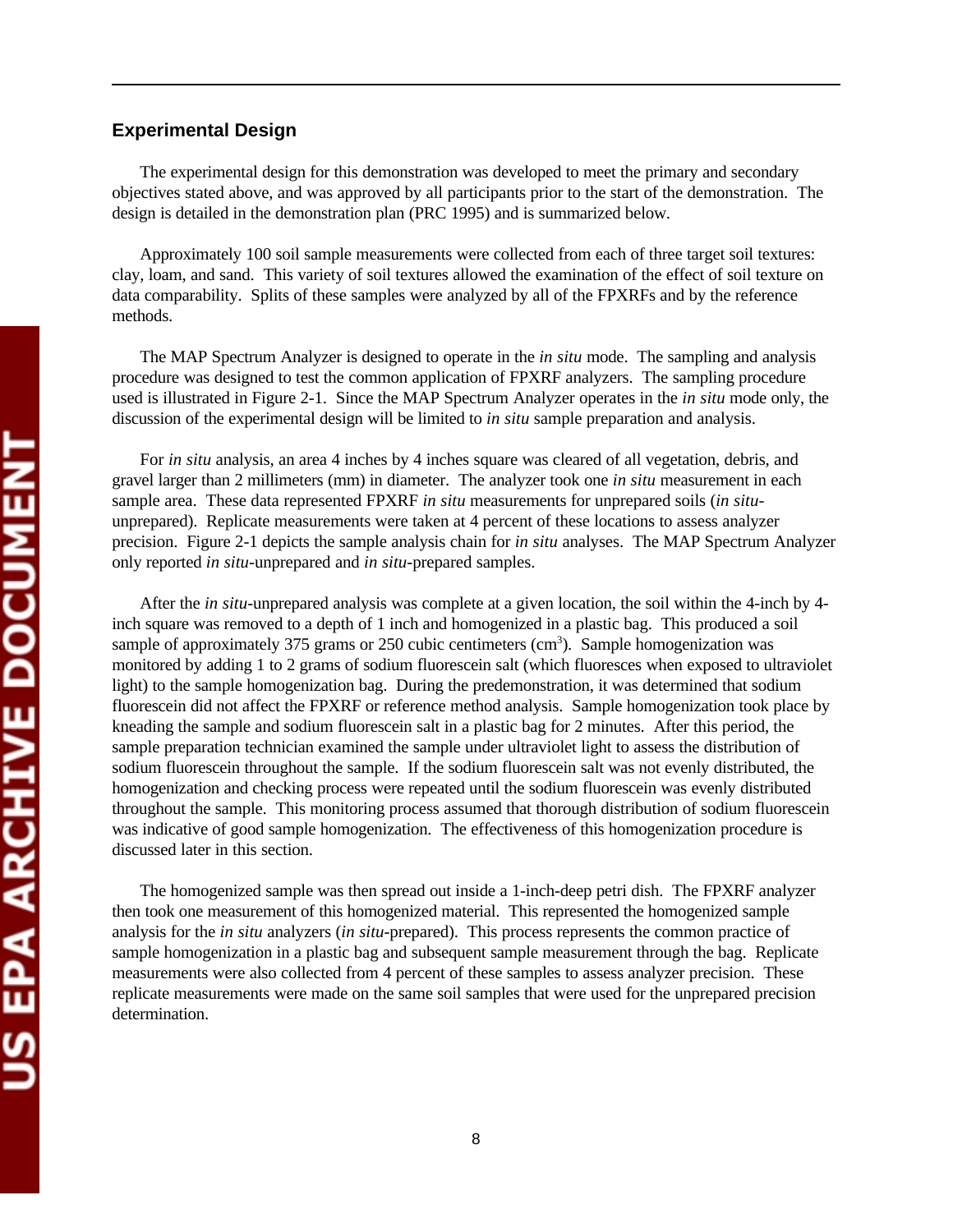

**Figure 2-1. Sample Preparation and Analysis**: This flowchart depicts the handling procedures for each sample collected for analysis by the MAP Spectrum Analyzer.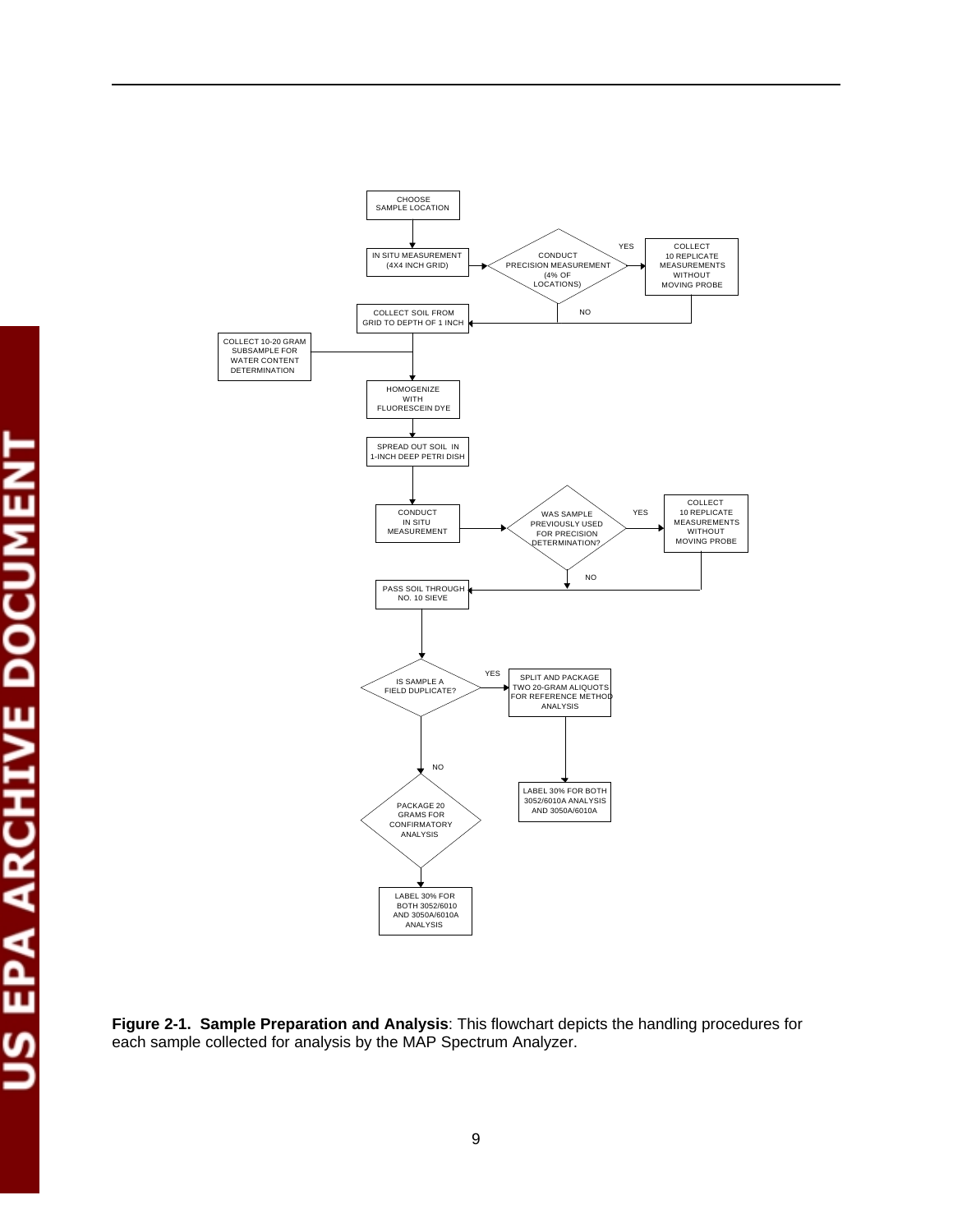### **Qualitative Factors**

There are a number of factors important to data collection that are difficult to quantify and must be evaluated qualitatively. These are considered qualitative factors. One such factor was the amount of training required to operate a given FPXRF analyzer. To assess this factor, PRC operators were trained by the developers on how to operate their respective FPXRF analyzers. All operators met or exceeded the developers' minimum requirements for education and previous experience. Demonstration procedures were designed to simulate routine field conditions as closely as possible. The developers trained the operators using their respective operator training manuals. Based on this training and field experience, the operators prepared a subjective evaluation assessing the training and technology operation during the demonstration (Section 4).

Many analytical methods exhibit significant "operator effects," in which individual differences in sample preparation or operator technique result in a significant effect on the numerical results. To reduce the possible influence of operator effects, a single operator was used to operate each FPXRF analyzer. While this reduced some potential error from the evaluation, it did not allow the analyzers to be evaluated for their susceptibility to operator-induced error. A single operator was used to analyze all of the samples at both sites during this demonstration. Sample preparation variation effects were minimized in the field by using the same personnel to prepare samples. To eliminate the influence of operator effects on the reference method analysis, only one reference laboratory was used to analyze the samples. Based on this design, there is no quantitative estimate of "operator" effect.

### **Quantitative Factors**

Many factors in this demonstration could be quantified by various means. Examples of quantitative factors evaluated during this demonstration include analyzer performance near regulatory action levels, the effects of sample preparation, effects of microwave sample drying, count times, health and safety considerations, costs, and interferences.

The data developed by the FPXRF analyzers were to be compared to reference data for the following primary analytes: arsenic, barium, chromium, copper, lead, and zinc; and for the following secondary analytes: nickel, iron, cadmium, and antimony. The specific analytes determined by the MAP Spectrum Analyzer were arsenic, copper, lead, and zinc.

Evaluations of analyzer data comparability involved examining the effects of each site, soil texture, and sample preparation technique (Table 2-1). Two sites were sampled for this demonstration. Thus, two site variables were examined (RV Hopkins and ASARCO sites). These sites produced samples from three distinct soil textures and, therefore, three soil variables were examined (clays, sands, and loams). The demonstration plan identified four sample preparation steps: (1) *in situ*-unprepared, (2) *in situ*-prepared, (3) intrusive-unprepared, and (4) intrusive-prepared (samples generated in steps 3 and 4 were not analyzed by the MAP Spectrum Analyzer). These variables were nested as follows: each site was divided into RV Hopkins and ASARCO data sets; the RV Hopkins data represented the clay soil texture, while the ASARCO data were divided into sand and loam soil textures; then each soil texture was subdivided by the soil preparations. This design allowed for the examination of particle size and homogenization effects on data comparability. These effects were believed to have the greatest impact on data comparability.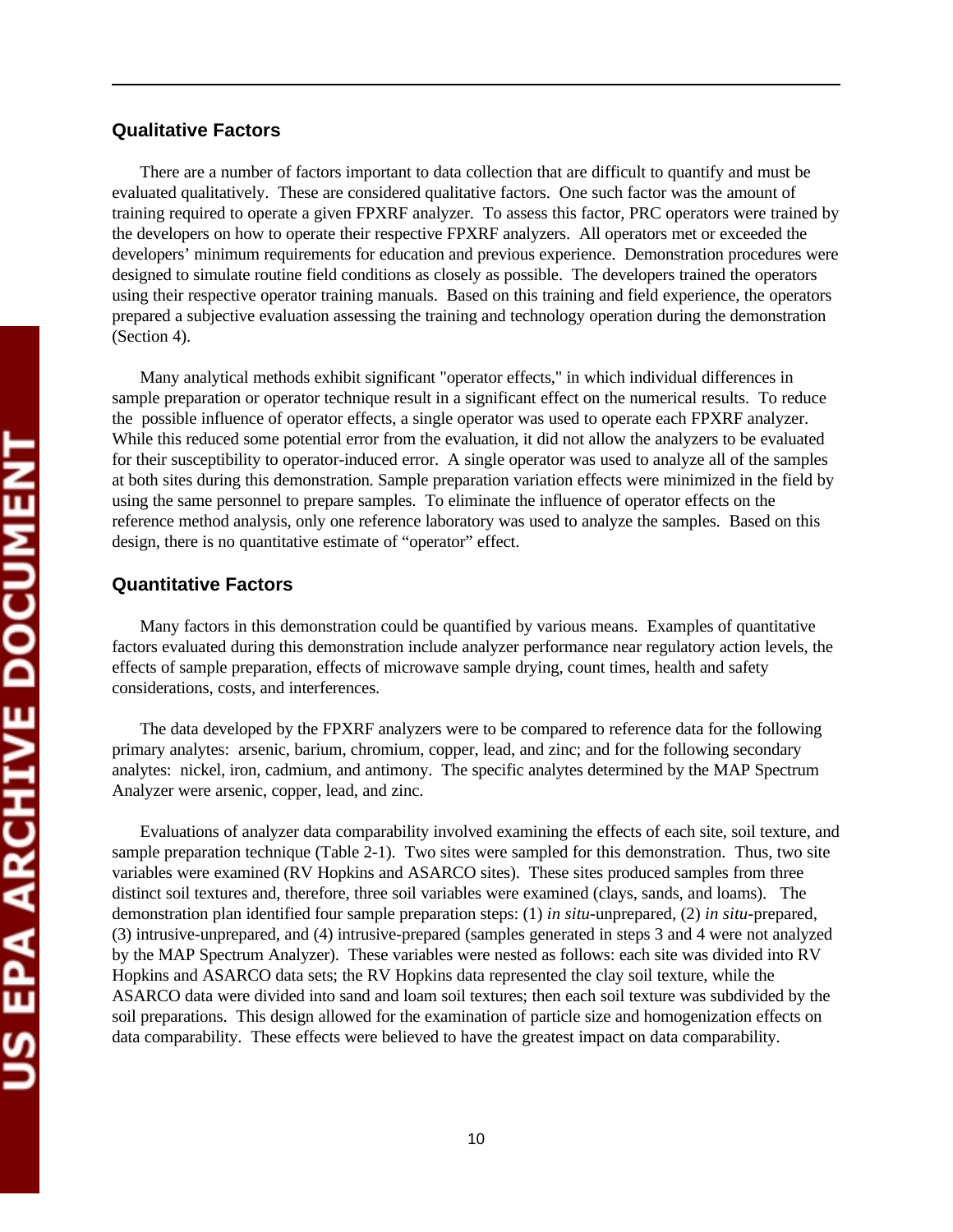| Variables        |                    |                                                    |
|------------------|--------------------|----------------------------------------------------|
| Site Name (315)  | Soil Texture (315) | <b>Preparation Step [630]</b>                      |
| ASARCO (215)     | Sand (100)         | in situ-unprepared [100]<br>in situ-prepared [100] |
|                  | Loam (115)         | in situ-unprepared [115]<br>in situ-prepared [115] |
| RV Hopkins (100) | Clay (100)         | in situ-unprepared [100]<br>in situ-prepared [100] |

|  |  |  | Table 2-1. Performance and Comparability Variables Evaluated |
|--|--|--|--------------------------------------------------------------|
|--|--|--|--------------------------------------------------------------|

Notes:

( ) Total number of sample points.

[  $\vert$  Total number of measurements taken.

Of greatest interest to users is analyzer performance near action levels. For this reason, samples were approximately distributed as follows: 25 percent in the 0 - 100 mg/kg range, 50 percent in the 100 - 1,000 mg/kg range, and 25 percent in the greater than 1,000 mg/kg range. The lower range tested analyzer performance near MDLs; the middle range tested analyzer performance in the range of many action levels for inorganic contaminants; and the higher range tested analyzer performance on grossly contaminated soils. All samples collected for the demonstration were split between the FPXRF analyzers and reference laboratory for analysis. Metal concentrations measured using the reference methods were considered to represent the "true" concentrations in each sample. Where duplicate samples existed, concentrations for the duplicates were averaged and the average concentration was considered to represent the true value for the sample pair. This was specified in the demonstration plan. If one or both samples in a duplicate pair exhibited a nondetect for a particular target analyte, that pair of data was not used in the statistical evaluation of that analyte. The reference methods reported measurable concentrations of target analytes in all of the samples analyzed.

In addition to the quantitative factors discussed above, the common FPXRF sample preparation technique of microwave drying of samples was evaluated. Sample temperatures during this procedure can be high enough to melt some mineral fractions in the sample or to combust organic matter. Several metals that present environmental hazards can volatilize at elevated temperatures. Arsenic sublimes at 188  $^{\circ}C$ , within the potential temperature range achieved during microwave drying of samples. To assess this effect, 10 percent of the homogenized, crushed, oven-dried, and sieved samples were split and heated in a microwave oven on high for 3 minutes. This time was chosen to approximate common microwave drying times used in the field. These samples were submitted for reference analysis. The reference data for these samples were compared to the corresponding reference data produced from the convection oven-dried sample. These data showed the effects of the microwave drying variable on analyte concentration. This was a minor variable and it was only evaluated for the reference laboratory in an attempt to identify any potential effect on data comparability.

Another quantitative variable evaluated was the count time used to acquire data. During the formal sample quantitation and precision measurement phase of the demonstration, the count times were set by the developers and remained constant throughout the demonstration. Count times can be tailored to produce the best results for specific target analytes. The developers, however, selected count times that produced the best compromise of results for the entire suite of target analytes. To allow a preliminary assessment of the effect of count times, select soil samples were analyzed in replicate using count times longer and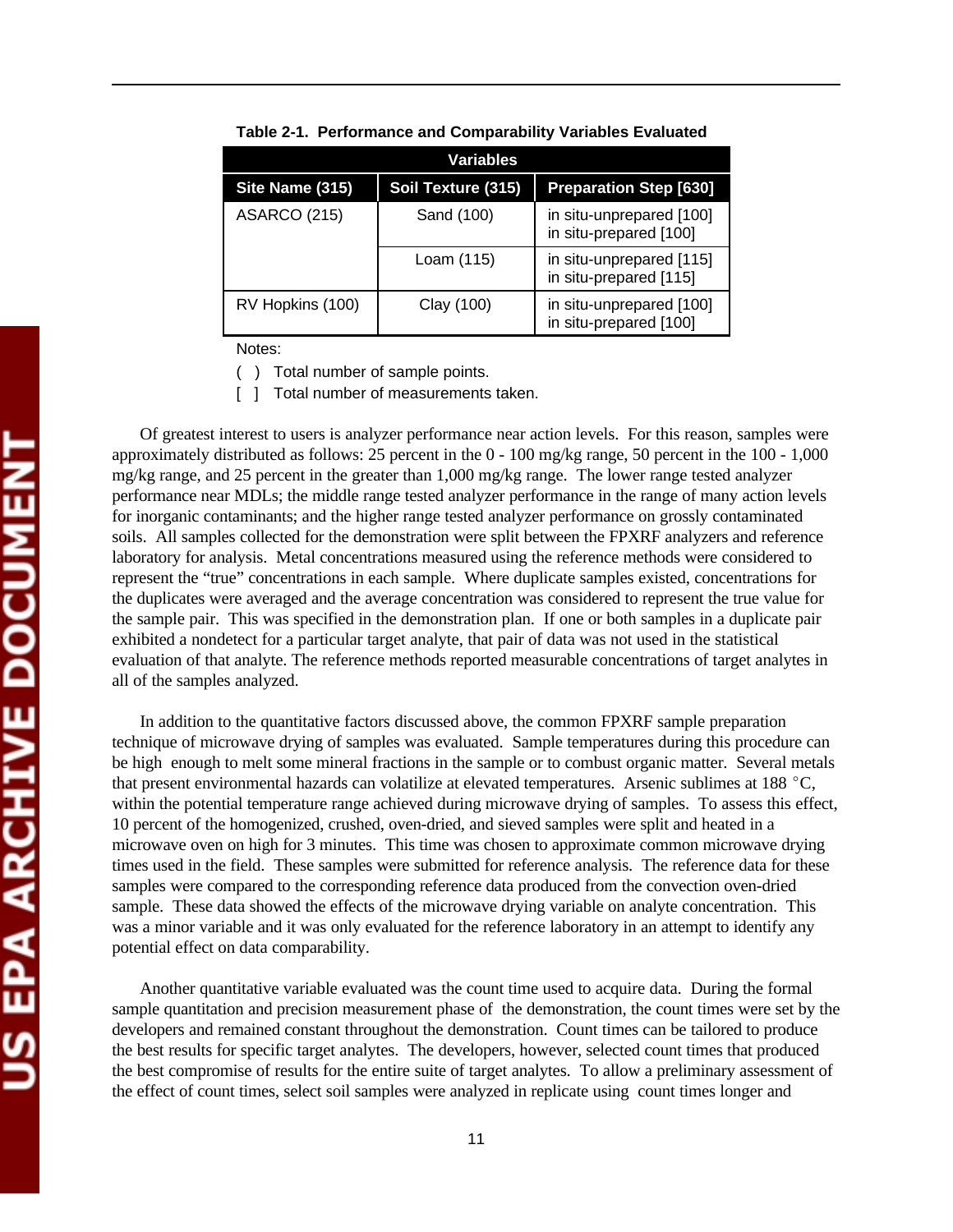shorter than those set by the developers. This allowed the evaluation of the effects of count times on analyzer performance.

An important health and safety issue during the demonstration was the effectiveness of radioactivity shielding of each FPXRF analyzer. Quantitative radiation readings were made with a gamma ray detector near each analyzer to assess the potential for exposure to radiation.

A compilation of the cost of using each FPXRF analyzer was another important evaluation factor. Cost includes analyzer purchase or rental, expendable supplies, such as liquid nitrogen and sample cups, and nonexpendable costs, such as labor, licensing agreements for the radioactive sources, operator training costs, and disposal of investigation-derived waste (IDW). This information is provided to assist a user in developing a project cost analysis.

Factors that could have affected the quantitative evaluations included interference effects and matrix effects. Some of these effects and the procedures used to evaluate their influence during this demonstration are summarized below:

- Heterogeneity: For *in situ*-unprepared measurements, heterogeneity was partially controlled by restricting measurements within a 4-by-4-inch area. For measurements after the initial point-andshoot preparation, heterogeneity was minimized by sample homogenization. This effect was evaluated through the sample preparation data.
- Particle Size: Since no intrusive samples were analyzed, the effect of particle size was not determined for this analyzer.
- Moisture Content: It has been suggested that major shifts in sample moisture content can affect a sample's relative fluorescence. This effect could not be evaluated as thoroughly as planned because of the small difference in sample moisture content observed at the two sites.
- Overlapping Spectra of Elements: Interferences result from overlapping spectra of metals that emit X-rays with similar energy levels. The reference method analysis provided data on the concentration of potential interferants in each sample.

### **Evaluation of Analyzer Performance**

Metals concentrations measured by each analyzer were compared to the corresponding reference laboratory data and to other QA/QC sample results. These comparisons were conducted independently for each target analyte. These measurements were used to determine an analyzer's accuracy, data quality level, method precision, and comparability to reference methods. PE samples and SRM samples were used to assess analyzer accuracy. Relative standard deviations (RSD) on replicate measurements were used to determine analyzer precision. These data were also used to determine the data quality of each FPXRF analyzer's output. The data comparability and quality determination was primarily based on a comparison of the analyzer's data and the reference data. Linear regression and a matched pairs t-test were the statistical tools used to assess comparability and data quality.

A principal goal of this demonstration was the comparison of FPXRF data and the reference data. EPA SW-846 Methods 3050A/6010A were selected as the reference methods because they represent the regulatory standard against which FPXRF is generally compared. In comparing the FPXRF data and reference data, it is important to recognize that, while similar, the process by which the data are obtained is not identical. While there is significant overlap in the nature of the analysis, there are also major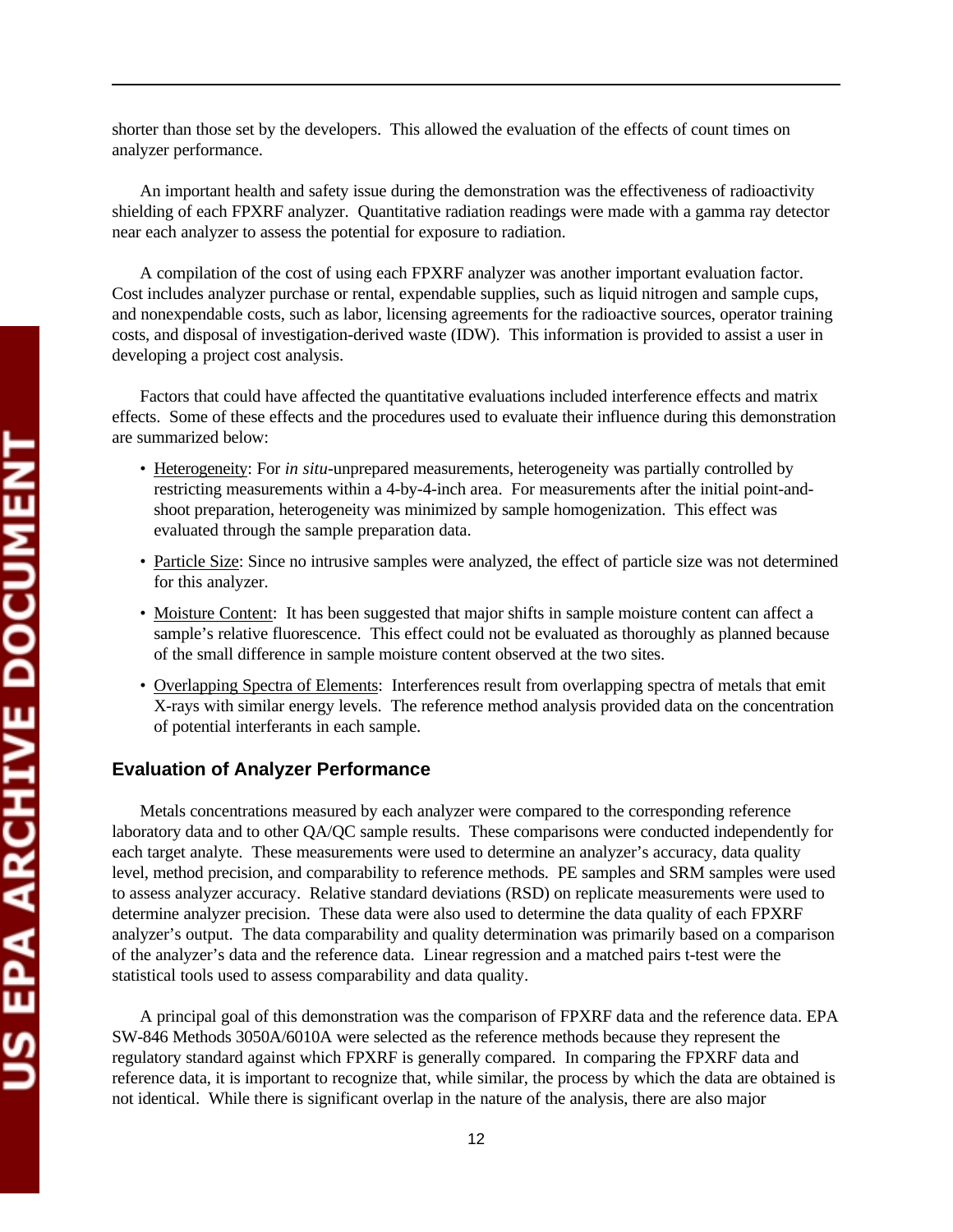differences. These differences, or "perspectives," allow the user to characterize the same sample in slightly different ways. Both have a role in site characterization and remediation monitoring. It is important to consider these differences and the measurement error intrinsic to each method when comparing the FPXRF method against a reference method.

The reference methods involve wet chemical analysis and partial digestion of approximately 1 to 2 grams of sample (approximately  $0.25$  cubic centimeters (cm<sup>3</sup>), depending on sample bulk density). The digestion process extracts the most acid-soluble portion of the sample. Since the digestion is not complete, the less acid-soluble components are not digested and are not included in the analysis. These components may include the coarser-grained quartz, feldspar, lithic components, and certain metal complexes. In contrast, FPXRF analyzers generally produce X-ray excitation in an area of approximately  $3 \text{ cm}^2$  to a depth of approximately 2.5 centimeters (cm). This equates to a sample volume of approximately 7.5 cm<sup>3</sup>. X-rays returning to the detector are derived from all matrix material including the larger-grained quartz, feldspar, lithic minerals, metal complexes, and organics. Because the FPXRF method analyzes all material, it represents a total analysis in contrast to the reference methods, which represent a select or partial analysis. This difference can result in FPXRF concentrations that are higher than corresponding reference data when metals are contained within nonacid soluble complexes or constituents. It is important to note that if metals are contained in nonacid soluble complexes, a difference between the FPXRF analyzers and the reference methods is not necessarily due to error in the FPXRF method but rather to the inherent differences in the two types of analytical methods.

The comparison of FPXRF data and the reference data used linear regression as the primary statistical tool. Linear regression analysis intrinsically contains assumptions and conditions that must be valid for each data set. Three important assumptions to consider include: (1) the linearity of the relationship, (2) the confidence interval and constant error variance, and (3) an insignificant measurement error for the independent variable (reference data).

The first assumption requires that the independent variable (reference data) and the dependent variable (FPXRF data) are linearly related and are not described by some curvilinear or more complex relationship. This linearity condition applies to either the raw data or mathematical transformations of the raw data. Figure 2-2 illustrates that FPXRF data and reference data are, in fact, related linearly and that this assumption is correct.

The second assumption requires that the error be normally distributed, the sum to equal zero, be independent, and exhibit a constant error variance for the data set. Figure 2-2 illustrates that for raw data, this assumption is not correct (at higher concentrations the scatter around the regression line increases), but that for the logarithmic transformation (shown as a log-log plot) of the data, this assumption is valid (the scatter around the regression line is uniform over the entire concentration range). The error distribution (scatter) evident in the untransformed data results in the disproportionate influence of large data values compared with small data values on the regression analysis.

The use of least squares linear regression has certain limitations. Least squares regression provides a linear equation, which minimizes the squares of the differences between the dependent variable and the regression line. For data sets produced in this demonstration, the variance was proportional to the magnitude of the measurements. That is, a measurement of 100 parts per million (ppm) may exhibit a 10 percent variance of 10 ppm, while a 1,000 ppm measurement exhibits a 10 percent variance of 100 ppm. For data sets with a large range in values, the largest measurements in a data set exert disproportionate influence on the regression analysis because the least squares regression must account for the variance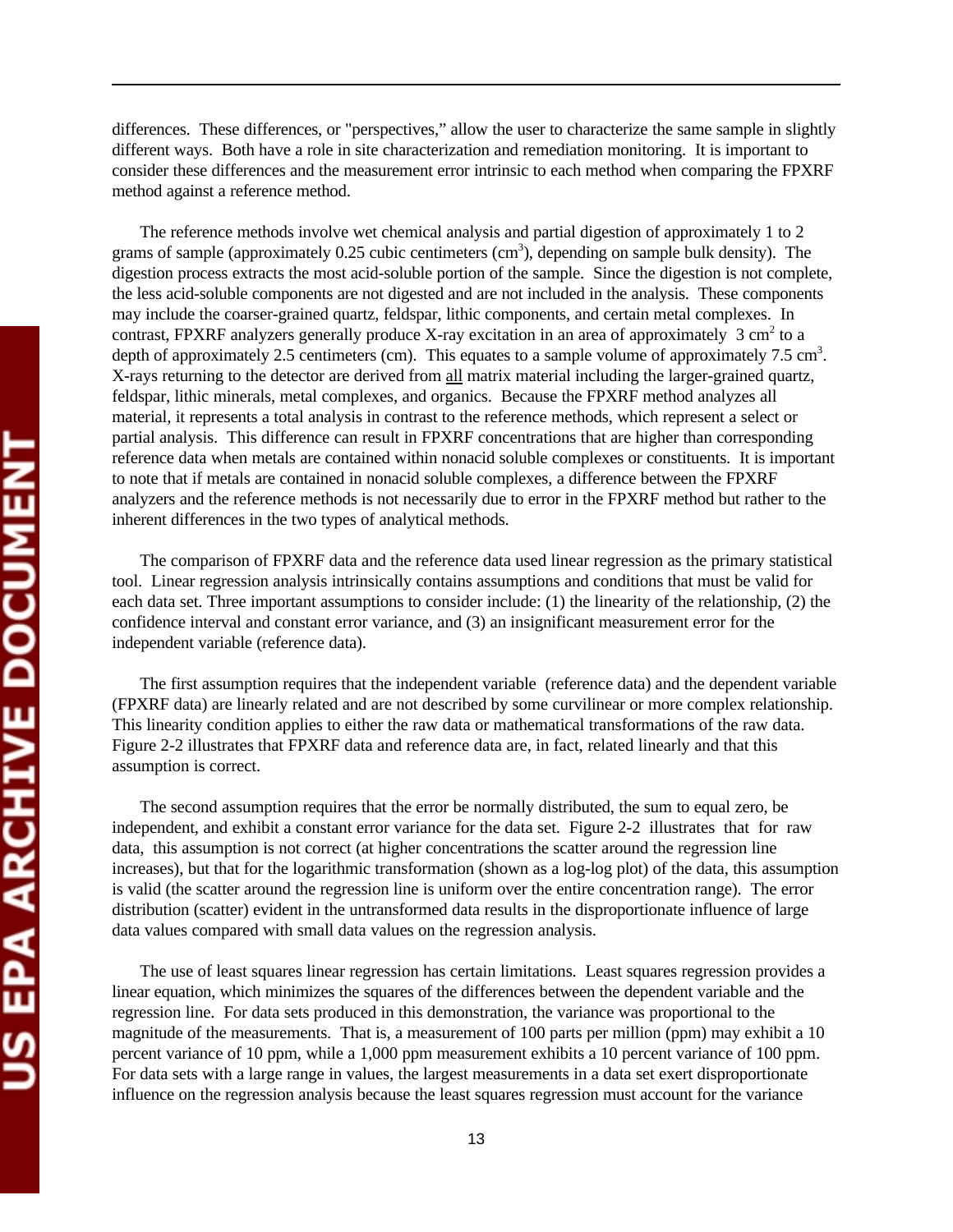associated with the higher valued measurements. This can result in an equation that has minimized error for high values, but almost neglects error for low values because their influence in minimizing dependent variable error is small or negligible. In some cases, the resulting equations, biased by high-value data, may lead to inappropriate conclusions concerning data quality. The range of the data examined for the analyzers spanned between 1 and 5 orders of magnitude (e.g., 10 - 100,000 ppm) for the target analytes. This wide range in values and the associated wide range in variance (influenced by concentration) created the potential for this problem to occur in the demonstration data set. To provide a correlation that was equally influenced by both high and low values, logarithms  $(log_{10})$  of the dependent and independent variables were used, thus, scaling the concentration measurements and providing equal weight in the least squares regression analysis to both small and large values (Figure 2-2). All statistical evaluations were carried out on  $log_{10}$  transformed data.



**Figure 2-2. Linear and Log-log Data Plots:** These graphs illustrate the linear relationship between the MAP Spectrum Analyzer's data and the reference data. The linear data plots illustrate the concentration dependence of this relationship with increased scatter at higher concentrations. The log-log plots eliminate this concentration effect. Scatter is relatively constant over the entire plot.

The third assumption, requiring an insignificant measurement error in the reference data, was not true for all analytes. The consequences of measurement error varied depending on whether the error is caused by the reference methods or the FPXRF method. If the error is random or if the error for the reference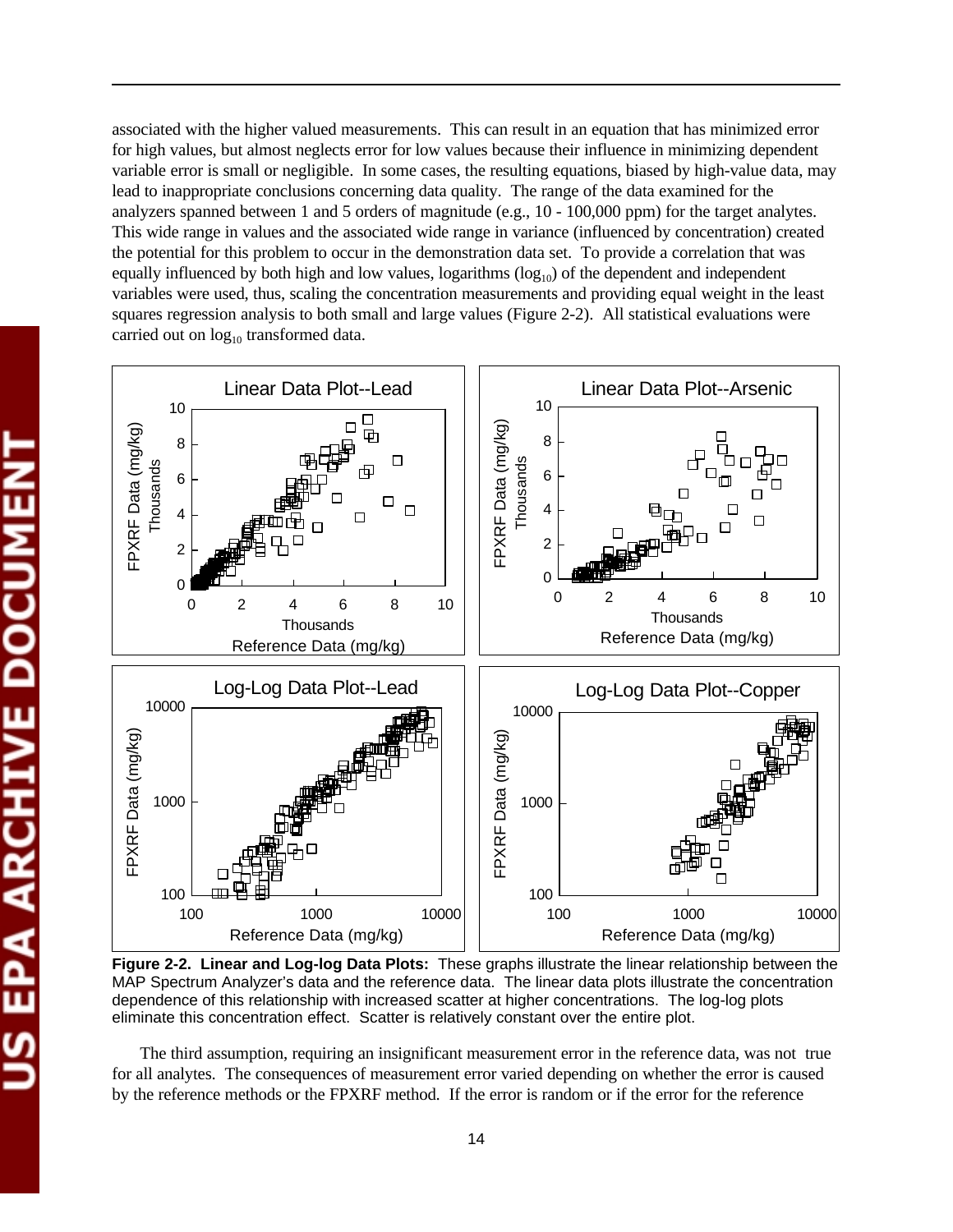methods is small compared to the total regression error, then conventional regression analysis can be performed and the error becomes a part of the random error term of the regression model. This error (based on the  $log_{10}$  transformed data) is shown in the regression summary tables in Section 4 as the "standard error." In this case, deviations from perfect comparability can be tied to an analyzer's performance. If the error for the reference methods is large compared to the total error for the correlation of the FPXRF and the reference data, then deviations from perfect comparability might be due in part to measurement error in the reference methods.

It is a reasonable assumption that any measurement errors in either the reference or FPXRF methods are independent of each other. This assumption applies to either the raw data or the  $log_{10}$  transformed data. Given this assumption, the total regression error is approximately the sum of the measurement error associated with the reference methods and the measurement error associated with the FPXRF method. The reference methods' precision is a measure of independent variable error, and the mean square error expressed in the regression analysis is a relative measure of the total regression error that was determined during the regression analysis. Precision data for the reference methods, obtained from RPD analyses on the duplicate samples from each site, for each analyte, indicated the error for the reference methods was less than 10 percent of the total regression error for the target analytes. Subsequently, 90 percent of the total measurement error can be attributed to measurement error associated with the analyzers.

The comparison of the reference data to the FPXRF data is referred to as the intermethod comparison. All reference and QA/QC data were generated using an EPA-approved definitive level analytical method. If the data obtained by an analyzer were statistically similar to the reference methods, the analyzer was considered capable of producing definitive level data. As the statistical significance of the comparability decreased, an analyzer was considered to produce data of a correspondingly lower quality. Table 2-2 defines the criteria that determined the analyzer's level of data quality (EPA 1993).

Data from this demonstration were used to place analyzer data into one of three data quality levels as follows: (1) definitive, (2) quantitative screening, and (3) qualitative screening. The first two data quality levels are defined in EPA guidance (1993). The qualitative screening level criteria were defined in the demonstration plan (PRC 1995) to further differentiate the screening level data as defined by the EPA.

Definitive level data are considered the highest level of quality. These data are usually generated by using well-defined, rigorous analytical methods. The data is analyte-specific with full confirmation of analyte identity and concentration. In addition, either analytical or total measurement error must be determined. Data may be generated in the field, as long as the QA/QC requirements are satisfied.

Quantitative screening data provides confirmed analyte identification and quantification, although the quantification may be relatively imprecise. It is commonly recommended that at least 10 percent of the screening data be confirmed using analytical methods and QA/QC procedures and criteria associated with definitive data. The quality of unconfirmed screening data cannot be determined.

Qualitative screening level data indicates the presence or absence of contaminants in a sample matrix, but does not provide reliable concentration estimates. The data may be compound-specific or specific to classes of contaminants. Generally, confirmatory sampling is not required if an analyzer's operation is verified with one or more check samples.

At the time of this demonstration, an approved EPA method for FPXRF did not exist. As part of this demonstration, PRC prepared a draft Method 6200 "Field Portable X-Ray Fluorescence Spectrometry for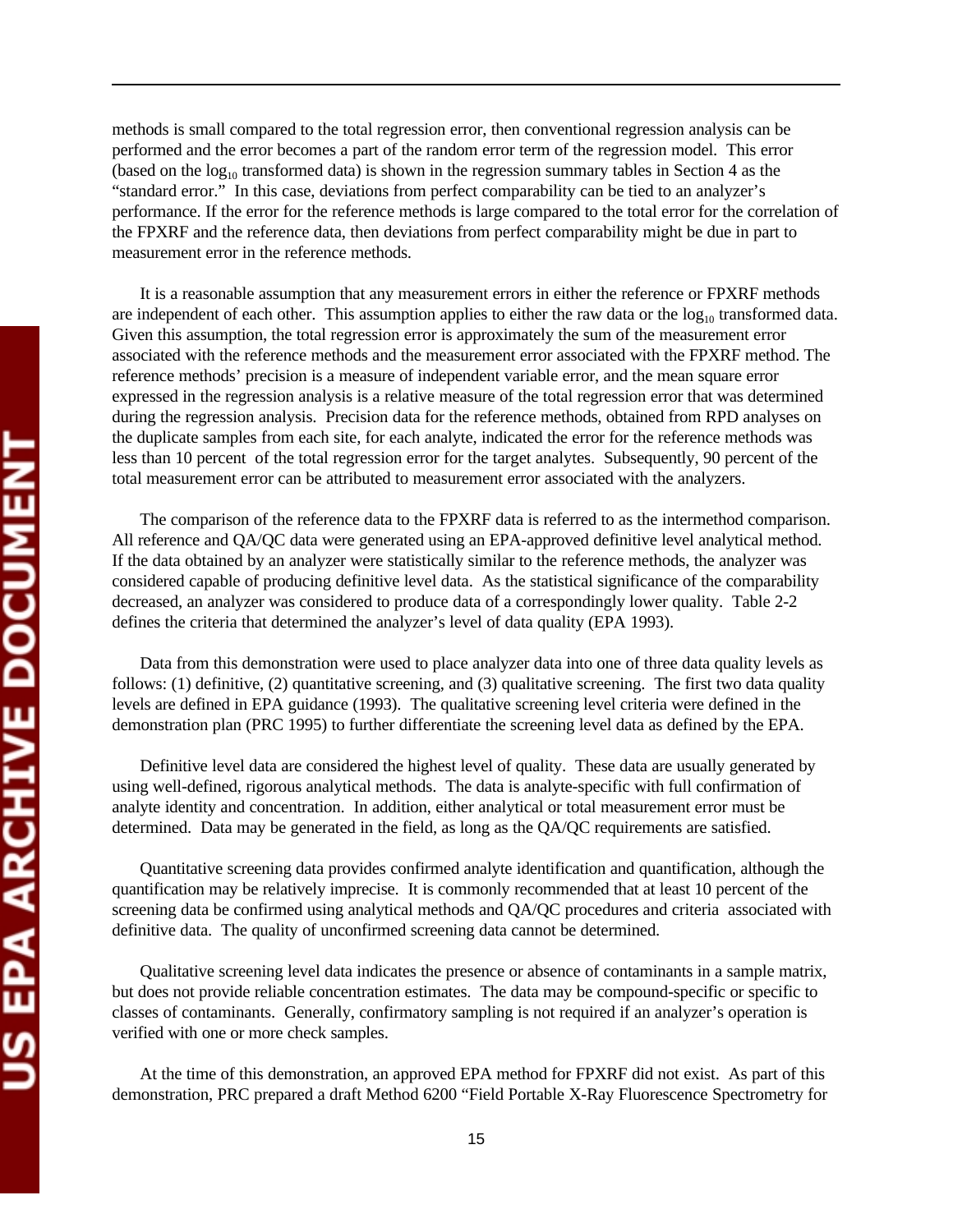the Determination of Elemental Concentrations in Soil and Sediment." The draft method has been subsequently submitted for inclusion in Update 4 of SW-846 scheduled for approval in FY-97. For the purposes of this demonstration, the lack of an EPA-approved final method did not preclude the analyzers' data from being considered definitive. The main criterion for data quality level determination was based on the comparability of each analyzer's data to that produced by the reference methods, as well as analyzerspecific criteria such as precision.

The comparability data set for the MAP Spectrum Analyzer consisted of 630 matched pairs of FPXRF and reference data for each target analyte. This data set was analyzed as a whole and then subdivided and analyzed with respect to each of the variables listed in Table 2-1. This nesting of variables allowed the independent assessment of the influence of each variable on comparability.

For the performance evaluation of this analyzer, a total of 315 soil samples was analyzed by the reference methods. These samples were analyzed by the MAP Spectrum Analyzer for the *in situ*  preparation steps and produced 630 data points. Seventy of the 315 samples submitted to the reference laboratory were split and submitted as field duplicates to assess the sample homogenization process. Thirty-three of the 315 samples were also split and microwave-dried, then submitted for reference method analysis to assess the effect of microwave drying. Of the 315 samples submitted for reference method analysis, 215 were collected from the ASARCO site and 100 were collected from the RV Hopkins site. Approximately twice as many samples were collected at the ASARCO site because two of the target soil textures (sands and loams) were found there. Only one target soil texture (clay) was found at the RV Hopkins site.

Evaluation of the influence of the site and soil variables was limited to an examination of the lead and zinc data. These were the only primary analytes that exhibited a wide distribution of concentrations across all sites and soil textures. The effects of sample preparation variables were evaluated for all target analytes. If the evaluation of the influence of a given variable did not result in a better correlation, as exhibited by a higher coefficient of determination  $(r^2)$  and smaller standard error of the estimate (using  $log_{10}$ transformed data), then the influence was considered to be insignificant. However, if the correlation worsened, the cause was examined and explained. If the correlation improved, resulting in an improved  $r<sup>2</sup>$ and reduced standard error of the estimate, then the impact of the variable was considered significant. For example, if the  $r<sup>2</sup>$  and standard error of the estimate for a given target analyte improved when the data set was divided into the four sample preparation steps, the sample preparation variable was determined to be significant. Once this was determined, the variables of site and soil texture were evaluated for each of the four sample preparations steps. If the site or soil texture variable improved the regression parameters for a given soil preparation, then that variable was also considered significant.

After the significant variables were identified, the impact of analyte concentration was examined. This was accomplished by dividing each variable's  $log_{10}$  transformed data set into three concentration ranges: 0 -100 mg/kg; 100 - 1,000 mg/kg; and greater than 1,000 mg/kg. A linear regression analysis was then conducted on these data sets. If this did not result in improved  $r^2$  values and reduced standard errors of the estimate, then the relationship between the analyzer's  $log_{10}$  transformed data and the  $log_{10}$  transformed reference data was considered linear over the entire range of concentrations encountered during the demonstration. This would mean that there was no concentration effect.

Numerous statistical tests have been designed to evaluate the significance of differences between two populations. In comparing the performance of the FPXRF analyzers against the reference methods, the linear regression comparison and the paired t-test were considered the optimal statistical tests. The paired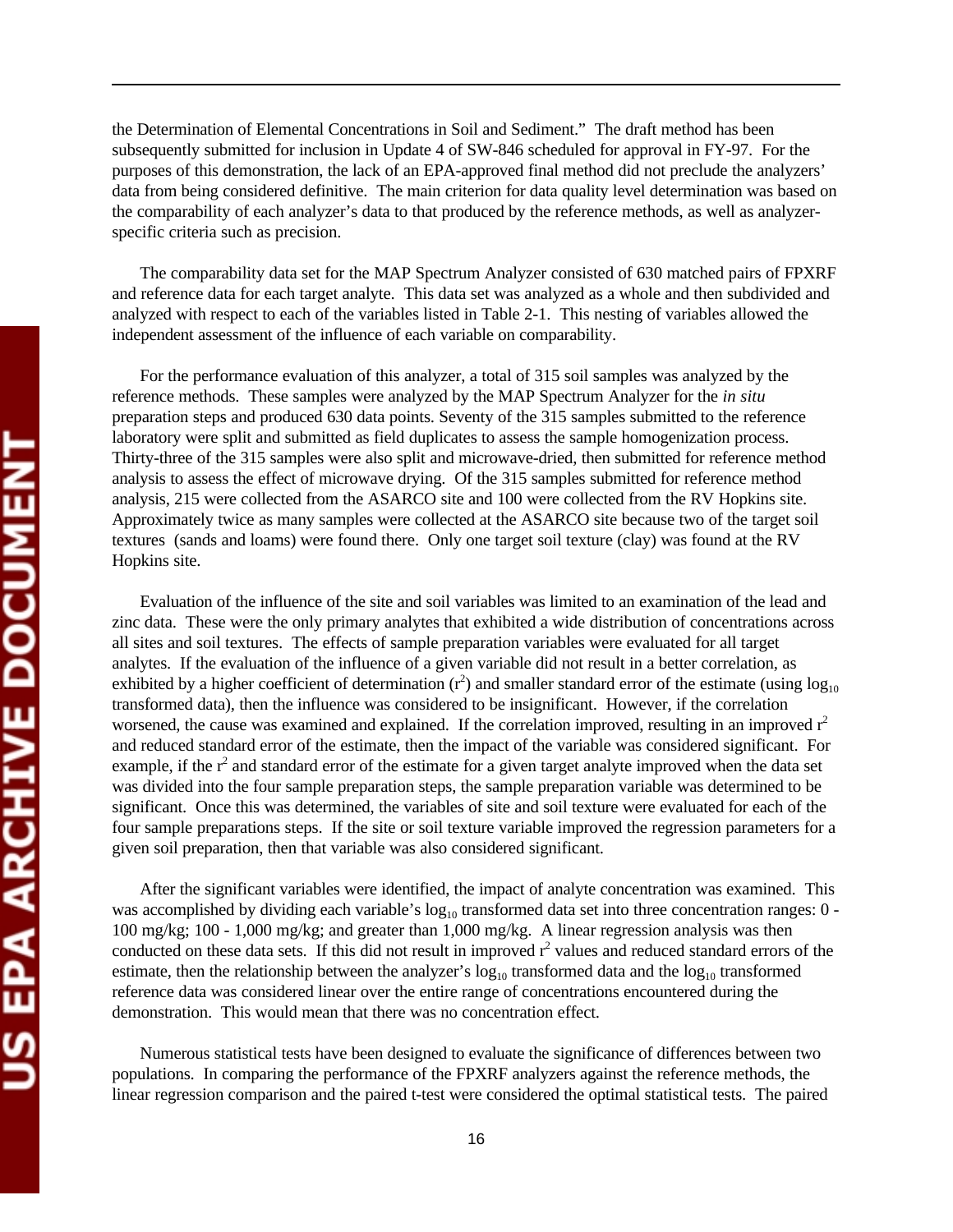t-test provides a classic test for comparing two populations, but is limited to analysis of the average or mean difference between those populations. Linear regression analysis provides information not only about how the two populations compare on average, but also about how they compare over ranges of values. Therefore, this statistical analysis technique provides information about the structure of the relationship; that is, whether the methods differ at high or low concentrations or both. It also indicates whether the FPXRF data is biased or shifted relative to the reference data.

Linear regression provides an equation that represents a line (Equation 2-1). Five linear regression parameters were considered when assessing the level of data quality produced by the FPXRF analyzers. This assessment was made on the  $log_{10}$  transformed data sets. The five parameters were the y-intercept, the slope of the regression line, standard error of the estimate, the correlation coefficient  $(r)$ , and  $r^2$ . In linear regression analysis, the r provides a measure of the degree or strength of the correlation between the dependent variable  $(log_{10}$  transformed FPXRF data), and the independent variable  $(log_{10}$  transformed reference data). The  $r^2$  provides a measure of the fraction of total variation which is accounted for by the regression relation (Havlick and Crain 1988). That is, it is a measure of the scatter about a regression line and, thus, is a measure of the strength of the linear association.

$$
Y = mX + b \tag{2-1}
$$

*where* 

*b* is the y-intercept of the regression line, *m* is the slope of the regression line, and Y and X are the  $log_{10}$  transformed dependent and independent variables, *respectively* 

Values for r vary from 1 to -1, with either extreme indicating a perfect positive or negative correlation between the independent and dependent variables. A positive correlation coefficient indicates that as the independent variable increases, the dependent variable also increases. A negative correlation coefficient indicates an inverse relationship, as the independent variable increases the dependent variable decreases. An  $r^2$  of 1.0 indicates that the linear equation explains all the variation between the data sets. As the  $r^2$ departs from 1.0 and approaches zero, there is more unexplained variation, due to such influences as lack of association with the dependent variable  $(log_{10}$  transformed FPXRF data), or the influence of other independent variables.

If the regression correlation exhibited an  $r^2$  between 0.85 and 1.0, the FPXRF data were considered to have met the first requirement for definitive level data classification (Table 2-2). The second criteria, precision was then examined and required to be equal to or less than 10 percent RSD to retain the definitive data quality level. If both these criteria are not satisfied, certain inferential statistical parameters were evaluated. First, the regression line's y-intercept and slope are examined. A slope of 1.0 and a y-intercept of 0.0 would mean that the results of the FPXRF analyzer matched those of the reference laboratory ( $log_{10}$ )  $FPXRF=\log_{10}$  reference). Theoretically, the more the slope and y-intercept differ from the values of 1.0 and 0.0, respectively, the less accurate the FPXRF analyzer. However, a slope or y-intercept can differ slightly from these values without that difference being statistically significant. To determine whether such differences were statistically significant, the Z test statistics for parallelism and for a common intercept was used at the 95 percent confidence level for the comparison (Equations 2-2 and 2-3) (Kleinbaum and Kupper 1978). These criteria were used to assign data quality levels for each analyte.

The matched pairs t-test was also used to evaluate whether the two sets of  $log_{10}$  transformed data sets were significantly different. The paired t-test compares data sets, which are composed of matched pairs of data. The significance of the relationship between two matched-pairs sets of data can be determined by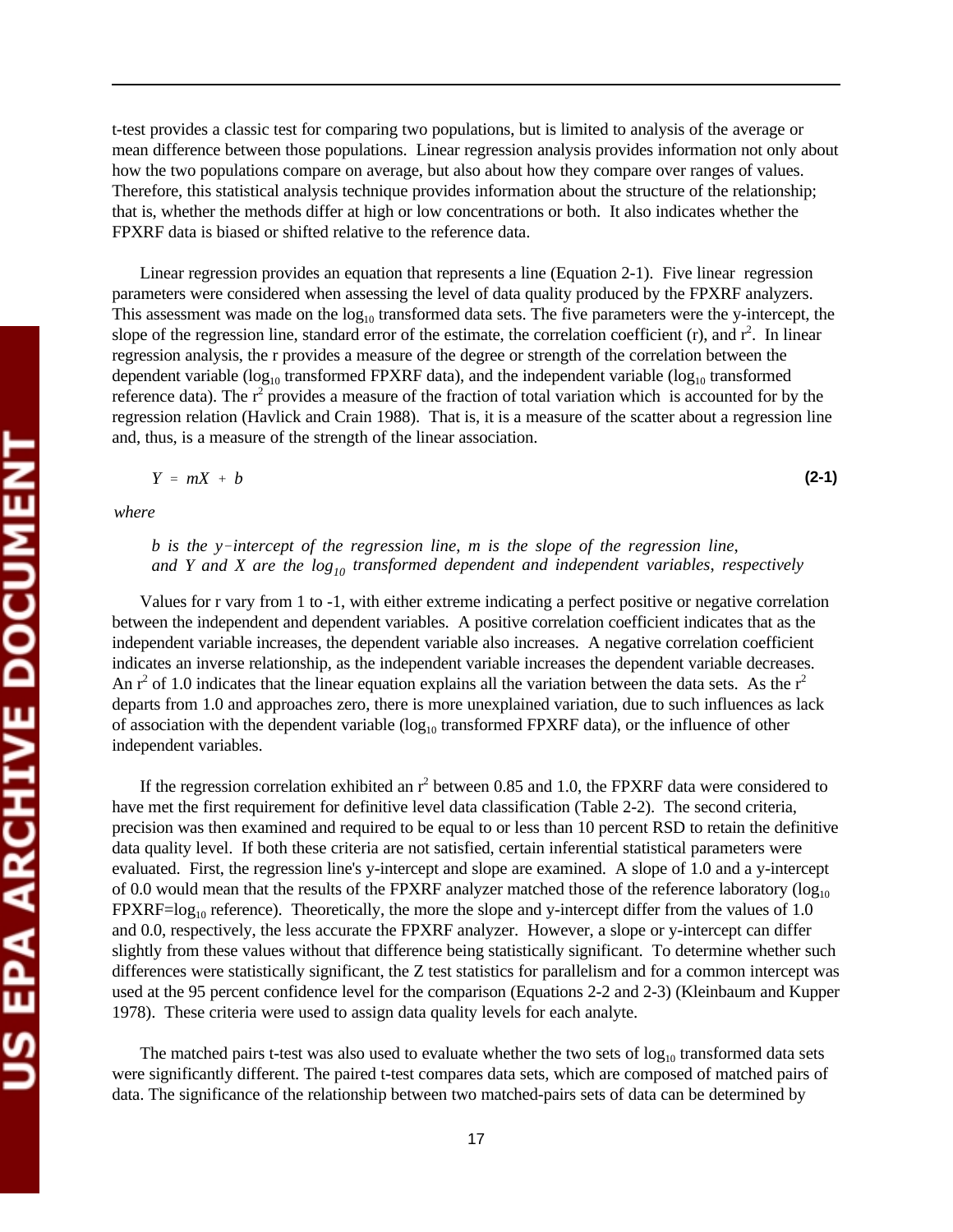comparing the calculated t-statistic with the critical t-value determined from a standard t-distribution table at the desired level of significance and degrees of freedom. To meet definitive level data quality requirements, both the slope and y-intercept had to be statistically the same as their ideal values, as defined in the demonstration plan, and the data had to be statistically similar as measured by the t-test.  $Log<sub>10</sub>$ transformed data meeting these criteria were considered statistically equivalent to the  $log_{10}$  transformed reference data.

| <b>Data Quality Level</b>       | Statistical Parameter <sup>a,b</sup>                                                                                                                                                                                                                          |
|---------------------------------|---------------------------------------------------------------------------------------------------------------------------------------------------------------------------------------------------------------------------------------------------------------|
| Definitive Level                | $r^2$ = 0.85 to 1.0. The precision (RSD) must be less than or equal to 10 percent<br>and the inferential statistics must indicate that the two data sets are statistically<br>similar.                                                                        |
| Quantitative<br>Screening Level | $r^2$ = 0.70 to 1.0. The precision (RSD) must be less than 20 percent, but the<br>inferential statistics indicate that the data sets are statistically different.                                                                                             |
| Qualitative<br>Screening        | $r^2$ = less than 0.70. The precision (RSD) is greater than 20 percent. The data<br>must have less than a 10 percent false negative rate.                                                                                                                     |
| a<br>Notes:<br>b                | The statistical tests and parameters are discussed later in the "Intermethod<br>Assessment" subsection in Section 4.<br>The regression parameters apply to either raw or $log10$ transformed data sets. The<br>precision criteria apply to only the raw data. |
|                                 |                                                                                                                                                                                                                                                               |



r<sup>2</sup> Coefficient of determination.

RSD Relative standard deviation.

*Slope Test for Significant Differences* **(2-2)** 

$$
Z = \frac{m-1}{\sqrt{SE_m + 0}}
$$

*where* 

*m is the slope of the regression line*, *SE is the standard error of the slope*, *and Z is the normal deviate test statistic*.

*Y*&*intercept Test for Significant Differences* **(2-3)** 

$$
Z = \frac{b - 0}{\sqrt{SE_b - 0}}
$$

*where*

*b* is the y-intercept of the regression line, SE is the standard error of the slope, *and Z is the normal deviate test statistic*.

If the  $r^2$  was between 0.70 and 1, the precision was between 10 and 20 percent RSD, and the slope or intercept were not statistically equivalent, then the analyzer was considered to produce quantitative screening level data quality. However, the linear regression was deemed sufficient so that bias could be identified and corrected. Results in this case could be mathematically corrected if 10 - 20 percent of the samples are sent to a reference laboratory. Reference laboratory analysis results from these samples would provide a basis for determining a correction factor.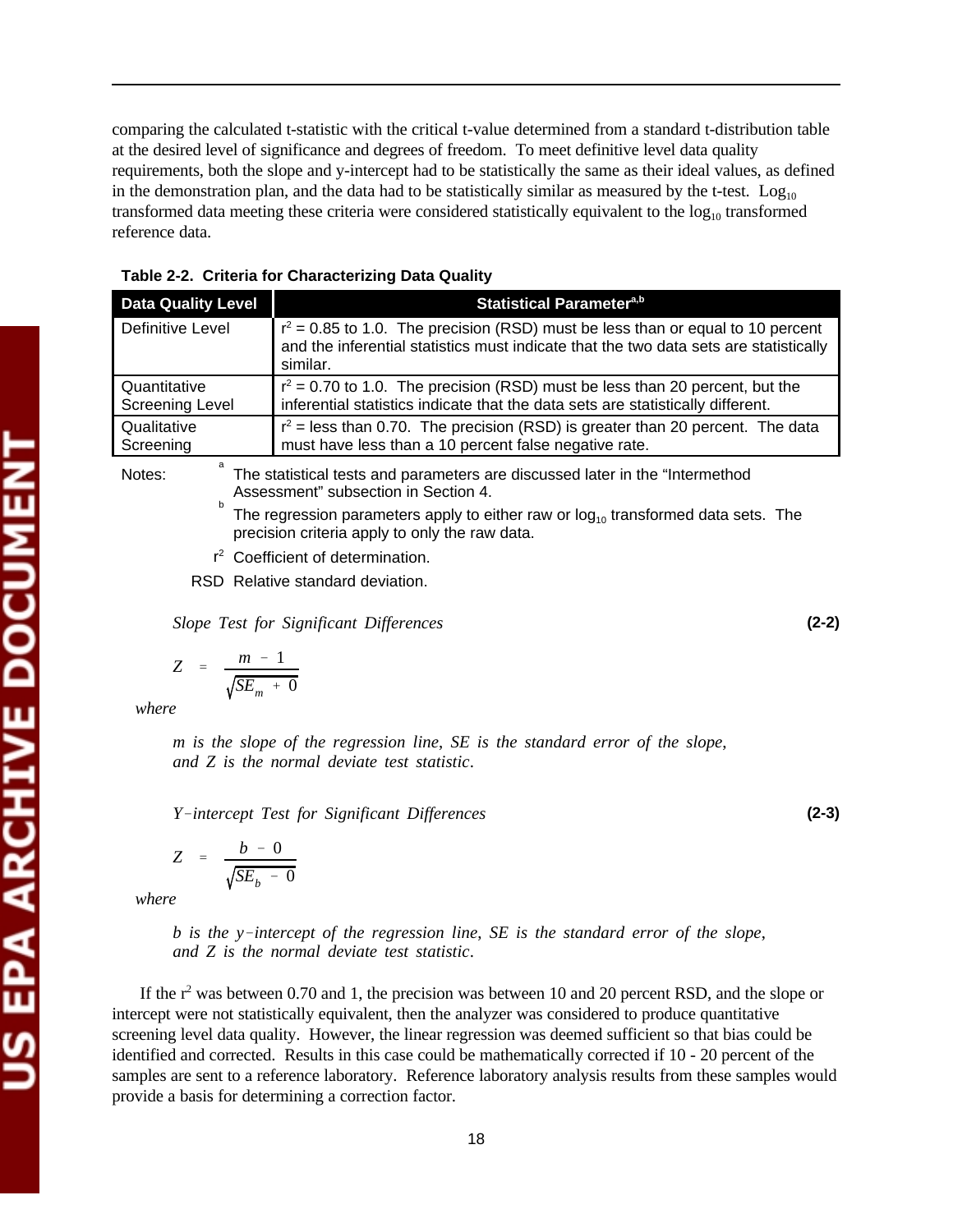Data placed in the qualitative screening level category exhibit  $r^2$  values less than 0.70. These data either were not statistically similar to the reference data based on inferential statistics or had a precision RSD greater than 20 percent. An analyzer producing data at this level is considered capable of detecting the presence or lack of contamination, above its detection limit, with at least a 90 percent accuracy rate, but it is not considered suitable for reporting of concentrations.

MDLs for the analyzers were determined in two ways. One approach followed a standard SW-846 protocol. In this approach, standard deviations (SD) from precision measurements for samples exhibiting contamination 5 to 10 times the estimated detection levels of the analyzers were multiplied by 3. The result represented the precision-based MDL for the analyzer.

In a second approach, MDLs were determined by analysis of the low concentration outliers on the  $log_{10}$ transformed FPXRF and  $log_{10}$  transformed reference method data cross plots. These cross plots for all analytes characteristically exhibited a region below the MDL where the linearity of the relationship disintegrated. Above the MDL, the FPXRF concentrations increased linearly with increasing reference method values. Effectively, the linear correlation between the two methods abruptly changes to no correlation at a point below the MDL. The value of the MDL was assigned by determining the point where the linear relationship disintegrates and assigning the MDL at two SDs above this concentration.

### **Deviations from the Demonstration Plan**

Seven deviations were made from the demonstration plan during on-site activities. The first dealt with the determination of the moisture content of the samples. The demonstration plan stated that a portion of the original sample would be used for determining moisture content. Instead, a small portion of soil immediately adjacent to the original sample location was used for determining moisture content. This was done to conserve sample volume for the reference laboratory. The moisture content sample was not put through the homogenizing and sieving steps prior to drying.

The second deviation dealt with the sample drying procedures for moisture content determination. The demonstration plan required that the moisture content samples would be dried in a convection oven at 150 EC for 2 hours. Through visual observation, it was found that the samples were completely dried in 1 hour with samples heated to only 110 °C. Therefore, to conserve time, and to reduce the potential volatilization of metals from the samples, the samples for moisture content determination were dried in a convection oven at  $110$  °C for 1 hour.

The third deviation involved an assessment of analyzer drift due to changes in temperature. The demonstration plan required that at each site, each analyzer would measure the same SRM or PE sample at 2-hour intervals during at least one day of field operation. However, since ambient air temperature did not fluctuate more than 20  $\degree$ F on any day throughout the demonstration, potential analyzer drift due to changes in temperature was not assessed.

The fourth deviation involved the drying of samples with a microwave. Instead of microwaving the samples on high for 5 minutes, as described in the demonstration plan, the samples were microwaved on high for only 3 minutes. This modification was made because the plastic weigh boats, which contained the samples, were melting and burning when left in the microwave for 5 minutes. In addition, many of the samples were melting to form a slag. PRC found (through visual observation) that the samples were completely dry after only 3 minutes. This interval is within common microwave drying times used in the field.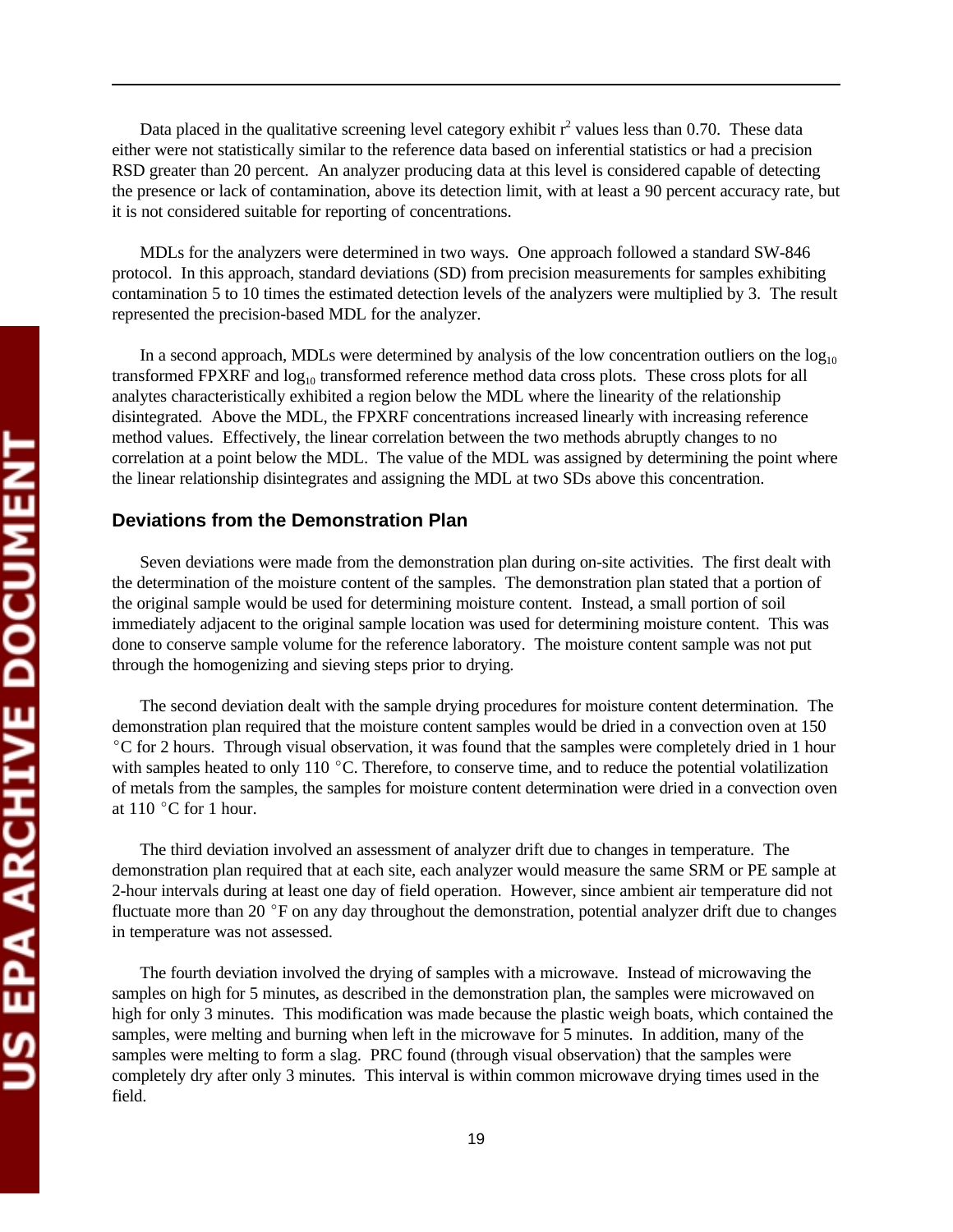US EPA ARCHIVE DOCUMENT

An analysis of the microwaved samples showed that the drying process had a significant impact on the analytical results. The mean RPD for the microwaved and nonmicrowaved raw data were significantly different at a 95 percent confidence level. This suggests that the microwave drying process somehow increases error and sample concentration variability. This difference may be due to the extreme heat that altered the reference methods' extraction efficiency for target analytes. For the evaluation of the effects of microwave drying, there were 736 matched pairs of data where both element measurements were positive. Of these pairs, 471 exhibited RPDs less than 10 percent. This 10 percent level is within the acceptable precision limits for the reference laboratory as defined in the demonstration QAPP. Pairs exhibiting RPDs greater than 10 percent totaled 265. RPDs greater than 10 percent may have causes other than analysisinduced error. Of these 265, 96 pairs indicated an increase in metals concentration with microwaving, and 169 pairs indicated a reduction in the concentration of metals. The RPDs for the microwaved samples were 2 to 3 times worse than the RPDs from the field duplicates. This further supports the hypothesis that microwave drying increases variability.

The fifth deviation involved reducing the percentage of analyzer precision measuring points. The demonstration plan called for 10 percent of the samples to be used for assessment of analyzer precision. Due to the time required to complete analysis of an analyzer precision sample, only 4 percent of the samples were used to assess analyzer precision. This reduction in samples was approved by the EPA technical advisor and the PRC field demonstration team leader. This eliminated 720 precision measurements and saved up to 3 days of analysis time. The final precision determinations for this demonstration were based on 48 sets of 10 replicate measurements for each analyzer.

The sixth deviation involved method blanks. Method blanks were to be analyzed each day and were to consist of a lithium carbonate that had been used in all sample preparation steps. Each analyzer had its own method blank samples, provided by the developer. Therefore, at the ASARCO site, each analyzer used its own method blank samples. However, at the RV Hopkins site, each analyzer used lithium carbonate method blanks that were prepared in the field, in addition to its own method blank samples. Both types of method blank analysis never identified method-induced contamination.

The seventh deviation involved assessing the accuracy of each analyzer. Accuracy was to be assessed through FPXRF analysis of 10 to 12 SRM or PE samples. Each analyzer measured a total of 28 SRM or PE samples. In addition, PE samples were used to evaluate the accuracy of the reference methods, and SRMs were used to evaluate the accuracy of the analyzers. This is because the PE concentrations are based on acid extractable concentrations while SRM concentrations represent total metals concentration. SRM data were used for comparative purposes for the reference methods as were PE data for the FPXRF data.

# **Sample Homogenization**

A key quality issue in this demonstration was ensuring that environmental samples analyzed by the reference laboratory and by each of the FPXRF analyzers were splits from a homogenized sample. To address this issue, sample preparation technicians exercised particular care throughout the field work to ensure that samples were thoroughly homogenized before they were split for analysis. Homogenization was conducted by kneading the soil in a plastic bag for a minimum of 2 minutes. If after this time the samples did not appear to be well homogenized, they were kneaded for an additional 2 minutes. This continued until the samples appeared to be well homogenized.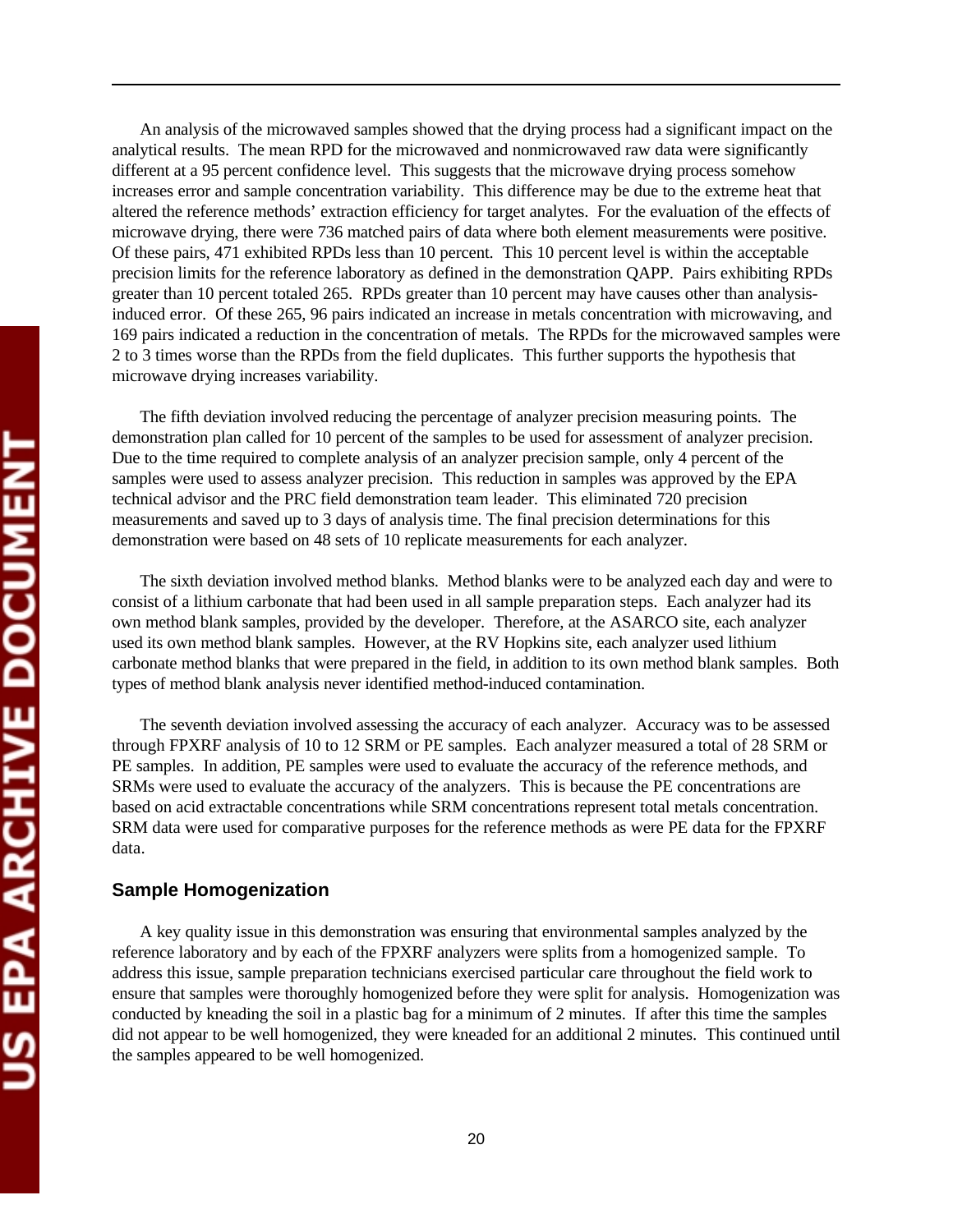Sodium fluorescein was used as an indicator of complete sample homogenization. Approximately onequarter teaspoon of dry sodium fluorescein salt was added to each sample prior to homogenization. After the homogenization was completed, the sample was examined under an ultraviolet light to assess the distribution of sodium fluorescein throughout the sample. If the fluorescent dye was evenly dispersed in the sample, homogenization was considered complete. If the dye was not evenly distributed, the mixing was continued and checked until the dye was evenly distributed throughout the sample.

To evaluate the homogenization process used in this demonstration, 70 field duplicate sample pairs were analyzed by the reference laboratory. Sample homogenization was critical to this demonstration; it assured that the samples measured by the analyzers were as close as possible to samples analyzed by the reference laboratory. This was essential to the primary objectives of this demonstration, the evaluation of comparability between analyzer results and those of the reference methods.

The homogenization process was evaluated by determining the RPD between paired field duplicate samples. The RPDs for the field duplicate samples reflect the total error for the homogenization process and the analytical method combined (Equation 2-4). When total error from the reference laboratory was determined for the entire data set, the resultant mean RPD total (error) and 95 percent confidence interval was  $9.7 \pm 1.4$ , for all metals reported. When only the primary analytes were considered, the RPD total (error) and 95 percent confidence interval was  $7.6 \pm 1.2$ .

Total Measurement Error = 
$$
\sqrt{[(SampleHomogenicationError)^2 + (LaboratoryError)^2]}
$$
 (2-4)

Using internal QA/QC data from 27 analyses, it was possible to determine the reference laboratory's method error. The reference analytical method precision, as measured by the 95 percent confidence interval around the mean RPDs (laboratory error) of predigestion duplicate analyses, was  $9.3 \pm 2.9$  for all of the target analytes.

To determine the error introduced by the sample homogenization alone, the error estimate for the reference methods was subtracted from the total error (Equation 2-5). Based on the data presented above, the laboratory-induced error was less than or approximately equal to the total error. This indicates that the sample homogenization (preparation) process contributed little or no error to the overall sample analysis process.

Sample Homogenization Error = 
$$
\sqrt{[(Total Measurement Error)^2 - (Laboratory Error)^2]}
$$
 (2-5)

Although the possibility for poorly homogenized samples exists under any homogenization routine, at the scale of analysis used by this demonstration, the samples were considered to be completely homogenized.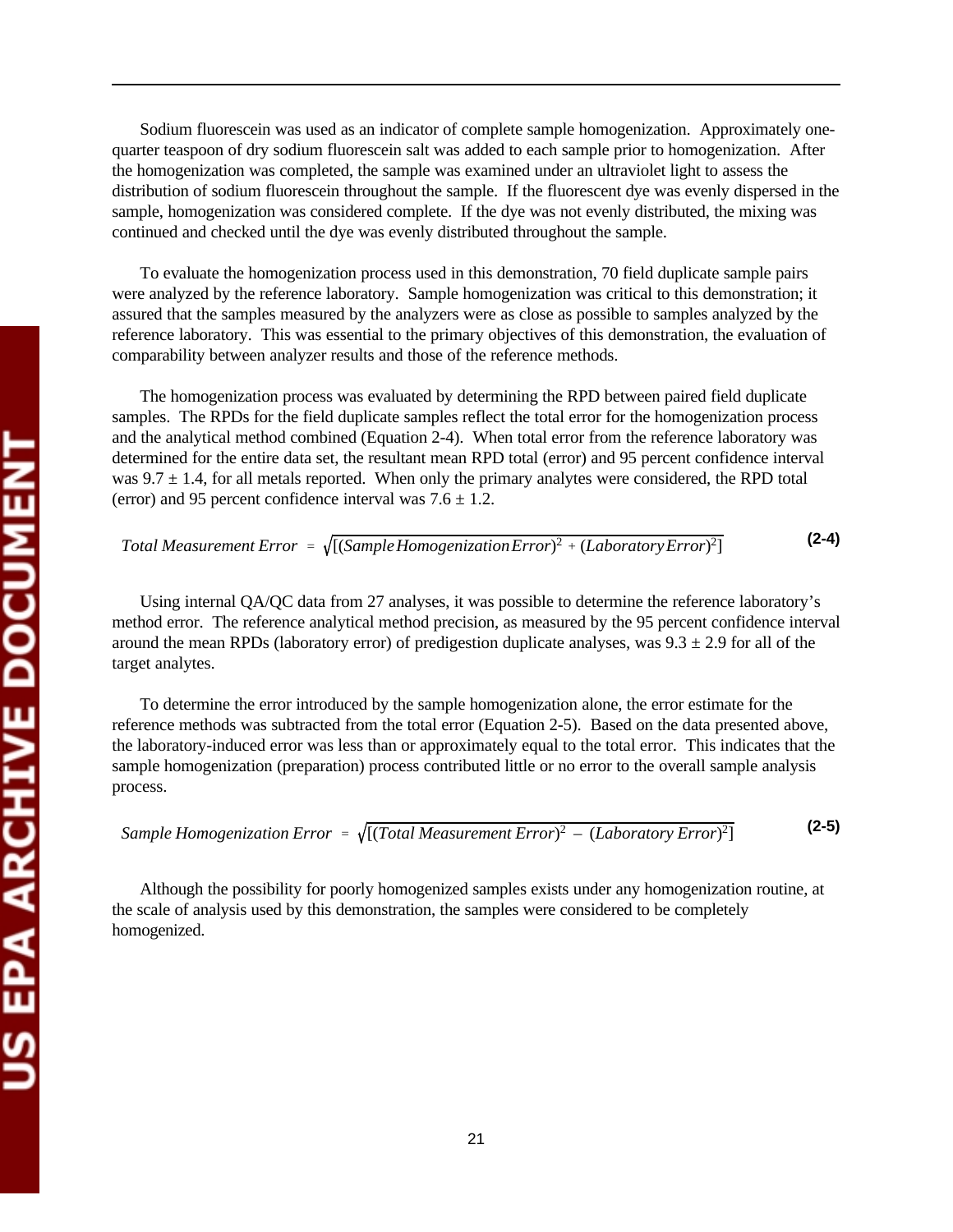# **Section 3 Reference Laboratory Results**

All soil samples collected from the ASARCO and RV Hopkins sites were submitted to the reference laboratory for trace metals analysis. The results are discussed in this section.

# **Reference Laboratory Methods**

Samples collected during this demonstration were homogenized and split for extraction using EPA SW-846 Method 3050A. This is an acid digestion procedure where 1 to 2 grams of soil are digested on a hot plate with nitric acid, followed by hydrogen peroxide, and then refluxed with hydrochloric acid. One gram of soil was used for extraction of the demonstration samples. The final digestion volume was 100 milliliters (mL). The soil sample extracts were analyzed by Method 6010A.

Method 6010A provides analysis of metals using Inductively Coupled Plasma-Atomic Emission Spectroscopy (ICP-AES). This method requires that a plasma be produced by applying a radio-frequency field to a quartz tube wrapped by a coil or solenoid through which argon gas is flowing. The radiofrequency field creates a changing magnetic field in the flowing gas inside the coil, inducing a circulating eddy current on the argon gas that, in turn, heats it. Plasma is initiated by an ignition source and quickly stabilizes with a core temperature of 9,000 - 10,000 degrees Kelvin.

Soil sample extracts are nebulized, and the aerosol is injected into the plasma. Individual analytes introduced into the plasma absorb energy and are excited to higher energy states. These higher energy states have short lifetimes and the individual elements quickly fall back to their ground energy state by releasing a photon. The energy of the emitted photon is defined by the wavelength of electromagnetic radiation produced. Since many electronic transitions are possible for each individual element, several discrete emissions at different wavelengths are observed. Method 6010A provides one recommended wavelength to monitor for each analyte. Due to complex spectra with similar wavelengths from different elements in environmental samples, Method 6010A requires that interference corrections be applied for quantification of individual analytes.

Normal turnaround times for the analysis of soil samples by EPA SW-846 Methods 3050A/6010A range from 21 to 90 days depending on the complexity of the soil samples and the amount of QC documentation required. Faster turnaround times of 1 - 14 days can be obtained, but at additional cost.

Costs for the analysis of soil samples by EPA SW-846 Methods 3050A/6010A range from \$150 to \$350 per sample depending on turnaround times and the amount of QC documentation required. A sample turnaround of 28 days, a cost of \$150 per sample, and a CLP documentation report for QC were chosen for this demonstration.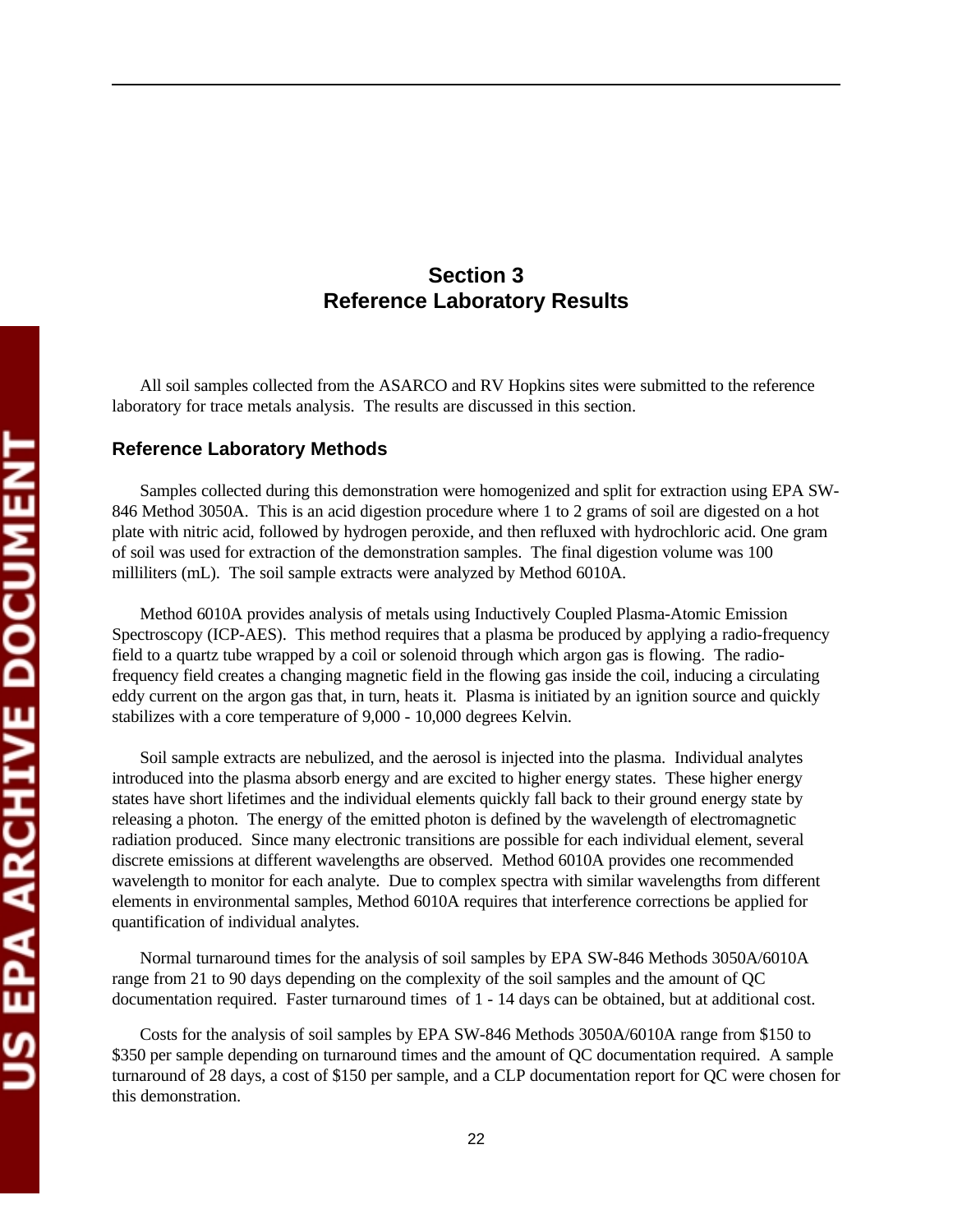# **Reference Laboratory Quality Control**

The reference laboratory, Midwest Research Institute (Kansas City, MO), holds certifications for performing target analyte list metals analysis with the U.S. Army Corps of Engineers-Missouri River Division, the State of California, and the State of Utah. These certifications include on-site laboratory audits, data package review audits, and the analysis of PE samples supplied by the certifying agency. PE samples are supplied at least once per year from each of the certifying agencies. The reference laboratory's results for the PE samples are compared to true value results and certifying agency acceptance limits for the PE samples. Continuation of these certifications hinges upon acceptable results for the audits and the PE samples.

The analysis of soil samples by the reference laboratory was governed by the QC criteria in its SOPs, Method 6010A, and the demonstration QAPP. Table 3-1 provides QAPP QC requirements that were monitored and evaluated for the target analytes. Method 6010A QC guidelines also are included in Table 3-1. Due to the complex spectra derived from the analysis of the demonstration samples, the QAPP QC requirements were applied only to the primary analytes. The QAPP QC requirements also were monitored and evaluated for the secondary analytes and other analytes reported by the reference laboratory. However, corrective actions were not required for the secondary analytes.

| <b>Parameter</b>                                                                                                                                                                             | <b>Frequency</b>                                                          | <b>Reference Method</b><br><b>Requirement</b>                | <b>QAPP Requirement</b>                                                                            |
|----------------------------------------------------------------------------------------------------------------------------------------------------------------------------------------------|---------------------------------------------------------------------------|--------------------------------------------------------------|----------------------------------------------------------------------------------------------------|
| Initial Calibration<br>Verification (ICV)<br>Standard                                                                                                                                        | With each initial<br>calibration                                          | ±10 percent of true value                                    | $±10$ percent of true value                                                                        |
| <b>Continuing Calibration</b><br>Verification (CCV)<br>Standard                                                                                                                              | After analysis of every 10<br>samples and at the end<br>of analytical run | $±10$ percent of true value                                  | $±10$ percent of true value                                                                        |
| Initial and Continuing<br>With each continuing<br><b>Calibration Blanks</b><br>calibration, after analysis<br>of every 10 samples, and<br>(ICB) and (CCB)<br>at the end of analytical<br>run |                                                                           | ±3 standard deviations of<br>the analyzer background<br>mean | No target analytes at<br>concentrations greater than<br>2 times the lower reporting<br>limit (LRL) |
| Interference Check<br>Standard (ICS)                                                                                                                                                         | With every initial<br>calibration and after<br>analysis of 20 samples     |                                                              | $±20$ percent of true value                                                                        |
| <b>High Level Calibration</b><br><b>Check Standard</b>                                                                                                                                       | With every initial<br>calibration                                         | $±5$ percent of true value                                   | $±10$ percent of true value                                                                        |
| <b>Method Blanks</b>                                                                                                                                                                         | With each batch of<br>samples of a similar<br>matrix                      | No QC requirement<br>specified                               | No target analytes at<br>concentrations greater than<br>2 times the LRL                            |
| <b>Laboratory Control</b><br>Samples                                                                                                                                                         | With each batch of<br>samples of a similar<br>matrix                      | No QC requirement<br>specified                               | 80 - 120 percent recovery                                                                          |
| <b>Predigestion Matrix</b><br>Spike Samples                                                                                                                                                  | With each batch of<br>samples of a similar<br>matrix                      | 80 - 120 percent recovery                                    | 80 - 120 percent recovery                                                                          |
| <b>Postdigestion Matrix</b><br><b>Spike Samples</b>                                                                                                                                          | With each batch of<br>samples of a similar<br>matrix                      | 75 - 125 percent recovery                                    | 80 - 120 percent recovery                                                                          |

Table 3-1. Reference Laboratory Quality Control Parameters<sup>a</sup>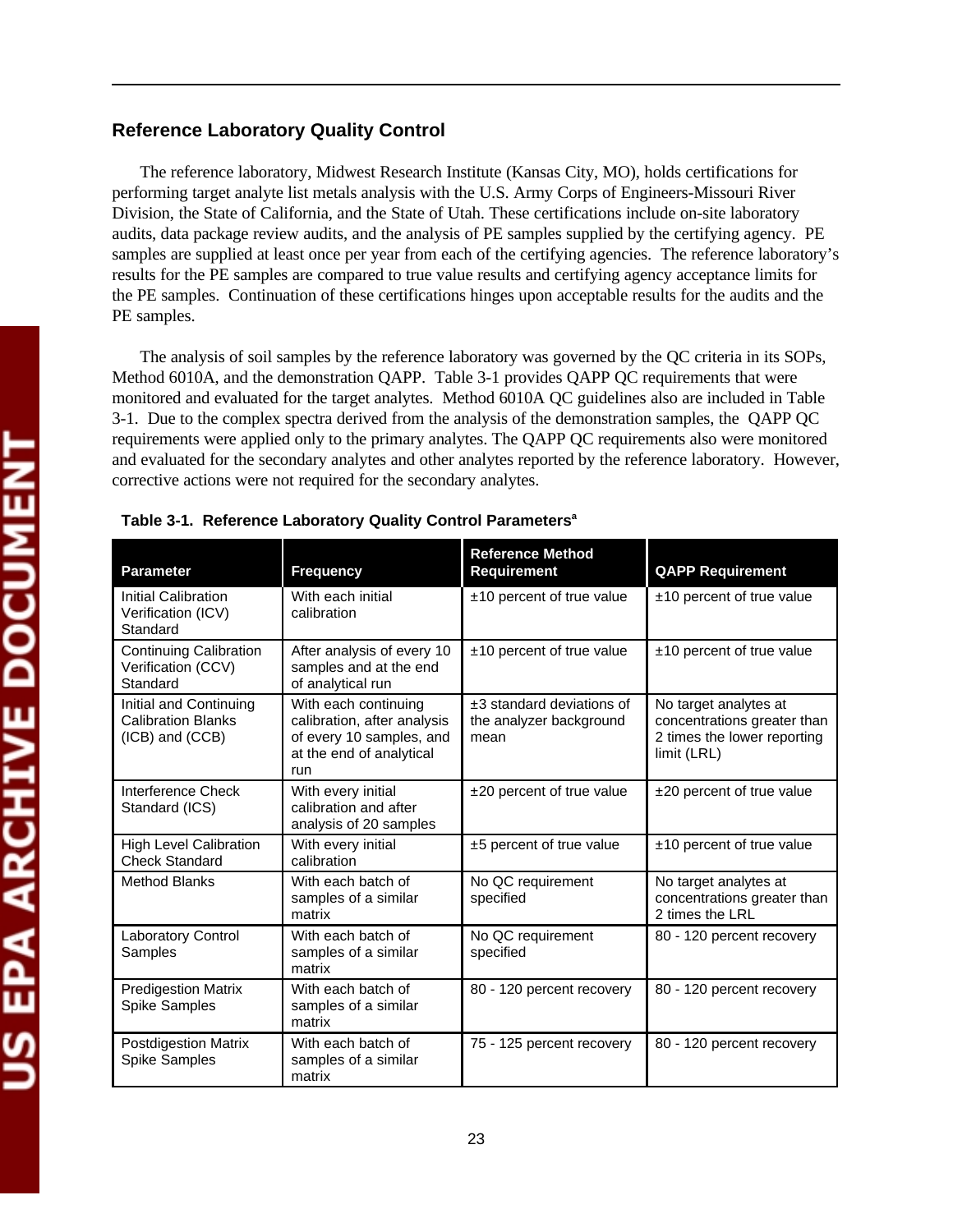### **Table 3-1.** *Continued*

| <b>Parameter</b>                                    | <b>Frequency</b>                                     | <b>Reference Method</b><br><b>Requirement</b>                | <b>QAPP Requirement</b>                                                    |
|-----------------------------------------------------|------------------------------------------------------|--------------------------------------------------------------|----------------------------------------------------------------------------|
| Performance<br><b>Evaluation Samples</b>            | As submitted during<br>demonstration                 | No QC requirement<br>specified                               | 80 - 120 percent recovery<br>within performance<br>acceptance limits (PAL) |
| Predigestion Laboratory<br><b>Duplicate Samples</b> | With each batch of<br>samples of a similar<br>matrix | 20 percent relative<br>percent difference (RPD) <sup>b</sup> | 20 percent RPD <sup>c</sup>                                                |
| Postdigestion<br>Laboratory Duplicate<br>Samples    | With each batch of<br>samples of a similar<br>matrix | No QC requirement<br>specified                               | 10 percent RPD <sup>c</sup>                                                |

Notes: a Quality control parameters were evaluated on the raw reference data.

RPD control limits only pertain to original and laboratory duplicate sample results that were greater than 10 times the instrument detection limit (IDL).

RPD control limits only pertain to original and laboratory duplicate sample results that were greater than or equal to 10 times the LRL.

PRC performed three on-site audits of the reference laboratory during the analysis of predemonstration and demonstration samples. These audits were conducted to observe and evaluate the procedures used by the reference laboratory and to ensure that these procedures adhered to the QAPP QC requirements. Audit findings revealed that the reference laboratory followed the QAPP QC requirements. It was determined that the reference laboratory had problems meeting two of the QAPP QC requirements: method blank results and the high level calibration check standard's percent recovery. Due to these problems, these two QAPP QC requirements were widened. The QC requirement for method blank sample results was changed from no target analytes at concentrations greater than the lower reporting limit (LRL) to two times the LRL. The QC requirement for the high level calibration standard percent recovery was changed from  $\pm 5$ to  $\pm 10$  percent of the true value. These changes were approved by the EPA and did not affect the results of the demonstration.

The reference laboratory internally reviewed its data before releasing it. PRC conducted a QC review on the data based on the QAPP QC requirements and corrective actions listed in the demonstration plan.

# **Quality Control Review of Reference Laboratory Data**

The QC data review focused upon the compliance of the data with the QC requirements specified in the demonstration QAPP. The following sections discuss results from the QC review of the reference laboratory data. All QC data evaluations were based on raw data.

### *Reference Laboratory Sample Receipt, Handling, and Storage Procedures*

Demonstration samples were divided into batches of no more than 20 samples per batch prior to delivery to the reference laboratory. A total of 23 batches containing 315 samples and 70 field duplicate samples was submitted to the reference laboratory. The samples were shipped in sealed coolers at ambient temperature under a chain of custody.

Upon receipt of the demonstration samples, the reference laboratory assigned each sample a unique number and logged each into its laboratory tracking system. The samples were then transferred to the reference laboratory's sample storage refrigerators to await sample extraction.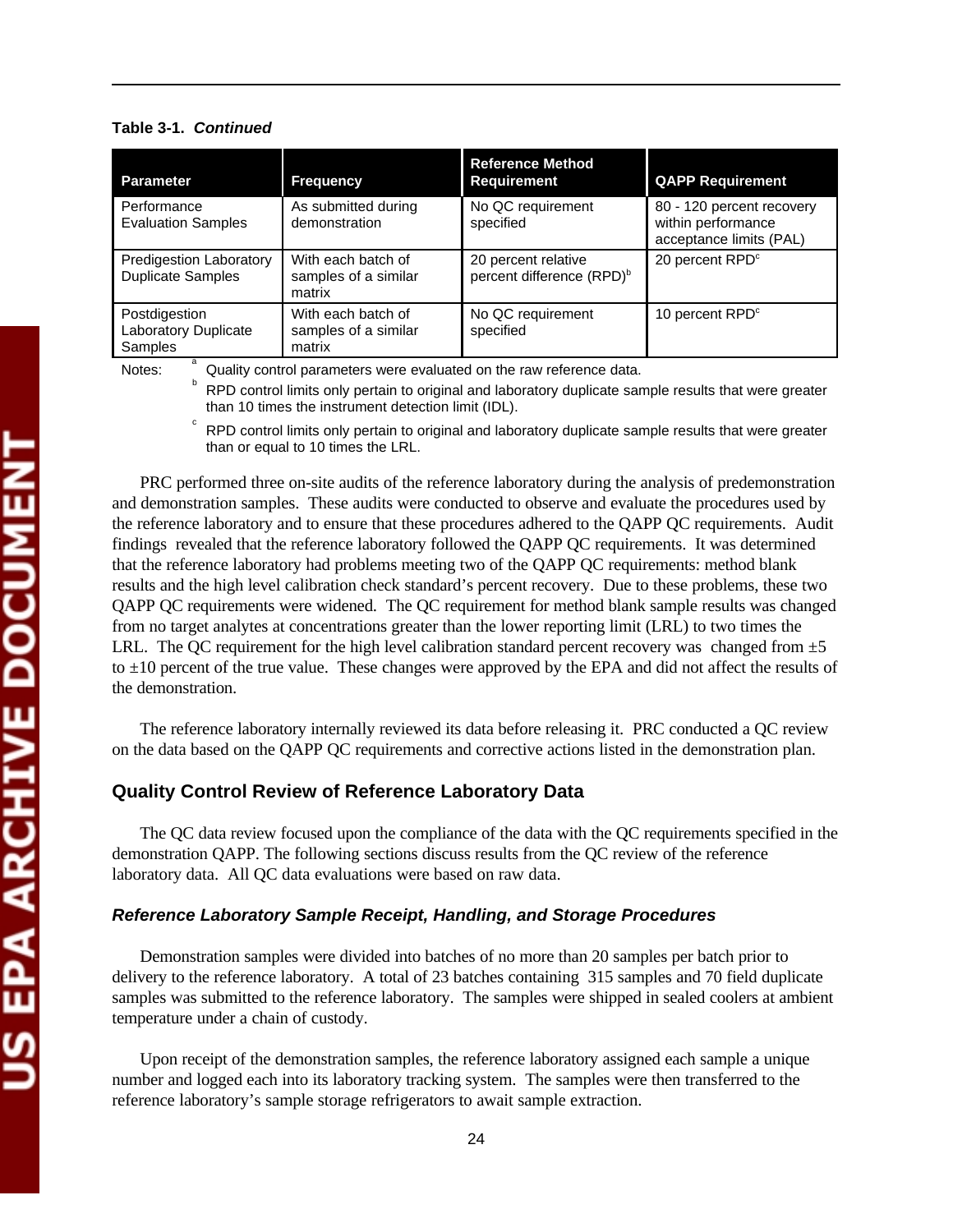Samples were transferred to the extraction section of laboratory under an internal chain of custody. Upon completion of extraction, the remaining samples were returned to the sample storage refrigerators. Soil sample extracts were refrigerated in the extraction laboratory while awaiting sample analysis.

#### *Sample Holding Times*

The maximum allowable holding time from the date of sample collection to the date of extraction and analysis using EPA SW-846 Methods 3050A/6010A is 180 days. Maximum holding times were not exceeded for any samples during this demonstration.

### *Initial and Continuing Calibrations*

Prior to sample analysis, initial calibrations (ICAL) were performed. ICALs for Method 6010A consist of the analysis of three concentrations of each target analyte and a calibration blank. The low concentration standard is the concentration used to verify the LRL of the method. The remaining standards are used to define the linear range of the ICP-AES. The ICAL is used to establish calibration curves for each target analyte. Method 6010A requires an initial calibration verification (ICV) standard to be analyzed with each ICAL. The method control limit for the ICV is  $\pm 10$  percent. An interference check sample (ICS) and a high level calibration check standard is required to be analyzed with every ICAL to assess the accuracy of the ICAL. The control limits for the ICS and high level calibration check standard were  $\pm 20$  percent recovery and  $\pm 10$  percent of the true value, respectively. All ICALs, ICVs, and ICSs met the respective QC requirements for all target analytes.

Continuing calibration verification (CCV) standards and continuing calibration blanks (CCB) were analyzed following the analysis of every 10 samples and at the end of an analytical run. Analysis of the ICS was also required after every group of 20 sample analyses. These QC samples were analyzed to check the validity of the ICAL. The control limits for the CCVs were  $\pm 10$  percent of the true value. The control limits for CCBs were no target analyte detected at concentrations greater than 2 times the LRL. All CCVs, CCBs, and ICSs met the QAPP requirements for the target analytes with the exception of one CCV where the barium recovery was outside the control limit. Since barium was a primary analyte, the sample batch associated with this CCV was reanalyzed and the resultant barium recovery met the QC criteria.

#### *Detection Limits*

The reference laboratory LRLs for the target analytes are listed in Table 3-2. These LRLs were generated through the use of an MDL study of a clean soil matrix. This clean soil matrix was also used for method blank samples and LCSs during the analysis of demonstration samples. The MDL study involved seven analyses of the clean soil matrix spiked with low concentrations of the target analytes. The mean and standard deviation of the response for each target analyte was calculated. The LRL was defined as the mean plus three times the standard deviation of the response for each target analyte included in the method detection limit study. All LRLs listed in Table 3-2 were met and maintained throughout the analysis of the demonstration samples.

The reference laboratory reported soil sample results in units of milligram per kilogram wet weight. All reference laboratory results referred to in this report are wet-weight sample results.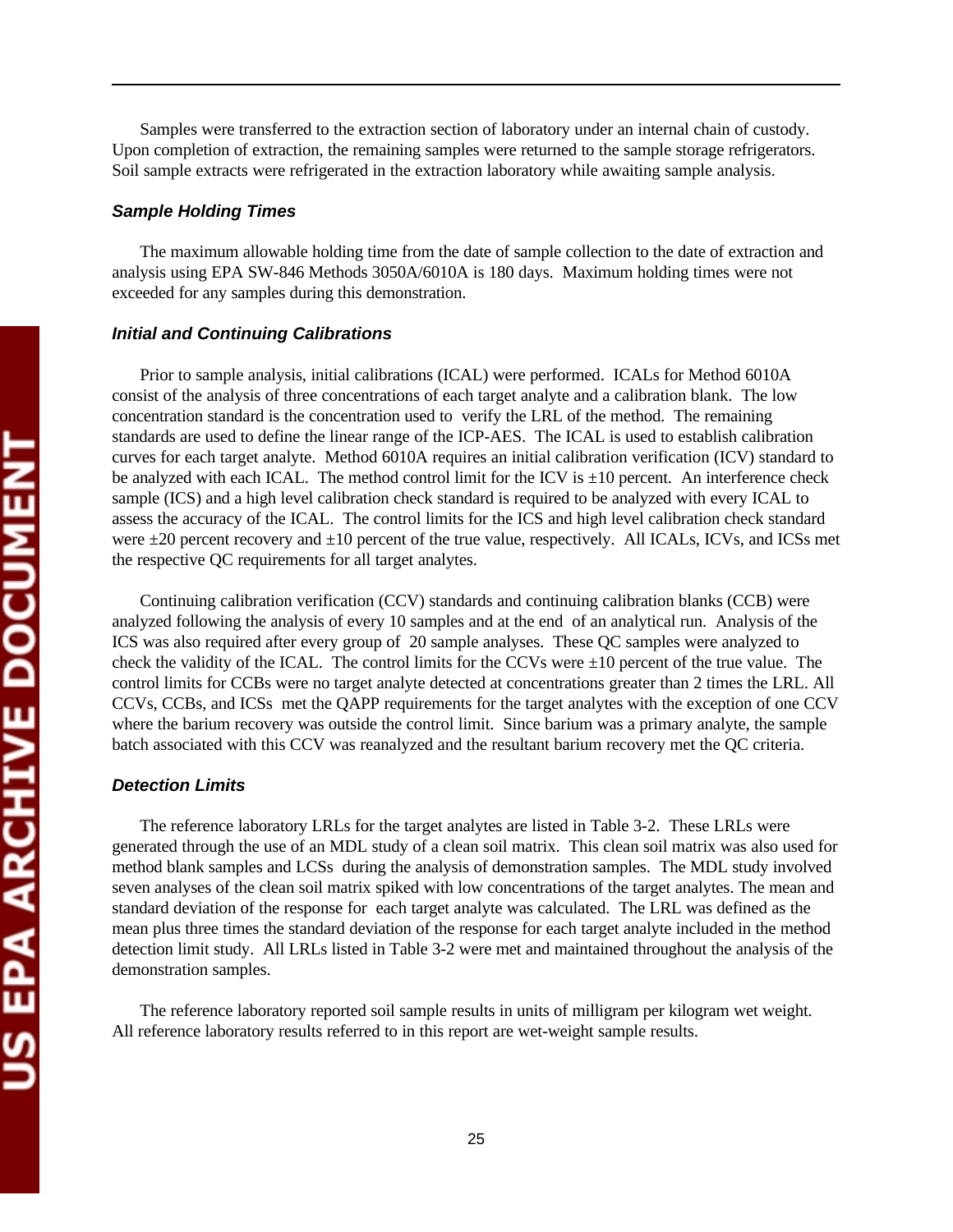|           | .           |         |                  |
|-----------|-------------|---------|------------------|
| Analyte   | LRL (mg/kg) | Analyte | LRL (mg/kg)      |
| Antimony  | 6.4         | Copper* | 1.2              |
| Arsenic*  | 10.6        | Iron    | 600 <sup>a</sup> |
| Barium*   | 5.0         | Lead*   | 8.4              |
| Cadmium   | 0.80        | Nickel  | 3.0              |
| Chromium* | 2.0         | Zinc*   | 2.0              |
|           | a           |         |                  |

# **Table 3-2. SW-846 Method 6010A LRLs for Target Analytes**

Notes: LRL elevated due to background interference.

\* Primary analyte.

mg/kg Milligrams per kilogram.

# *Method Blank Samples*

Method blanks were prepared using a clean soil matrix and acid digestion reagents used in the extraction procedure. A minimum of one method blank sample was analyzed for each of the 23 batches of demonstration samples submitted for reference laboratory analysis. All method blanks provided results for target analytes at concentrations less than 2 times the levels shown in Table 3-2.

# *Laboratory Control Samples*

All LCSs met the QAPP QC requirements for all primary and secondary analytes except those discussed below.

The primary analytes copper and lead were observed outside the QC limits in one of the 23 batches of samples analyzed. Reanalysis of the affected batches was not performed by the reference laboratory. These data were qualified by the reference laboratory. Copper and lead data for all samples included in the affected batches were rejected and not used for demonstration statistical comparisons.

Concentrations of secondary analytes antimony, nickel, and cadmium were observed outside the QC limits in the LCSs. Antimony LCS recoveries were continually outside the control limits, while nickel and cadmium LCS recoveries were only occasionally outside QC limits. Antimony was a problem analyte and appeared to be affected by acid digestion, which can cause recoveries to fall outside control limits. Antimony recoveries ranged from 70 to 80 percent. Since secondary analytes were not subject to the corrective actions listed in the demonstration QAPP, no reanalysis was performed based on the LCS results of the secondary target analytes. These values were qualified by the reference laboratory. All other secondary analyte LCS recoveries fell within the QAPP control limits.

# *Predigestion Matrix Spike Samples*

One predigestion matrix spike sample and duplicate were prepared by the reference laboratory for each batch of demonstration samples submitted for analysis. The predigestion matrix spike duplicate sample was not required by the QAPP, but it is a routine sample prepared by the reference laboratory. This duplicate sample can provide data that indicates if out-of-control recoveries are due to matrix interferences or laboratory errors.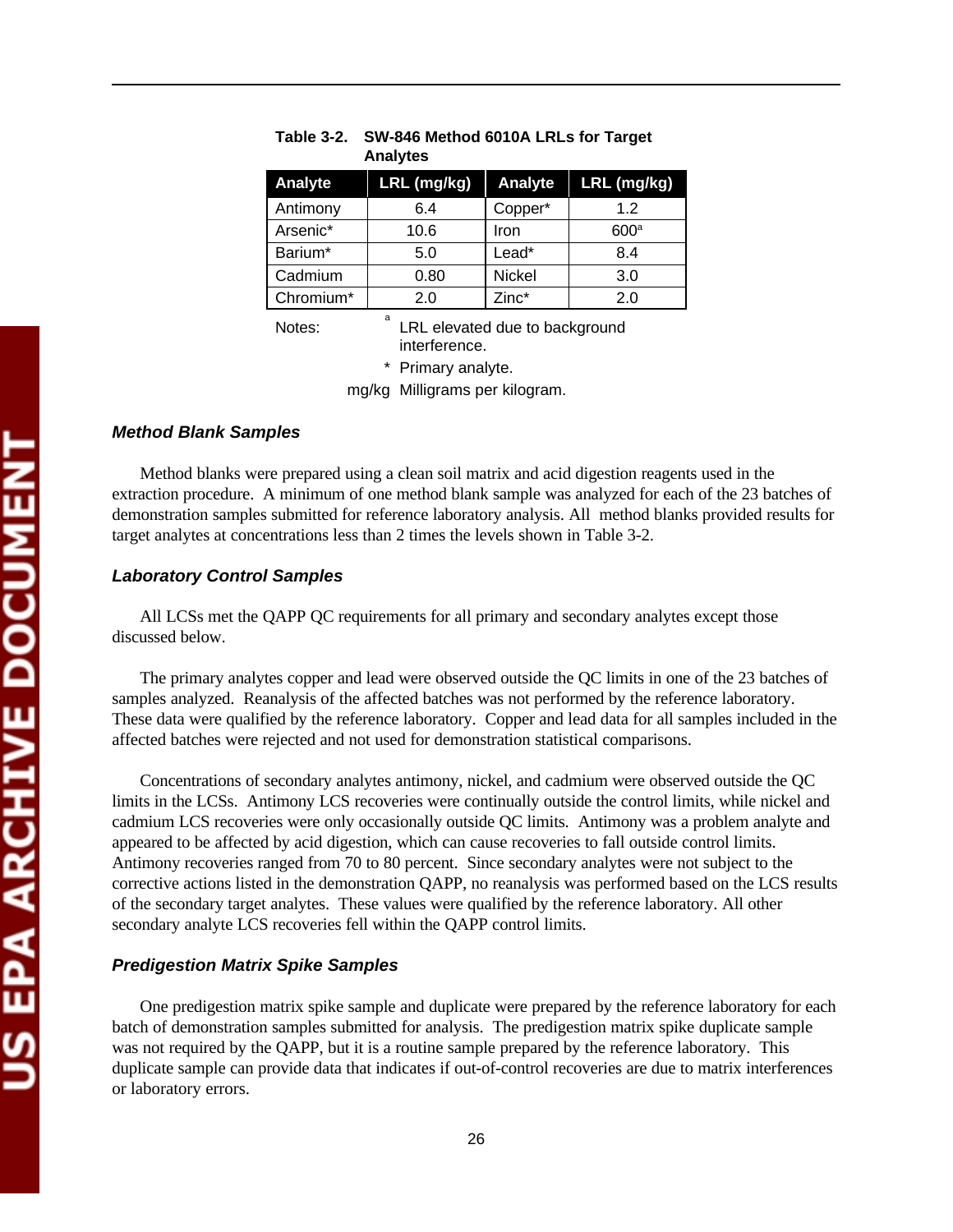Predigestion spike recovery results for the primary analytes arsenic, barium, chromium, copper, lead, and zinc were outside control limits for at least 1 of the 23 sample batches analyzed by the reference method. These control limit problems were due to either matrix effects or initial spiking concentrations below native analyte concentrations.

Barium, copper, and lead predigestion matrix spike recovery results were outside control limits in sample batches 2, 3, and 5. In all of these cases, the unacceptable recoveries were caused by spiking concentrations that were much lower than native concentrations of the analytes. These samples were reprepared, spiked with higher concentrations of analytes, reextracted, and reanalyzed. Following this procedure, the spike recoveries fell within control limits upon reanalysis.

One predigestion matrix spike recovery was outside control limits for arsenic. The predigestion matrix spike duplicate sample also was outside of control limits. This sample exhibited an acceptable RPD for the recovery of arsenic in the predigestion matrix spike and duplicate. A matrix interference may have been responsible for the low recovery. This sample was not reanalyzed.

Chromium predigestion matrix spike recoveries were outside control limits in 7 of the 23 batches of samples analyzed. Five of these seven failures exhibited recoveries ranging from 67 to 78 percent, close to the low end of the control limits. These recoveries were similar in the predigestion matrix spike duplicate samples prepared and analyzed in the same batch. This indicates that these five failures were due to matrix interferences. The predigestion matrix spike duplicate samples prepared and analyzed along with the remaining two failures did not agree with the recoveries of the postdigestion matrix spike samples, indicating that these two failures may be due to laboratory error, possibly inaccuracies in sample spiking. These seven predigestion matrix spike samples were not reanalyzed.

The zinc predigestion matrix spike recovery data were outside control limits for four batches of samples analyzed. In three of the spike recovery pairs, recoveries ranged from 70 to 76 percent, close to the lower end of the control limits. The fourth recovery was much less than the lower end of the control limits. All of the predigestion matrix spike duplicate samples provided recoveries that agreed with the recoveries for the predigestion matrix spike sample recoveries indicating that the low recoveries were due to matrix effects. These predigestion matrix spikes and associated samples were not reanalyzed.

The secondary analytes, cadmium, iron, and nickel, had predigestion spike recoveries outside control limits. Cadmium spike recoveries were outside control limits six times. These recoveries ranged from 71 to 85 percent. Iron spike recoveries were outside of control limits once. Nickel spike recoveries were outside control limits four times. These recoveries ranged from 74 to 83 percent. Antimony spike recoveries were always outside control limits. No corrective action was taken for these secondary target analytes.

Demonstration sample results for all target analytes that did not meet the control limits for predigestion matrix spike recovery were qualified by the reference laboratory.

# *Postdigestion Matrix Spike Samples*

All postdigestion matrix spike results were within the control limit of 80 - 120 percent recovery for the primary analytes.

Secondary analytes, antimony, and iron were observed outside the control limits. However, no corrective action was taken for secondary analytes as stated in the demonstration QAPP. All postdigestion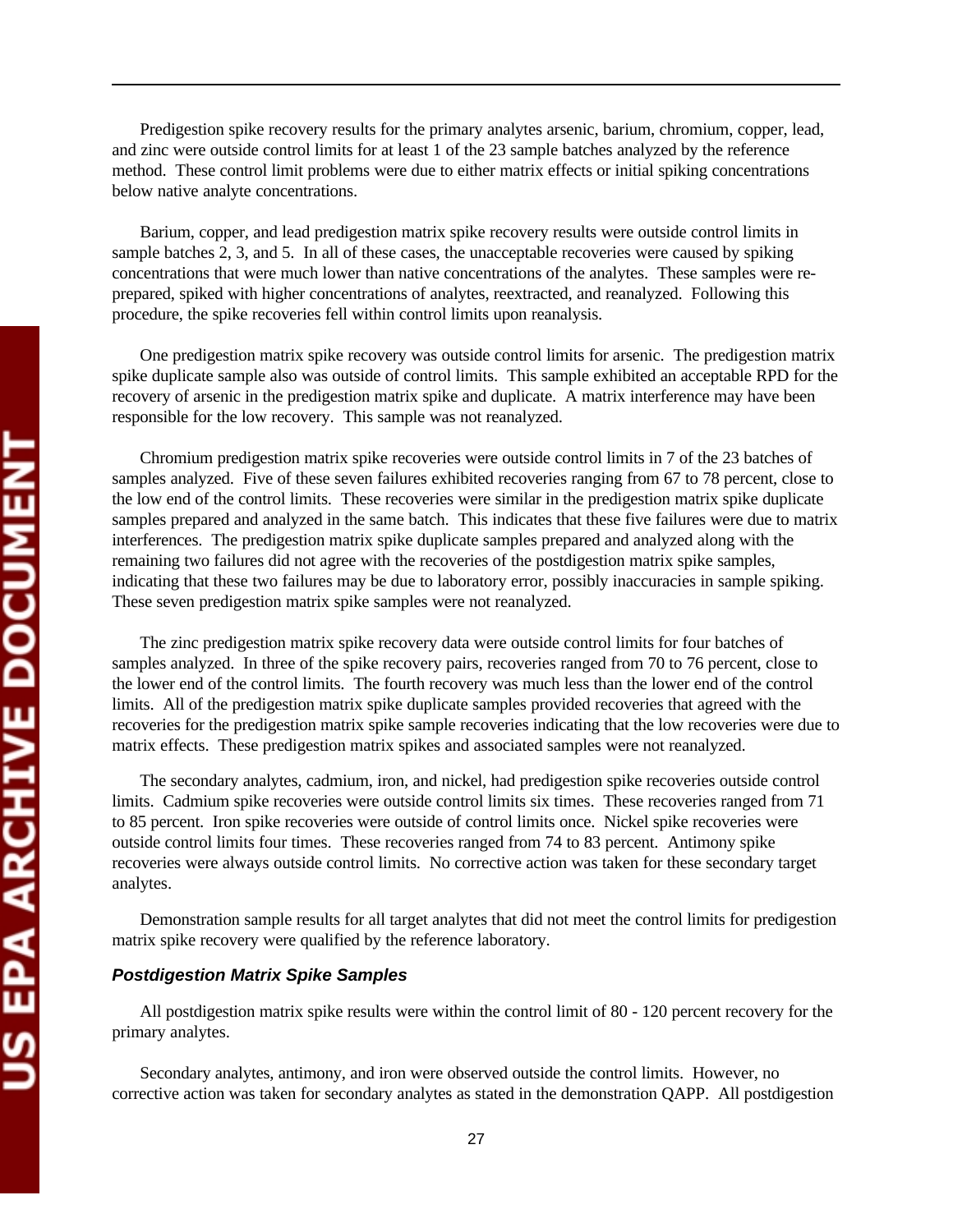spike recoveries for target analytes met the QA/QC requirements of the QAPP and were considered acceptable.

### *Predigestion Laboratory Duplicate Samples*

Predigestion laboratory duplicate RPD results were within the control limit of 20 percent for analyte concentrations greater than 10 times the LRL except for the following instances. RPDs for primary analytes barium, arsenic, lead, chromium, and copper were observed above the control limit in five predigestion laboratory duplicate samples. These samples were reanalyzed according to the corrective actions listed in the QAPP. The reanalysis produced acceptable RPD results for these primary analytes.

RPD results for the secondary analytes antimony, nickel, and cadmium were observed outside the control limit for a number of sample batches. No corrective action was taken for secondary analytes that exceeded the RPD control limit.

# *Postdigestion Laboratory Duplicate Samples*

All primary analyte postdigestion laboratory duplicate RPD results were less than the 10 percent control limit for analyte concentrations greater than 10 times the LRL.

The RPDs for secondary analytes antimony and iron were observed above the 10 percent control limit in two sample batches. No corrective action was taken for secondary target analytes that exceeded the RPD control limit.

#### *Performance Evaluation Samples*

PE samples were purchased from Environmental Resource Associates (ERA). The PE samples are Priority PollutnT™/Contract Laboratory Program (CLP) QC standards for inorganics in soil. This type of sample is used by the EPA to verify accuracy and laboratory performance. Trace metal values are certified by interlaboratory round robin analyses. ERA lists performance acceptance limits (PAL) for each analyte that represent a 95 percent confidence interval (CI) around the certified value. PALs are generated by peer laboratories in ERA's InterLaB™ program using the same samples that the reference laboratory analyzed and the same analytical methods. The reported value for each analyte in the PE sample must fall within the PAL range for the accuracy to be acceptable. Four PE samples were submitted "double blind" (the reference laboratory was not notified that the samples were QC samples or of the certified values for each element) to the reference laboratory for analysis by EPA SW-846 Methods 3050A/6010A. Reference laboratory results for all target analytes are discussed later in this section.

Four certified reference materials (CRM) purchased from Resource Technology Corporation (RTC) also were used as PE samples to verify the accuracy and performance of the reference laboratory. These four CRMs were actual samples from contaminated sites. They consisted of two soils, one sludge, and one ash CRM. Metal values in the CRMs are certified by round robin analyses of at least 20 laboratories according to the requirements specified by the EPA Cooperative Research and Development Agreement. The certified reference values were determined by EPA SW-846 Methods 3050A/6010A. RTC provides a 95 percent PAL around each reference value in which measurements should fall 19 of 20 times. The reported value from the reference laboratory for each analyte must fall within this PAL for the accuracy to be considered acceptable. As with the four PE samples, the four CRMs were submitted "double blind" to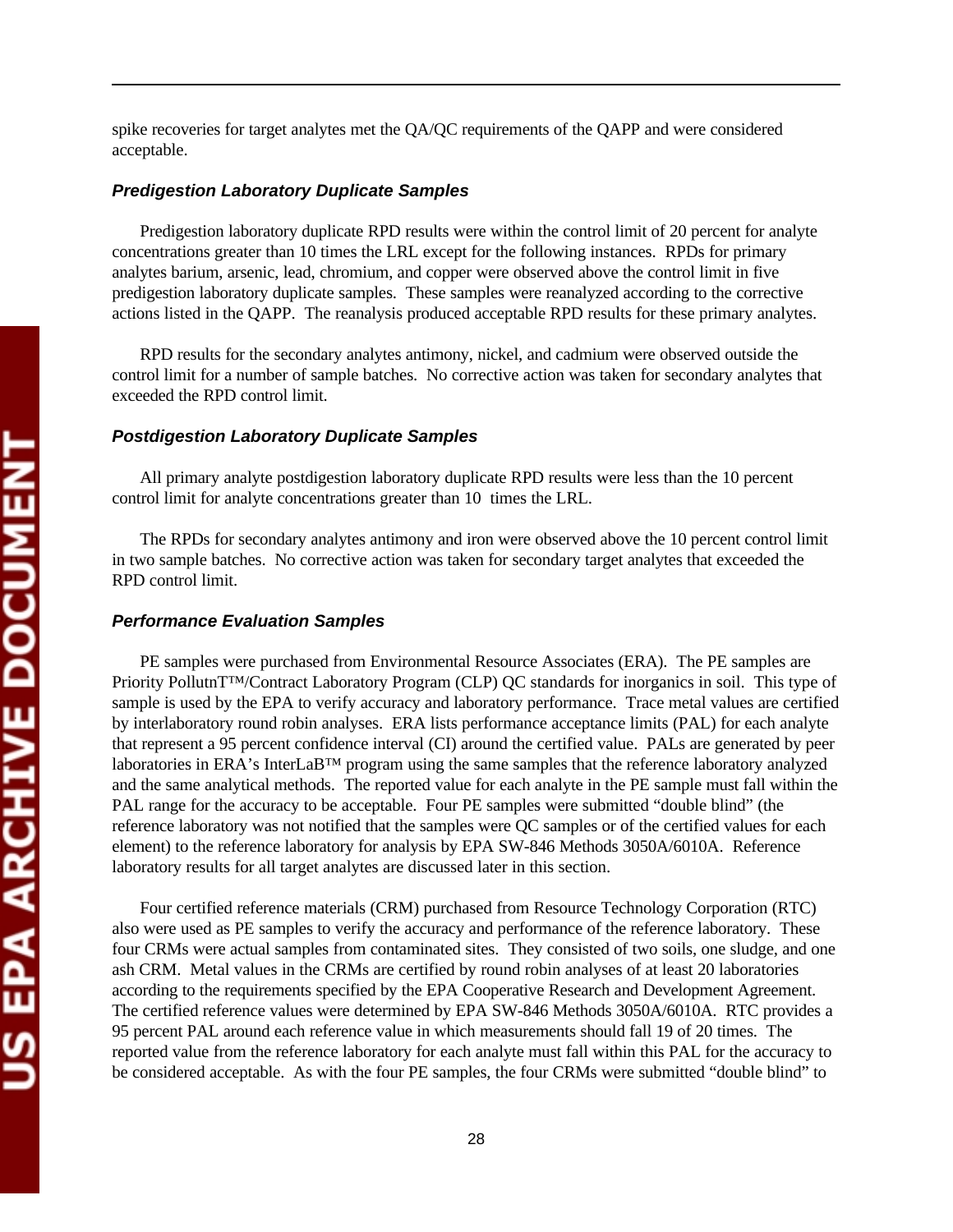the reference laboratory for analysis by EPA SW-846 Methods 3050A/6010A. The reference laboratory results for the target analytes are discussed later in the Accuracy subsection.

#### *Standard Reference Material Samples*

As stated in the demonstration plan (PRC 1995), PE samples also consisted of SRMs. The SRMs consisted of solid matrices such as soil, ash, and sludge. Certified analyte concentrations for SRMs are determined on an analyte by analyte basis by multiple analytical methods including but not limited to ICP-AES, flame atomic absorption spectroscopy, ICP-mass spectrometry, XRF, instrumental neutron activation analysis, hydride generation atomic absorption spectroscopy, and polarography. These certified values represent total analyte concentrations and complete extraction. This is different from the PE samples, CRM samples, and the reference methods, which use acid extraction that allows quantitation of only acid extractable analyte concentrations.

The reference laboratory analyzed 14 SRMs supplied by the National Institute of Standards and Technology (NIST), U.S. Geological Survey (USGS), National Research Council Canada, South African Bureau of Standards, and Commission of the European Communities. The percentage of analyses of SRMs that were within the QAPP-defined control limits of 80 - 120 percent recovery was calculated for each primary and secondary analyte.

Analyses of SRMs were not intended to assess the accuracy of EPA SW-846 Methods 3050A/6010A as were the ERA PE or RTC CRM samples. Comparison of EPA SW-846 Methods 3050A/6010A acid leach data to SRM data cannot be used to establish method validity (Kane and others 1993). This is because SRM values are acquired by analyzing the samples by methods other than the ICP-AES method. In addition, these other methods use sample preparation techniques different from those for EPA SW-846 Methods 3050A/6010A. This is one reason no PALs are published with the SRM certified values. Therefore, the SRMs were not considered an absolute test of the reference laboratory's accuracy for EPA SW-846 Methods 3050A/6010A.

The SRM sample results were not used to assess method accuracy or to validate the reference methods. This was due to the fact that the reported analyte concentrations for SRMs represent total analyte concentrations. The reference methods are not an analysis of total metals; rather they target the leachable concentrations of metals. This is consistent with the NIST guidance against using SRMs to assess performance on leaching based analytical methods (Kane and others 1993).

### *Data Review, Validation, and Reporting*

Demonstration data were internally reviewed and validated by the reference laboratory. Validation involved the identification and qualification of data affected by QC procedures or samples that did not meet the QC requirements of the QAPP. Validated sample results were reported using both hard copy and electronic disk deliverable formats. QC summary reports were supplied with the hard copy results. This qualified data was identified and discussed in the QC summary reports provided by the reference laboratory.

Demonstration data reported by the reference laboratory contained three types of data qualifiers: C, Q, and M. Type C qualifiers included the following:

• U - the analyte was analyzed for but not detected.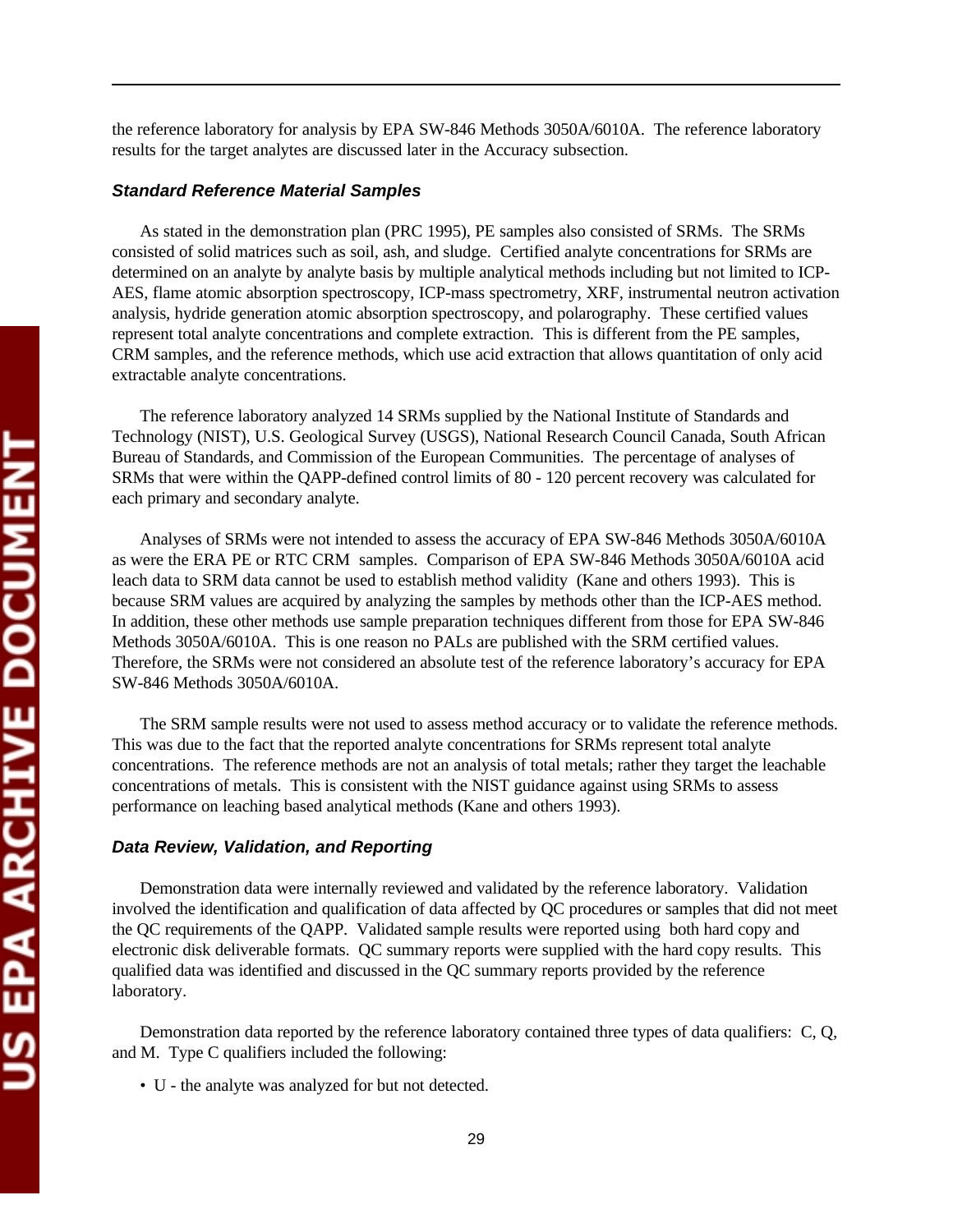• B - the reported value was obtained from a reading that was less than the LRL but greater than or equal to the IDL.

Type Q qualifiers included the following:

- N spiked sample recovery was not within control limits.
- \* duplicate analysis was not within control limits.

Type M qualifiers include the following:

• P - analysis performed by ICP-AES (Method 6010).

### **Quality Assessment of Reference Laboratory Data**

An assessment of the reference laboratory data was performed using the PARCC parameters discussed in Section 2. PARCC parameters are used as indicators of data quality and were evaluated using the review of reference laboratory data discussed above. The following sections discuss the data quality for each PARCC parameter. This quality assessment was based on raw reference data and the raw PE sample data.

The quality assessment was limited to an evaluation of the primary analytes. Secondary and other analytes reported by the reference laboratory were not required to meet the QC requirements specified in the QAPP. Discussion of the secondary analytes is presented in the precision, accuracy, and comparability sections for informational purposes only.

#### *Precision*

Precision for the reference laboratory data was assessed through an evaluation of the RPD produced from the analysis of predigestion laboratory duplicate samples and postdigestion laboratory duplicate samples. Predigestion laboratory duplicate samples provide an indication of the method precision, while postdigestion laboratory duplicate samples provide an indication of instrument performance. Figure 3-1 provides a graphical summary of the reference method precision data.

The predigestion duplicate RPDs for the primary and secondary analytes fell within the 20 percent control limit, specified in the QAPP, for 17 out of 23 batches of demonstration samples. The six results that exceeded the control limit involved only 11 of the 230 samples evaluated for predigestion duplicate precision (Figure 3-1). This equates to 95 percent of the predigestion duplicate data meeting the QAPP control limits. Six of the analytes exceeding control limits had RPDs less than 30 percent. Three of the analytes exceeding control limits had RPDs between 30 and 40 percent. Two of the analytes exceeding control limits had RPDs greater than 60 percent. These data points are not shown in Figure 3-1. Those instances where the control limits were exceeded are possibly due to nonhomogeneity of the sample or simply to chance, as would be expected with a normal distribution of precision analyses.

The postdigestion duplicate RPDs for the primary and secondary analytes fell within the 10 percent control limit, specified in the QAPP, for 21 out of 23 batches of demonstration samples. The two results that exceeded the control limit involved only 3 of the 230 samples evaluated for postdigestion duplicate precision in the 23 sample batches (Figure 3-1). This equates to 99 percent of the postdigestion duplicate data meeting the QAPP control limits. The RPDs for the three results that exceeded the control limit ranged from 11 to 14 percent.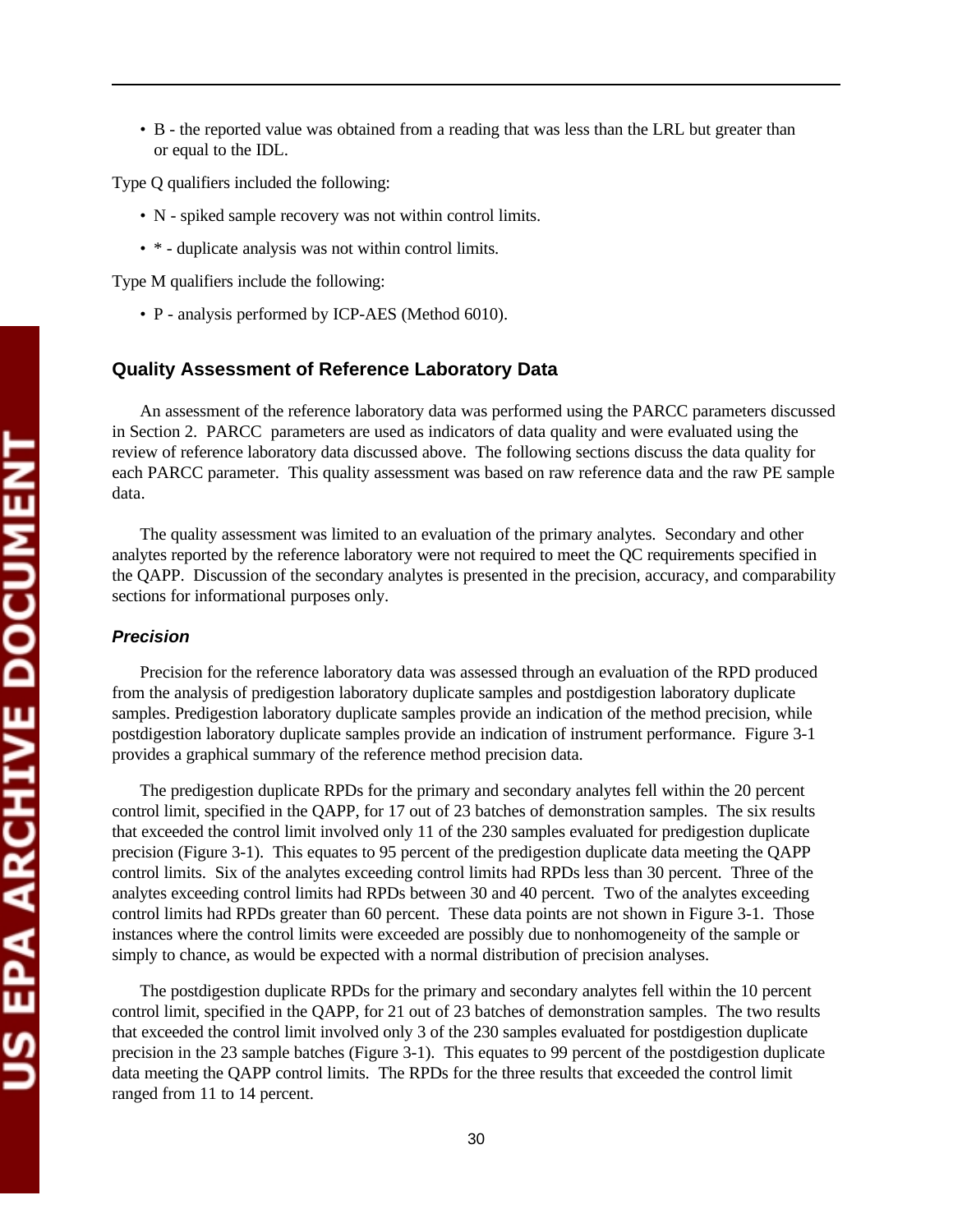



**Figure 3-1. Pre- and Postdigestion Duplicate Samples:** The top graph illustrates the reference laboratory's performance on analyzing predigestion duplicate samples. Twenty percent RPD represents the predigestion duplicate control limits defined in the demonstration QAPP. Two points were deleted from this top graph: barium at 65 percent RPD and copper at 138 percent RPD. The bottom graph illustrates the reference laboratory's performance on analyzing postdigestion duplicate samples. Ten percent RPD represents the postdigestion duplicate control limits defined in the demonstration QAPP.

# *Accuracy*

Accuracy for the reference laboratory data was assessed through evaluations of the PE samples (including the CRMs), LCSs, method blank sample results, and pre- and postdigestion matrix spike samples. PE samples were used to assess the absolute accuracy of the reference laboratory method as a whole, while LCSs, method blanks, and pre- and postdigestion matrix spike samples were used to assess the accuracy of each batch of demonstration samples.

A total of eight PE and CRM samples was analyzed by the reference laboratory. These included four ERA PE samples and four RTC CRM samples. One of the ERA PE samples was submitted to the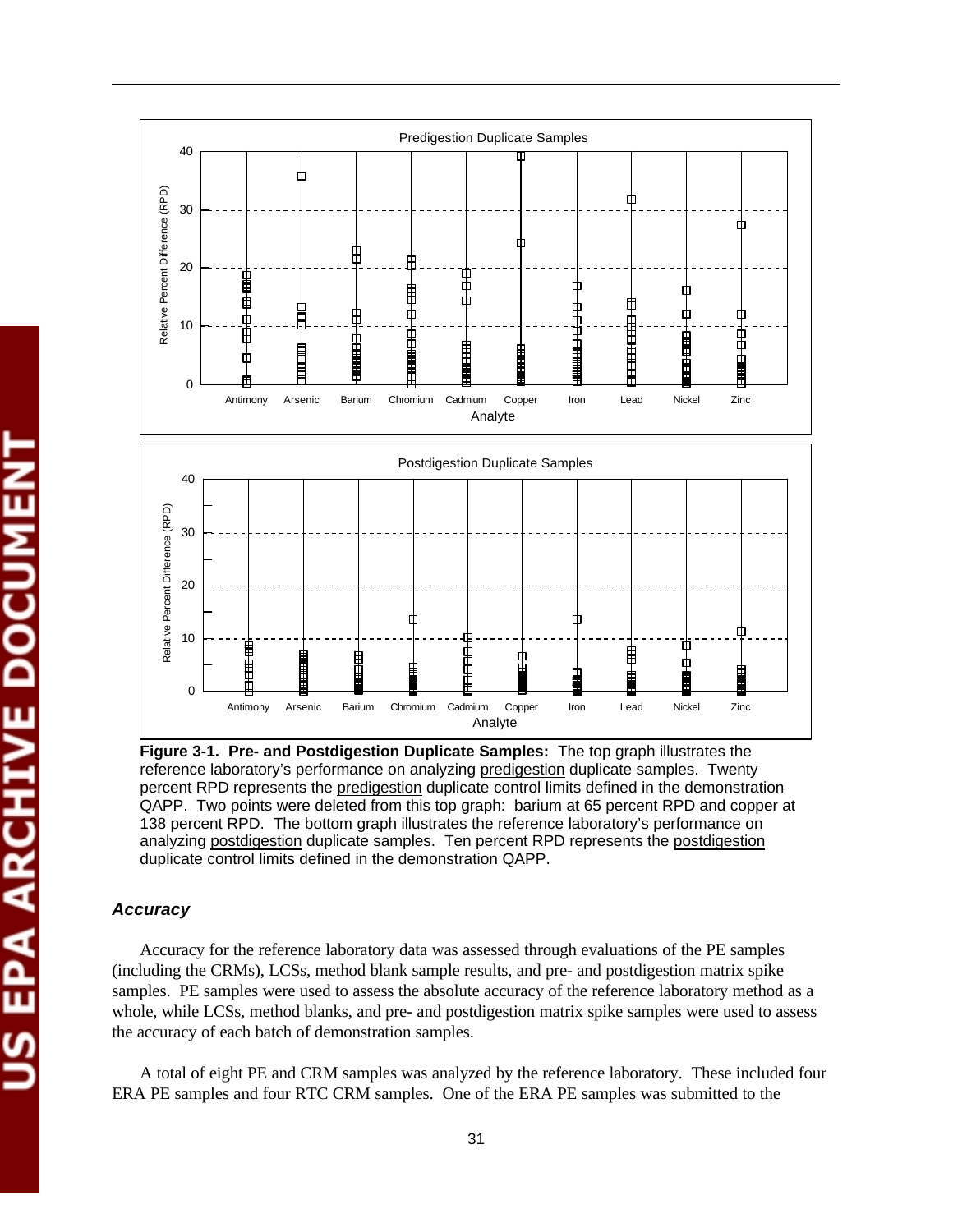reference laboratory in duplicate, thereby producing nine results to validate accuracy. The accuracy data for all primary and secondary analytes are presented in Table 3-3 and displayed in Figure 3-2. Accuracy was assessed over a wide-concentration range for all 10 analytes with concentrations for most analytes spanning one or more orders of magnitude.

Reference laboratory results for all target analytes in the ERA PE samples fell within the PALs. In the case of the RTC CRM PE samples, reference laboratory results for copper in one CRM and zinc in two CRMs fell outside the published acceptance limits. One of the two out-of-range zinc results was only slightly above the upper acceptance limit (811 versus 774 mg/kg). The other out-of-range zinc result and the out-of-range copper result were about three times higher than the certified value and occurred in the same CRM. These two high results skewed the mean percent recovery for copper and zinc shown in Table 3-3. Figure 3-2 shows that the remaining percent recoveries for copper and zinc were all near 100 percent.

Table 3-3 shows that a total of 83 results was obtained for the 10 target analytes. Eighty of the 83 results or 96.4 percent fell within the PALs. Only 3 out of 83 times did the reference method results fall outside PALs. This occurred once for copper and twice for zinc. Based on this high percentage of acceptable results for the ERA and CRM PE samples, the accuracy of the reference methods was considered acceptable.

| Analyte       | n | <b>Percent Within</b><br><b>Acceptance Range</b> | <b>Mean</b><br><b>Percent</b><br><b>Recovery</b> | <b>Range of</b><br><b>Percent</b><br><b>Recovery</b> | SD of<br><b>Percent</b><br><b>Recovery</b> | <b>Concentration</b><br>Range (mg/kg) |
|---------------|---|--------------------------------------------------|--------------------------------------------------|------------------------------------------------------|--------------------------------------------|---------------------------------------|
| Antimony      | 6 | 100                                              | 104                                              | $83 - 125$                                           | 15                                         | $50 - 4.955$                          |
| Arsenic       | 8 | 100                                              | 106                                              | $90 - 160$                                           | 22                                         | $25 - 397$                            |
| <b>Barium</b> | 9 | 100                                              | 105                                              | $83 - 139$                                           | 21                                         | $19 - 586$                            |
| Cadmium       | 9 | 100                                              | 84                                               | $63 - 93$                                            | 10                                         | $1.2 - 432$                           |
| Chromium      | 9 | 100                                              | 91                                               | $77 - 101$                                           | 8                                          | $11 - 187$                            |
| Copper        | 9 | 89                                               | 123                                              | $90 - 332$                                           | 79                                         | 144 - 4,792                           |
| Iron          | 7 | 100                                              | 98                                               | $79 - 113$                                           | 12                                         | 6,481 - 28,664                        |
| Lead          | 8 | 87.5                                             | 86                                               | $35 - 108$                                           | 22                                         | $52 - 5,194$                          |
| <b>Nickel</b> | 9 | 100                                              | 95                                               | 79 - 107                                             | 10                                         | 13 - 13,279                           |
| Zinc          | 9 | 78                                               | 120                                              | 79 - 309                                             | 72                                         | $76 - 3,021$                          |

**Table 3-3. Reference Laboratory Accuracy Data for Target Analytes** 

Notes: n Number of samples with detectable analyte concentrations.

SD Standard deviation.

mg/kg Milligrams per kilogram.

LCS percent recoveries for all the primary analytes were acceptable in 21 of the 23 sample batches. Lead recovery was unacceptable in one sample batch and lead results for each sample in that batch were rejected.

Copper recovery was unacceptable in another sample batch, and copper results for each sample in this batch also were rejected. Percent recoveries of the remaining primary analytes in each of these two batches were acceptable. In all, 136 of 138 LCS results or 98.5 percent fell within the control limits.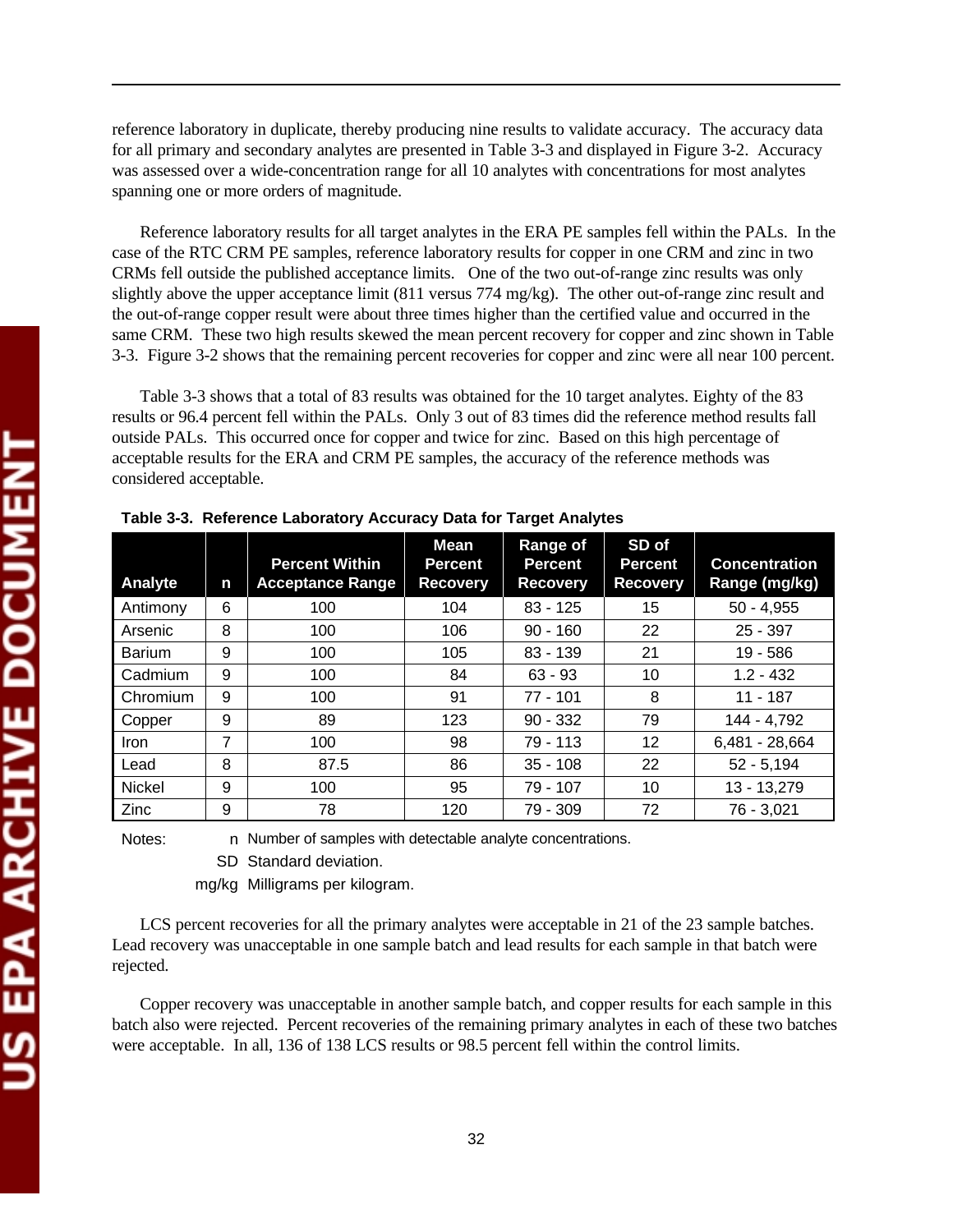Method blank samples for all 23 batches of demonstration samples provided results of less than 2 times the LRL for all primary analytes. This method blank control limit was a deviation from the QAPP, which had originally set the control limit at no target analytes at concentrations greater than the LRL. This control limit was widened at the request of the reference laboratory. A number of batches were providing method blank results for target analytes at concentrations greater than the LRL, but less than 2 times the LRL. This alteration was allowed because even at 2 times the LRL, positive results for the method blank samples were still significantly lower than the MDLs for each of the FPXRF analyzers. The results from the method blank samples did not affect the accuracy of the reference data as it was to be used in the demonstration statistical evaluation of FPXRF analyzers.

The percent recovery for the predigestion matrix spike samples fell outside of the 80 - 120 percent control limit specified in the QAPP in several of the 23 batches of demonstration samples. The predigestion matrix spike sample results indicate that the accuracy of specific target analytes in samples from the affected batches may be suspect. These results were qualified by the reference laboratory. These data were not excluded from use for the demonstration statistical comparison. A discussion of the use of this qualified data is included in the "Use of Qualified Data for Statistical Analysis" subsection.

The RPD for the postdigestion matrix spike samples fell within the 80 - 120 percent control limit specified in the QAPP for all 23 batches of demonstration samples.

The QA review of the reference laboratory data indicated that the absolute accuracy of the method was acceptable. Based on professional judgement, it was determined that the small percentage of outliers did not justify rejection of any demonstration sample results from the reference laboratory. The accuracy assessment also indicated that most of the batch summary data were acceptable. Two batches were affected by LCS outliers, and some data were qualified due to predigestion matrix spike recovery outliers. This data was rejected or qualified. Rejected data was not used. Qualified data were used as discussed below.

#### *Representativeness*

Representativeness of the analytical data was evaluated through laboratory audits performed during the course of sample analysis and by QC sample analyses, including method blank samples, laboratory duplicate samples, and CRM and PE samples. These QC samples were determined to provide acceptable results. From these evaluations, it was determined that representativeness of the reference data was acceptable.

#### *Completeness*

Results were obtained for all soil samples extracted and analyzed by EPA SW-846 Methods 3050A/6010A. Some results were rejected or qualified. Rejected results were deemed incomplete. Qualified results were usable for certain purposes and were deemed as complete.

To calculate completeness, the number of nonrejected results was determined. This number was divided by the total number of results expected, and then multiplied by 100 to express completeness as a percentage. A total of 385 samples was submitted for analysis. Six primary analytes were reported, resulting in an expected 2,310 results. Forty of these were rejected, resulting in 2,270 complete results. Reference laboratory completeness was determined to be 98.3 percent, which exceeded the objective for this demonstration of 95 percent. The reference laboratory's completeness was, therefore, considered acceptable.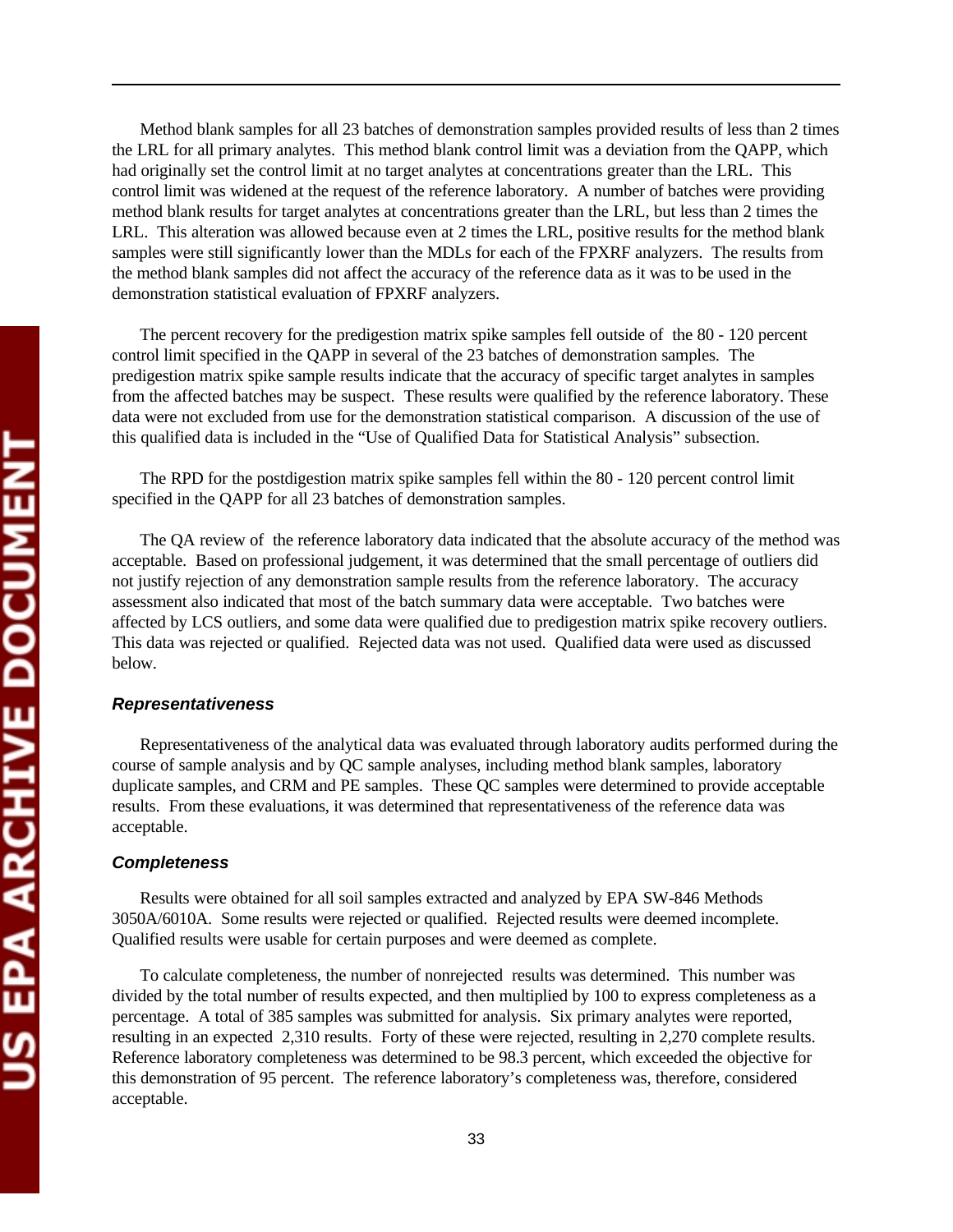









**Figure 3-2. Reference Method PE and CRM Results:** These graphs illustrate the relationship between the reference data and the true values for the PE or CRM samples. The gray bars represent the percent recovery for the reference data. Each set of three bars (black, white, and gray) represents a single PE or CRM sample. Based on this high percentage of acceptable results for the ERA and CRM PE samples, the accuracy of the reference laboratory method was considered acceptable.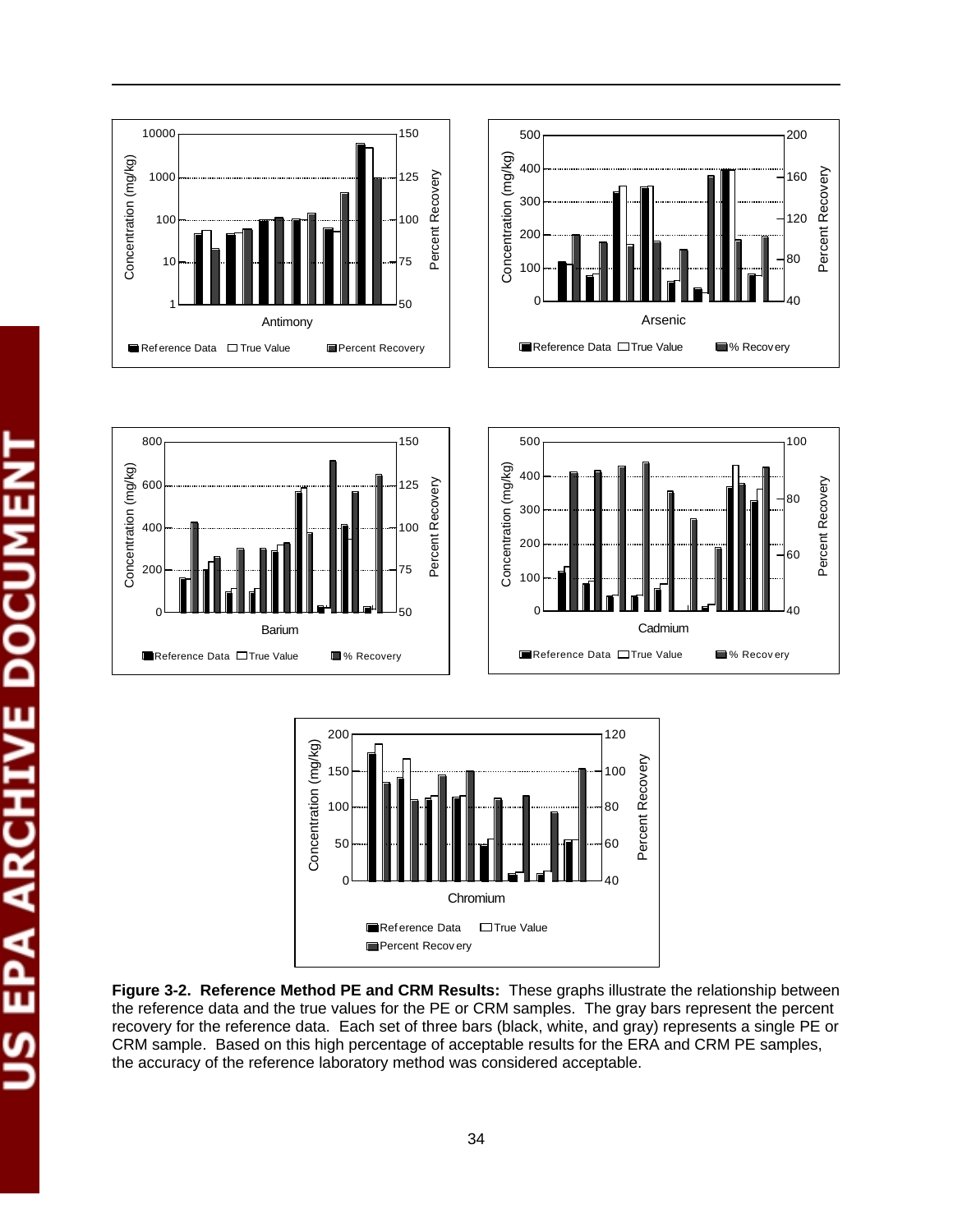

**Figure 3-2 (Continued). Reference Method PE and CRM Results:** These graphs illustrate the relationship between the reference data and the true values for the PE or CRM samples. The gray bars represent the percent recovery for the reference data. Each set of three bars (black, white, and gray) represents a single PE or CRM sample. Based on this high percentage of acceptable results for the ERA and CRM PE samples, the accuracy of the reference laboratory method was considered acceptable.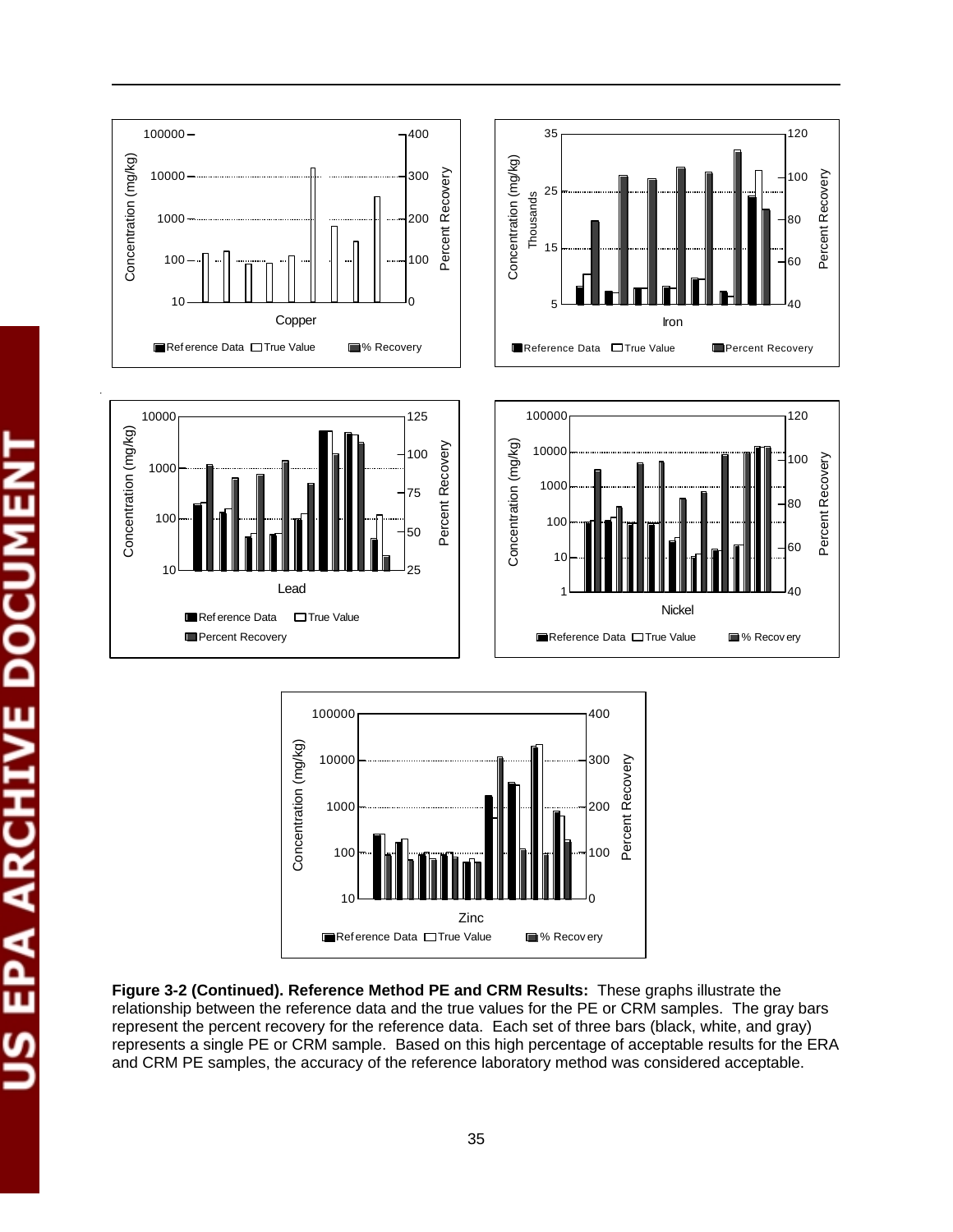# *Comparability*

Comparability of the reference data was controlled by following laboratory SOPs written for the performance of sample analysis using EPA SW-846 Methods 3050A/6010A. QC criteria defined in the SW-846 methods and the demonstration plan (PRC 1995) were followed to ensure that reference data would provide comparable results to any laboratory reporting results for the same samples.

Reference results indicated that EPA SW-846 Methods 3050A/6010A did not provide comparable results for some analytes in the SRM samples. SRM performance data for target analytes is summarized in Table 3-4 and displayed in Figure 3-3. As with the PEs, the analyte concentrations spanned up to 3 orders of magnitude in the SRMs. The percentage of acceptable (80 - 120 percent recovery) SRM results and mean percent recovery was less than 50 percent for the analytes antimony, barium, chromium, iron, and nickel. The low recoveries for these five analytes reflect the lesser tendency for them to be acid-extracted (Kane and others 1993).

Under contract to the EPA, multiple laboratories analyzed NIST SRMs 2709, 2710, and 2711 by EPA SW-846 Methods 3050A/6010A. A range, median value, and percent leach recovery based on the median value for each detectable element were then published as an addendum to the SRM certificates. These median values are not certified but provide a baseline for comparison to other laboratories analyzing these SRMs by EPA SW-846 Methods 3050A/6010A. Table 3-5 presents the published percent leach recovery for the 10 primary and secondary analytes and the reference laboratory's results for these three NIST SRMs. Table 3-5 shows that the results produced by the reference laboratory were consistent with the published results indicating good comparability to other laboratories using the same analytical methods on the same samples.

| Analyte       | n  | <b>Percent Within</b><br>Acceptance<br>Range | <b>Mean</b><br><b>Percent</b><br><b>Recovery</b> | <b>Range of</b><br><b>Percent</b><br><b>Recovery</b> | SD of<br><b>Percent</b><br><b>Recovery</b> | <b>Concentration</b><br>Range (mg/kg) |
|---------------|----|----------------------------------------------|--------------------------------------------------|------------------------------------------------------|--------------------------------------------|---------------------------------------|
| Antimony      | 5  | 0                                            | 22                                               | $15 - 37$                                            | 9                                          | $3.8 - 171$                           |
| Arsenic       | 11 | 72                                           | 84                                               | $67 - 106$                                           | 10                                         | $18 - 626$                            |
| <b>Barium</b> | 8  | 12                                           | 41                                               | $21 - 89$                                            | 21                                         | 414 - 1,300                           |
| Cadmium       | 10 | 50                                           | 80                                               | $43 - 95$                                            | 15                                         | $2.4 - 72$                            |
| Chromium      | 10 | $\mathbf 0$                                  | 45                                               | $14 - 67$                                            | 16                                         | $36 - 509$                            |
| Copper        | 17 | 88                                           | 82                                               | $33 - 94$                                            | 17                                         | $35 - 2,950$                          |
| Iron          | 7  | 14                                           | 62                                               | $23 - 84$                                            | 25                                         | 28,900 - 94,000                       |
| Lead          | 17 | 82                                           | 83                                               | $37 - 99$                                            | 17                                         | $19 - 5,532$                          |
| Nickel        | 16 | 19                                           | 67                                               | $25 - 91$                                            | 17                                         | 14 - 299                              |
| Zinc          | 16 | 75                                           | 81                                               | $32 - 93$                                            | 14                                         | $81 - 6,952$                          |

### **Table 3-4. SRM Performance Data for Target Analytes**

Notes: n Number of SRM samples with detectable analyte concentrations.

SD Standard deviation.

mg/kg Milligrams per kilogram.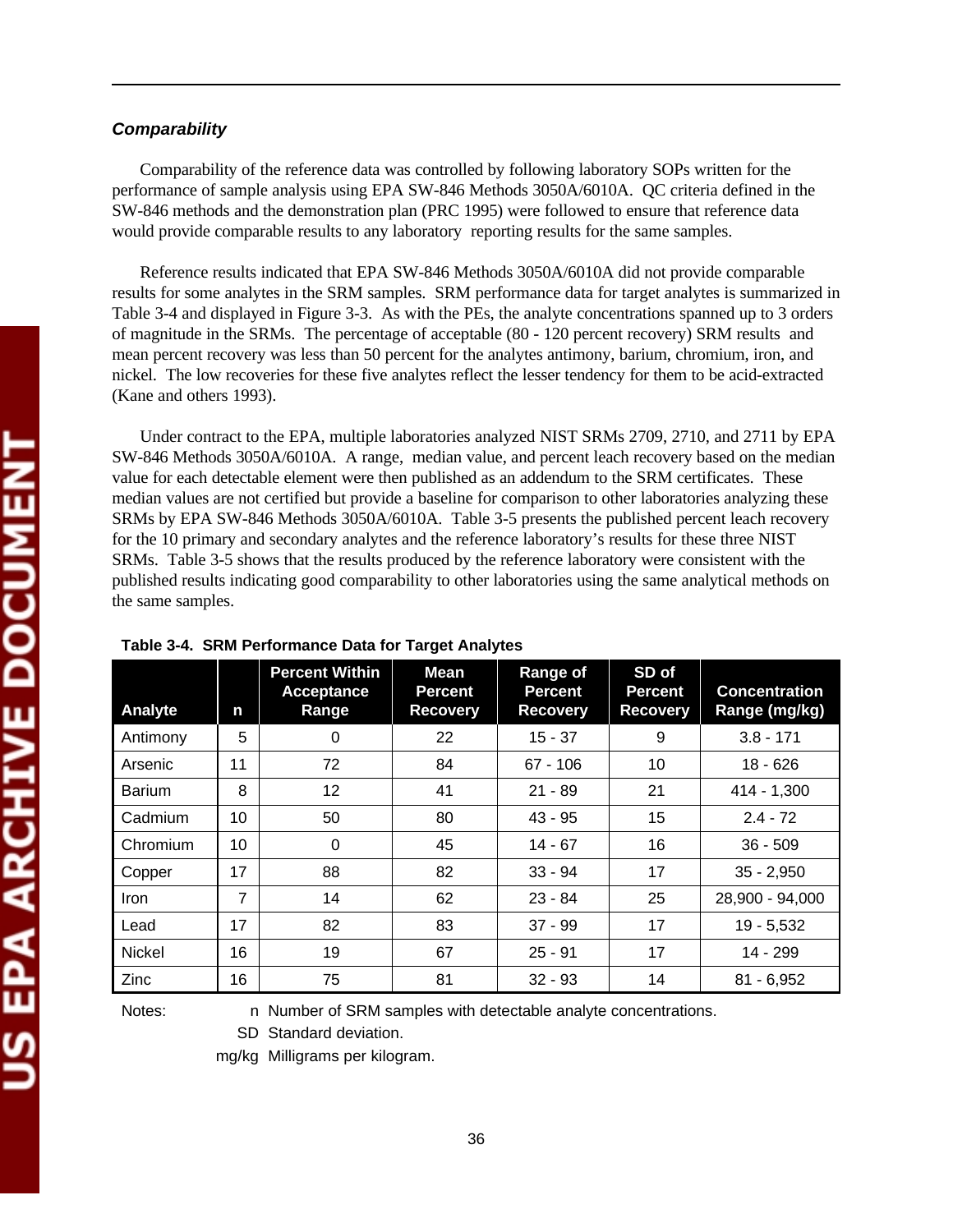|                |                                               | <b>NIST SRM 2709</b>                            | <b>NIST SRM 2710</b>                          |                                                 | <b>NIST SRM 2711</b>                          |                                                 |  |
|----------------|-----------------------------------------------|-------------------------------------------------|-----------------------------------------------|-------------------------------------------------|-----------------------------------------------|-------------------------------------------------|--|
| <b>Analyte</b> | <b>Published</b><br><b>Result<sup>a</sup></b> | <b>Reference</b><br>Laboratory<br><b>Result</b> | <b>Published</b><br><b>Result<sup>a</sup></b> | <b>Reference</b><br>Laboratory<br><b>Result</b> | <b>Published</b><br><b>Result<sup>a</sup></b> | <b>Reference</b><br>Laboratory<br><b>Result</b> |  |
| Antimony       |                                               |                                                 | 21                                            |                                                 |                                               | 20                                              |  |
| Arsenic        |                                               | 106                                             | 94                                            | 87                                              | 86                                            | 91                                              |  |
| <b>Barium</b>  | 41                                            | 37                                              | 51                                            | 45                                              | 28                                            | 25                                              |  |
| Cadmium        |                                               | –                                               | 92                                            | 84                                              | 96                                            | 87                                              |  |
| Chromium       | 61                                            |                                                 | 49                                            |                                                 | 43                                            | 49                                              |  |
| Copper         | 92                                            | 85                                              | 92                                            | 92                                              | 88                                            | 90                                              |  |
| Iron           | 86                                            | 84                                              | 80                                            | 78                                              | 76                                            | 66                                              |  |
| Lead           | 69                                            | 87                                              | 92                                            | 96                                              | 95                                            | 90                                              |  |
| <b>Nickel</b>  | 89                                            | 76                                              | 71                                            | 69                                              | 78                                            | 70                                              |  |
| Zinc           | 94                                            | 78                                              | 85                                            | 88                                              | 89                                            | 85                                              |  |

**Table 3-5. Leach Percent Recoveries for Select NIST SRMs** 

Notes: <sup>a</sup> Published results found in an addendum to SRM certificates for NIST SRMs 2709, 2710, and 2711.

NIST National Institute of Standards and Technology.

SRM Standard reference materials.

– Analyte not present above the method LRL.

The inability of EPA SW-846 Methods 3050A/6010A to achieve the predetermined 80 - 120 percent recovery requirement indicated that the methods used to determine the certified values for the SRM samples were not comparable to EPA SW-846 Methods 3050A/6010A. Differences in the sample extraction methods and the use of different analytical instruments and techniques for each method were the major factors of this noncomparability. Because of these differences, it was not surprising that the mean percent recovery was less than 100 percent for the target analytes. The lack of comparability of EPA SW-846 Methods 3050A/6010A to the total metals content in the SRMs did not affect the quality of the data generated by the reference laboratory.

The assessment of comparability for the reference data revealed that it should be comparable to other laboratories performing analysis of the same samples using the same extraction and analytical methods, but it may not be comparable to laboratories performing analysis of the same samples using different extraction and analytical methods or by methods producing total analyte concentration data.

# **Use of Qualified Data for Statistical Analysis**

As noted above, the reference laboratory results were reported and validated, qualified, or rejected by approved QC procedures. Data were qualified for predigestion matrix spike recovery and pre- and postdigestion laboratory duplicate RPD control limit outliers. None of the problems were considered sufficiently serious to preclude the use of coded data. Appropriate corrective action identified in the demonstration plan (PRC 1995) was instituted. The result of the corrective action indicated that the poor percent recovery and RPD results were due to matrix effects. Since eliminating the matrix effects would require additional analysis using a different determination method such as atomic absorption spectrometry, or the method of standard addition, the matrix effects were noted and were not corrected.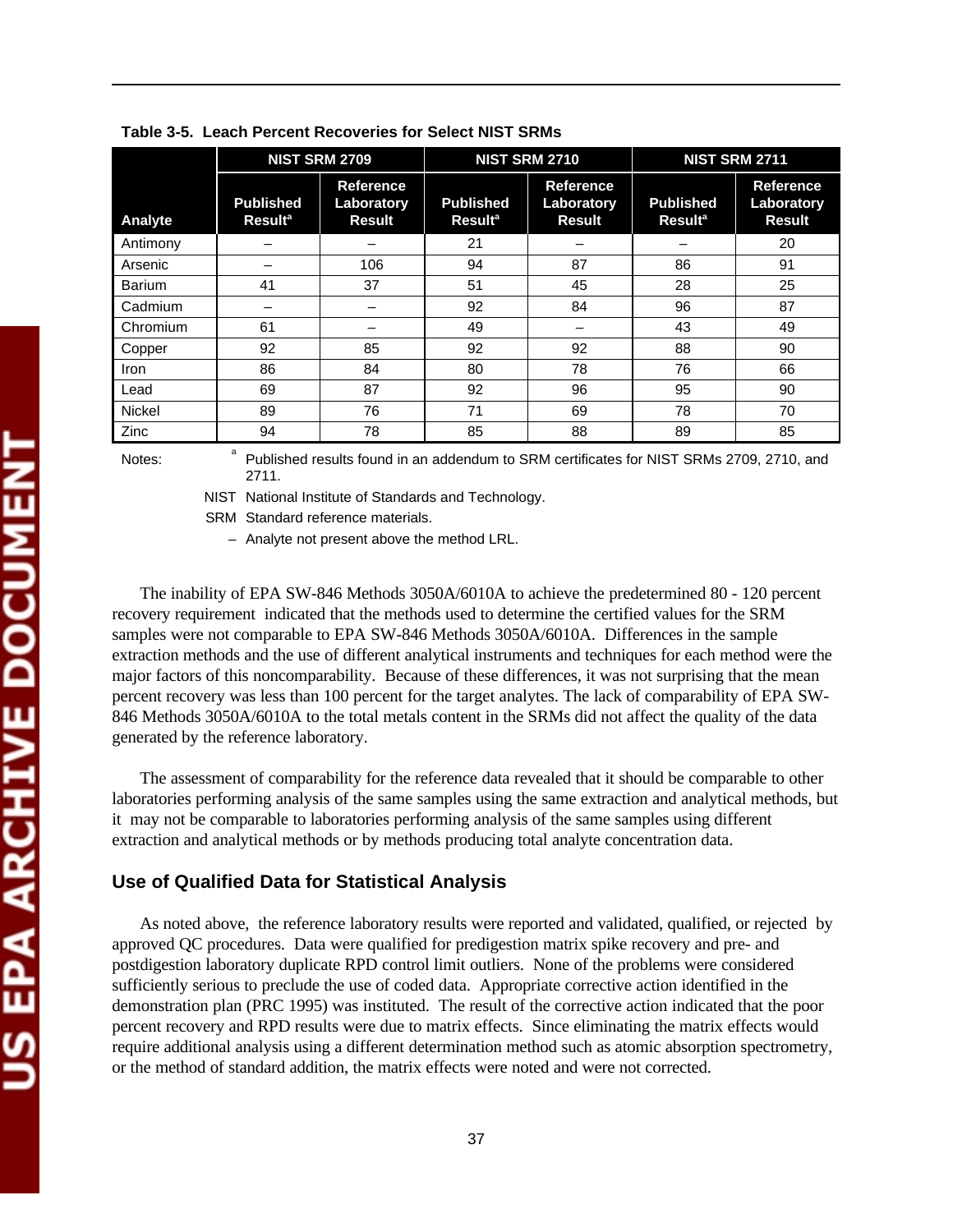PARCC parameters for the reference laboratory data were determined to be acceptable. It was expected that any laboratory performing analysis of these samples using EPA SW-846 Methods 3050A/6010A would experience comparable matrix effects. A primary objective of this demonstration was to compare sample results from the FPXRF analyzers to EPA SW-846 Methods 3050A/6010A, the most widely used approved methods for determining metal concentrations in soil samples. The comparison of FPXRF and the reference methods had to take into account certain limitations of both methods, including matrix effects. For these reasons, qualified reference data were used for statistical analysis.

The QC review and QA audit of the reference data indicated more than 98 percent of the data either met the demonstration QAPP objectives or was QC coded for reasons not limiting its use in the data evaluation. Less than 2 percent of the data were rejected based on QAPP criteria. Rejected data were not used for statistical analysis. The reference data were considered as good as or better than other laboratory analyses of samples performed using the same extraction and analytical methods. The reference data met the definitive data quality criteria and was of sufficient quality to support regulatory activities. The reference data were found to be acceptable for comparative purposes with the FPXRF data.



**Figure 3-3. Reference Method SRM Results:** These graphs illustrate the relationship between the reference data and the true values for the SRM samples. The gray bars represent the percent recovery for the reference data. Each set of three bars (black, white, and gray) represents a single SRM sample.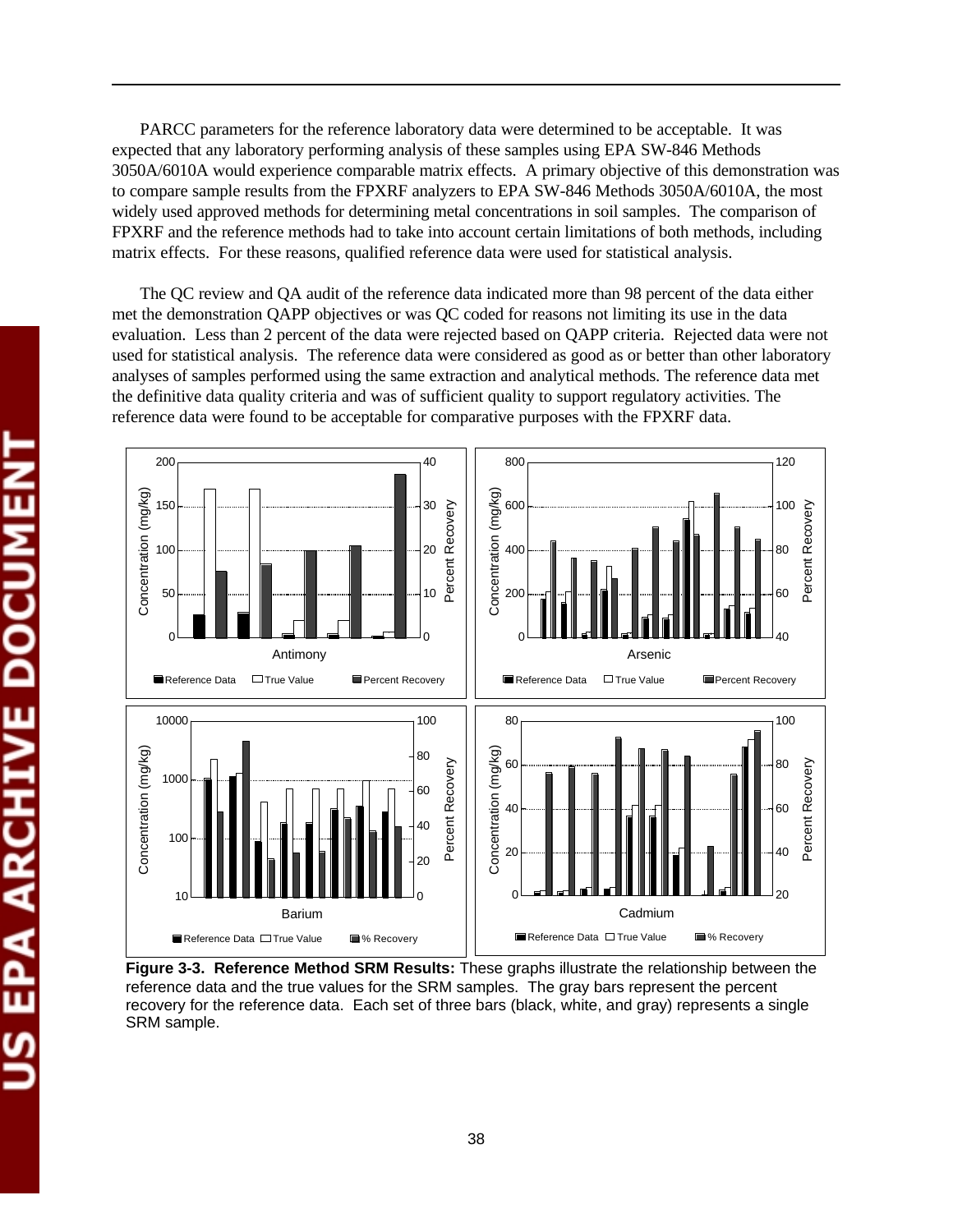



**Figure 3-3 (Continued). Reference Method SRM Results:** These graphs illustrate the relationship between the reference data and the true values for the SRM samples. The gray bars represent the percent recovery for the reference data. Each set of three bars (black, white, and gray) represents a single SRM sample.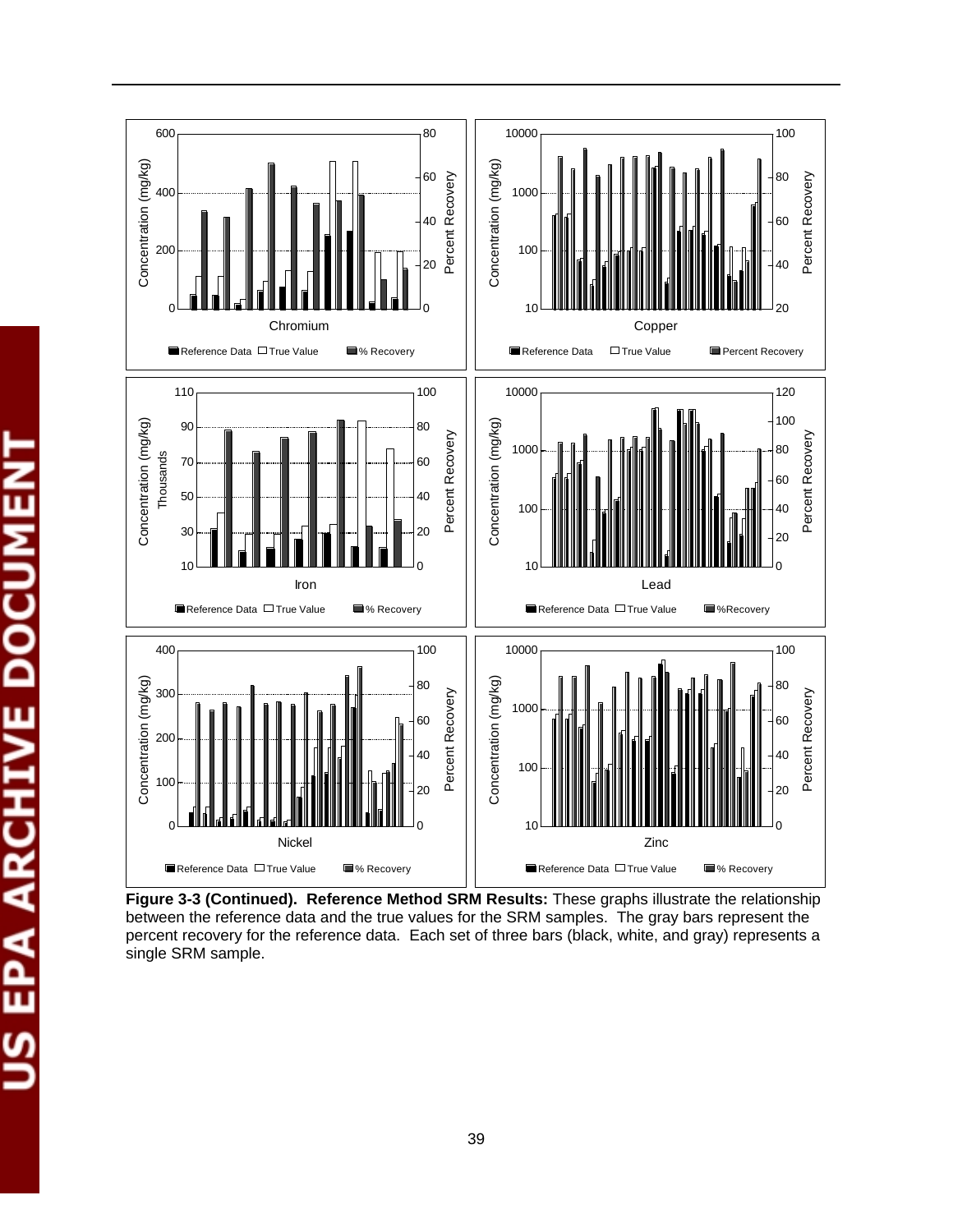# **Section 4 MAP Spectrum Analyzer**

This section provides information on the Scitec's MAP Spectrum Analyzer including the theory of FPXRF, operational characteristics, performance factors, a data quality assessment, and a comparison of results with those of the reference laboratory.

# **Theory of FPXRF Analysis**

FPXRF analyzers operate on the principle of energy dispersive XRF spectrometry. This is a nondestructive qualitative and quantitative analytical technique that can be used to determine the metals composition in a test sample. By exposing a sample to an X-ray source having an excitation energy close to, but greater than, the binding energy of the inner shell electrons of the target element, electrons are displaced. The electron vacancies that result are filled by electrons cascading in from outer electron shells. Electrons in the outer shells have higher potential energy states than inner shell electrons, and to fill the vacancies, the outer shell electrons give off energy as they cascade into the inner shell (Figure 4-1). This release of energy results in an emission of X-rays that is characteristic of each element. This emission of X-rays is termed XRF.

Because each element has a unique electron shell configuration, each will emit unique X-rays at set energies called "characteristic" X-rays. The energy of the X-ray is measured in electron volts (eV). By measuring the peak energies of X-rays emitted by a sample, it is possible to identify and quantify the elemental composition of a sample. A qualitative analysis of the sample can be made by identifying the characteristic X-rays produced by the sample. The intensity of characteristic X-rays emitted is proportional to the concentration of a given element and can be used to quantitate each target element.

Three electron shells are generally involved in the emission of characteristic X-rays during FPXRF analysis: the K, L, and M shells. A typical emission pattern, also called an emission spectrum, for a given element has multiple peaks generated from the emission X-rays by the K, L, or M shell electrons. The most commonly measured X-ray emissions are from the K and L shells; only elements with an atomic number of 58 (cerium) or greater have measurable M shell emissions.

Each characteristic X-ray peak or line is defined with the letter K, L, or M, which signifies which shell had the original vacancy and by a subscript alpha  $(\alpha)$  or beta  $(\beta)$ , which indicates the next outermost shell from which electrons fell to fill the vacancy and produce the X-ray. For example, a  $K_{\alpha}$ -line is produced by a vacancy in the K shell filled by an L shell electron, whereas a  $K<sub>8</sub>$ -line is produced by a vacancy in the K shell filled by an M shell electron. The  $K_{\alpha}$  transition is between 7 and 10 times more probable than the  $K_{\beta}$ transition. The  $K_{\alpha}$ -line is also approximately 10 times more intense than the  $K_{\beta}$ -line for a given element,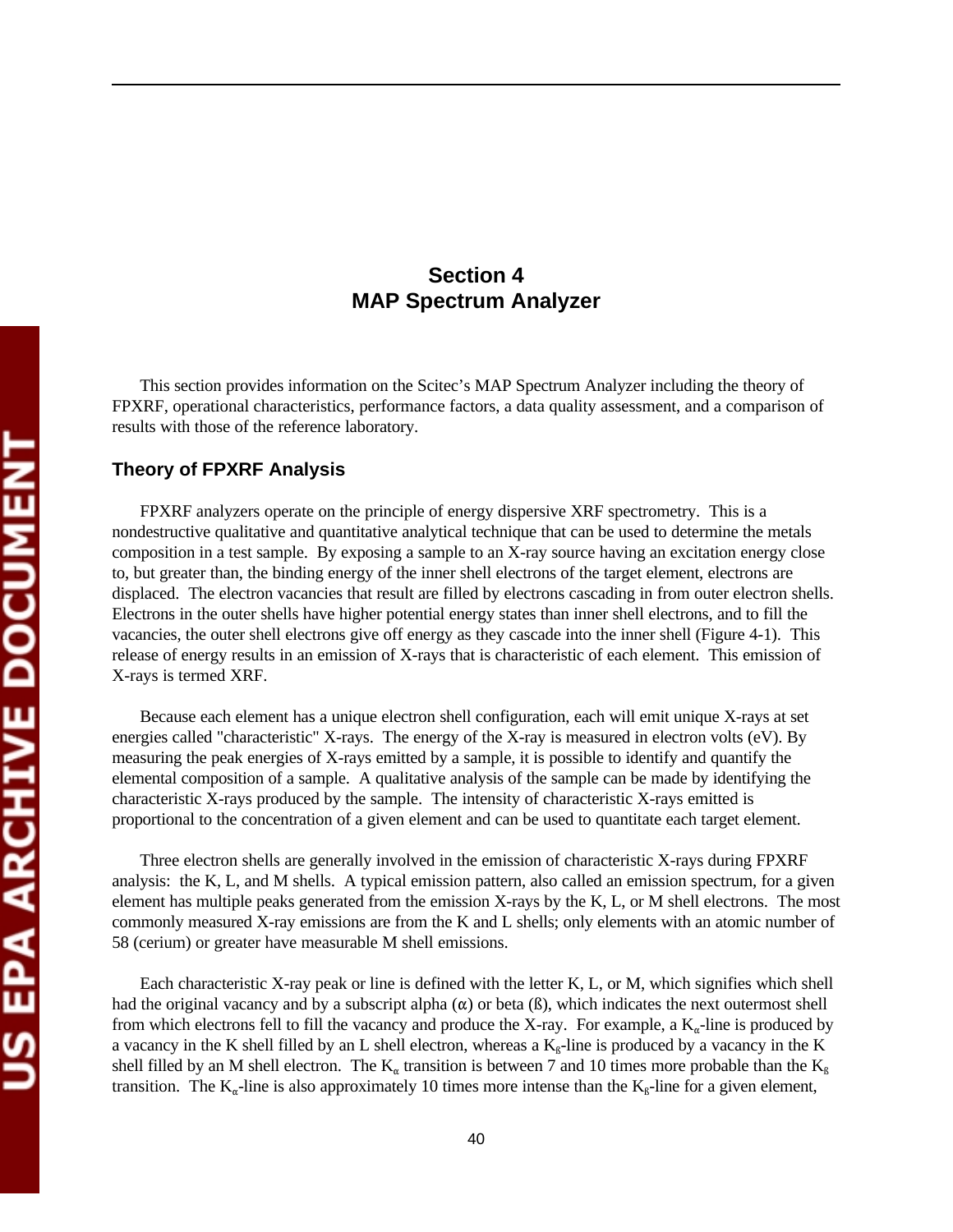making the  $K_{\alpha}$ -line analysis the preferred choice for quantitation purposes. Unlike the K-lines, the L-lines  $(L_{\alpha} \text{ and } L_{\beta})$  for an analyte are of nearly equal intensity. The choice of which one to use for analysis depends on the presence of interfering lines from other analytes.



**Figure 4-1. Principle of Source Excited X-ray Fluorescence:** This figure illustrates the dynamics of source excited X-ray fluorescence.

An X-ray source can excite characteristic X-rays from an analyte only if its energy is greater than the electron binding energies of the target analyte. The electron binding energy, also known as the absorption edge energy, represents the amount of energy an electron has to absorb before it is displaced. The absorption edge energy is somewhat greater than the corresponding line energy. Actually, the K-absorption edge energy is approximately the sum of the K-, L-, and M-line energies of the particular element, and the L- absorption edge energy is approximately the sum of the L- and M-line energies. FPXRF analytical methods are more sensitive to analytes with absorption edge energies close to, but less than, the excitation energy of the source. For example, when using a  $Cd^{109}$  source, which has an excitation energy of 22.1 kiloelectron volts (keV), an FPXRF analyzer would be more sensitive to zirconium, which has a K-line absorption edge energy of 15.7 keV, than to chromium, which has a K-line absorption edge energy of 5.41 keV.

### **Background**

The MAP Spectrum Analyzer was originally developed by Scitec to detect lead in paint using a cobalt-57 ( $Co<sup>57</sup>$ ) excitation source. It is a lightweight, portable technology that collects *in situ* readings by placing the scanner in direct contact with the surface to be measured. Scitec currently markets the MAP Spectrum Analyzer as capable of detecting lead as well as other metals in soil, when equipped with a Cd<sup>109</sup> source. The analyzer uses energy dispersive XRF spectroscopy to determine elemental composition of paint, soil, and other solid materials. The specific analyzer demonstrated during this evaluation was a third generation analyzer known as the MAP 3 Spectrum Analyzer. Since this demonstration was completed, Scitec has produced a fourth generation analyzer known as the MAP 4 Spectrum Analyzer.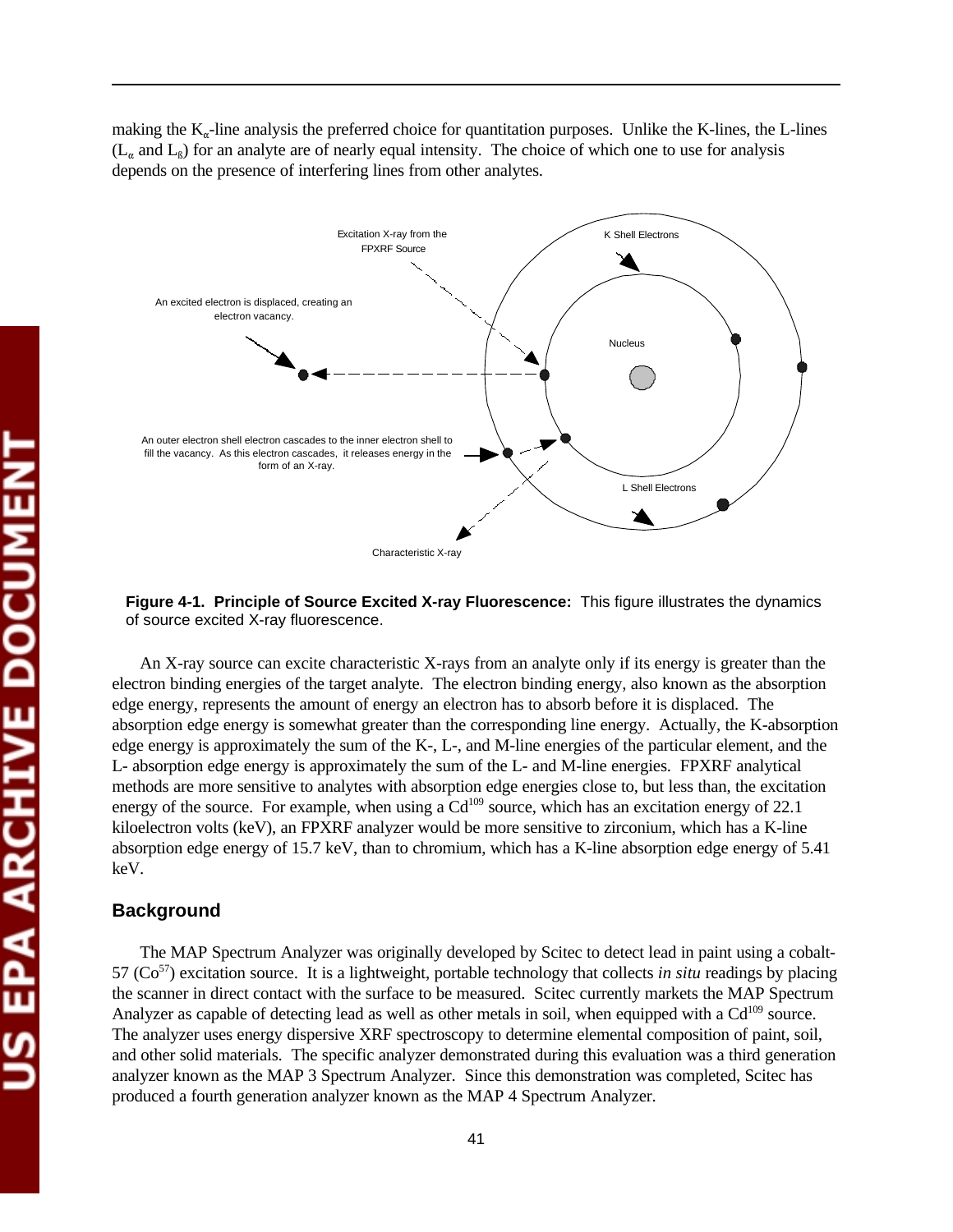# **Operational Characteristics**

This section discusses equipment and accessories, operation of the analyzer in the field, description of the operator, training, reliability of the analyzer, health and safety concerns, and representative operating costs.

# *Equipment and Accessories*

The primary components of the MAP Spectrum Analyzer are the control console and the ambient scanner. The control console is connected to the ambient scanner with a 10-foot cable. The basic system also includes a carry pack, rechargeable batteries, battery charger, operator's manual, site-specific standard, and a shipping case. For this demonstration, the scanner, control console, battery charger, and cords were contained in a carrying case. Additional equipment, such as the calibration check standards and spare batteries, did not fit in the carrying case and were shipped in a separate box. Specifications for the MAP Spectrum Analyzer used during this demonstration are provided in Table 4-1.

The equipment used in the demonstration included:

- One MAP 3 control console calibrated to detect arsenic, lead, copper, and zinc
- One MAP 3 scanner including a 55 millicuries (mCi)  $Cd^{109}$  sealed source
- Six 12-volt direct current (DC) lead-gel batteries (the console requires two batteries leaving two sets of two as spares)
- Two battery chargers
- One clip adapter for charging two batteries outside the console
- Two 10-foot cables for attaching the scanner to the console (one for use and one spare)
- One cable for connecting the console to a personal computer (PC)
- One computer port adapter
- AcuTransfer software
- One ring stand with clamps (the ring stand was used to hold the scanner in place to allow the calibration check standards to be assayed and to hold the scanner on slopes in the field)
- Three calibration check standards in 4-ounce jars
- One painted wooden block check standard
- One carrying case
- Plastic wrap used to cover the face of the scanner
- One portable computer and printer supplied by PRC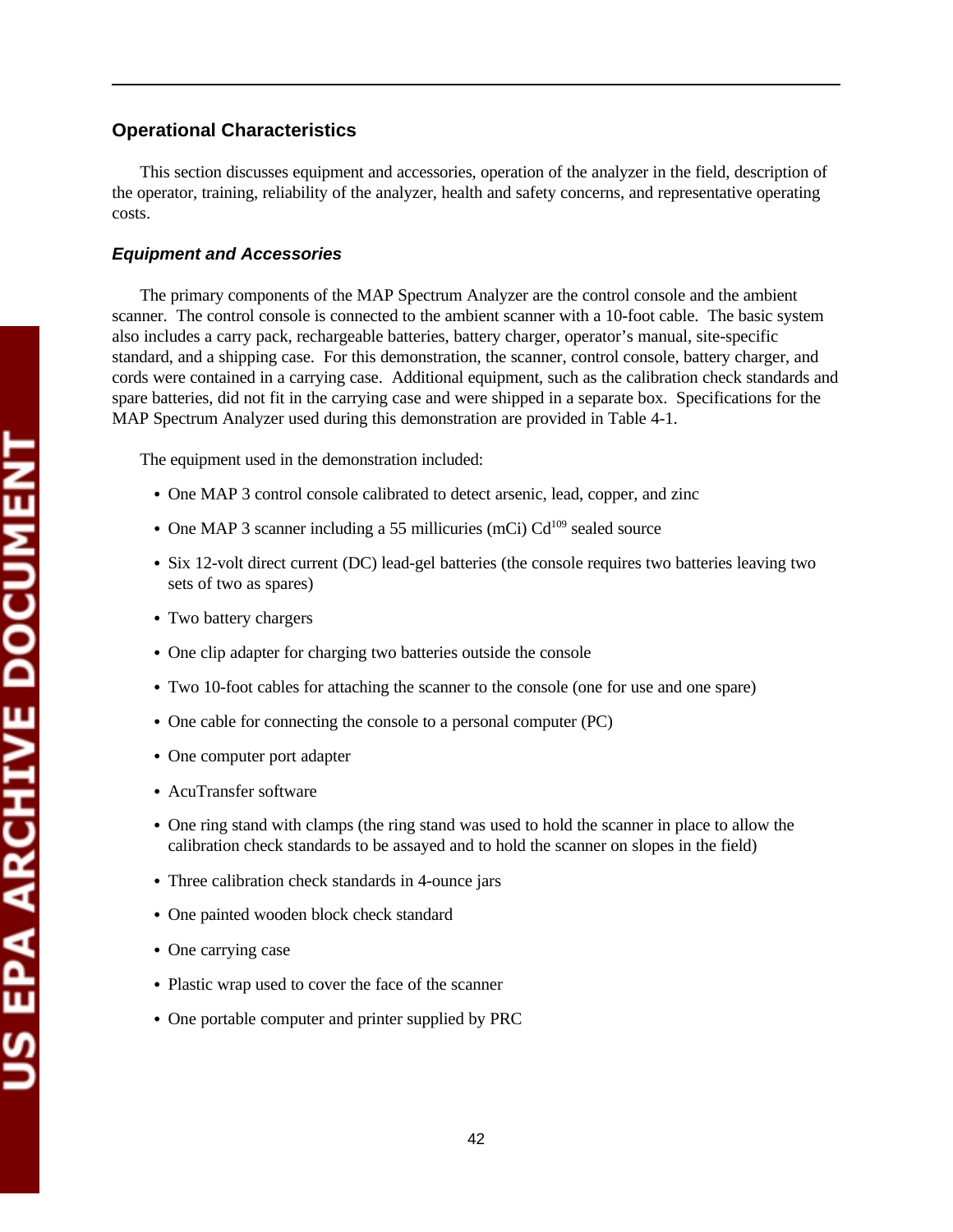| <b>Characteristic</b>                                                                                             | <b>Specification</b>                                                              |
|-------------------------------------------------------------------------------------------------------------------|-----------------------------------------------------------------------------------|
| Resolution                                                                                                        | 1.5 keV (Manganese- $K_{\alpha}$ )                                                |
| Source                                                                                                            | 55 mCi Cd <sup>109</sup> (Am $^{241}$ and Co <sup>57</sup> also available)        |
| Detector                                                                                                          | Solid-state silicon                                                               |
| Scanner Size                                                                                                      | 33.7 cm long                                                                      |
| Scanner Weight                                                                                                    | 1.6 kilograms (kg) (3.5 pounds)                                                   |
| <b>Scanner Operating Temperature</b>                                                                              | -6 to 43 $^{\circ}$ C                                                             |
| <b>Control Console Size</b>                                                                                       | 19.3 cm x 20 cm x 7.6 cm                                                          |
| <b>Control Console Weight</b>                                                                                     | 5 kg with batteries (11 pounds)                                                   |
| <b>Control Console Operating Temperature</b>                                                                      | -6 to 43 $^{\circ}$ C                                                             |
| <b>Control Console Data Acquisition</b>                                                                           | <b>256 MCA</b>                                                                    |
| Control Console Data Storage Capacity                                                                             | 1 megabyte or 325 spectra and analyses                                            |
| Power Source                                                                                                      | 120-volt or 220-volt alternating current, or 12-volt DC<br>rechargeable batteries |
| <b>Operational Checks</b>                                                                                         | Calibration check sample once per hour                                            |
| Contact: Bill Boyce or Kevin Dorow<br>415 N. Quay<br>Kennewick, WA 99336<br>(800) 466-5323<br>FAX: (509) 735-9696 |                                                                                   |

**Table 4-1. Analyzer Instrument Specifications** 

The control console is a 256-multichannel analyzer (MCA) contained in a high-impact plastic case. It has a liquid crystal display (LCD) that can provide readouts of operation menus, measurement values, calibration menus, count rates, time clock, analysis identification numbers, and a graphic spectrum display. The keyboard is weatherproof and has a 14-key keypad. The two lead-gel type batteries necessary to supply power to the control console are capable of 10 hours of continuous use without recharging. Each lead-gel battery has an approximate useful life of 12 - 18 months or 150 recharges. The operator noted during this demonstration that the battery life ranged from 6.3 hours to 8.9 hours with an average of 7.7 hours. The control console also has an output port for downloading data to a PC with the use of the AcuTransfer software.

The ambient scanner is shaped like a pistol and contains the excitation source and the solid-state silicon detector. It has a 0.5-mm-thick beryllium window and a 0.5-mm-thick aluminum front face plate. The source shutter is constructed of tungsten and is designed to house one of three sources: cobalt-57  $(Co^{57})$ , cadmium-109 ( $Cd^{109}$ ), or americium-241 ( $Am^{241}$ ). The  $Cd^{109}$  source was used in this demonstration. The Cd<sup>109</sup> source was assayed as 55 mCi on September 24, 1993. Based on a half life of 462 days, the source was 24 mCi at the beginning of the demonstration and was 23 mCi at the end. The ambient scanner contained a solid-state silicon detector with a resolution of 1.5 keV at the  $K_{\alpha}$  manganese line. It has a Breech-lok™ connector that connects the scanner to the control console via a 10-foot cable.

Other equipment and supplies that are helpful when using the MAP Spectrum Analyzer, but are not supplied by the developer, include paper towels, protective gloves, a marking pen, an umbrella to shield the control console and scanner from rain, and lead foil to shield the operator from radiation during the calibration checks.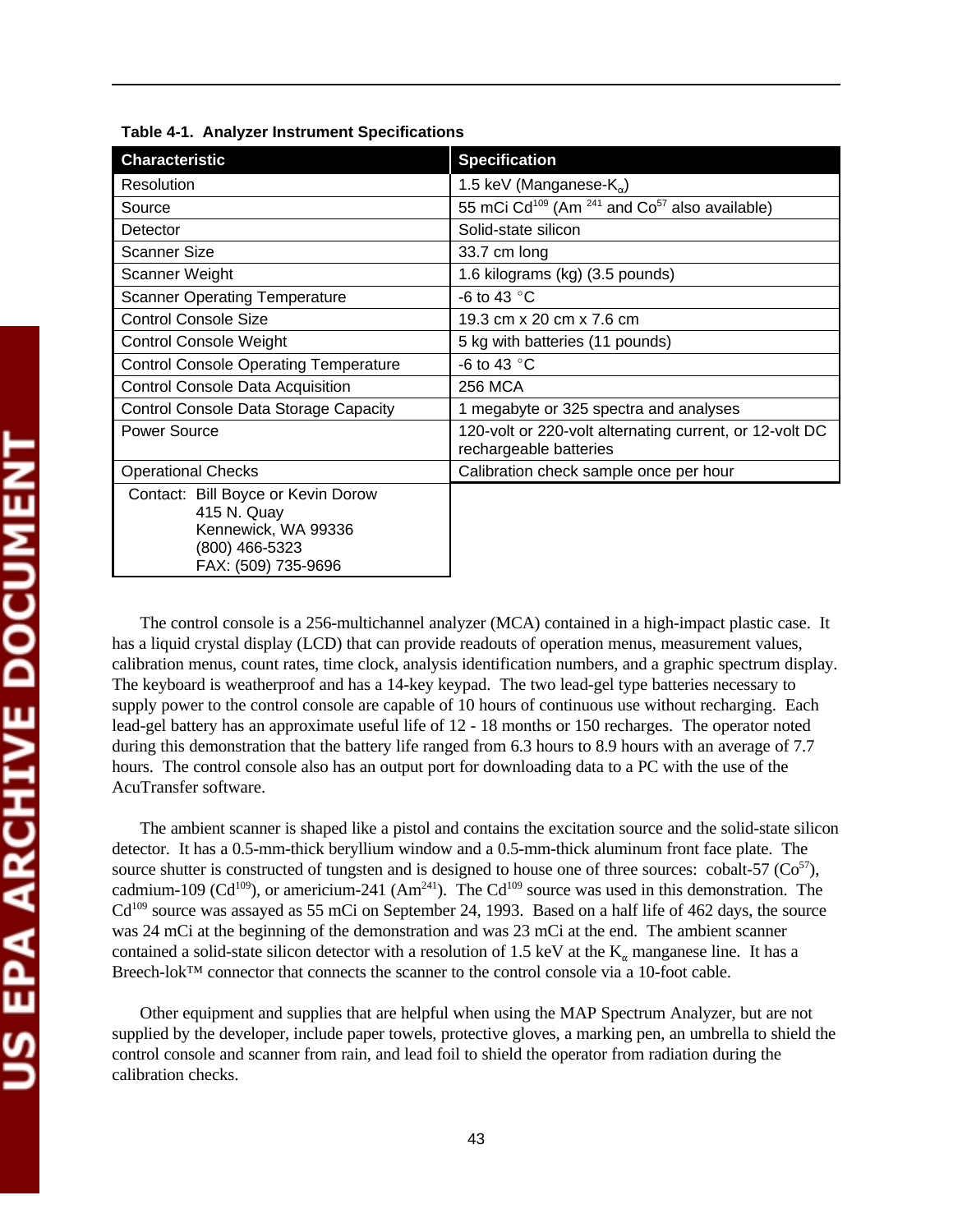# *Operation of the Analyzer*

Analysis with the MAP Spectrum Analyzer requires placing the scanner in direct contact with the sampling medium and opening the shutter with a key. The shutter exposes the sample to X-rays from the radioisotope source. Emission X-rays are then counted (measured) over an operator-specified period of time (source exposure time) by a counting circuit. This data is recorded by the MCA and produces a spectrum characteristic of the metals in the sample. The intensities for each target analyte are calculated by software deconvolution of the characteristic spectra and converted to concentration values by means of a calibration model. This model is derived empirically by measuring the intensities of the target analytes in a set of calibration standards and fitting a linear function that relates these values to concentration by a multiple regression procedure. The MAP Spectrum Analyzer measures a surface area of about 20 mm in diameter.

An empirical calibration of the MAP Spectrum Analyzer was performed by the developer prior to the demonstration using the predemonstration soil samples as site-specific calibration standards (SSCS). Calibration involved measuring the SSCSs and incorporating the data from the resultant spectra into a mathematical function. This function, which is a component of proprietary software, is used to calculate concentrations of the target analytes in the field samples.

Scitec states that to minimize enhancement or adsorption and spectral interference errors, calibration standards should be collected from the specific site in question. The SSCSs should closely match the matrix of the routine samples. Scitec recommends that characterization of the SSCSs be done by using a total digestion procedure, rather than a partial extraction because X-ray fluorescence is most closely related to a total extraction or digestion-type analysis. However, for this demonstration, the concentration of analytes in the SSCSs was determined using EPA SW-846 Methods 3050A/6010A because these were the methods used for the reference method analyses.

The *in situ* analysis with the MAP Spectrum Analyzer does not require that a sample be physically removed from the ground. The probe is placed on the ground and the analysis mode is activated by turning on a key. Acquisition time can be preset at any desired length: "Screen," "Test," or "Confirm" is the most common. The measurement times for the three options are 15 seconds, 60 seconds, and 240 seconds, respectively. In this demonstration, the "confirm" assay with a 240-second count time was used. These times are automatically corrected to account for the age of the source. Scitec points out that the precision of the analysis will improve as the measurement time increases.

The operator found the MAP Spectrum Analyzer easy to use. The console has only 14 keys and prompts the operator through the steps necessary to conduct each assay. The scanner and console are relatively lightweight. The console is usually equipped with a shoulder strap to keep the hands free to operate the scanner.

To operate the MAP Spectrum Analyzer, the operator set the console and scanner on the ground which allowed hands-free operation. On slopes, the operator either stabilized the scanner by securing the cord uphill or locking the scanner in the ring stand. The operator was able to maintain hands-free operation for all samples except two, which were on very steep slopes.

The console produced readings in ppm on the LCD for arsenic, lead, copper, and zinc. The readings appeared about 10 seconds after completing each assay and were automatically stored when the next assay was started. The MAP Spectrum Analyzer was operated by battery power while used outdoors, but it was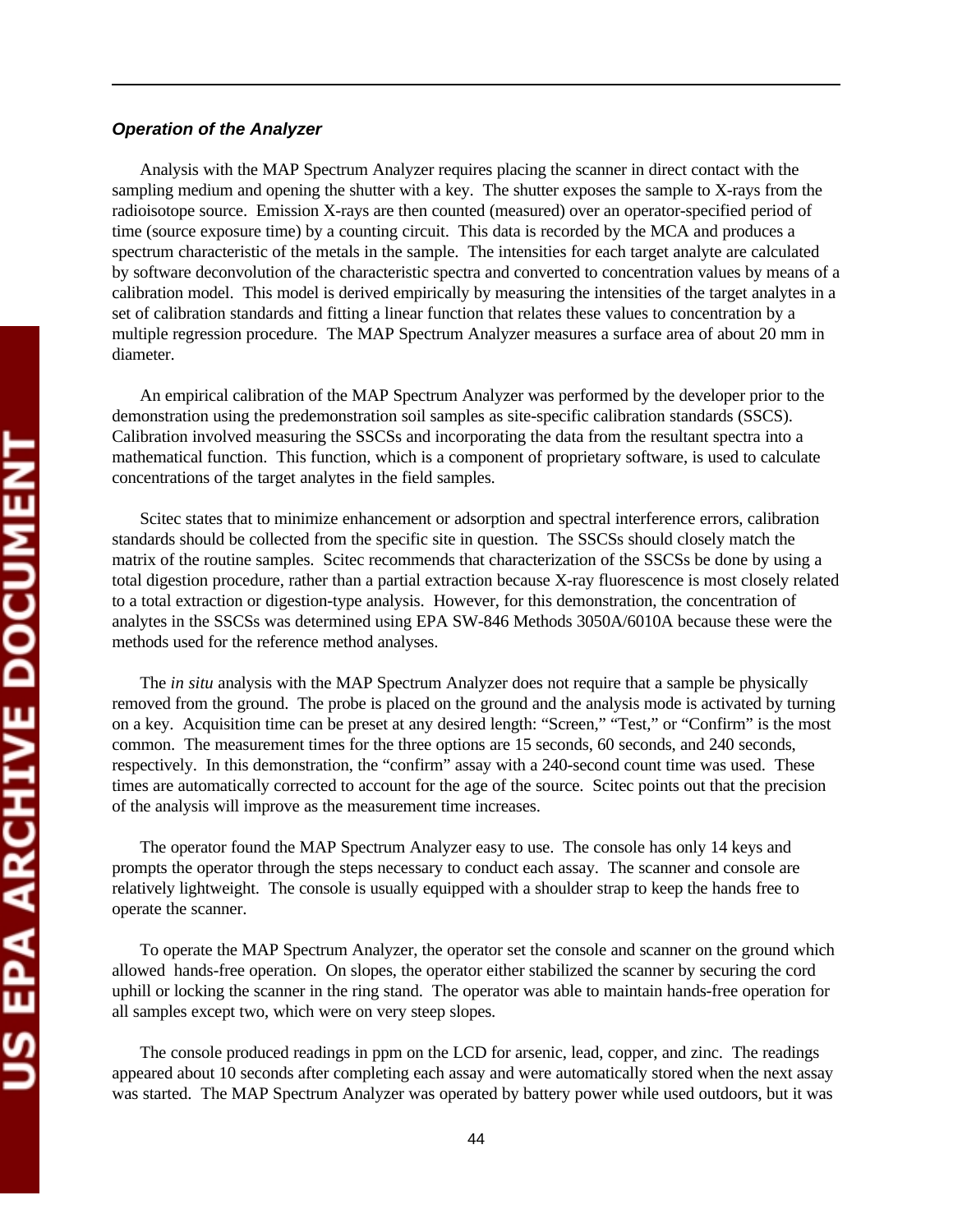connected to a battery charger while analyzing samples indoors. Downloading and printing data was accomplished using the AcuTransfer software provided. Downloading and printing required just a few keystrokes on the console and computer keyboard.

QC procedures for the MAP Spectrum Analyzer included a calibration check sample. The calibration check sample was used to assess the accuracy of the technology. The calibration check was analyzed by placing the scanner in a specially built wooden jig with the scanner pointing up. A 4-ounce sample jar covered with a plastic wrap was then placed upside down over the source and scanner. The sample jar was filled with a soil sample collected during the predemonstration that was provided to Scitec. Scitec instructed the operator to conduct five confirmatory assays of the calibration check standard each morning and then one each hour during each day in the field. The five results each morning were averaged and compared to the average values determined in the factory calibration check performed by Scitec on this same soil sample. Scitec said that if the values differed by more than 250 ppm, the operator should contact the company. The operator found conducting calibration checks to also be relatively easy.

# *Background of the Technology Operator*

The operator was an environmental scientist with more than 9 years experience in the environmental field. He earned a Master of Science degree from the University of Tulsa in 1986. He had worked at PRC for more than 3 years prior to the demonstration. While at PRC, he has managed and worked on many projects involving solid and hazardous waste and risk assessments.

#### *Training*

Training for safety and operation of the MAP Spectrum Analyzer was conducted by Scitec. The operator attended radiation safety training in St. Louis, Missouri, on December 15, 1994, and attended training on the operation of the MAP Spectrum Analyzer on April 3 and 4, 1995.

Radiation safety training was conducted at the AC Lead Testing and Training Center in St. Louis, Missouri. The training was adequate to address the level of exposure expected from the MAP Spectrum Analyzer. The operator received a certificate for the course.

The operator attended training to operate the MAP Spectrum Analyzer on April 3 and 4, 1995. This training was conducted at the Scitec facility in Kennewick, Washington. Mr. Kevin Dorow of Scitec conducted the training, which was sufficient to allow operation of the instrument under the conditions expected during the demonstration.

The training included a description of the calibration procedure and a hands-on demonstration of the process. The discussion of the AcuTransfer software included an extended session in the collection and downloading of data. The second day of training was dedicated to field use where a number of analyses were conducted and data were collected, as would be expected during the demonstration.

#### *Reliability*

Overall, 1,025 assays were conducted during this demonstration. This included 630 soil sample assays, 240 precision measurements, 145 calibration check assays, 3 PE sample assays, 2 SRM assays, and 5 blank assays. During the demonstration, there was frequent light to moderate rain while the FPXRF analyzers were performing the *in situ* measurements. The temperatures fluctuated between 5 and 16 °C at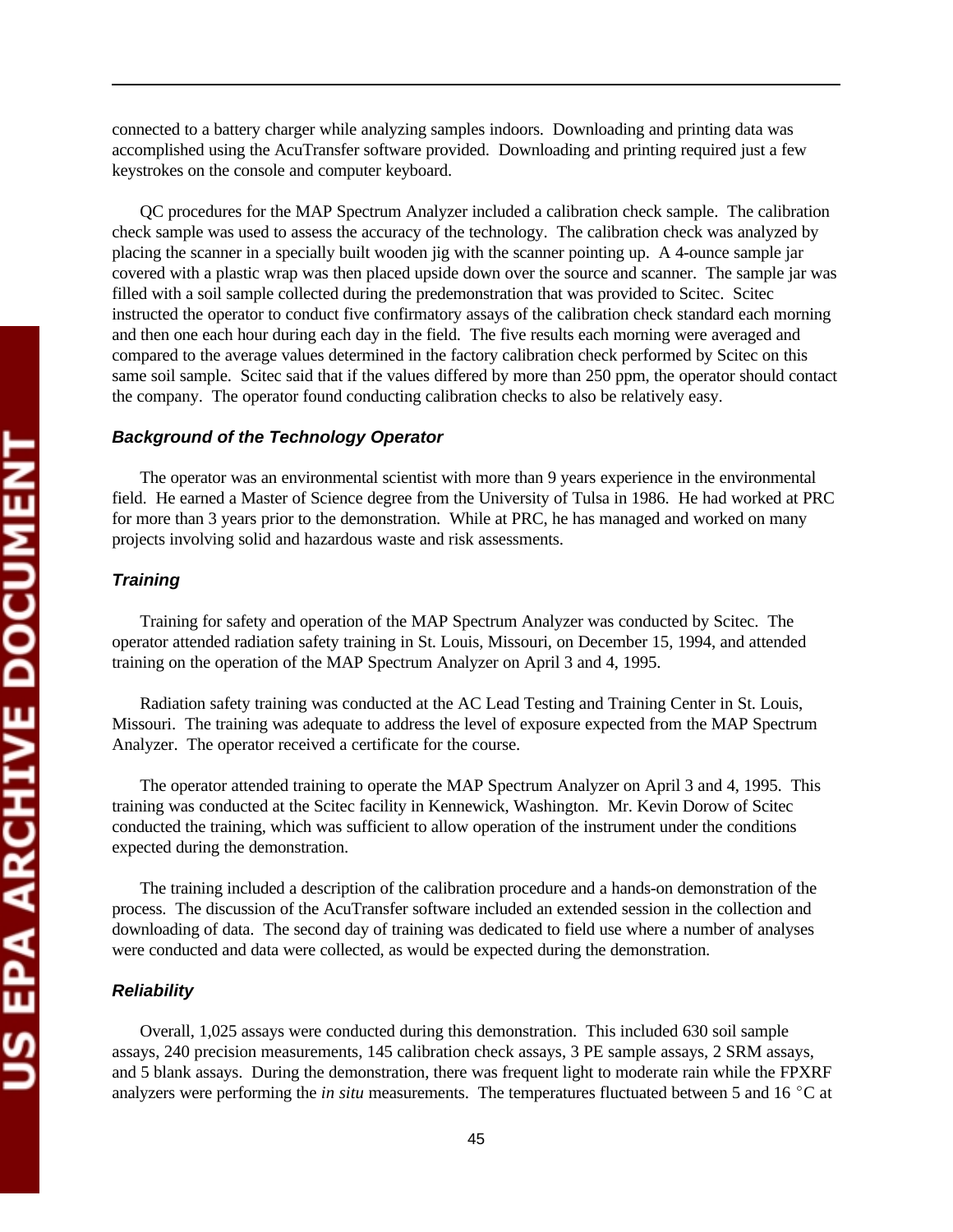US EPA ARCHIVE DOCUMENT

the ASARCO site and 6 and 22  $^{\circ}$ C at the RV Hopkins site. Despite the less than ideal weather conditions, no mechanical problems were experienced with the MAP Spectrum Analyzer. The only maintenance necessary was to periodically wipe the plastic covering on the face of the scanner or replace the plastic if it became too dirty to clean. The operator did encounter a few problems with the MAP Spectrum Analyzer that are discussed below.

After the third day of operation, the console "locked up" while the operator was reviewing data. The console would not come out of the "recall" mode. When this happened, the operator turned off the console, re-entered the data, and started the next assay. This appeared to correct the problem, no data were lost and the unit functioned normally for the remainder of the demonstration.

The operator experienced problems when downloading data on four occasions during the demonstration. On two attempts, the computer indicated data errors were detected. Both errors were solved by reinitiation of the download sequence. The third downloading problem was a failure to download all assay data without an indication of a problem on the computer screen. This could have been a significant problem resulting in lost data except that the MAP Spectrum Analyzer console did not return to the main menu as it should have. When the operator observed that the console did not return to the main menu, he initialized a new download again with success.

The fourth downloading problem occurred late in the demonstration. The computer indicated data errors in the transfer of assay data as occurred before. The operator retransmitted the data with apparent success. However, when he attempted to print the assay data, the values for all four metals were zero. The operator attempted to transfer data to the computer twice more with no success. The operator then exited and re-entered the AcuTransfer software, turned off the printer and renamed the file, and attempted to download the data. Following this attempt, the computer indicated data errors were detected in the assay transfer. The operator attempted to transfer the assay data again this time with success. The source of the problem was not identified. The difficulties encountered in downloading resulted in about 40 minutes of lost time.

In the training provided by Scitec, the operator was instructed to call the manufacturer if the calibration check standard varied from the factory check by more than 250 ppm. Both lead and copper values varied by more than 250 ppm in the first set of five calibration check standards run in the demonstration. As instructed, the operator called Scitec regarding the discrepancies. Scitec thought the difference was due to heterogeneity in the calibration check standard used. Scitec told the operator to continue operating the MAP Spectrum Analyzer and that it would send other calibration check standards for the operator to run.

Data were sent two 4-ounce glass jars of ASARCO soil samples and one painted wooden block to be used as calibration check standards at the RV Hopkins site. The instructions were to use the wooden block as the primary calibration check standard. Scitec said to conduct five assays of the wooden block with the scanner placed upside down in the ring stand prior to any soil sample analysis. The developer stated that the check standard assay would be equivalent to the factory check test. The new standards meet the calibration requirements and data collection was resumed.

The most common operator error was forgetting to turn the key on the scanner to the "on" position prior to starting an assay. This occurred nine times during the evaluation. Each time this occurred, several minutes were lost restarting the test. However, the operator felt the safety considerations of the key outweighed the inconvenience of forgetting to turn the key.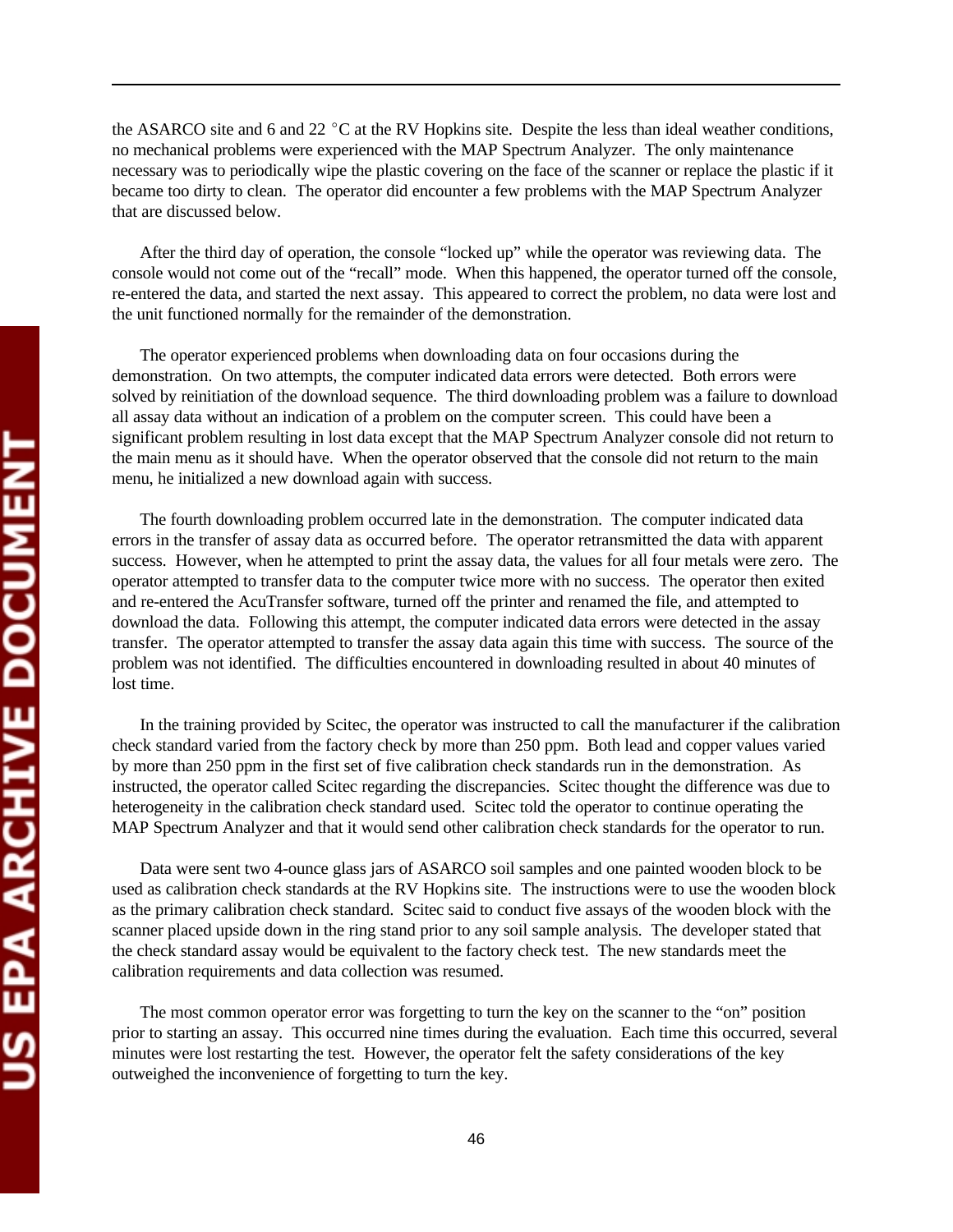The operator did not notice a low battery indication at any time during the demonstration. Each time the batteries died, the operator was in the process of running an assay. Therefore, each of those assays had to be restarted. The operator noted that if a low battery indicator had been observed, he would have changed batteries between assays to prevent the need for reanalysis. The operations manual for the MAP Spectrum Analyzer states that a "Low Batt" indicator will flash at the bottom right corner of the LCD approximately 45 minutes prior to complete battery discharge. It is possible the operator simply failed to notice the "Low Batt" indicator.

The operator observed that the MAP Spectrum Analyzer permitted identical sample numbers to be entered. In this demonstration, this feature was not a problem because the operator kept careful notes regarding sample numbers. However, if this were not the case, duplicate sample numbers could result in confusion.

# *Health and Safety*

Exposure to radiation from the excitation source was the largest health and safety consideration while using the analyzer. Radiation was monitored with a radiation survey meter. Background radiation at the two sites was between 0.006 and 0.012 millirems per hour (mrem/hr). Radiation was monitored while the probe's source was exposed (during a measurement), obtaining a worst-case scenario. The radiation was measured within 5 cm of the probe face while analyzing a sample. Radiation exposure also was monitored at a point on the probe where the operator's hand was located during analysis to provide a realistic value of operator exposure. The permissible occupational exposure in Kansas is 5,000 millirems per year, which equates to approximately 2 to 3 mrem/hr assuming constant exposure for an entire work year.

While taking *in situ* measurements in the field, a maximum radiation value of 1.2 mrem/hr at the probe face was obtained with the Cd<sup>109</sup> source exposed. The radiation values dropped off to 0.40 mrem/hr at the key and 0.05 mrem/hr at the handle of the scanner. While taking *in situ* measurements indoors with the scanner pointed down at the sample, radiation values of 4.0 to 6.0 mrem/hr at the probe face were obtained with the Cd<sup>109</sup> exposed. The radiation values dropped off to  $0.10 - 0.20$  mrem/hr at 2 feet from the probe face and were 0.07 to 0.08 mrem/hr at the scanner handle. The operator placed a lead shield and a row of bricks around the scanner while conducting the *in situ* measurements indoors. The radiation behind the lead shield and bricks was measured at 0.03 to 0.05 mrem/hr with the Cd<sup>109</sup> exposed. With the exception of the radiation values right at the probe face, all radiation values were below the permissible 2.0 mrem/hr.

A greater radiation hazard was experienced while measuring the calibration check sample. In this mode, the scanner was pointed upward with the soil sample placed on top of the scanner. The scanner was held motionless in a ring stand. While analyzing the calibration check standard, radiation values of greater than 100 mrem/hr above the scanner and 10 - 20 mrem/hr at the side of the scanner were encountered. At head height, these radiation values dropped to 0.20 mrem/hr at 1 foot from the scanner and to 0.05 mrem/hr at 3 feet from the scanner.

#### *Cost*

At the time of this demonstration, the cost of a new MAP Spectrum Analyzer standard package was \$32,000 with a Cd<sup>109</sup> source. The standard package includes the control console, the ambient scanner, a Cd<sup>109</sup> radioisotope source, auto source decay time correction, carry pack, rechargeable batteries, spectrum display software, 256-kilobyte memory, battery charger, operator's manual, shipping case, a 10-foot cable, and a lead-check standard. Periodic maintenance includes replacement and disposal of the Cd<sup>109</sup> source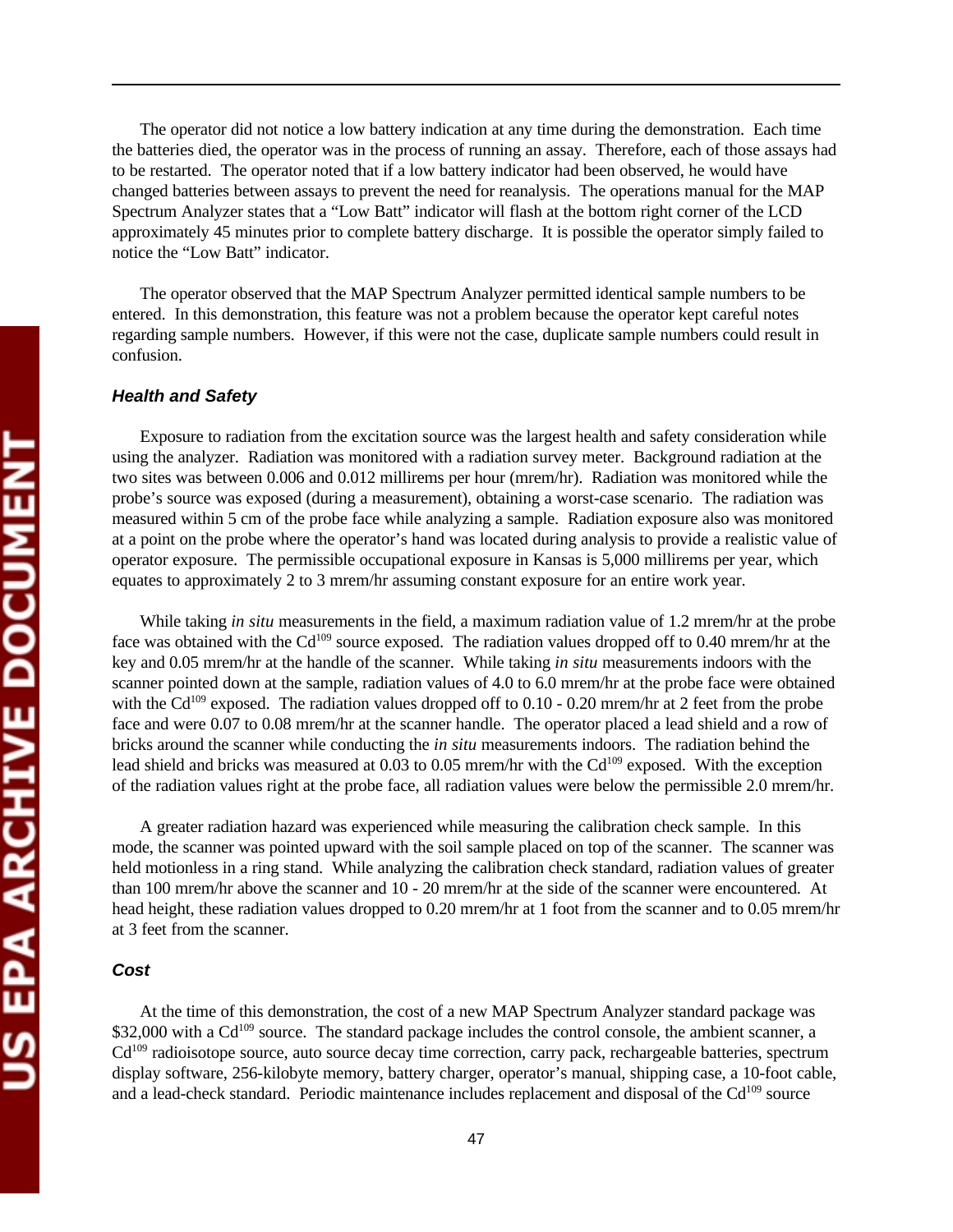every 2 years. A new Cd<sup>109</sup> source costs \$6,000 with a disposal cost of \$75. A wipe test must be performed every 6 months at a cost of \$50. A replacement  $Co<sup>57</sup>$  source costs \$3,695. The long half-life of the Am<sup>241</sup> source precludes the need for replacement. The MAP Spectrum Analyzer can be rented for \$4,675 per month plus a \$4,225 deposit.

A basic radiation safety and operator training course is offered by Scitec for \$245 per person plus travel expenses. Costs to obtain the specific license for the MAP Spectrum Analyzer also were incurred for this demonstration. It cost \$500 to obtain the license for ownership and operation of a sealed radioactive source in the State of Kansas. Since the demonstration sites were in Washington and Iowa, reciprocal agreements were required from both states to operate the instrument in those states. The reciprocal agreements cost \$585 for Washington and \$700 for Iowa. Operator training time may vary depending on the technical knowledge of the operator. Scitec claims the MAP Spectrum Analyzer can be used by individuals with no more than a high school education and a minimal amount of technical training.

The primary cost benefit of field analysis is the quick access to analytical data. This allows the process dependent on the testing to move efficiently onto the next stage. Costs associated with field analysis are very dependent on the scope of the project. Since most of the mobilization costs are fixed, analyzing a large number of samples lowers the per sample cost. This is a key advantage that field analysis has over a conventional laboratory. Furthermore, more samples are usually taken for field analysis since questions raised in the preliminary findings may be resolved completely without the need to return for another sample collection event.

A representative list of costs associated with the MAP Spectrum Analyzer is presented in Table 4-2. Also included in this table is the measured throughput and the per sample charge of the reference laboratory. Given the special requirements of this demonstration, it was not considered reasonable to report a per sample cost for the field analysis. However, some estimate can be derived from the data provided in this table.

| Item                                                                      |             | <b>Amount</b>                         |
|---------------------------------------------------------------------------|-------------|---------------------------------------|
| <b>MAP Spectrum Analyzer</b>                                              | \$32,000    | <b>Purchase Price</b>                 |
|                                                                           | 4,675       | Per Month Lease                       |
| <b>Replacement Source</b>                                                 | 6,000       | For Cd <sup>109</sup>                 |
|                                                                           | 3,695       | For Co <sup>57</sup>                  |
| <b>Operator Training (Vendor Provided)</b>                                | 245         |                                       |
| Radiation Safety License (State of Kansas)                                | 500         |                                       |
| <b>Field Operation Costs</b>                                              |             |                                       |
| Supplies and Consumables (Sample cups,<br>window film, sieves, standards) | $300 - 500$ | (Varies, depending on<br>sample load) |
| Field Chemist (Labor Charge)                                              | 100 - 150   | Per day                               |
| Per diem                                                                  | $80 - 120$  | Per day                               |
| Travel                                                                    | $200 - 500$ | Per traveler                          |
| Sample Throughput                                                         | $9 - 12$    | Samples per hour                      |
| Cost of Reference Laboratory Analysis                                     | 150         | Per sample                            |

**Table 4-2. Instrument and Field Operation Costs**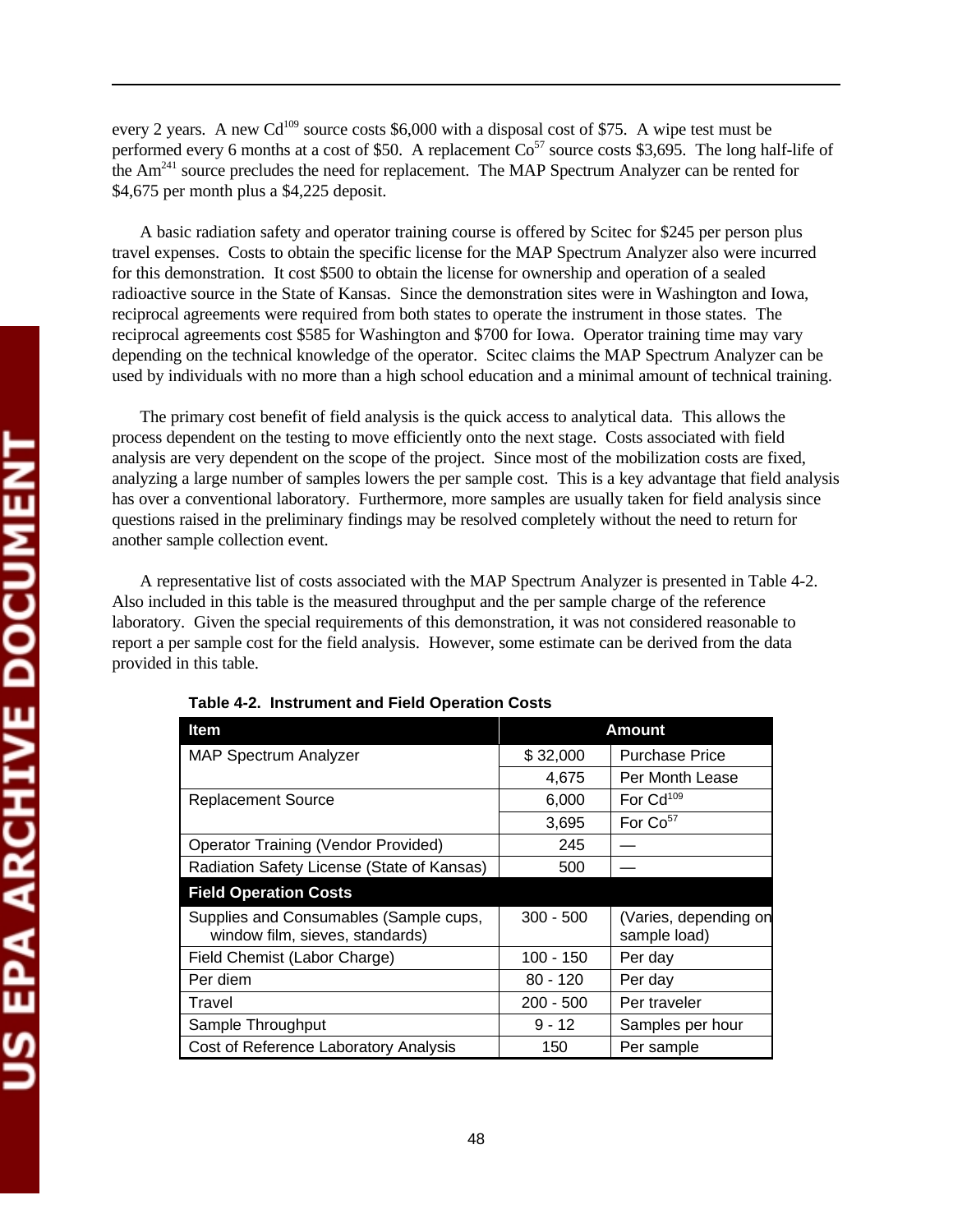# **Performance Factors**

The following paragraphs describe performance factors, including detection limits, sample throughput, and drift.

### *Detection Limits*

MDLs, using SW-846 protocols, were determined by collecting 10 replicate measurements on sitespecific soil samples with metals concentrations 2 to 5 times the expected MDL value. These data were obtained during the precision evaluation. Based on this precision data, a standard deviation was calculated and the MDLs were defined as 3 times the SD for each target analyte. All the precision-based MDLs were calculated for the measurements on the *in situ*-prepared soil samples. The precision-based MDLs for the MAP Spectrum Analyzer are shown in Table 4-3. The precision-based MDLs for all analytes were obtained using a 240-second count time for the  $Cd<sup>109</sup>$  source.

Another method of determining MDLs involved the direct comparison of the FPXRF data and the reference data. When these sets of data were plotted against each other the resultant plots were linear. As the plotted line approached zero for either method, there was a point at which the FPXRF data appeared to respond to the same reading for decreasing concentrations of the reference data. Figure 4-2 illustrates this effect for zinc. This point was determined by observation and was somewhat subjective; however, an analysis showed that even a 25 percent error in identifying this point resulted in only a 10 percent change in MDL calculation. By determining the mean values of this FPXRF data and subsequently two SDs around this mean, it was possible to determine a field or performance-based MDL for the analyzer. For the MAP Spectrum Analyzer, these field-based MDLs also are shown in Table 4-3.

| <b>Analyte</b> | <b>Precision-based</b><br><b>MDL</b> (mg/kg) | <b>Field-based</b><br><b>MDL</b> (mg/kg) |
|----------------|----------------------------------------------|------------------------------------------|
| Arsenic        | 225                                          | 150                                      |
| Copper         | 525                                          | 270                                      |
| Lead           | 165                                          | 160                                      |
| Zinc           | 25                                           | 180                                      |

### **Table 4-3. Method Detection Limits**

Note: mg/kg Milligrams per kilogram.



**Figure 4-2. Critical Zone for the Determination of a Field-based Method Detection Limit for Zinc:** At approximately 180 mg/kg, the linear relationship between the field and reference data changed. This point of change was used to determine the field-based MDLs.

The developer stated a detection limit of 250 mg/kg should be achievable for all four primary analytes. The field-based MDLs were close to or below 250 mg/kg. The precision-based MDLs showed much more variation between analytes than did the field-based MDLs. The precision-based and field-based MDLs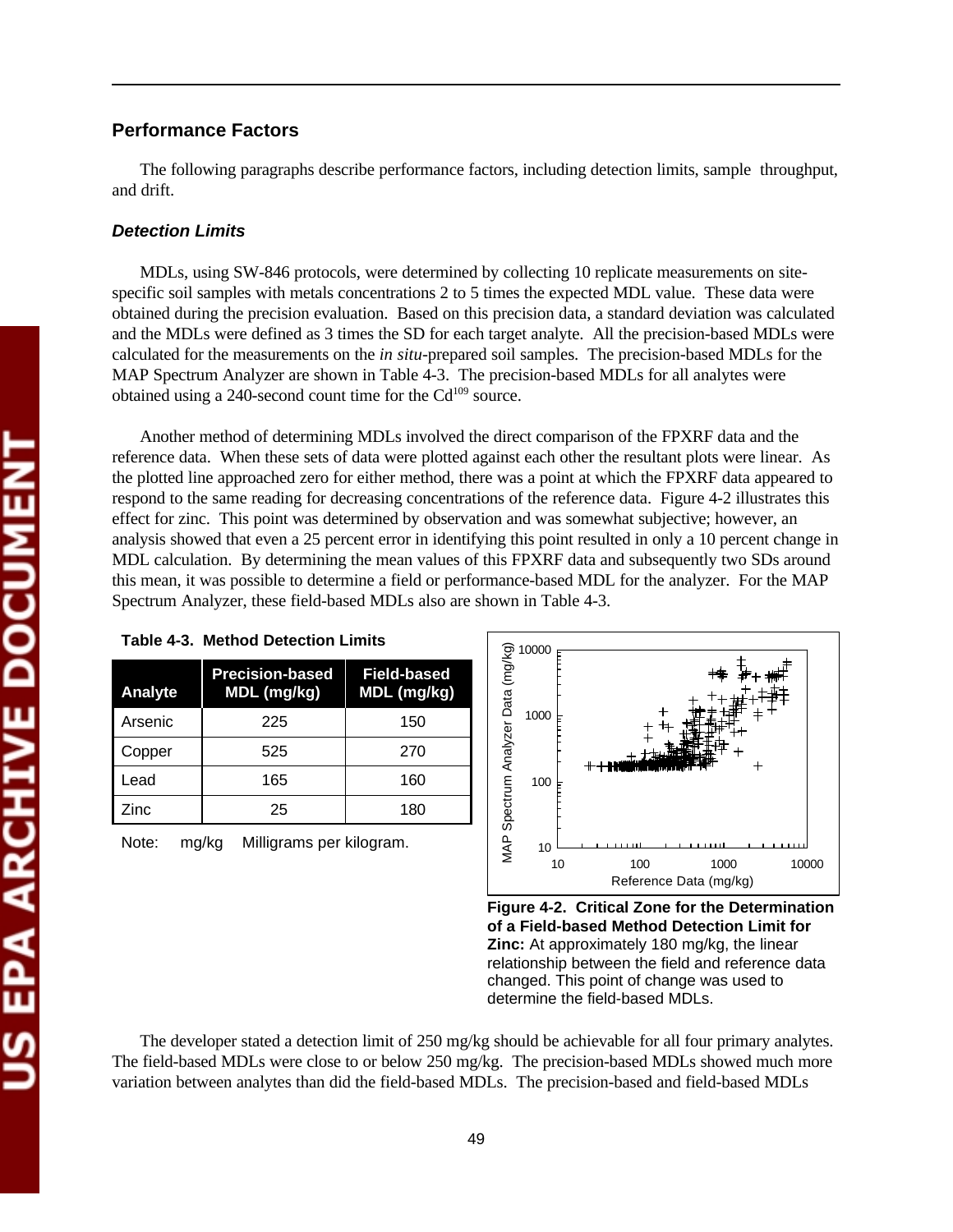were similar for arsenic and lead but different for copper and zinc. The high precision RSD for copper caused its precision-based MDL to be large. Likewise, the extremely good precision for zinc caused its precision-based MDL to be very low. Given the nature of the detector in the MAP Spectrum Analyzer and based on recommendations by the developer, the field-based MDLs for copper and zinc appear more realistic than the precision-based MDLs.

### *Throughput*

The MAP Spectrum Analyzer used a Cd<sup>109</sup> source live count time of 240 seconds. With the additional "dead" time of the detector and the time required to label each sample and store data in between sample measurements, the time required to analyze one sample was between 5 and 7 minutes. The average number of samples analyzed was 98 in an 11-hour day for a throughput of 8.9 samples per hour throughout the demonstration. The minimum number of samples analyzed was on the first day at ASARCO when 60 samples were analyzed in 9 hours for a throughput of 6.7 samples per hour. As the operator became more familiar with the analyzer, the throughput increased. The maximum number of samples analyzed was 140 in 12 hours at the ASARCO site for a throughput of 11.7 samples per hour. This throughput was achieved while analyzing the *in situ*-prepared samples indoors.

This throughput included the time necessary to analyze the QC samples, which included five assays of the calibration check, and the subsequent hourly analysis of the calibration check each day. The throughput did not include the time required for sample handling and preparation or for data downloading, printing, and documentation. Data handling required approximately 30 minutes each day. Homogenization for the *in situ*-prepared samples required approximately 5 minutes per sample.

#### *Drift*

Drift is a measurement of an analyzer's variability in quantitating a known amount of a standard over time. Drift was evaluated by reviewing results from the periodic analysis of the calibration check sample. No developer claims were made concerning drift.

The calibration check was analyzed five times each morning and once per hour each day of analysis. The drift summary is displayed for the four analytes in Figure 4-3. Each box on the figure represents the mean performance for a given analyte for a given day. The drift values were standardized by taking the mean for all calibration check sample measurements and then finding the percent difference between this overall mean and the daily mean concentration. Figure 4-3 shows that the MAP Spectrum Analyzer showed the most drift for copper and the least for zinc. These drift results mimic the reproducibility displayed by the high and low precision-based MDLs for copper and zinc, respectively. The copper drift varied from -25 to +35 percent, while the zinc drift remained between  $\pm$ 5 percent. Arsenic drift was within  $\pm 15$  percent, and the majority of the lead drift was within  $\pm 20$  percent.

# **Intramethod Assessment**

Intramethod assessment measures each analyzer's performance on characteristics such as: analyzer blanks, completeness of the data set, intramethod precision, and intramethod accuracy. The following narrative discusses these characteristics.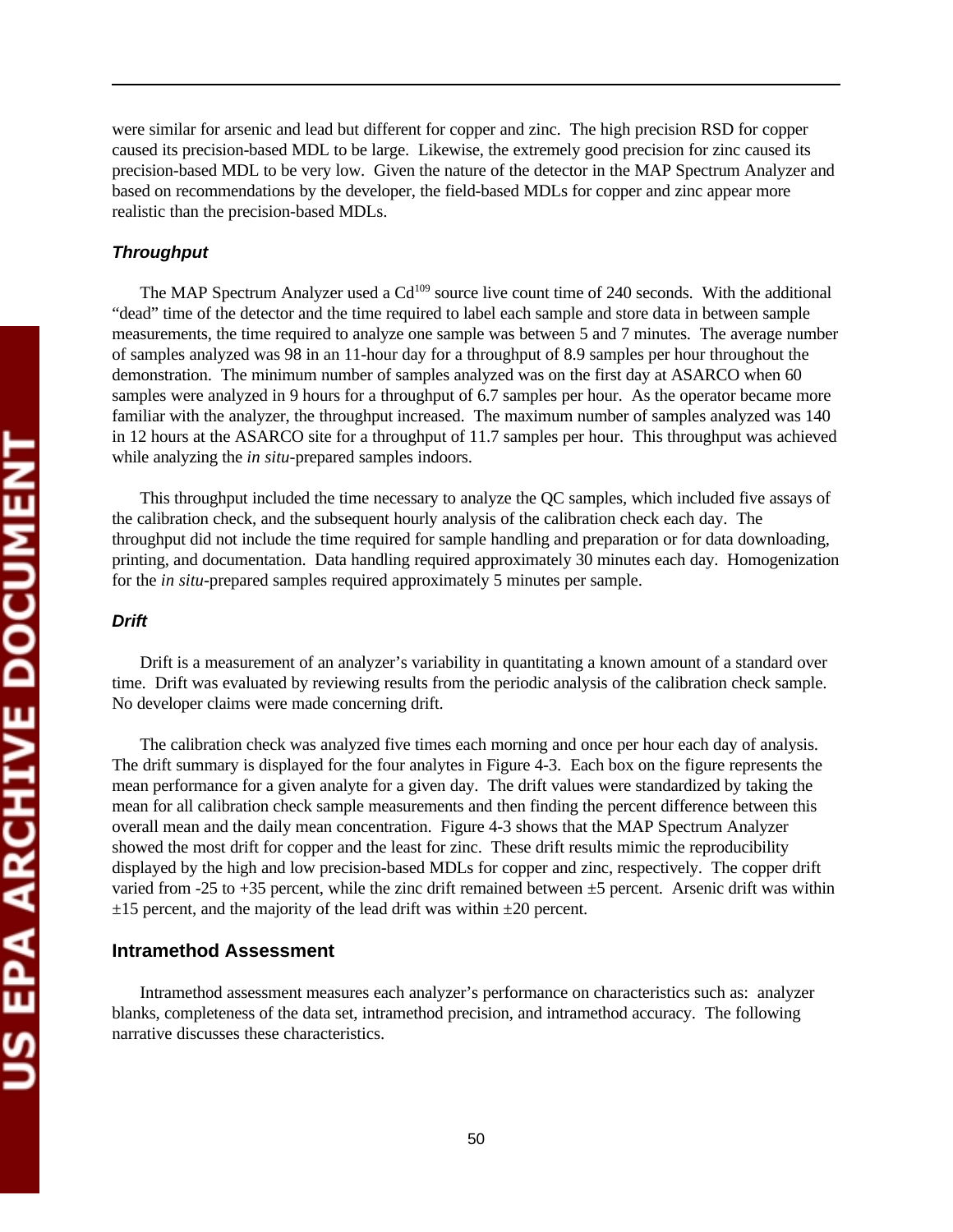

**Figure 4-3. Drift Summary:** This figure shows the general drift of the analyzer's results in measuring a check sample. Each point represents a different day's analysis of the same sample. The daily fluctuations exhibited for each analyte are a direct representation of drift.

#### *Blanks*

Analysis blanks for the MAP Spectrum Analyzer were obtained by shooting ambient air with the scanner. The blanks were used to monitor contamination of the scanner by material such as soil left on the scanner face. Four blanks were analyzed during the demonstration, one using a 240-second count time, and three using a 60-second count time. The results for all four blanks were similar. The blank values for arsenic and lead were all below their precision and field-based MDLs. The zinc blank values ranged from 176 to 179 mg/kg. These values were slightly below the field-based MDL for zinc but well above the precision-based MDL for zinc of 25 mg/kg. The blank values for copper ranged from 477 to 673 mg/kg which are above the precision and field-based copper MDLs. These copper results were surprising because the MAP Spectrum Analyzer gave copper values of 0 - 400 mg/kg for many of the soil samples, so it is not believed that cross contamination caused the high blank results for copper. It may be an artifact of using air as the blank matrix instead of a clean silica sand, which is more similar to a soil matrix.

#### *Completeness*

The MAP Spectrum Analyzer produced data for 628 out of the 630 samples for a completeness of 99.7 percent, which is above the demonstration objective of 95 percent. The two samples for which no data were obtained were from the ASARCO site. In one case the operator failed to analyze the sample. For the other sample, it appears a software malfunction in the downloading process caused the loss of data. The lack of data was not caused by a mechanical or an electronic malfunction of the analyzer.

#### *Precision*

Precision was expressed in terms of the percent RSD between replicate measurements. The precision data for the target analytes detectable by the analyzer are shown in Table 4-4. The precision data reflected in the range of 5 to 10 times the MDL reflects the precision generally referred to in analytical methods such as SW-846.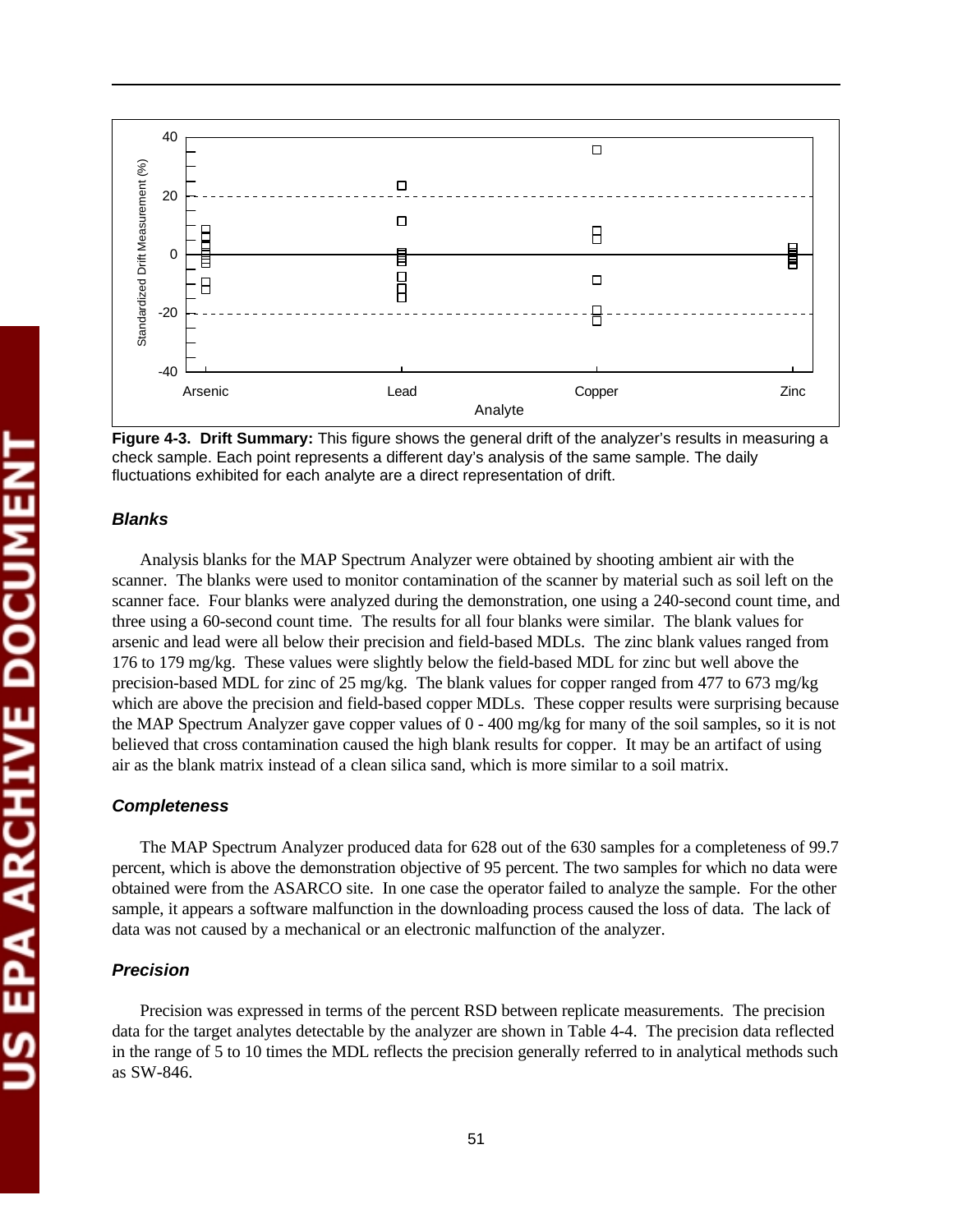| <b>Mean % RSD Values by Concentration Range</b> |                                          |                       |                          |                |  |  |  |  |
|-------------------------------------------------|------------------------------------------|-----------------------|--------------------------|----------------|--|--|--|--|
| Analyte                                         | 5 - 10 Times<br>MDL <sup>a</sup> (mg/kg) | $50 - 500$<br>(mg/kg) | $500 - 1,000$<br>(mg/kg) | >1,000 (mg/kg) |  |  |  |  |
| Arsenic                                         | 6.68(2)                                  | 31.36(4)              | 20.39(8)                 | 6.68(2)        |  |  |  |  |
| Copper                                          | 14.86 (4)                                | <b>ND</b>             | 23.48(2)                 | 14.86(4)       |  |  |  |  |
| Lead                                            | 8.54(6)                                  | 19.03(2)              | 6.71(2)                  | 6.33(10)       |  |  |  |  |
| Zinc                                            | 0.64(18)                                 | 0.77(22)              | 1.52(2)                  | ND             |  |  |  |  |

## **Table 4-4. Precision Summary**

a Notes: The MDLs referred to in this column are the precisionbased MDLs shown in Table 4-3.

mg/kg Milligrams per kilogram.

ND No data.

( ) Number of samples. Numbers do not always add up to 24 precision points because some samples had analyte concentrations below the analyzer's MDL.

The analyzer performed 10 replicate measurements on 12 soil samples that had analyte concentrations ranging from less than 50 mg/kg to tens of thousands of milligrams per kilogram. Each of the 12 soil samples underwent the two *in situ* sample preparation steps. Therefore, there was a total of 24 precision points for the analyzer. The replicate measurements were taken using the same source count times used for regular sample analysis. For each detectable analyte in each precision sample, a mean concentration, SD, and RSD were calculated.

In this demonstration, the analyzer's precision or RSD for a given analyte had to be less than or equal to 20 percent to be considered quantitative screening level data and less than or equal to 10 percent to be considered definitive level data. The analyzer's precision data, reflected by replicate determinations in the 5 to 10 times MDL range, were below the 10 percent RSD required for definitive level data quality classification for arsenic, lead, and zinc. Copper had an RSD between 10 and 20 percent, placing its precision into the quantitative screening level data quality category.

The precision data in Table 4-4 shows there was an effect of concentration on the precision for arsenic, copper, and lead. The precision samples were purposely chosen to span a large concentration range to test the effect of analyte concentration on precision. As expected, the precision increased as analyte concentration increased for arsenic, copper, and lead. The zinc precision changed little with differing zinc concentrations and did not show the same trend as the other three analytes, possibly because the zinc precision was so much better than the other three analytes that it was difficult to observe changes. There was no observable effect of sample preparation on precision. This was expected because the method used to assess precision during this demonstration was measuring analyzer precision, not total method precision.

# *Accuracy*

Accuracy refers to the degree to which a measured value for a sample agrees with a reference or true value for the same sample.

Intramethod accuracy was assessed for the MAP Spectrum Analyzer by using three site-specific PE samples and two NIST SRMs. There were 12 other SRMs and 3 other site-specific PEs included in this demonstration, but there was not enough material for these other PEs and SRMs to fill a petri dish for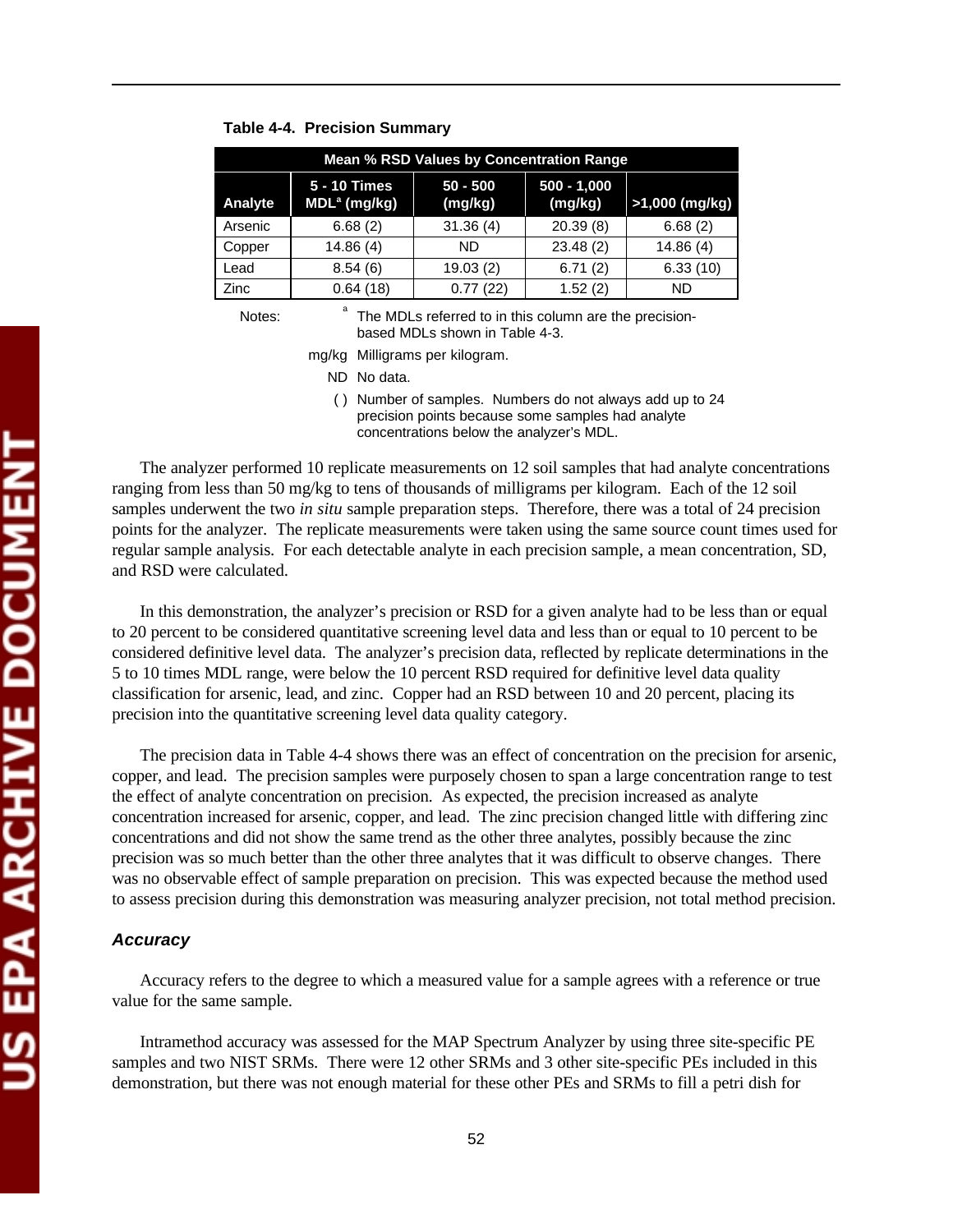*in situ* analysis by the MAP Spectrum Analyzer. Accuracy was evaluated through a comparison of percent recoveries for each target analyte reported by the analyzer. The PRC operator knew the samples were PE samples or SRMs but did not know the true concentrations or the acceptance range. These PE samples and SRMs were analyzed in the same way as all the other samples.

The three site-specific PE samples were collected at the ASARCO site during predemonstration activities and sent to six independent laboratories for analysis by laboratory-grade XRF analyzers. The mean measurement for each analyte was used as the true value concentration. The two NIST SRMs consisted of a sediment SRM (NIST 2704) and one soil SRM (NIST 2710). The two SRMs contained known certified concentrations of certain target analytes.

The site-specific PEs and SRMs did not have published acceptance ranges. As specified in the demonstration plan (PRC 1995), an acceptance range of 80 - 120 percent recovery of the true value was used to evaluate accuracy for the three site-specific PEs and the two SRMs. Table 4-5 summarizes the accuracy data for the target analytes reported by the MAP Spectrum Analyzer.

A percent recovery was not calculated for an analyte if the true concentration was at or below the MDL for that analyte. This was the case for arsenic, copper, and lead in NIST SRM 2704. Overall, for all analytes in all the PEs and SRMs, the MAP Spectrum Analyzer produced 5 out of 17 results or 29.4 percent within the 80 - 120 percent recovery acceptance range. The MAP Spectrum Analyzer showed the greatest accuracy for lead with 50 percent of the results falling in the acceptance range and one result of 75.5 percent recovery. This is not surprising since this analyzer was originally developed to analyze for lead in soil and paint. It showed the least accuracy for copper with 0 percent of the results falling within the acceptance range.

For the site-specific PEs, the MAP Spectrum Analyzer produced results biased low for arsenic and copper, especially at lower concentrations. The MAP Spectrum Analyzer did produce one false negative for lead in the low concentration site-specific PE. The results for zinc were not consistent with some measured values being low and others high. The greatest disparity for the zinc results was seen for NIST SRM 2710 with a percent recovery of only 5.5 percent. The matrix and analyte concentrations (including interferants such as iron) in this SRM were similar to the medium and high site-specific PE samples for which the zinc recoveries were much better. The poor zinc recovery for NIST SRM 2710 cannot be explained.

#### **Intermethod Assessment**

The comparison of the MAP Spectrum Analyzer's results to those of the reference method's was performed using the statistical methods detailed in Section 2. The purpose of this evaluation was to determine the comparability between data produced by the analyzer and that produced by the reference laboratory. If the  $log_{10}$  transformed FPXRF data were statistically equivalent to the  $log_{10}$  transformed reference data and had acceptable precision (10 percent RSD or less), the data met the definitive level criteria. If the data did not meet the definitive level criteria but could be mathematically corrected to be equivalent to the reference data, they met the quantitative screening level criteria. If the analyzer did not meet the quantitative level criteria, and the statistical evaluation could not identify a predictable bias in the data, but the analyzer identified the presence or absence of contamination with at least a 90 percent accuracy rate, then the data could be classified as qualitative screening level.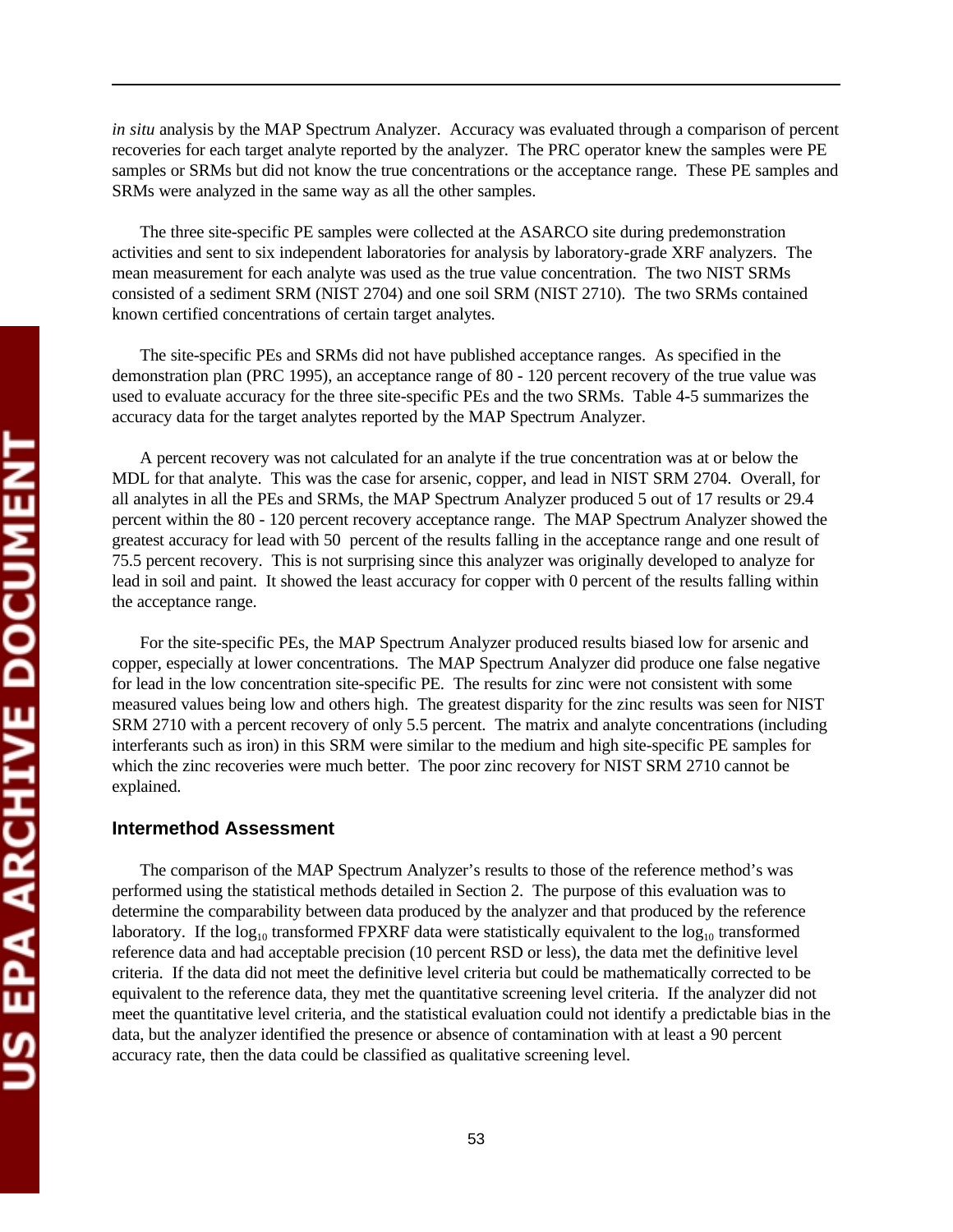|                                                         | <b>Arsenic</b>       |                |           | <b>Copper</b> |                      |              | Lead                 |                |              | <b>Zinc</b>          |                |              |
|---------------------------------------------------------|----------------------|----------------|-----------|---------------|----------------------|--------------|----------------------|----------------|--------------|----------------------|----------------|--------------|
| <b>Sample</b>                                           | <b>True</b><br>Conc. | Meas.<br>Conc. | %<br>Rec. | True<br>Conc. | <b>Meas</b><br>Conc. | $\%$<br>Rec. | <b>True</b><br>Conc. | Meas.<br>Conc. | $\%$<br>Rec. | <b>True</b><br>Conc. | Meas.<br>Conc. | $\%$<br>Rec. |
| <b>ASARCO</b><br>Low PE                                 | 419                  | 227            | 54.2      | 771           | 108                  | 14.1         | 292                  | 0              | 0.0          | 164                  | 180            | 109.8        |
| <b>ASARCO</b><br>Med. PE                                | 837                  | 497            | 59.4      | 5.408         | 2,003                | 37.0         | 1,012                | 963            | 95.2         | 378                  | 210            | 55.6         |
| <b>ASARCO</b><br>High PE                                | 22.444               | 21.275         | 94.8      | 7.132         | 4.545                | 63.7         | 9.498                | 10.049         | 105.8        | 4,205                | 4,499          | 107.0        |
| <b>NIST SRM</b><br>2704                                 | 23.4                 | 56             | <b>NA</b> | 98.6          | 49                   | <b>NA</b>    | 161                  | 0              | <b>NA</b>    | 438                  | 175            | 39.9         |
| <b>NIST SRM</b><br>2710                                 | 626                  | 799            | 127.6     | 2,950         | 3,740                | 126.8        | 5,532                | 4,175          | 75.5         | 6,952                | 386            | 5.5          |
| Mean % Recovery                                         |                      | 84.0           |           |               | 60.4                 |              |                      | 92.1           |              |                      | 63.6           |              |
| SD of % Recovery                                        |                      | 34.2           |           |               | 48.7                 |              |                      | 15.4           |              |                      | 44.7           |              |
| % Within 80 to 120 Percent<br>Recovery Acceptance Range |                      |                | 25.0      |               |                      | 0.0          |                      |                | 50.0         |                      |                | 40.0         |

**Table 4-5. Accuracy Summary of Site-Specific PE and SRM Results** 

Notes: % Rec. Percent recovery.

PE Performance evaluation sample.

SRM Standard reference material.

- NA Not applicable. Percent recovery not calculated because true concentration was below the method detection limit.
- SD Standard deviation.

For this demonstration, the MAP Spectrum Analyzer was configured to report concentrations for lead, arsenic, copper, and zinc. The regression analysis of the entire  $log_{10}$  transformed data set for these target analytes showed that lead had an  $r^2$  value of 0.85. The corresponding value for copper was 0.80, while arsenic and zinc had  $r^2$  values of 0.76 and 0.67, respectively. The arsenic and copper comparability was biased low for the whole data set. The concentrations of these analytes at the RV Hopkins site were generally at or below the analyzer's precision-based MDLs.

The next step in the data evaluation involved the assessment of the potential impact of the variables: site, soil texture, and sample preparation on the regression analysis (Table 4-6).

Based on this evaluation, there was no apparent impact of the site variable on the regression. The soil variable showed a slight decreasing trend in comparability with the sand soils exhibiting the highest comparability and the loam soils exhibiting the lowest comparability. The only exception to this soil trend was for lead. Lead met definitive data quality criteria for the clay soil's entire data set. This increased comparability for the clay soil data may be due to the origin of the lead contamination. The clay soils were only analyzed at the RV Hopkins site and the source of lead contamination at this site was primarily paint waste. The paint matrix is what this analyzer was originally designed to analyze. The slope values for the soil variable data indicated that the analyzer tended to underestimate lead and copper concentrations and overestimate zinc concentrations. The slope values were determined by plotting the FPXRF data on the xaxis (independent variable) and the reference method data on the y-axis (dependent variable). The data were plotted in this fashion to get an indication of a correction factor to be applied to the FPXRF data to get it to match the reference data.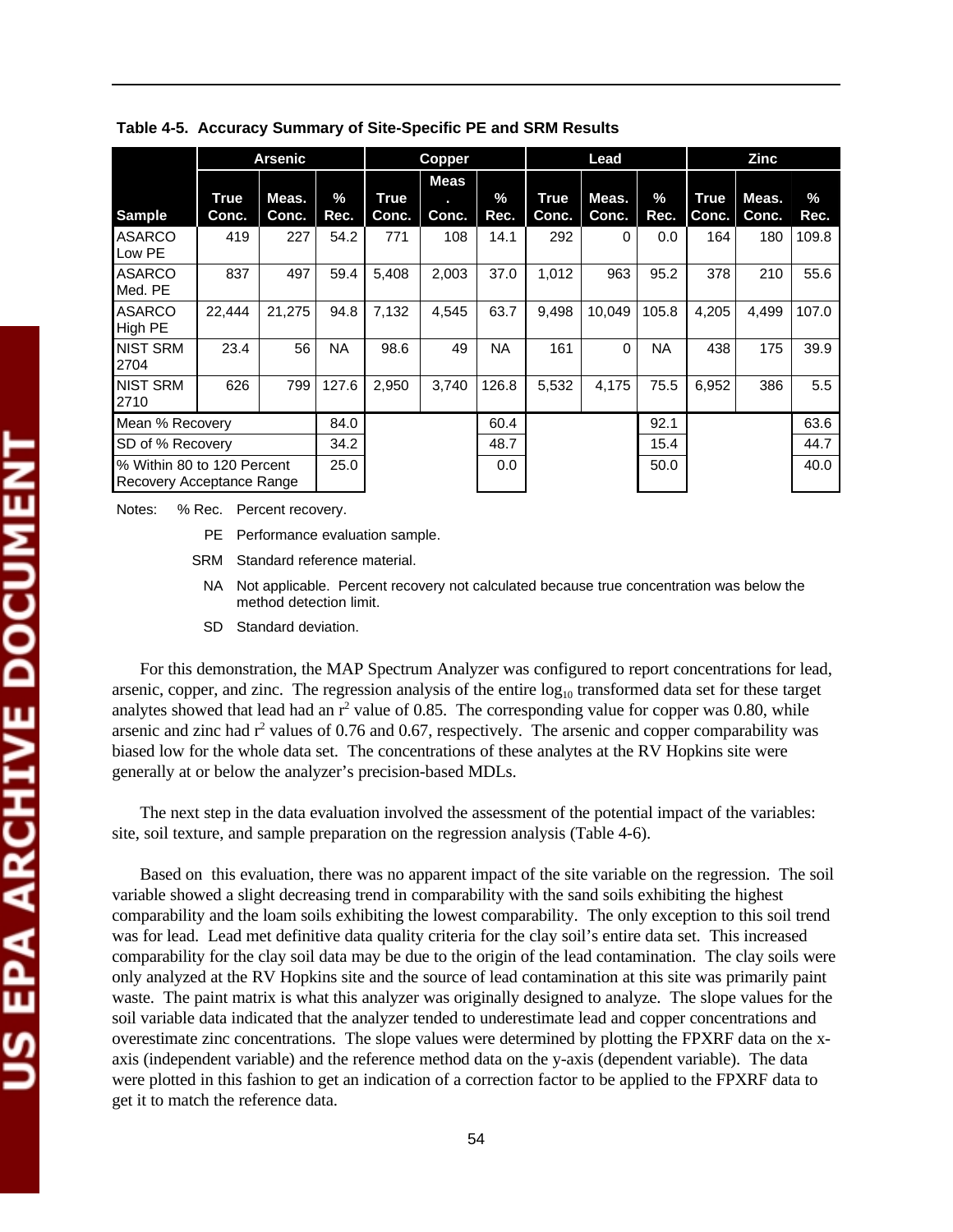|     |                | Arsenic   |         | Lead<br>Variable |                        |     |       |           |         |              |
|-----|----------------|-----------|---------|------------------|------------------------|-----|-------|-----------|---------|--------------|
| n   | r <sup>2</sup> | Std. Err. | Y-Int.  | <b>Slope</b>     |                        | n   | $r^2$ | Std. Err. | Y-Int.  | <b>Slope</b> |
| 449 | 0.763          | 0.37      | 0.62    | 0.79             | All Data               | 368 | 0.849 | 0.28      | $-0.74$ | 1.21         |
| 398 | 0.897          | 0.23      | $-0.03$ | 1.00             | <b>ASARCO Site</b>     | 210 | 0.865 | 0.28      | $-1.22$ | 1.36         |
| 55  | 0.049          | 0.64      | 1.43    | 0.73             | <b>RV Hopkins Site</b> | 158 | 0.847 | 0.24      | $-0.08$ | 1.02         |
| 181 | 0.925          | 0.23      | $-0.21$ | 1.03             | Sand Soil              | 90  | 0.914 | 0.26      | $-1.15$ | 1.33         |
| 219 | 0.871          | 0.23      | 0.13    | 0.97             | Loam Soil              | 119 | 0.798 | 0.29      | $-1.38$ | 1.42         |
| 55  | 0.049          | 0.64      | 1.43    | 0.73             | Clay Soil              | 158 | 0.847 | 0.24      | $-0.08$ | 1.02         |
| 230 | 0.624          | 0.45      | 1.02    | 0.65             | In Situ-Unprepared     | 186 | 0.770 | 0.36      | $-0.66$ | 1.19         |
| 219 | 0.900          | 0.25      | 0.20    | 0.93             | In Situ-Prepared       | 184 | 0.916 | 0.20      | $-0.90$ | 1.26         |

Table 4-6. Regression Parameters<sup>a</sup> by Primary Variable

| <b>Copper</b> |       |           |         |              | Variable               | Zinc |       |           |        |              |
|---------------|-------|-----------|---------|--------------|------------------------|------|-------|-----------|--------|--------------|
| n             | $r^2$ | Std. Err. | Y-Int.  | <b>Slope</b> |                        | n    | $r^2$ | Std. Err. | Y-Int. | <b>Slope</b> |
| 251           | 0.801 | 0.36      | $-0.71$ | 1.13         | All Data               | 613  | 0.669 | 0.20      | 1.05   | 0.59         |
| 232           | 0.851 | 0.30      | $-1.48$ | 1.34         | <b>ASARCO Site</b>     | 420  | 0.650 | 0.20      | 1.03   | 0.60         |
| 20            | 0.034 | 0.73      | 1.13    | 0.61         | <b>RV Hopkins Site</b> | 199  | 0.634 | 0.26      | 0.97   | 0.64         |
| 62            | 0.938 | 0.19      | $-2.25$ | 1.57         | Sand Soil              | 195  | 0.746 | 0.21      | 0.95   | 0.66         |
| 172           | 0.807 | 0.33      | $-1.13$ | 1.25         | Loam Soil              | 224  | 0.457 | 0.18      | 1.27   | 0.48         |
| 20            | 0.034 | 0.73      | 1.13    | 0.61         | Clay Soil              | 199  | 0.634 | 0.26      | 0.97   | 0.64         |
| 125           | 0.761 | 0.40      | $-1.00$ | 1.22         | In Situ-Unprepared     | 305  | 0.654 | 0.20      | 1.10   | 0.57         |
| 126           | 0.846 | 0.32      | $-0.50$ | 1.07         | In Situ-Prepared       | 308  | 0.673 | 0.21      | 1.01   | 0.61         |

Notes: Regression parameters based on  $log_{10}$  transformed data. Since the FPXRF data were used as the dependent variable in calculating these regression parameters, the regression data must be used to correct the FPXRF data. See Section 5.

Y-Int. Y-intercept.

Std. Err. Standard error.

n Number of data points.

The sample preparation variable exhibited the greatest impact on the regression analysis. This sample preparation effect makes sense since the homogenization step assured that the analyzer and the reference methods were analyzing essentially the same sample. The initial sample homogenization (*in situ*-prepared) improved the comparability for arsenic between the two data sets to the point that the analyzer met the definitive level criteria. The analyzer's lead and copper data met quantitative screening level quality criteria at the initial sample preparation step. The sample homogenization improved the  $r^2$  for copper to 0.85, raising it to the definitive level of data quality. Increasing sample preparation increased comparability; however, the data for zinc never met quantitative screening level quality criteria because the r 2 values for zinc remained below 0.70.

The impact of the site and soil texture variables was then assessed for each of the two sample preparation steps (Tables 4-7 and 4-8). To simplify the analysis, this evaluation was only conducted for lead which exhibited a relatively even concentration distribution between the site and soil variables. No clear effect on comparability was observed for the site variables; however, the soil variable reflected the lowest comparability for the loam soil.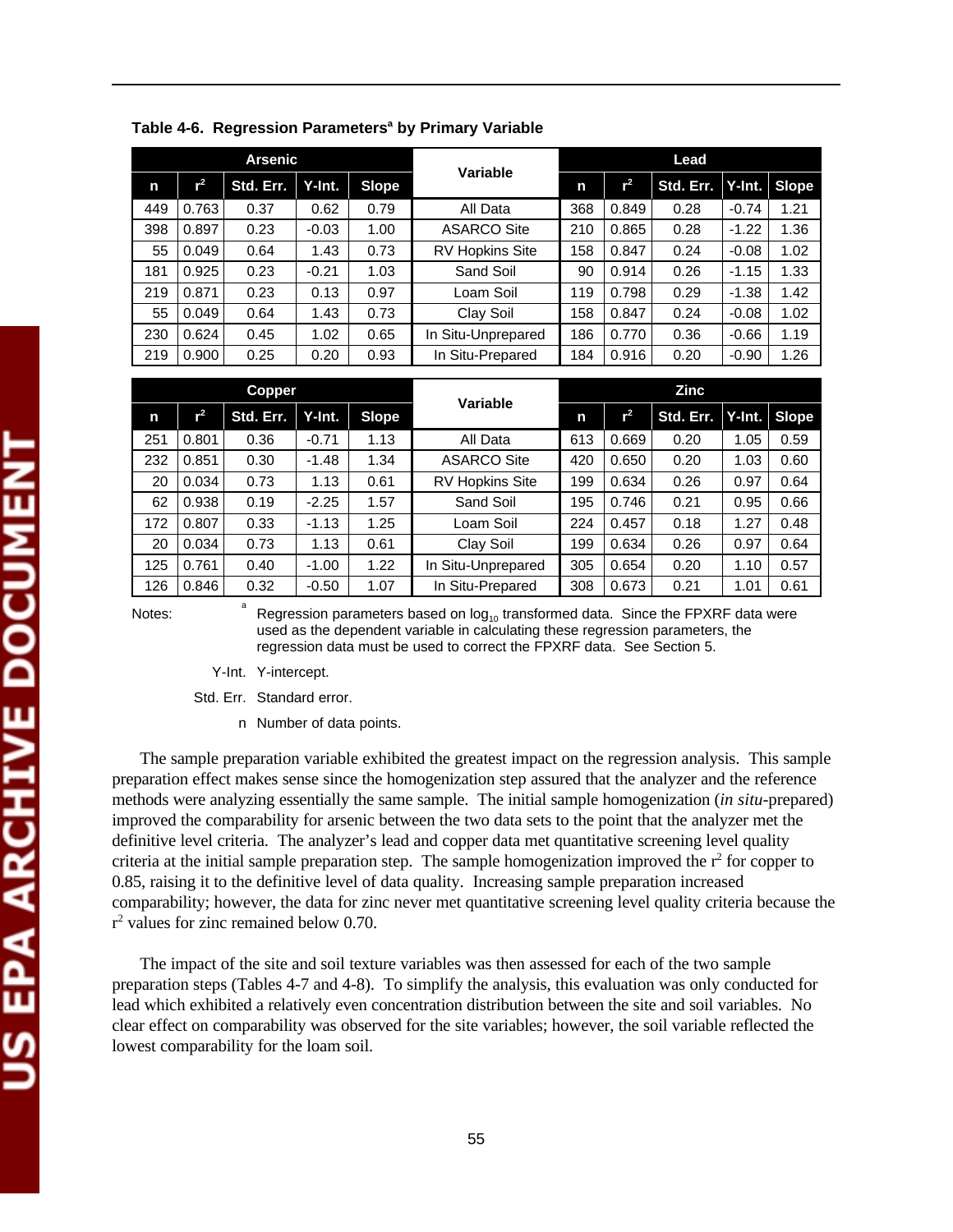Within the sample preparation steps, the effect of contaminant concentration was also examined. The data sets for the analytes were sorted into the following concentrations ranges: 0 - 100 mg/kg, 100 -1,000 mg/kg, and greater than 1,000 mg/kg. The regression analysis for each target analyte and for each sample preparation step was rerun on these concentration-sorted data sets. A review of these results showed general improvement in the  $r^2$  and standard error for each target analyte with increasing concentration. The 0 - 100 mg/kg concentration range showed the poorest comparability. This is most likely due to this range generally occurring below the analyzer's MDLs. The analyzer's precision and accuracy are lowest in this concentration range. Generally, the  $r^2$ s improved between the 100 and 1,000 mg/kg and greater than 1,000 mg/kg ranges. This data indicated that there was a concentration effect on comparability. This effect appears to be linked to the general proximity of a measurement to its associated MDL. The further away from the MDL, the less effect concentration will have on quantitation and comparability.

Another way to examine the comparability between the two methods involves measuring the average relative bias and accuracy between the FPXRF data and the reference data. The average relative bias indicates the average factor by which the two data sets differ. Concentration effects can affect bias. For example, it is possible for an analyzer to greatly underestimate low concentrations but greatly overestimate high concentrations and have a relative bias of zero. To eliminate this concentration effect, the data can be corrected by a regression approach (see Section 5), or only narrow concentration ranges can be analyzed, or average relative accuracy can be examined. The average relative accuracy is the average factor by which each individual analyzer measurement differs from the corresponding reference measurement.

A final decision regarding the assignment of data quality levels derived from this demonstration involves an assessment of both  $r^2$  and the precision RSD. Using the criteria presented in Table 2-2, a summary of the MAP Spectrum Analyzer's data quality performance in this demonstration is provided in Table 4-9.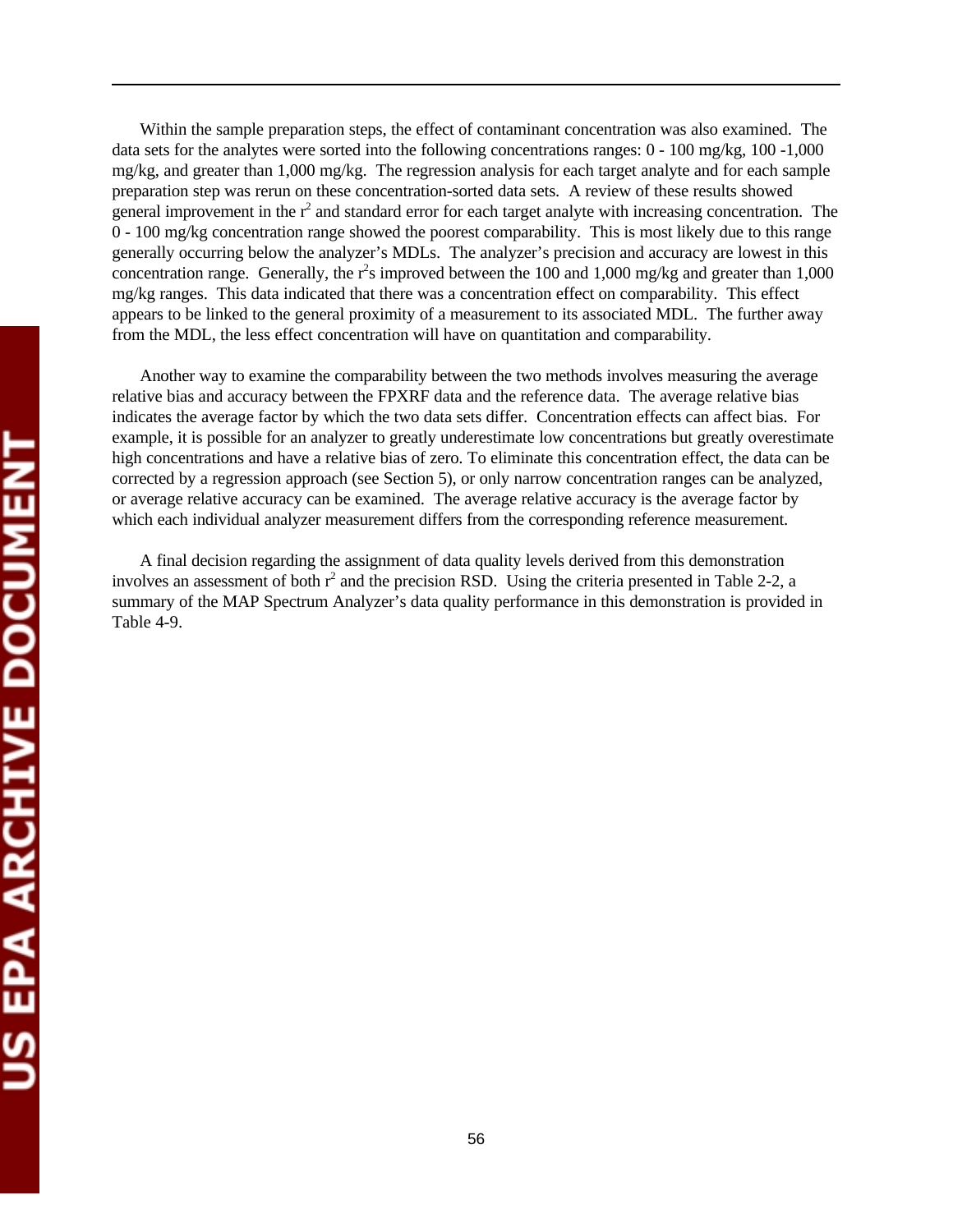| Arsenic            |       |                  |         |                     |                     |                    |                  | Lead      |         |              |
|--------------------|-------|------------------|---------|---------------------|---------------------|--------------------|------------------|-----------|---------|--------------|
| n                  | $r^2$ | Std. Err.        | Y-Int.  | <b>Slope</b>        |                     | n                  | $r^2$            | Std. Err. | Y-Int.  | <b>Slope</b> |
| In Situ-Unprepared |       |                  |         |                     | <b>Soil Texture</b> | In Situ-Unprepared |                  |           |         |              |
| 89                 | 0.895 | 0.26             | $-0.08$ | 0.98                | Sand Soil           | 46                 | 0.882            | 0.30      | $-0.86$ | 1.23         |
| 110                | 0.799 | 0.28             | 0.30    | 0.92                | Loam Soil           | 59                 | 0.731            | 0.36      | $-1.41$ | 1.42         |
| 32                 | 0.164 | 0.59             | 1.02    | 1.31                | Clay Soil           | 78                 | 0.762            | 0.27      | 0.37    | 0.89         |
|                    |       | In Situ-Prepared |         | <b>Soil Texture</b> |                     |                    | In Situ-Prepared |           |         |              |
| 92                 | 0.955 | 0.18             | $-0.34$ | 1.08                | Sand Soil           | 44                 | 0.945            | 0.21      | $-1.33$ | 1.39         |
| 111                | 0.918 | 0.18             | 0.14    | 0.96                | Loam Soil           | 57                 | 0.915            | 0.15      | $-1.24$ | 1.39         |
| 23                 | 0.009 | 0.66             | 1.64    | 0.31                | Clay Soil           | 81                 | 0.923            | 0.18      | $-0.47$ | 1.13         |

Table 4-7. Regression Parameters<sup>a</sup> for the Sample Preparation Variable Sorted by Soil **Texture** 

| <b>Copper</b>      |       |           |         |              |                     |     | <b>Zinc</b> |                    |        |              |
|--------------------|-------|-----------|---------|--------------|---------------------|-----|-------------|--------------------|--------|--------------|
| n                  | $r^2$ | Std. Err. | Y-Int.  | <b>Slope</b> |                     | n   | $r^2$       | Std. Err.          | Y-Int. | <b>Slope</b> |
| In Situ-Unprepared |       |           |         |              | <b>Soil Texture</b> |     |             | In Situ-Unprepared |        |              |
| 33                 | 0.940 | 0.20      | $-2.04$ | 1.50         | Sand Soil           | 98  | 0.743       | 0.20               | 1.03   | 0.62         |
| 89                 | 0.746 | 0.40      | $-0.86$ | 1.19         | Loam Soil           | 110 | 0.340       | 0.17               | 1.52   | 0.36         |
| 4                  | 0.868 | 0.25      | 10.78   | $-3.71$      | Clay Soil           | 93  | 0.750       | 0.17               | 1.07   | 0.60         |
| In Situ-Prepared   |       |           |         |              | <b>Soil Texture</b> |     |             | In Situ-Prepared   |        |              |
| 28                 | 0.959 | 0.13      | $-2.31$ | 1.61         | Sand Soil           | 98  | 0.738       | 0.23               | 0.87   | 0.70         |
| 82                 | 0.927 | 0.19      | $-1.48$ | 1.32         | Loam Soil           | 114 | 0.550       | 0.19               | 1.09   | 0.56         |
| 15                 | 0.161 | 0.51      | 0.29    | 0.89         | Clay Soil           |     |             |                    |        |              |

Notes: <sup>a</sup>

Regression parameters based on  $log_{10}$  transformed data. Since the FPXRF data were used as the dependent variable in calculating these regression parameters, the regression data must be used to correct the FPXRF data. See Section 5.

Y-Int. Y-intercept.

Std. Err. Standard error.

n Number of data points.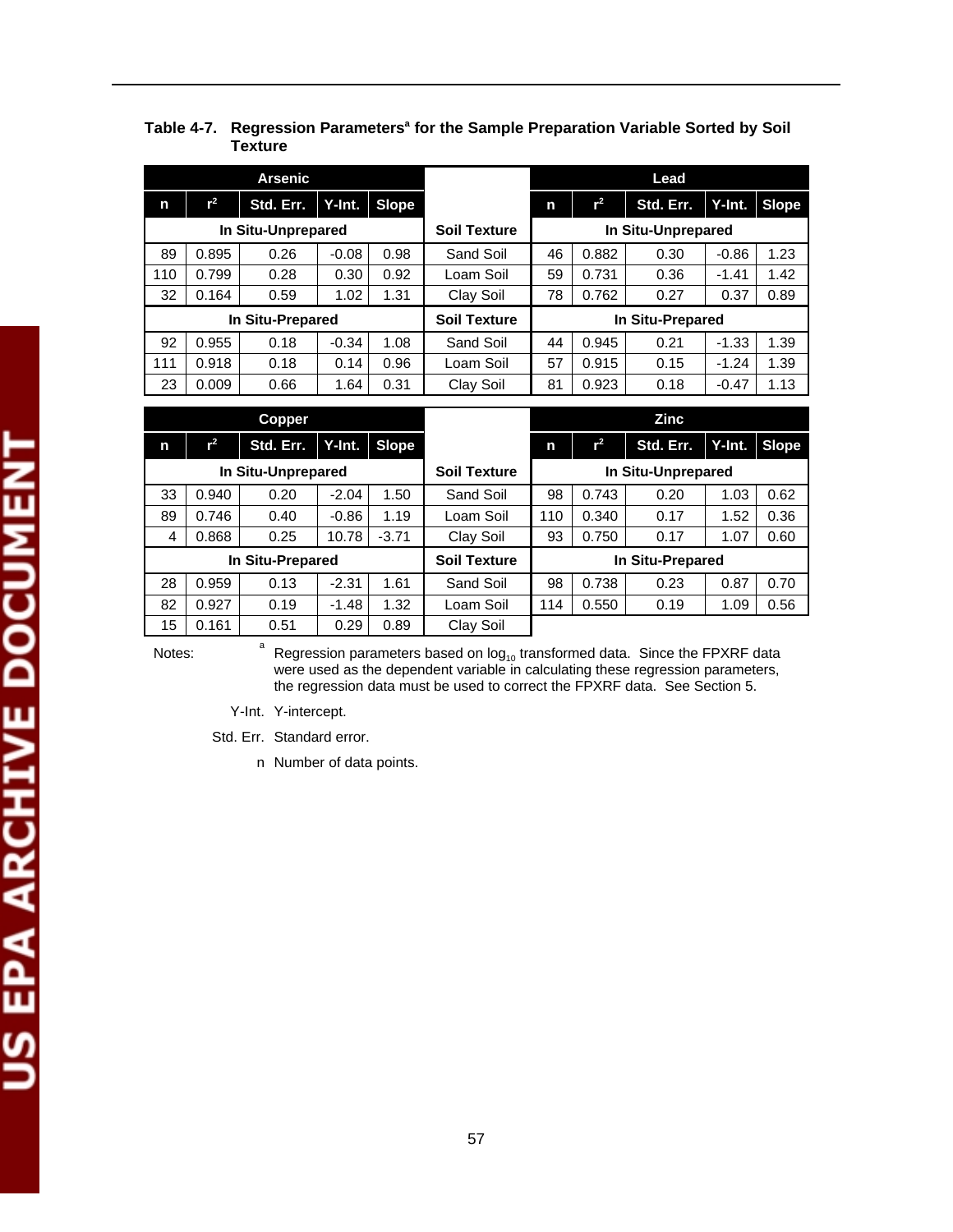## Table 4-8. Regression Parameters<sup>a</sup> for the Sample Preparation Variable Sorted by **Site Name**

| <b>Arsenic</b>     |       |                  |         |                    |                        |                    |       | Lead      |         |               |
|--------------------|-------|------------------|---------|--------------------|------------------------|--------------------|-------|-----------|---------|---------------|
| n                  | $r^2$ | Std. Err. Y-Int. |         | Slope <sup>b</sup> |                        | n                  | $r^2$ | Std. Err. |         | Y-Int. Slopeb |
| In Situ-Unprepared |       |                  |         | <b>Site Name</b>   |                        | In Situ-Unprepared |       |           |         |               |
| 195                | 0.861 | 0.27             | 0.08    | 0.97               | <b>ASARCO Site</b>     | 106                | 0.807 | 0.34      | $-1.09$ | 1.31          |
| 32                 | 0.164 | 0.59             | 1.02    | 1.31               | <b>RV Hopkins Site</b> | 78                 | 0.762 | 0.27      | 0.37    | 0.89          |
| In Situ-Prepared   |       |                  |         | <b>Site Name</b>   |                        | In Situ-Prepared   |       |           |         |               |
| 203                | 0.931 | 0.19             | $-0.12$ | 1.03               | <b>ASARCO Site</b>     | 102                | 0.931 | 0.19      | $-1.38$ | 1.43          |
| 23                 | 0.009 | 0.66             | 1.64    | 0.31               | <b>RV Hopkins Site</b> | 81                 | 0.923 | 0.18      | $-0.47$ | 1.13          |

| Copper |                    |                  |         |         |                        | Zinc               |                  |           |        |                    |
|--------|--------------------|------------------|---------|---------|------------------------|--------------------|------------------|-----------|--------|--------------------|
| n      | $r^2$              | Std. Err. Y-Int. |         | Slopeb  |                        | n                  | $r^2$            | Std. Err. | Y-Int. | Slope <sup>b</sup> |
|        | In Situ-Unprepared |                  |         |         | <b>Site Name</b>       | In Situ-Unprepared |                  |           |        |                    |
| 122    | 0.799              | 0.37             | $-1.24$ | 1.29    | <b>ASARCO Site</b>     | 209                | 0.625            | 0.20      | 1.11   | 0.56               |
| 4      | 0.868              | 0.25             | 10.78   | $-3.71$ | <b>RV Hopkins Site</b> | 93                 | 0.750            | 0.17      | 1.07   | 0.60               |
|        | In Situ-Prepared   |                  |         |         | <b>Site Name</b>       |                    | In Situ-Prepared |           |        |                    |
| 111    | 0.917              | 0.21             | $-1.57$ | 1.35    | <b>ASARCO Site</b>     | 210                | 0.678            | 0.20      | 0.96   | 0.63               |
| 15     | 0.161              | 0.51             | 0.29    | 0.89    | <b>RV Hopkins Site</b> | 99                 | 0.619            | 0.25      | 1.02   | 0.61               |

a Notes: **Regression parameters based on**  $log_{10}$  **transformed data. Since the FPXRF** data were used as the dependent variable in calculating these regression parameters, the regression data must be used to correct the FPXRF data. See

Section 5. b Slope values determined with FPXRF data plotted on the y-axis and the reference data plotted on the x-axis.

Y-Int. Y-intercept.

Std. Err. Standard error.

n Number of data points.

### **Table 4-9. Summary of Data Quality Level Parameters**

| Target<br><b>Analytes</b> | <b>MAP Spectrum</b><br><b>Analytes</b> | Precision (mg/kg)<br>Mean % RSD<br>5 - 10 X MDL | <b>Method Detection</b><br>Limits (mg/kg)<br>(Precision-based) | <b>Coefficient of</b><br><b>Determination</b><br>$(r^2$ All Data) | <b>Data Quality</b><br>Level |
|---------------------------|----------------------------------------|-------------------------------------------------|----------------------------------------------------------------|-------------------------------------------------------------------|------------------------------|
| Arsenic                   | Arsenic                                | 6.68                                            | 225                                                            | 0.763                                                             | Quantitative                 |
| <b>Barium</b>             | Not Reported                           |                                                 |                                                                |                                                                   |                              |
| Chromiu<br>m              | Not Reported                           |                                                 |                                                                |                                                                   |                              |
| Copper                    | Copper                                 | 14.86                                           | 525                                                            | 0.801                                                             | Quantitative                 |
| Lead                      | Lead                                   | 8.54                                            | 165                                                            | 0.849                                                             | Definitive                   |
| Zinc                      | Zinc                                   | 0.64                                            | 25                                                             | 0.669                                                             | Qualitative                  |
| <b>Nickel</b>             | Not Reported                           |                                                 |                                                                |                                                                   |                              |
| <b>Iron</b>               | Not Reported                           |                                                 |                                                                |                                                                   |                              |
| Cadmium                   | Not Reported                           |                                                 |                                                                |                                                                   |                              |
| Antimony                  | Not Reported                           |                                                 |                                                                |                                                                   |                              |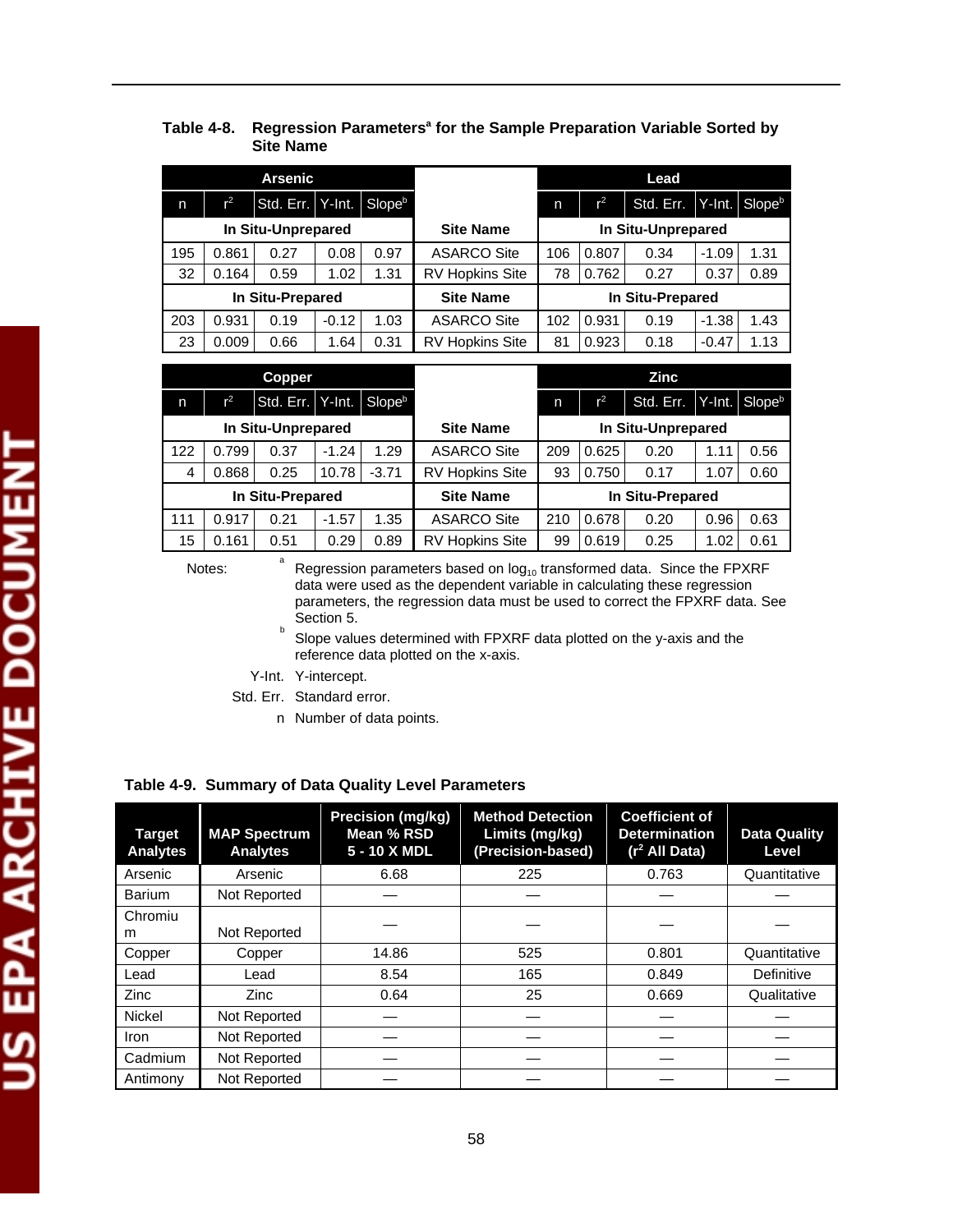# **Section 5 Applications Assessment and Considerations**

The MAP Spectrum Analyzer is designed to analyze for metals in soils, sludges, and other solids. The analyzer uses an empirical site-specific calibration and quantitation procedure to maximize its performance. This calibration accounts for common soil-related matrix interferences. This analyzer is designed for field use in the *in situ* mode. The analyzer experienced no hardware failures during this demonstration and the few software malfunctions resulted in little downtime and no lost data during the 1-month field demonstration. During this time, more than 630 samples were measured by the analyzer. The training provided by the developer was sufficient to allow basic field operation. Limited developer assistance was required to address the software problems encountered during the demonstration. The developer provided accessible and timely field support. The use of this analyzer requires specific radiation licensing, which adds some cost and training to the use of this analyzer.

Comparison of the analyzer's  $log_{10}$  transformed data to the  $log_{10}$  transformed reference data indicated that the analyzer could produce definitive level quality data for lead. This indicated that the analyzer's data were statistically equivalent to the reference data for these analytes. For arsenic and copper, the analyzer produced quantitative screening level data. In addition, this analyzer exhibited instrument precision similar to the reference methods, indicating high measurement reproducibility. The analyzer produced zinc data which met the qualitative screening level data quality criteria. A summary of key operational features is listed in Table 5-1

The analyzer's probe uses one radioactive source allowing analysis of a limited number of metals in soils. The analyzer used count times of 240 live-seconds. Longer count times generally increase accuracy and lower the detection limits but decrease sample throughput. The throughput for the analyzer was 9 - 12 samples per hour. There were no apparent effects of site or soil texture on performance for any of the analytes; however, lead data did show its highest comparability for the RV Hopkins samples, which were clay soils. This may be due to the fact that the lead in these soils was derived from paint waste, a matrix for which this instrument was originally designed. This demonstration identified sample preparation as the most important variable with regard to analyzer performance.

The analyzer can be applied only in an *in situ* mode. The data from this demonstration indicated that when operated in the *in situ*-unprepared mode, the results did not show a strong correlation between FPXRF and reference data. This may not be due to instrument error but rather to inherent spatial variability of contamination, even within an area as small as the 4-inch by 4-inch grid sampled during this demonstration. The greatest increase in correlation between the FPXRF data and reference data for the analyzer was achieved after the initial sample preparation step (sample homogenization), which defined the *in situ*-prepared sample set.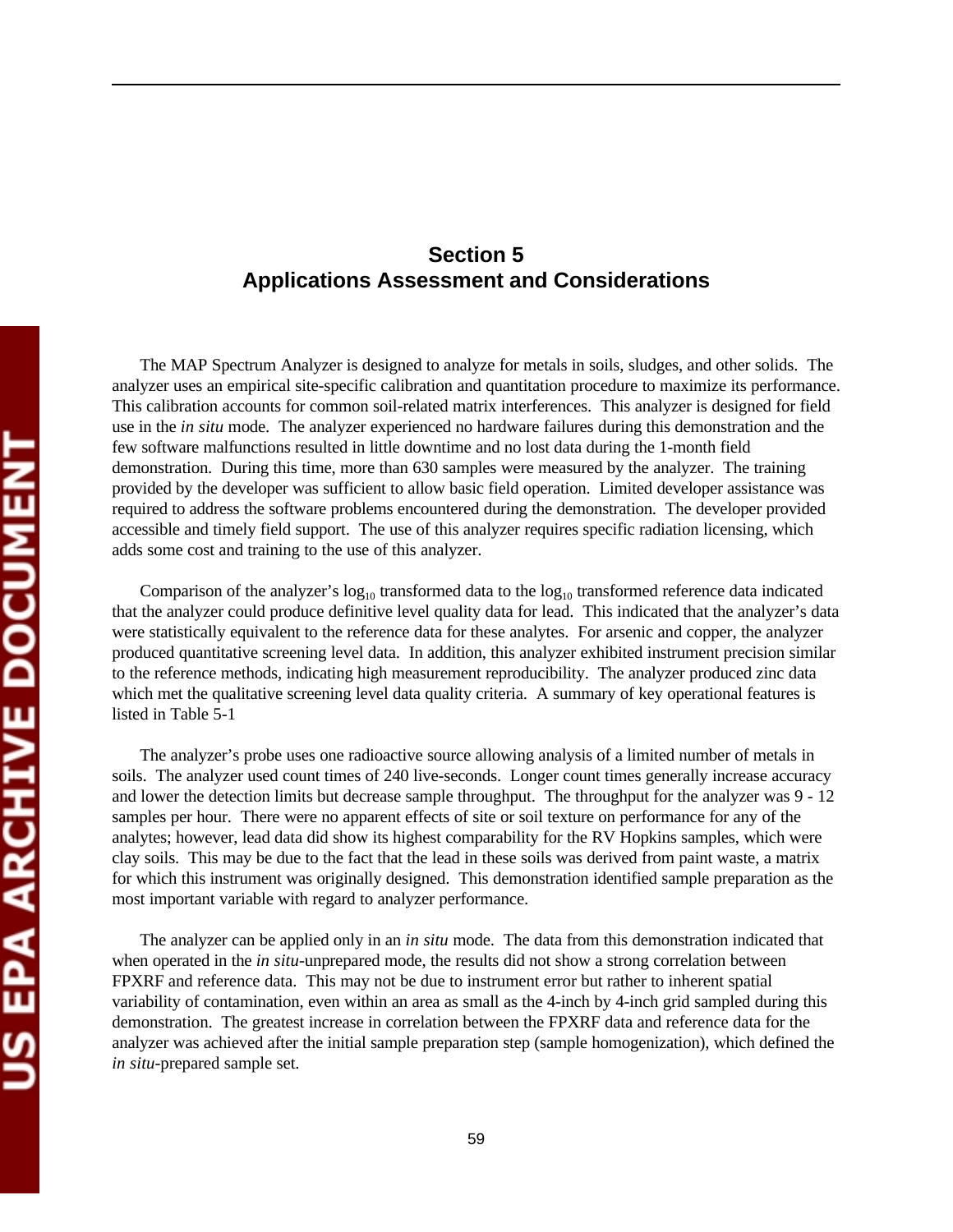#### **Table 5-1. Summary of Test Results and Operational Features**

Based on this demonstration, the analyzer is well suited for the rapid real-time assessment of metals contamination in soil samples. The ease of operation and minimal training requirements increases the probability that a first-time user will produce reliable data. Although in most cases the analyzer produced data statistically equivalent to the reference data, generally confirmatory analysis will be required or requested for FPXRF analysis. If 10 - 20 percent of the samples measured by the analyzer are submitted for reference method analysis, instrument bias relative to standard methods such as 3050A/6010A can be determined. This will only hold true if the analyzer and the reference laboratory measure similar samples. This was accomplished in this demonstration by thorough sample homogenization. Bias correction allows most FPXRF data to be corrected so that it more closely matches the reference data. The demonstration showed that the analyzer exhibits a strong  $log_{10}$ -log<sub>10</sub> linear relationship with the reference data over a concentration range of 5 orders of magnitude. A concentration effect on comparability was noted for this analyzer. Measurements near or below the analyzer's MDLs showed the poorest comparability. As concentrations rise above the MDLs, the data comparability increases. This should be taken into consideration when evaluating the usability of field- generated data. For optimum correlation and bias correction, samples with high, medium, and low concentration ranges from a project should be submitted for reference method analysis.

The steps to correct FPXRF measurements to more closely match reference data are as follows:

- 1. Conduct sampling and FPXRF analysis.
- 2. Select 10 20 percent of the sampling locations for resampling. These locations can be evenly distributed over the range of concentrations measured or they can focus on an action level concentration range.
- 3. Resample the selected locations. Thoroughly homogenize the samples and have each sample analyzed by FPXRF and a reference method.
- 4. Tabulate the resulting data with reference data in the y-axis column (dependent variable) and the FPXRF data in the x-axis column (independent variable). Transform this data to the equivalent log<sub>10</sub> value for each concentration.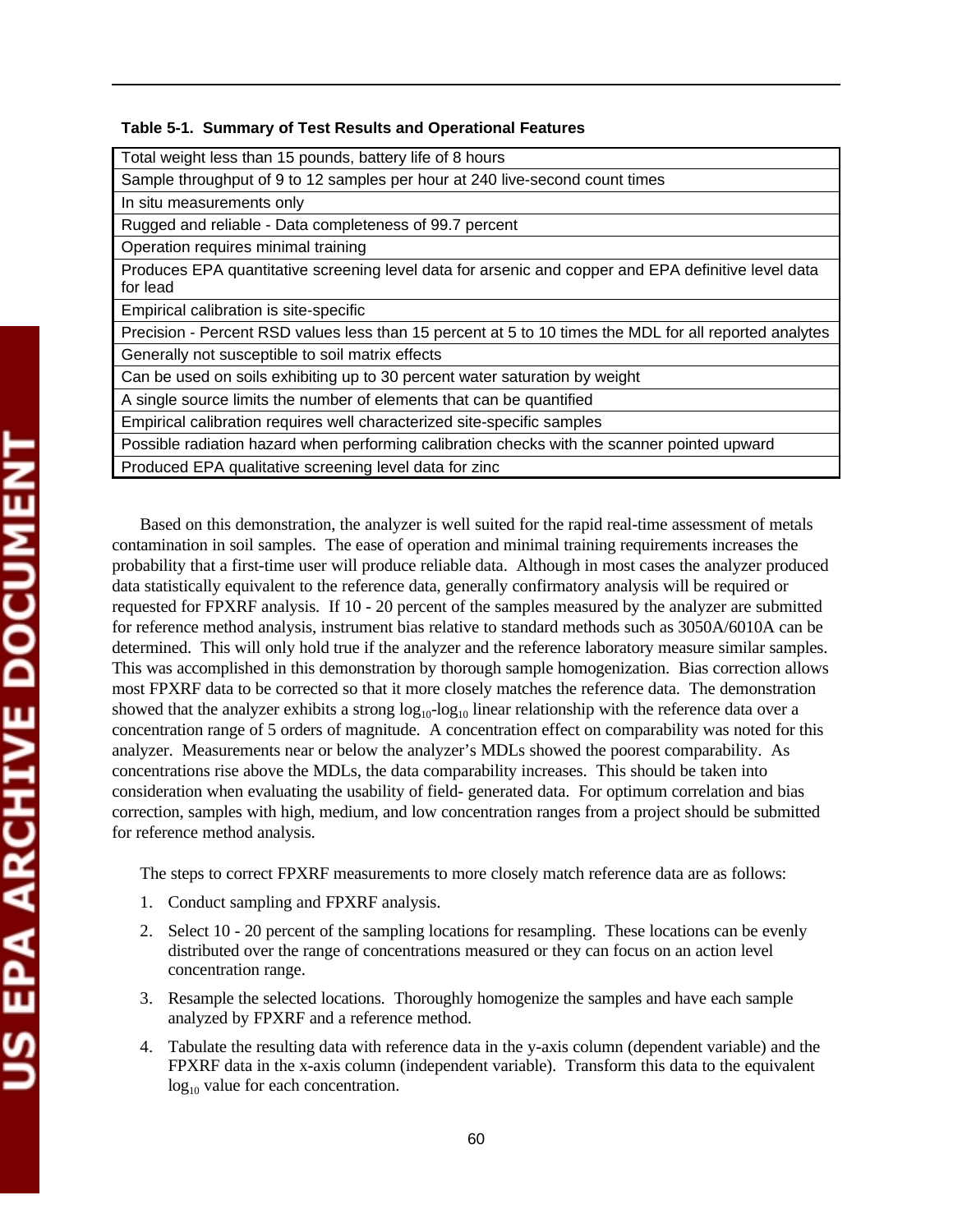- 5. Conduct a linear regression analysis and determine the  $r^2$ , y-intercept and slope of the relationship. The  $r^2$  must be greater than 0.70 to proceed.
- 6. Place the regression parameters into Equation 5-1:

 $Y(\log_{10} \text{ corrected } FPXRF \text{ data}) = slope*(\log_{10} \text{ } FPXRF \text{ data}) + Y\text{-intercept}$  (5-1)

- 7. Use the above equation with the  $log_{10}$  transformed FPXRF results from Step 4 above and calculate the equivalent  $log_{10}$  corrected FPXRF data.
- 8. Take the anti-log<sub>10</sub> (10 <sup>[log</sup><sub>10</sub> transformed corrected FPXRF data]) of the equivalent  $log_{10}$  corrected FPXRF data calculated in Step 7. These resulting values (in milligrams per kilogram) represent the corrected FPXRF data.

To show the effect of correcting the FPXRF data, the change in average relative bias and accuracy can be examined. The average relative bias between the FPXRF data and the reference data is a measure of the degree to which the FPXRF over- or underestimates concentrations relative to the reference methods. The relative bias is an average number for the entire data set and may not be representative of individual measurements. An example of this can be seen in an analyzer's data where measurements are underestimated at low concentrations but overestimated at high concentrations. On average, the relative bias for this analyzer is zero; however, this bias is not representative for high or low concentration measurements. To avoid this dilemma, three approaches can be taken: (1) the evaluation of average relative bias can be focused on a narrow concentration range, (2) the analyzer's data can be corrected using the regression approach described above, or (3) average relative accuracy can be calculated. Average relative accuracy represents the percentage that an individual measurement is different from a reference measurement. Table 5-2 shows the average relative bias and accuracy exhibited by the FPXRF, before and after data correction using the eight-step approach previously discussed.

The average relative bias and accuracy for the analytes falling into the definitive level data quality category are generally small. Alternately, analytes falling into the quantitative and qualitative screening level data quality categories generally have larger average relative bias and accuracy.

In cases where the corrected average relative accuracy is worse than the raw average relative accuracy, such as seen in Table 5-2 for arsenic, the eight-step FPXRF data correction approach presented earlier may not be appropriate. If the data set in question is representative of the entire population of data being characterized, then the raw FPXRF data merely needs to be multiplied by the raw average relative accuracy factor for correction. However, the eight-step regression base approach should be used anytime the performance of the analyzer is strongly concentration dependent or if the sample population being used for data correction is not representative of the entire data population being characterized.

The Scitec MAP Spectrum Analyzer can provide rapid assessment of the distribution of metals contamination at a hazardous waste site. This data can be used to characterize general site contamination, guide critical conventional sampling and analysis, and monitor removal actions. This demonstration suggested that in some applications and for some analytes, the FPXRF data may be statistically similar to the reference data. The development of Method 6200 will help in the acceptance of FPXRF data for all definitive level applications and most quantitative screening level applications. The FPXRF data can be produced and interpreted in the field on a daily or per sample basis. This real-time analysis allows the use of contingency-based sampling for any application and greatly increases the potential for meeting project objectives on a single mobilization.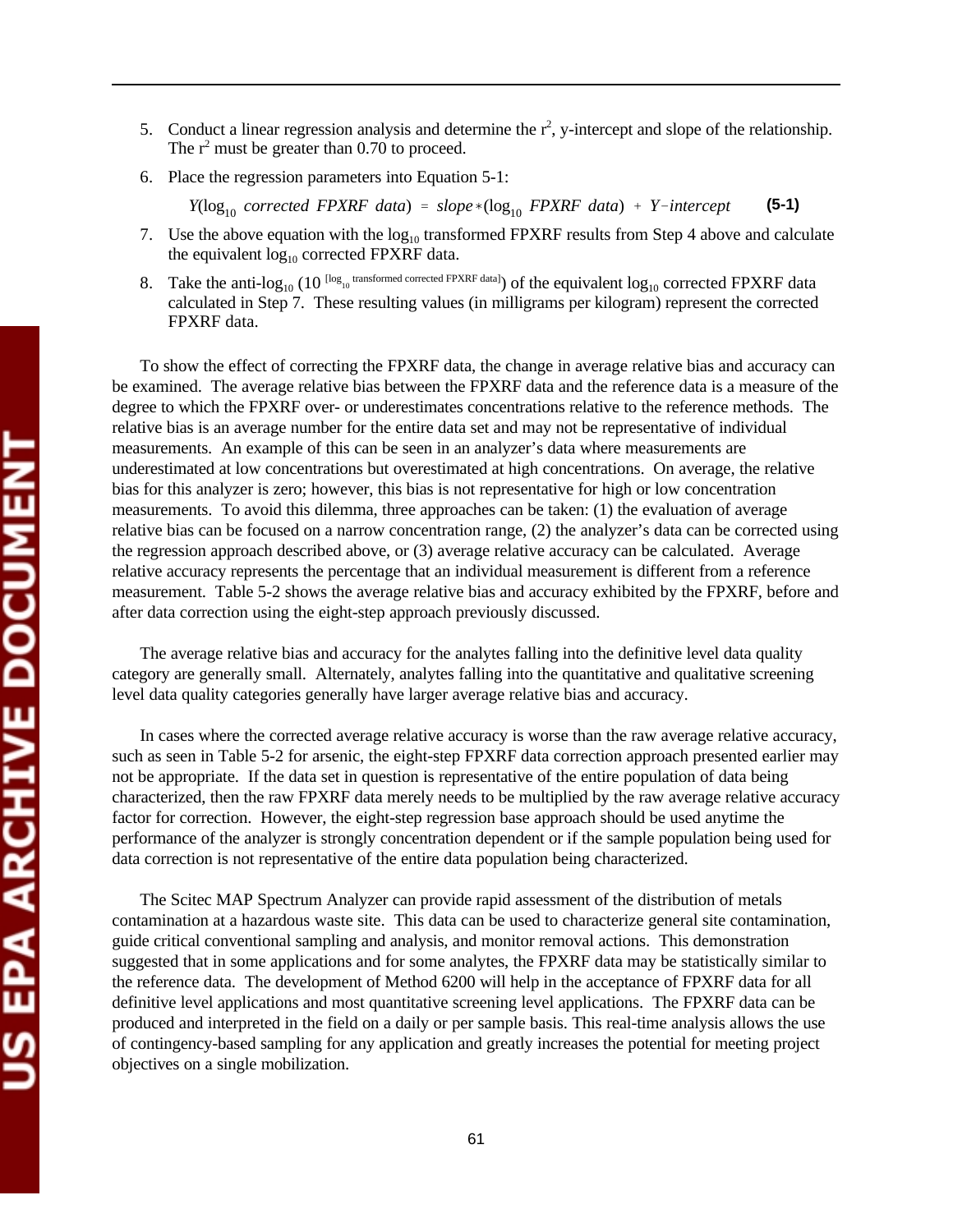| Target<br><b>Analyte</b> | Average<br><b>Relative Bias on</b><br>Raw Data <sup>a</sup> | Average<br><b>Relative Bias on</b><br>Corrected Data <sup>b</sup> | <b>Average Relative</b><br><b>Accuracy on</b><br>Raw Data <sup>c</sup> | <b>Average Relative</b><br><b>Accuracy on</b><br>Corrected Data <sup>d</sup> | Acceptable<br><b>Accuracy for</b><br>PE Samples <sup>e</sup> |
|--------------------------|-------------------------------------------------------------|-------------------------------------------------------------------|------------------------------------------------------------------------|------------------------------------------------------------------------------|--------------------------------------------------------------|
| Arsenic                  | 1.06                                                        | 1.13                                                              | 2.19                                                                   | 2.24                                                                         | 1.76                                                         |
| Copper                   | 0.71                                                        | 1.29                                                              | 1.73                                                                   | 2.41                                                                         | 1.18                                                         |
| Lead                     | 0.93                                                        | 1.06                                                              | 1.39                                                                   | 1.35                                                                         | 1.63                                                         |
| Zinc                     | 1.56                                                        | 1.23                                                              | 2.23                                                                   | 1.90                                                                         | 1.64                                                         |

### **Table 5-2. Effects of Data Correction on FPXRF Comparability to Reference Data for All In Situ-Prepared Samples**

Notes: A measurement of average relative bias, measured as a factor by which the FPXRF, on average, over- or underestimates results relative to the reference methods. This measurement of bias is based on raw (not  $log_{10}$  transformed) data. This average relative bias does not account for any concentration effect on analyzer performance.

A measurement of average relative bias on the FPXRF data after it has been corrected using the eight-step regression approach.

- c A measurement of average relative accuracy at the 95 percent confidence interval, measured as a factor by which the raw FPXRF, on average, over- or underestimates individual results relative to the reference methods. This measurement of accuracy is based on raw (not  $log<sub>10</sub>$  transformed) data. This average relative accuracy is independent of concentration effects.
- d A measurement of average relative accuracy at the 95 percent confidence interval, of the corrected FPXRF data obtained using the eight-step regression approach.
- e A measurement of accuracy represents a factor and 95 percent confidence interval that define the acceptable range of differences allowed between the reference method reported concentrations and the true value concentrations in the PE samples. This bias is included only as a general reference for assessing the improvement on comparability of FPXRF data and reference data after FPXRF data correction.

The average relative bias is calculated as follows:

Average relative bias = ( $(\sum_i$ [FPXRF<sub>i</sub>/Reference<sub>i</sub>]) / number of paired samples)-1

This value represents the percentage that the FPXRF over- or underestimates the reference data, on average, for the entire data set. To convert this calculated value to a factor, 1.0 is added to the calculated average relative bias. The above table presents the average relative bias as a factor.

The average relative accuracy is calculated as follows:

Average relative accuracy =SQRT ( $\sum_i ($ [FPXRF<sub>i</sub>/Reference<sub>i</sub>]-1)<sup>2</sup>/number of paired sample)

This value represents the percentage that an individual FPXRF measurement over- or underestimates the reference data. The relative accuracy numbers in the table are calculated at the 95 percent confidence interval. This is accomplished by adding two standard deviations to the above formula before the square root is taken. To convert this calculated value to a factor, 1.0 is added to the calculated average relative accuracy. The above table presents the average relative bias as a factor.

## **General Operational Guidance**

The following paragraphs describe general operating considerations for FPXRF analysis. This information is derived from SW-846 Method 6200 for FPXRF analysis.

General operation of FPXRF instruments will vary according to specific developer protocols. For all environmental applications, confirmatory or reference sampling should be conducted so that FPXRF data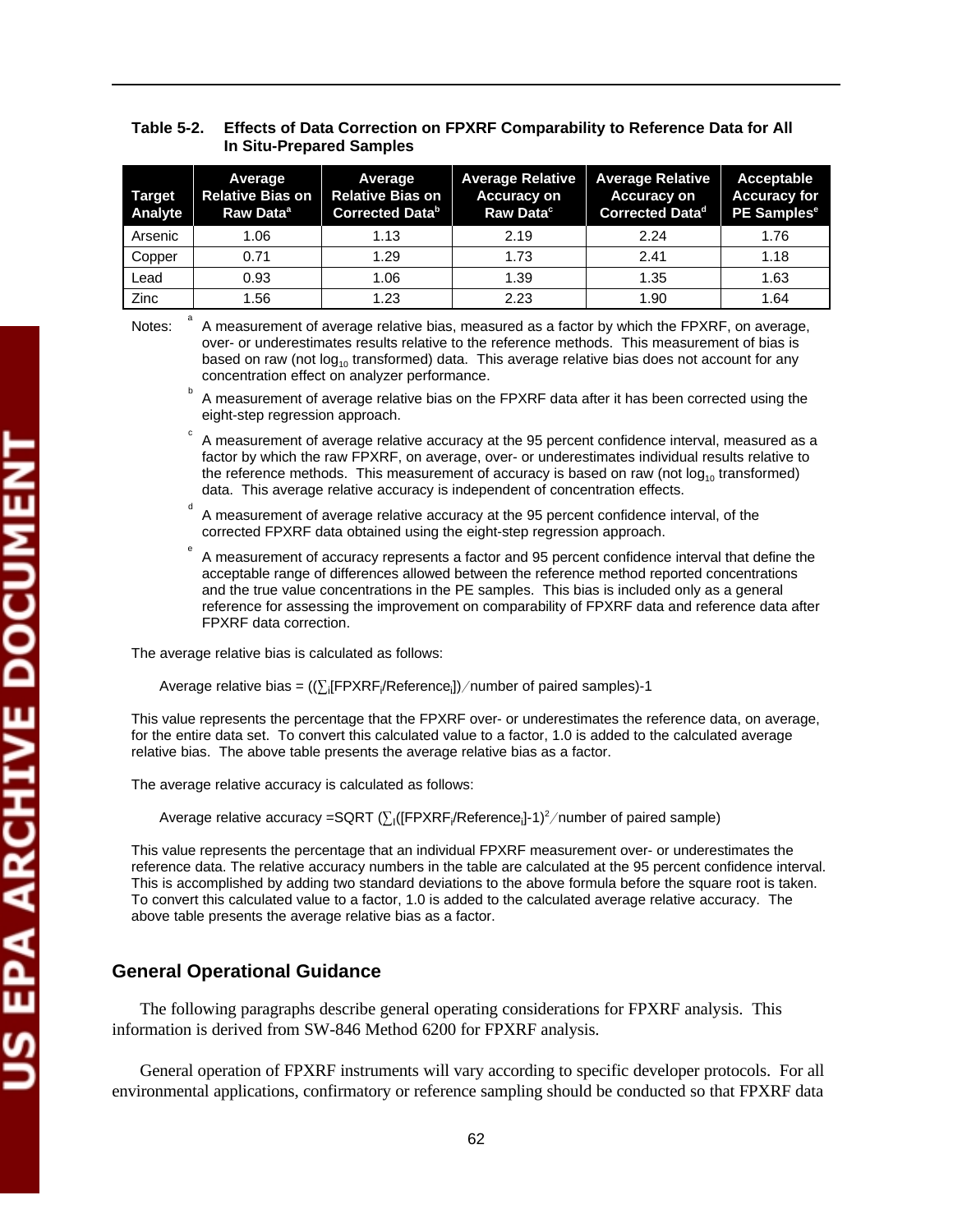can be corrected. Before operating any FPXRF instrument, the developer's manual should be consulted. Most developers recommend that their instruments be allowed to warm up for 15 - 30 minutes before analysis of samples. This will help alleviate drift or energy calibration problems.

Each FPXRF instrument should be operated according to the developer's recommendations. There are two modes in which FPXRF instruments can be operated: *in situ* and intrusive. The *in situ* mode involves analysis of an undisturbed soil or sediment sample. Intrusive analysis involves collecting and preparing a soil or sediment sample before analysis. Some FPXRF instruments can operate in both modes of analysis, while others are designed to operate in only one mode. The two modes of analysis are discussed below.

For *in situ* analysis, one requirement is that any large or nonrepresentative debris be removed from the soil surface before analysis. This debris includes rocks, pebbles, leaves, vegetation, roots, and concrete. Another requirement is that the soil surface be as smooth as possible so that the probe window will have good contact with the surface. This may require some leveling of the surface with a stainless-steel trowel. Most developers recommend that the soil be tamped down to increase soil density and compactness. This step reduces the influence of soil density variability on the results. During the demonstration, this modest amount of sample preparation was found to take less than 5 minutes per sample location. The last requirement is that the soil or sediment not be saturated with water. Developers state that their FPXRF instruments will perform adequately for soils with moisture contents of 5 - 20 percent, but will not perform well for saturated soils, especially if ponded water exists on the surface. Data from this demonstration did not see an effect on data quality from soil moisture content. Source count times for *in situ* analysis usually range from 30 to 120 seconds, but source count times will vary between instruments depending on required detection limits.

For intrusive analysis of surface soil or sediment, it is recommended that a sample be collected from a 4- by 4-inch square that is 1 inch deep. This will produce a soil sample of approximately 375 grams or 250 cm<sup>3</sup>, which is enough soil to fill an 8-ounce jar. The sample should be homogenized and may be dried and ground before analysis. The data from this demonstration indicated that sample preparation, beyond homogenization, does not greatly improve data quality. Sample homogenization can be conducted by kneading a soil sample in a plastic bag. One way to monitor homogenization is to add sodium fluorescein salt to the sample. After the sample has been homogenized, it is examined under an ultraviolet light to assess the distribution of sodium fluorescein throughout the sample. If the fluorescent dye is evenly distributed in the sample, homogenization is considered complete; if the dye is not evenly distributed, mixing should continue until the sample has been thoroughly homogenized. During the demonstration, the homogenization procedure using the fluorescein dye required 3 to 5 minutes per sample.

Once the soil or sediment sample has been homogenized, it can be dried. This can be accomplished with a toaster oven or convection oven. A small portion of the sample (20 - 50 grams) is placed in a suitable container for drying. The sample should be dried for 2 to 4 hours in the convection or toaster oven at a temperature not greater than  $150^{\circ}$ C. Microwave drying is not recommended. Field studies have shown that microwave drying can increase variability between the FPXRF data and reference data. High levels of metals in a sample can cause arcing in the microwave oven, and sometimes slag will form in the sample.

The homogenized, dried sample material can also be ground with a mortar and pestle and passed through a 60-mesh sieve to achieve a uniform particle size. Sample grinding should continue until at least 90 percent of the original sample passes through the sieve. The grinding step normally averages 10 minutes per sample.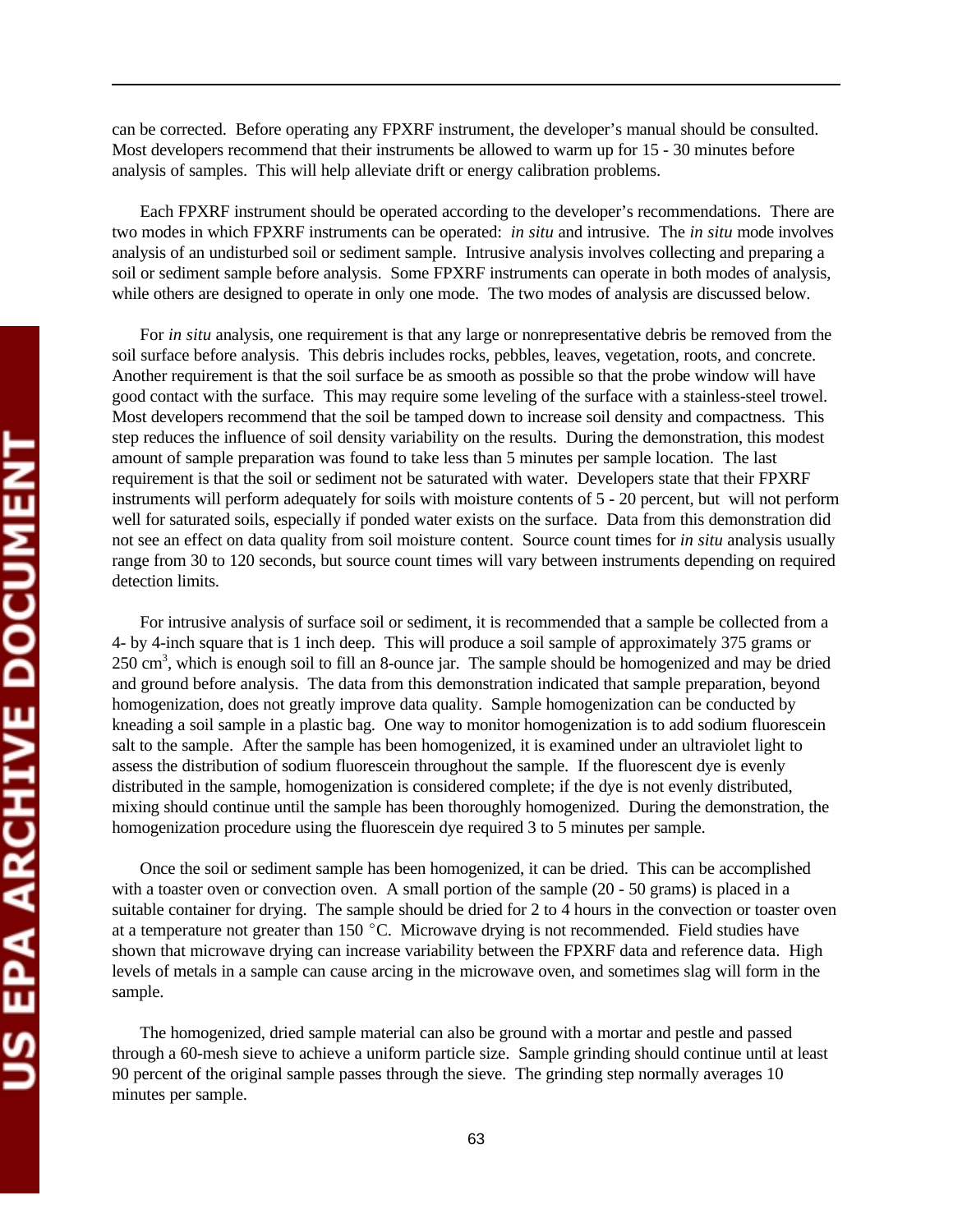After a sample is prepared, a portion of the sample should then be placed in a 31-mm polyethylene sample cup (or equivalent) for analysis. The sample cup should be completely filled. The sample cup should be covered with a 2.5-micrometer Mylar<sup>™</sup> (or equivalent) film for analysis. The rest of the soil sample should be placed in a jar, labeled, and archived. All equipment, including the mortar, pestle, and sieves, must be thoroughly cleaned so that the sample blanks are below the MDLs of the procedure.